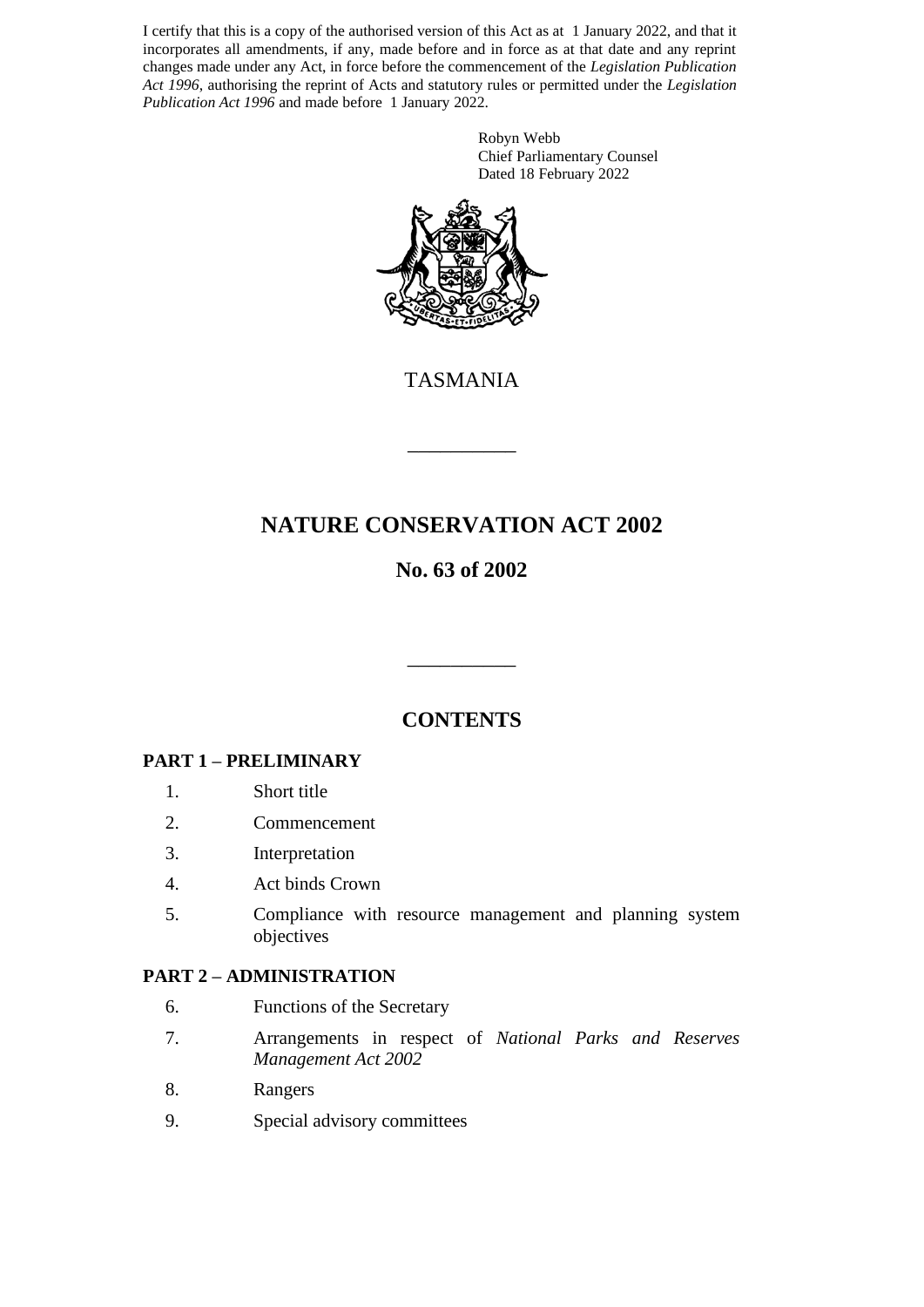# **PART 3 – RESERVATION AND ACQUISITION OF LAND**

- 10. Secretary to consult with Director
- 11. Declaration of Crown land as reserved land
- 12. Declaration of private land as reserved land
- 13. Declaration of land vested in public authority as reserved land
- 14. Land acquired by Governor as reserved land
- 15. Lease of reserved land
- 16. Classes of reserved land
- 17. Alteration of class of reserved land
- 18. Parliamentary approval required for certain draft proclamations
- 19. Naming of reserved land
- 20. Prohibition of certain names except in reference to reserved land
- 21. Revocation of reservations
- 22. Registration of proclamation relating to private sanctuary or private nature reserve
- 23. Lands subject to trusts
- 24. Supplementary provisions as to acquisition of land, &c.
- 25. Management agreement for private land

### **PART 4 – CONSERVATION OF FAUNA AND FLORA**

- 26. Wildlife regulations as to fauna
- 27. Wildlife regulations as to flora
- 28. Supplementary provisions as to wildlife regulations
- 29. Special permits to take wildlife
- 30. Open seasons for partly protected wildlife
- 31. Saving for rights of landowners, &c.
- 32. Prohibition on introduction, &c., of certain animals
- 32A. Amendment of Schedules

# **PART 5 – CONSERVATION COVENANTS**

### *Division 1 – Interpretation of Part*

33. Interpretation of Part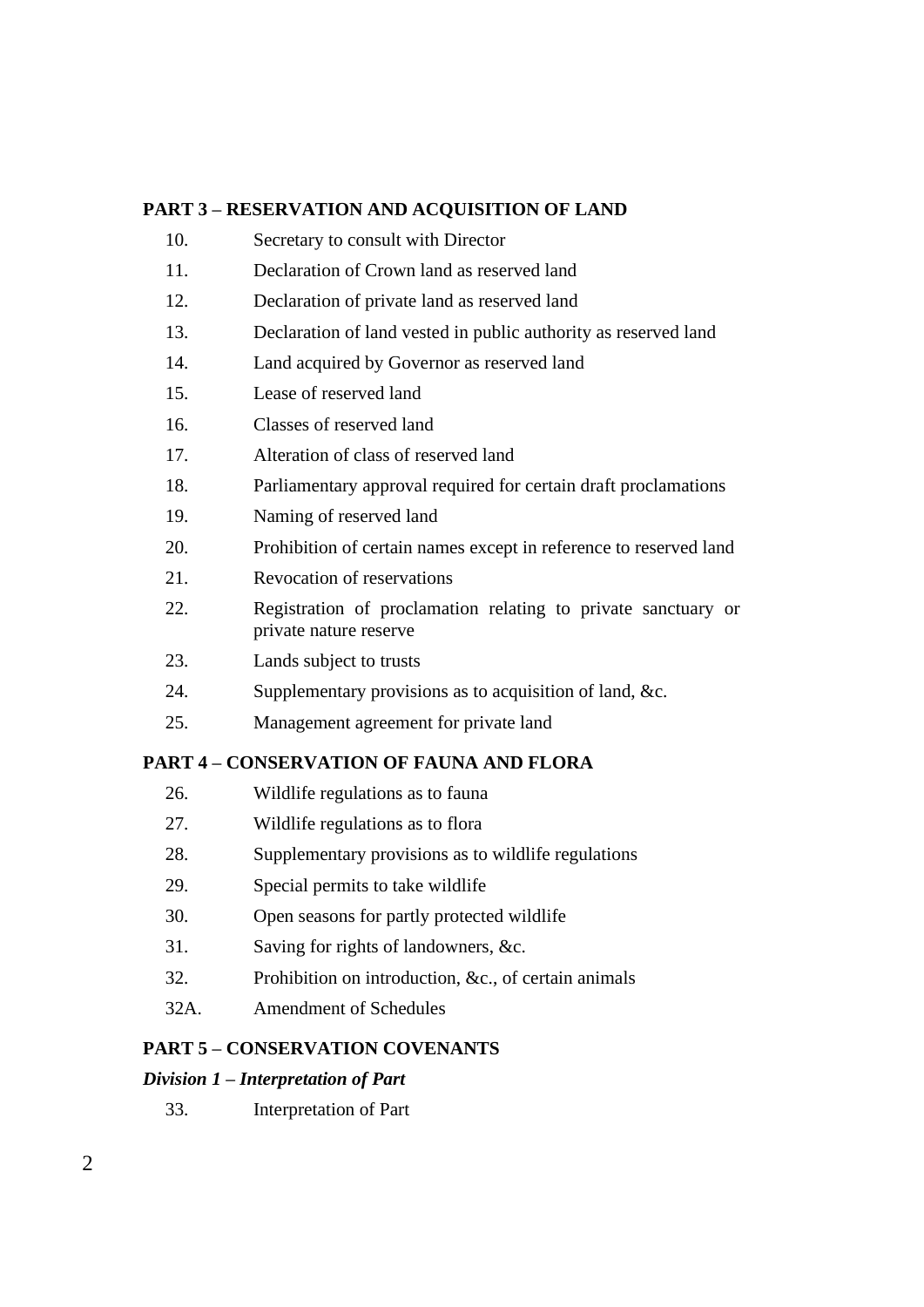#### *Division 2 – Conservation covenants generally*

- 34. Minister may enter into conservation covenants
- 35. Variation and discharge of conservation covenants
- 36. Form of conservation covenants
- 37. Registration of conservation covenants
- 38. Covenants come into force on registration
- *Division 3 – Covenants arising from refused private timber reserve applications*
	- 39. Covenants for protection of natural or cultural values

#### *Division 4 – Covenants arising from forest practices plan applications*

- 40. Covenants with affected owners
- 41. Affected owner entitled to apply for compensation
- 41A. Restrictions on entitlement to compensation
- 42. Assessment of compensation
- 43. Payment of compensation
- 44. Effect of failure to pay compensation

#### *Division 5 – Provisions of general application*

- 45. Power to inspect land subject to conservation covenant
- 46. Offence to contravene conservation covenant
- 47. Service of applications, &c.

#### **PART 6 – PROVISIONS RELATING TO ENFORCEMENT**

- 48. Interpretation of "found offending"
- 49. Power to require offenders to disclose identity and leave land
- 50. Production of licences, &c.
- 51. Powers and functions of seizure
- 52. Powers of entry and search
- 53. Powers of arrest
- 54. Commencing proceedings
- 55. Penalty
- 56. Production and cancellation of licences, &c., in offence proceedings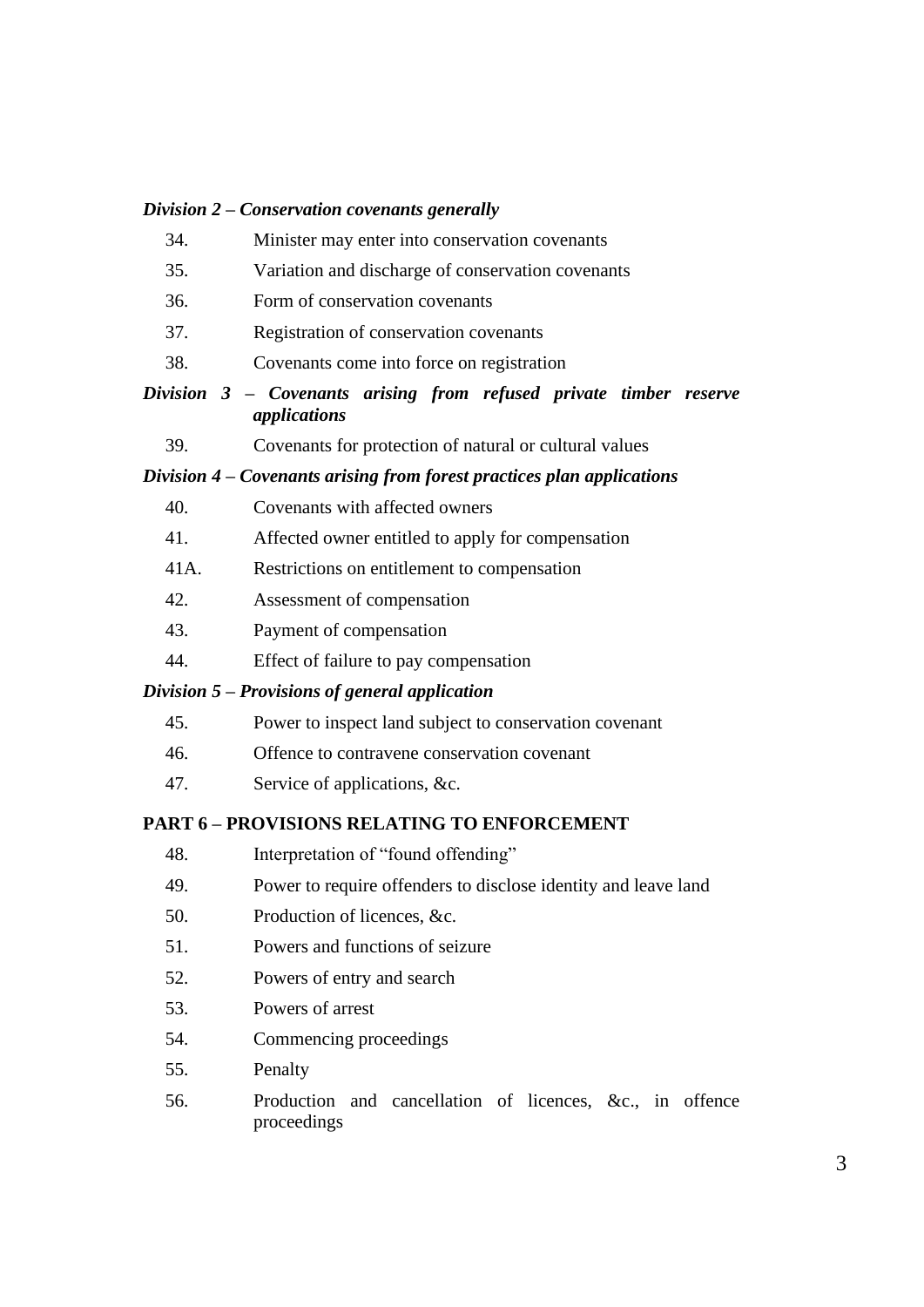- 57. Cancellation of firearms licence
- 58. Contravention of order under section 56(3)
- 59. Forfeiture of articles, &c., on conviction
- 60. Compensation on conviction for offences
- 61. Protection of authorised officers

#### **PART 7 – INFRINGEMENT NOTICES**

- 62. Infringement notices
- 63. Payments into Public Account
- [64 67. *Repealed*]
- 68. Regulations for this Part

#### **PART 8 – MISCELLANEOUS**

| 69.                                                         | Capacity, &c., to consent                                                         |  |  |
|-------------------------------------------------------------|-----------------------------------------------------------------------------------|--|--|
| 70.                                                         | Assistance to officers                                                            |  |  |
| 71.                                                         | Compensation for injury or death occurring in the course of<br>official duty, &c. |  |  |
| 72.                                                         | Gifts for conservation purposes                                                   |  |  |
| 73.                                                         | Aboriginal cultural activities on Aboriginal land                                 |  |  |
| 74.                                                         | Expenses of Act                                                                   |  |  |
| 75.                                                         | Delegation by Minister                                                            |  |  |
| 76.                                                         | Regulations                                                                       |  |  |
| 76A.                                                        | Amendment of Schedule 3A                                                          |  |  |
| 77.                                                         | Savings and transitional provisions                                               |  |  |
| 78.                                                         | Administration of Act                                                             |  |  |
| <b>SCHEDULE 1 – DETERMINATION OF CLASS OF RESERVED LAND</b> |                                                                                   |  |  |
| <b>SCHEDULE 2 - OBJECTIVES OF THE RESOURCE MANAGEMENT</b>   |                                                                                   |  |  |

# **AND PLANNING SYSTEM OF TASMANIA**

**SCHEDULE 3 – REGISTRATION OF PROCLAMATIONS REFERRED TO IN SECTION 22**

# **SCHEDULE 3A – THREATENED NATIVE VEGETATION COMMUNITIES**

### **SCHEDULE 4 – SAVINGS AND TRANSITIONAL PROVISIONS**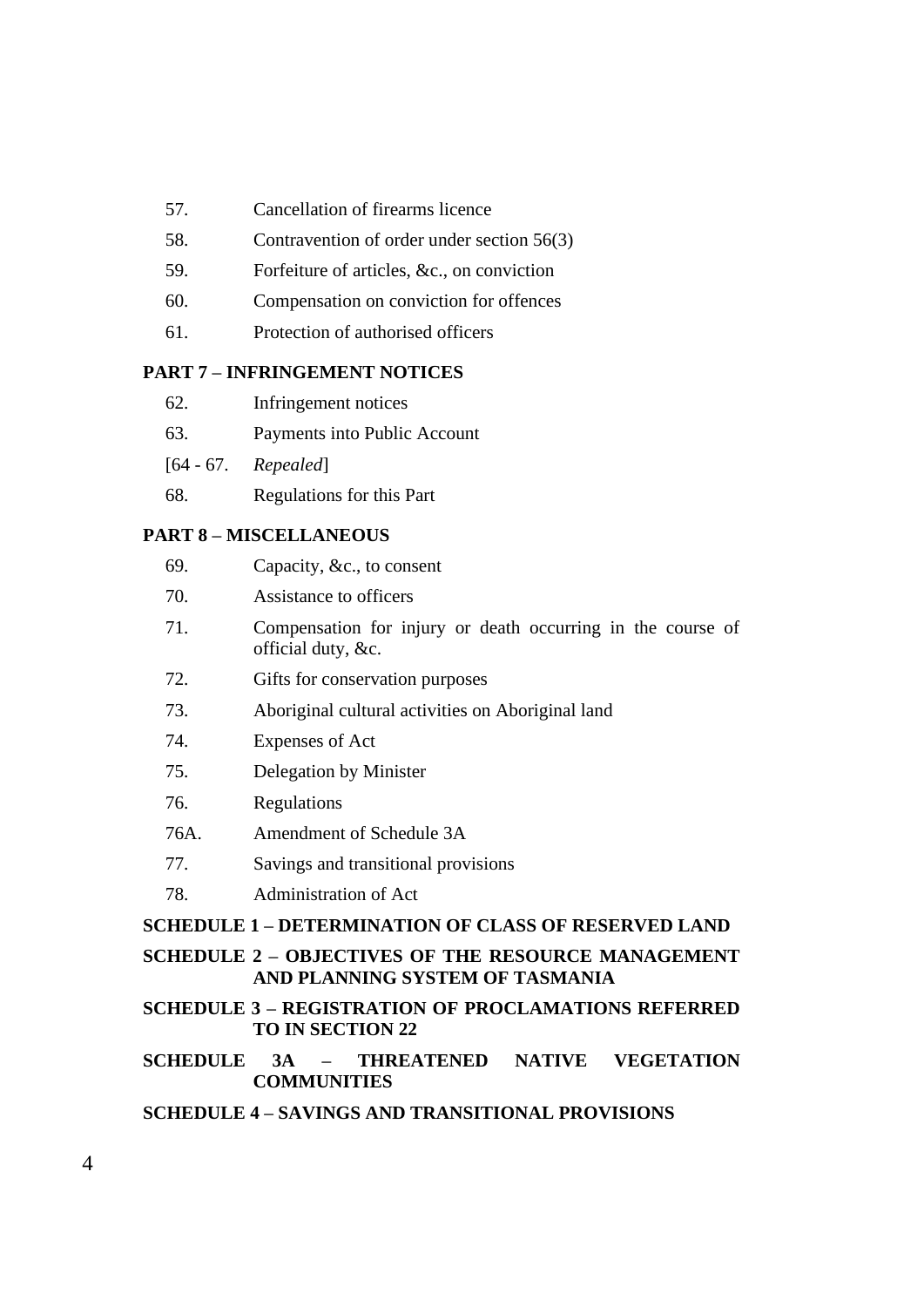

# **NATURE CONSERVATION ACT 2002**

# **No. 63 of 2002**

**An Act to make provision with respect to the conservation and protection of the fauna, flora and geological diversity of the State, to provide for the declaration of national parks and other reserved land and for related purposes**

**[Royal Assent 19 December 2002]**

Be it enacted by His Excellency the Governor of Tasmania, by and with the advice and consent of the Legislative Council and House of Assembly, in Parliament assembled, as follows:

# **PART 1 – PRELIMINARY**

# **1. Short title**

This Act may be cited as the *Nature Conservation Act 2002*.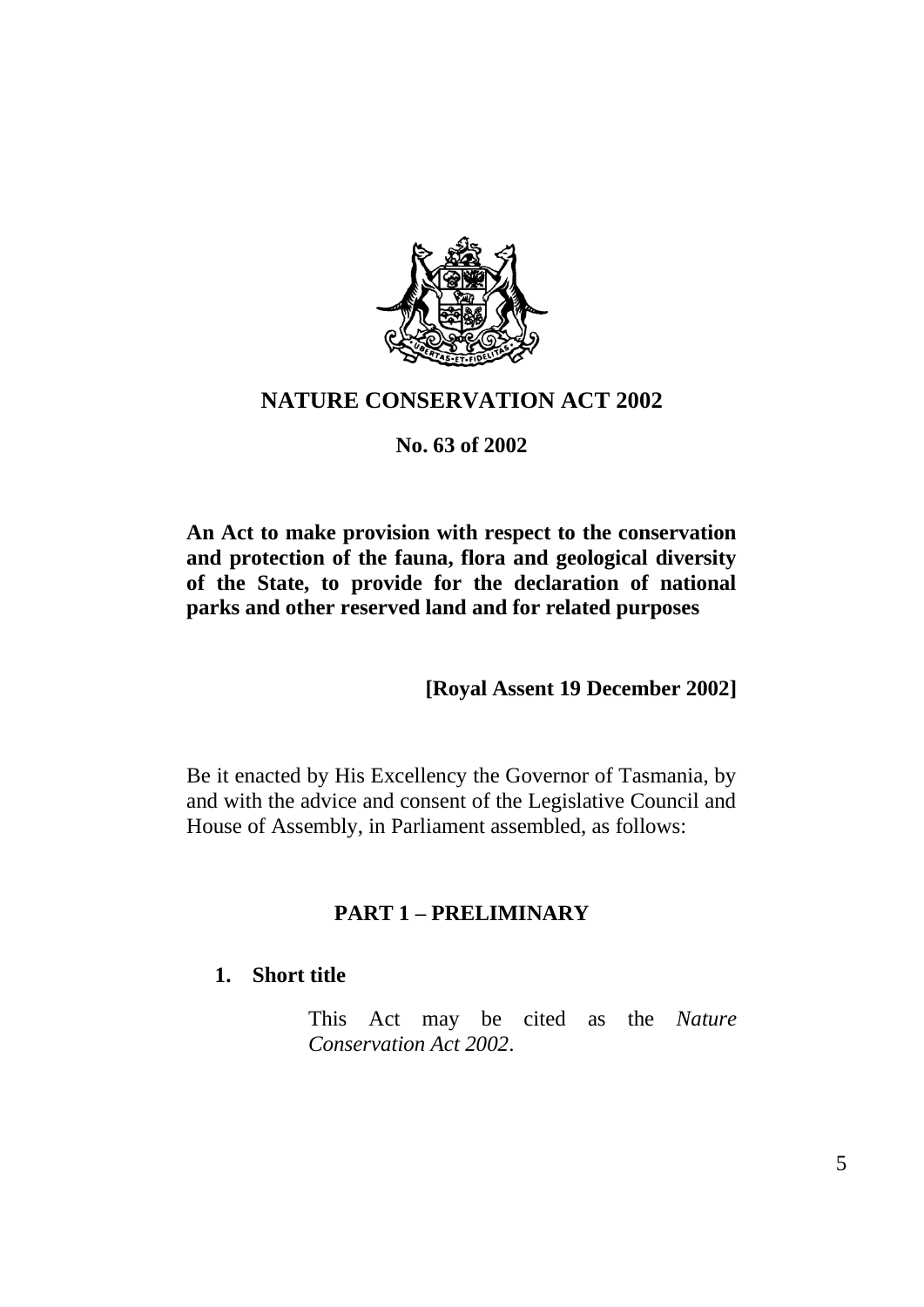### **2. Commencement**

This Act commences on the day on which the *National Parks and Reserves Management Act 2002* commences.

### **3. Interpretation**

(1) In this Act, unless the contrary intention appears –

*authorised officer* means –

- (a) a police officer; and
- (b) a ranger;

*biological diversity* means the variety of –

- (a) plants, animals and microorganisms; and
- (b) the genes contained in plants, animals and micro-organisms; and
- (c) the ecosystems of which plants, animals and micro-organisms form part;
- *cat* means a member of the species *Felis catus*;
- *class*, in relation to reserved land, means the class referred to in section 16 that the reserved land is declared to be under section 11, 12, 13, 14 or 15;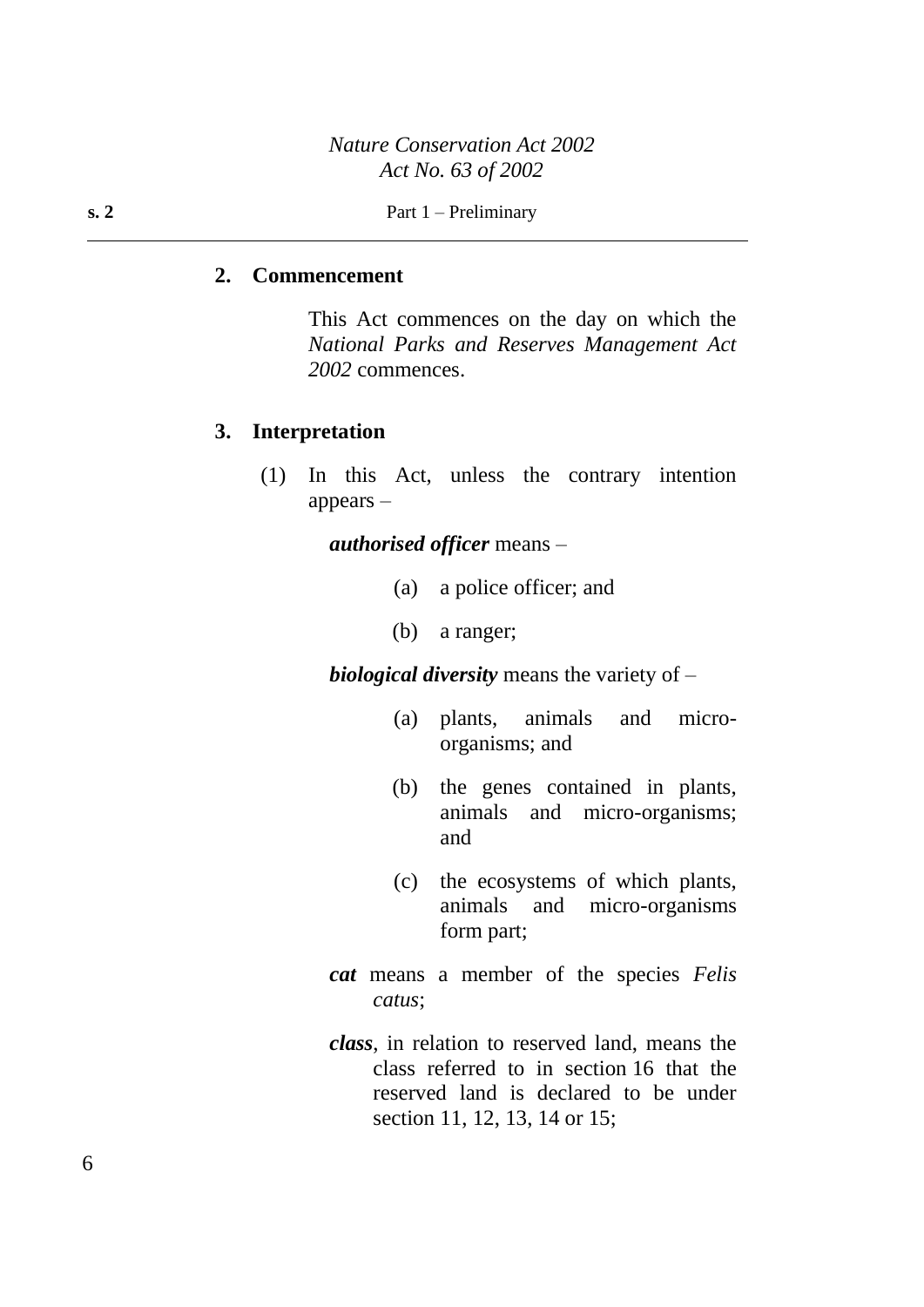*Commission* means the Tasmanian Planning Commission established under section 4 of the *Tasmanian Planning Commission Act 1997*;

*conservation area* means –

- (a) any land declared under this Act to be reserved land in the class of conservation area; and
- (b) any land taken to have been so declared;

*conservation purpose* means –

- (a) any purpose specified in Column 3 of Schedule 1; or
- (b) any purpose that, in the opinion of the Governor, would promote the better management or more effective use of any reserved land;

*container* includes any wrapping;

- *conveyance* means any vehicle, vessel or aircraft, or any other contrivance intended for the carriage of persons or goods over land or water or in the air;
- *Crown land* means any land vested in the Crown (whether or not subject to any private right) other than land vested in the Crown that is contracted to be granted in fee simple;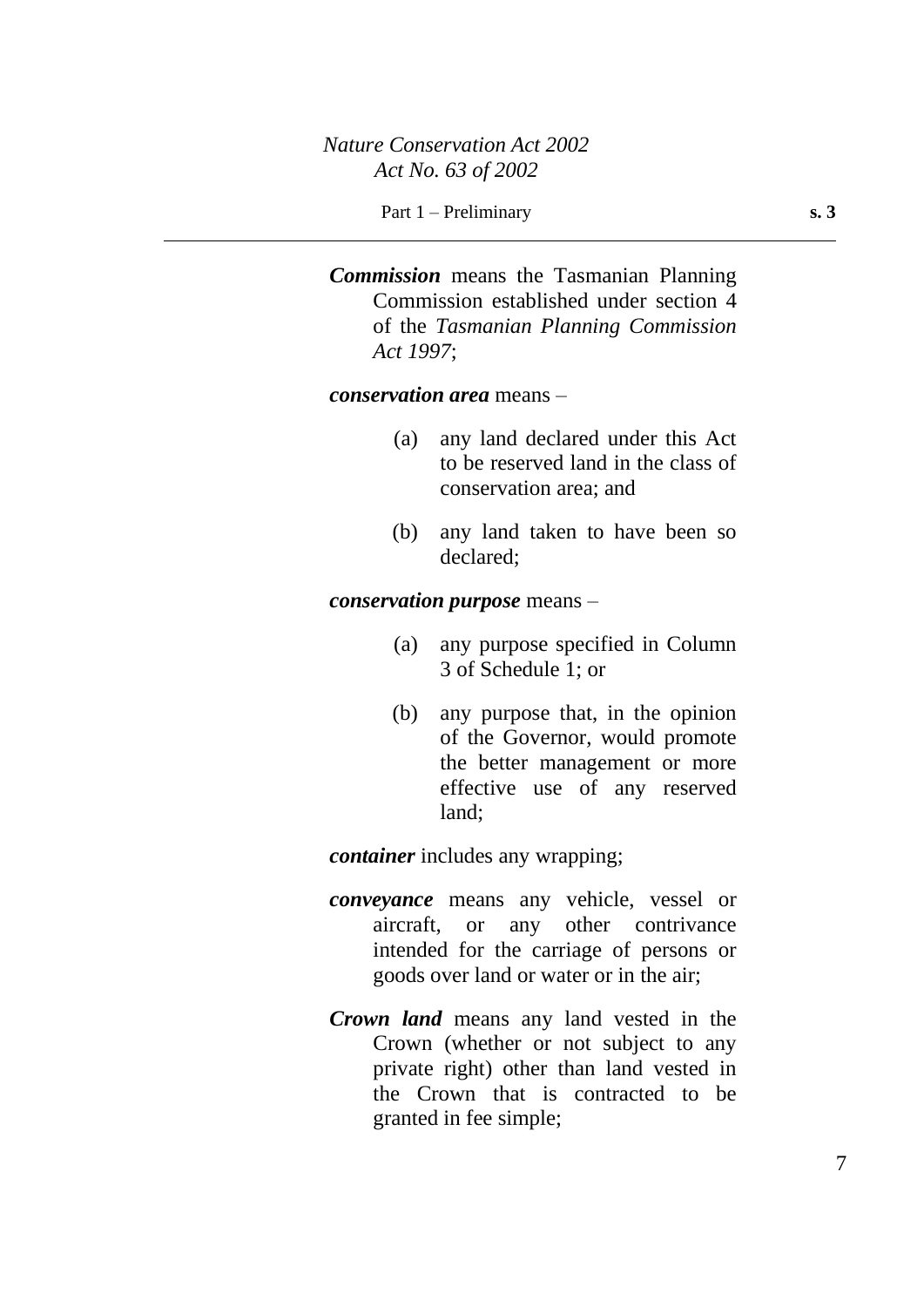*dingo* means a member of the subspecies *Canis familiaris dingo*;

- *Director* means the Director of National Parks and Wildlife appointed under the *National Parks and Reserves Management Act 2002*;
- *dog* means a member of the species *Canis familiaris*;
- *domestic stock* means the animals, or the species of animals, prescribed by the regulations to be domestic stock;
- *ferret* means a member of the species *Mustela putorius*;

*fox* means a member of the genus *Vulpes*;

- *future potential production forest land* has the same meaning as in the *Forestry (Rebuilding the Forest Industry) Act 2014*;
- *game* means the forms of wildlife that are specified as partly protected wildlife in the wildlife regulations and whose taking is subject to licensing under those regulations;

*game reserve* means –

(a) any land declared under this Act to be reserved land in the class of game reserve; and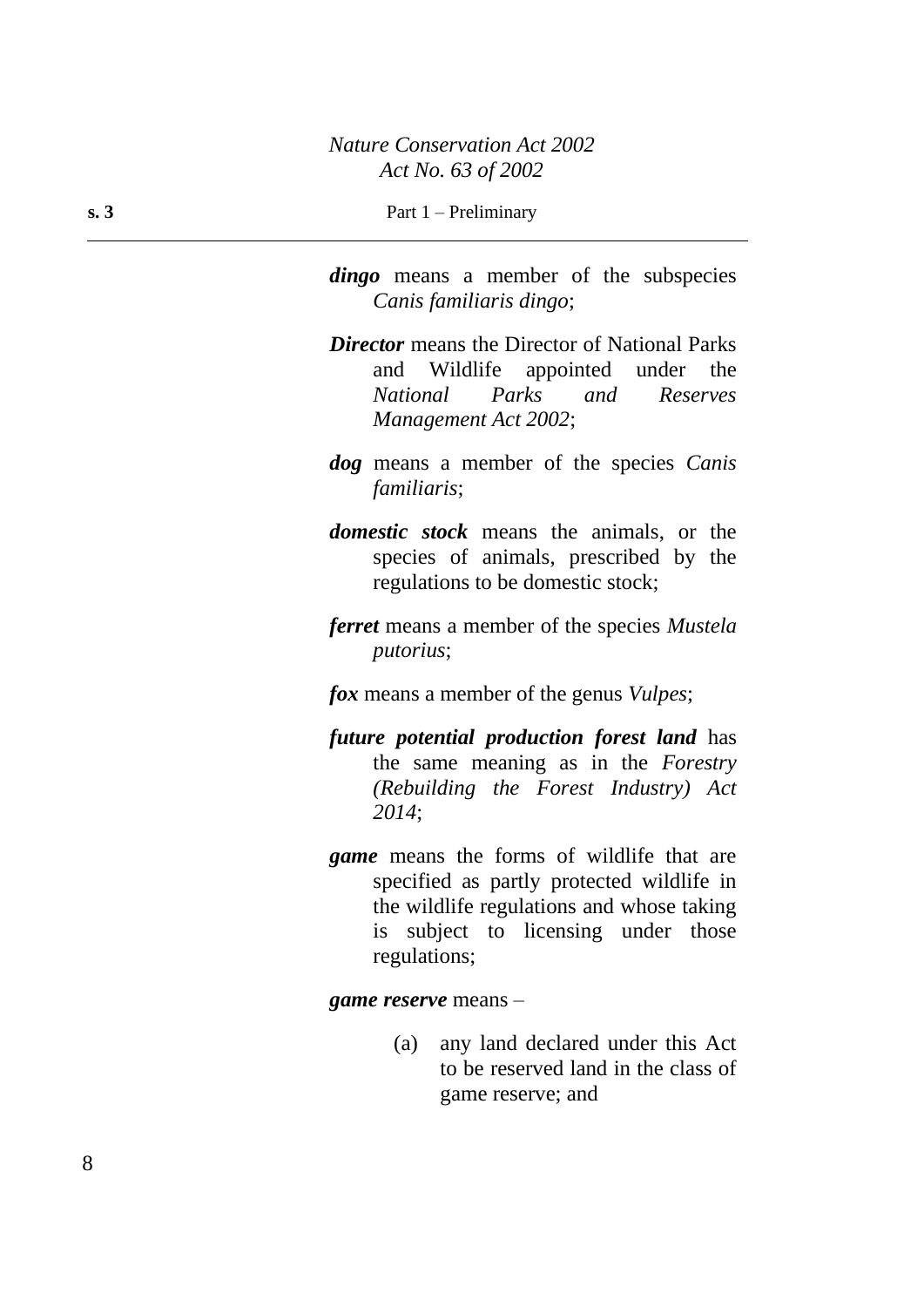#### Part 1 – Preliminary **s. 3**

- (b) any land taken to have been so declared;
- *geological diversity* means the natural range of geological, geomorphological and soil features, assemblages, systems and processes;

### *historic site* means –

- (a) any land declared under this Act to be reserved land in the class of historic site; and
- (b) any land taken to have been so declared;

*hunting equipment* means any weapon, implement, apparatus or material which –

- (a) is capable of being used for the taking of any wildlife or a product of any wildlife; or
- (b) is incapable of being so used only by reason of –
	- (i) the absence of, or a defect in, a part; or
	- (ii) the presence of an obstruction;

# *land* includes –

(a) land covered by the sea or other waters; and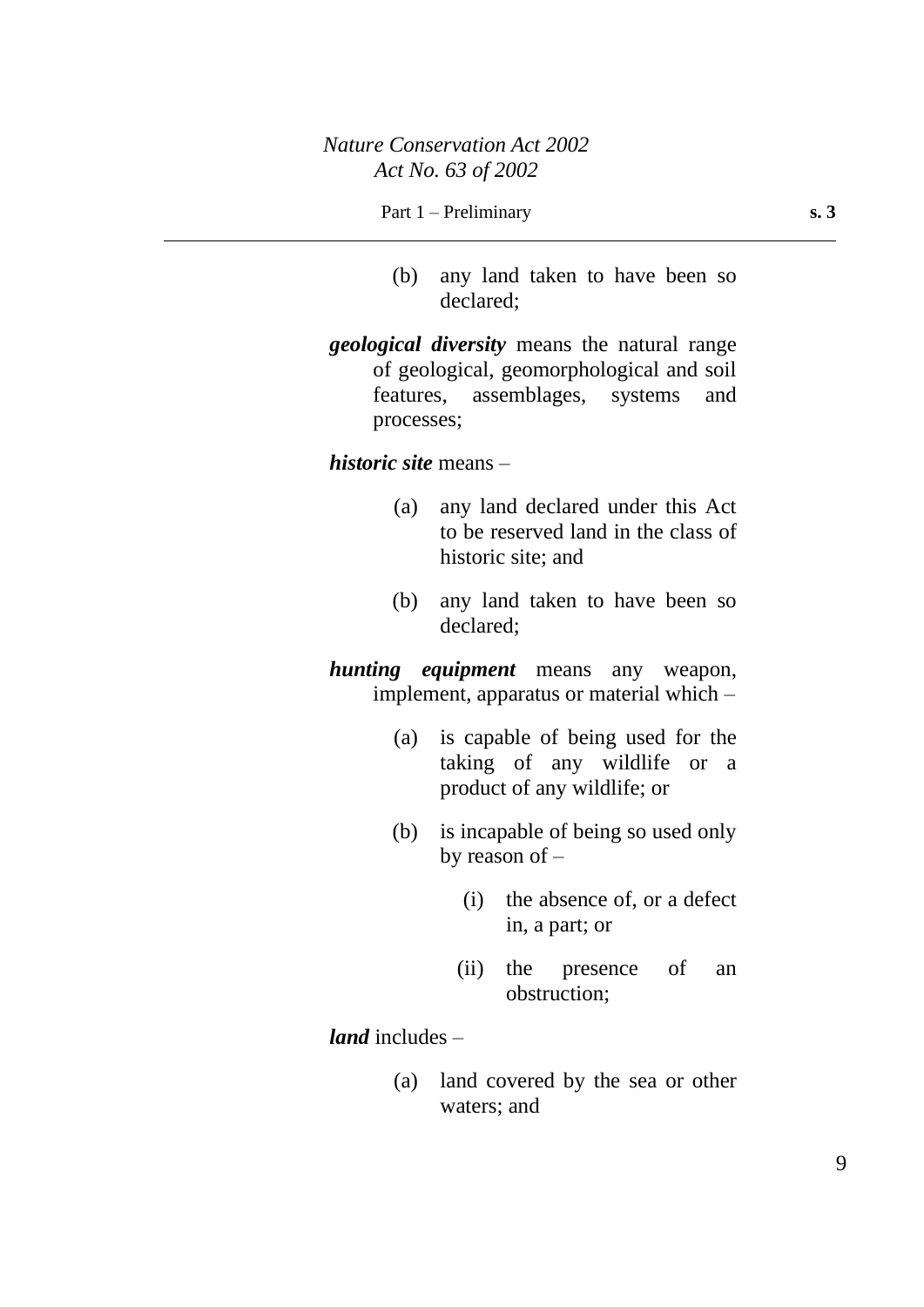(b) the part of the sea or those waters covering that land;

*leased reserve* means an area of land held on lease under section 15;

- *management agreement*, in relation to any private land, means an agreement entered into under section 25;
- *management objectives*, in relation to any class of reserved land, has the same meaning as in the *National Parks and Reserves Management Act 2002*;
- *managing authority*, when used in relation to any reserved land, has the same meaning as in the *National Parks and Reserves Management Act 2002*;
- *Minister for Crown Lands* means the Minister for the time being administering the *Crown Lands Act 1976*;
- *mink* means a member of the species *Mustela vison* or *Mustela lutreola*;

#### *national park* means –

- (a) any land declared under this Act to be reserved land in the class of national park; and
- (b) any land taken to have been so declared;

*nature recreation area* means –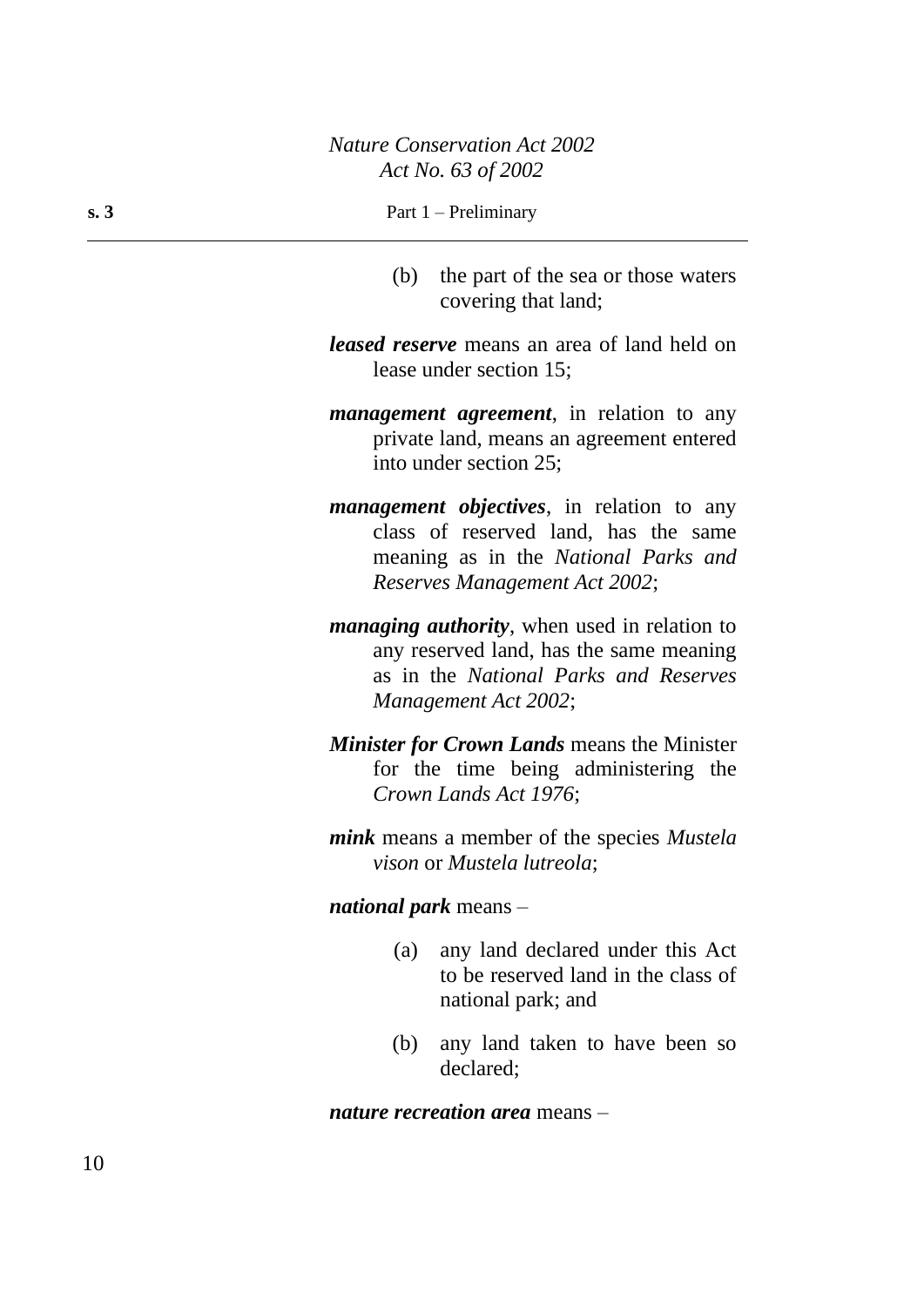#### Part 1 – Preliminary **s. 3**

- (a) any land declared under this Act to be reserved land in the class of nature recreation area; and
- (b) any land taken to have been so declared;

#### *nature reserve* means –

- (a) any land declared under this Act to be reserved land in the class of nature reserve; and
- (b) any land taken to have been so declared;

#### *owner* means –

- (a) in the case of land vested in the Crown which is contracted to be granted in fee simple, the person to whom it is so contracted; and
- (b) in any other case, the person who, under the *Land Acquisition Act 1993* or otherwise, is entitled to sell, convey or surrender a freehold estate in that land to the Crown;
- *partly protected wildlife* means the species of wildlife prescribed by the regulations as partly protected wildlife;
- *permanent timber production zone land* has the same meaning as in the *Forest Management Act 2013*;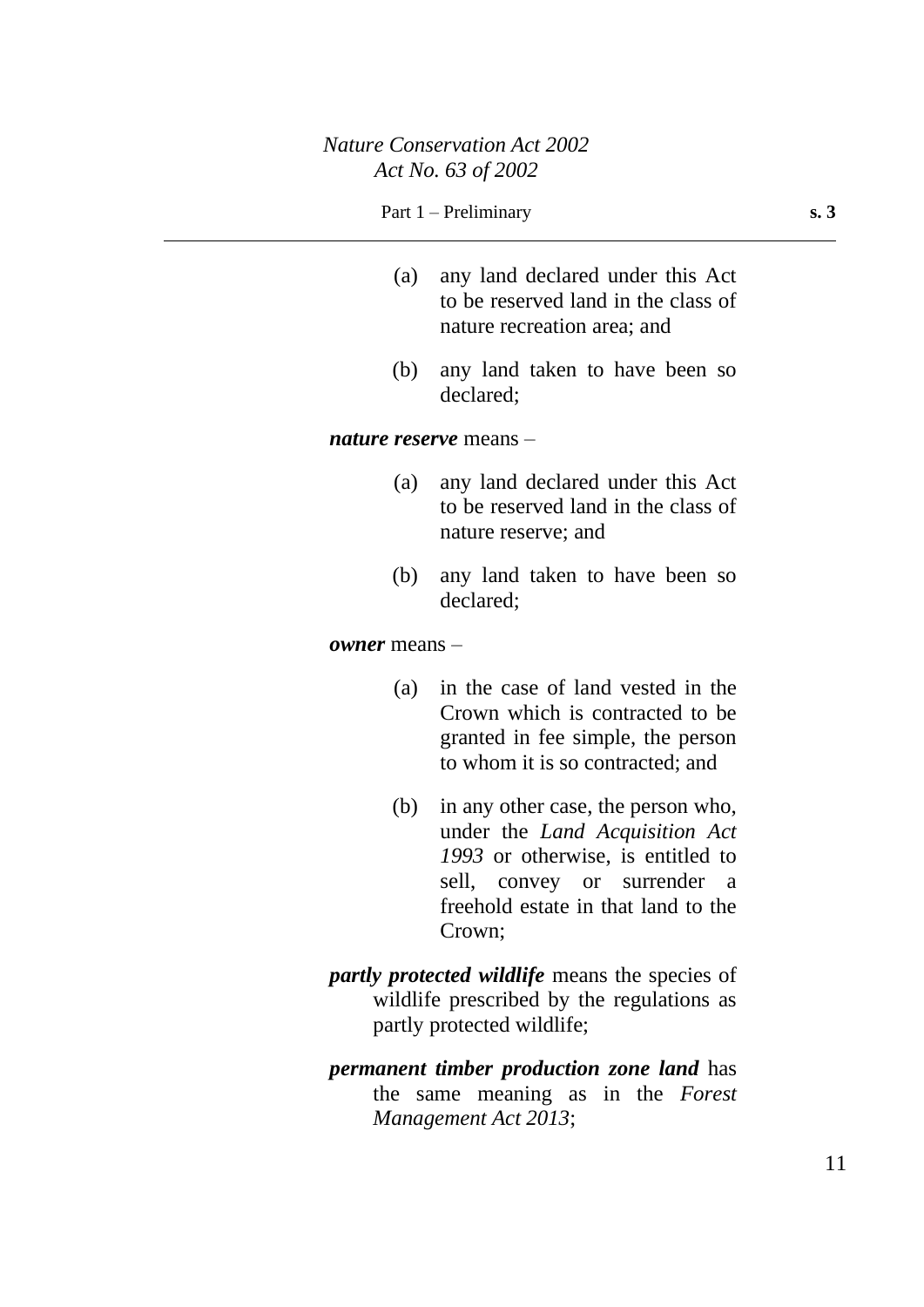#### *plant* means –

- (a) a form of vegetation; and
- (b) an organism belonging to the vegetable kingdom; and
- (c) a fruit; and
- (d) a seed; and
- (e) a product of a plant; and
- (f) a part of a plant  $-$

whether that plant is alive or dead or whether or not capable of growth;

- *prescribed body*, in relation to the management of reserved land, has the same meaning as in the *National Parks and Reserves Management Act 2002*;
- *private land* means land other than Crown land or land vested in a public authority;

*private nature reserve* means –

- (a) any land declared under this Act to be reserved land in the class of private nature reserve; and
- (b) any land taken to have been so declared;
- *private right*, in relation to Crown land, means any estate, interest or right (not being an interest arising under a contract for the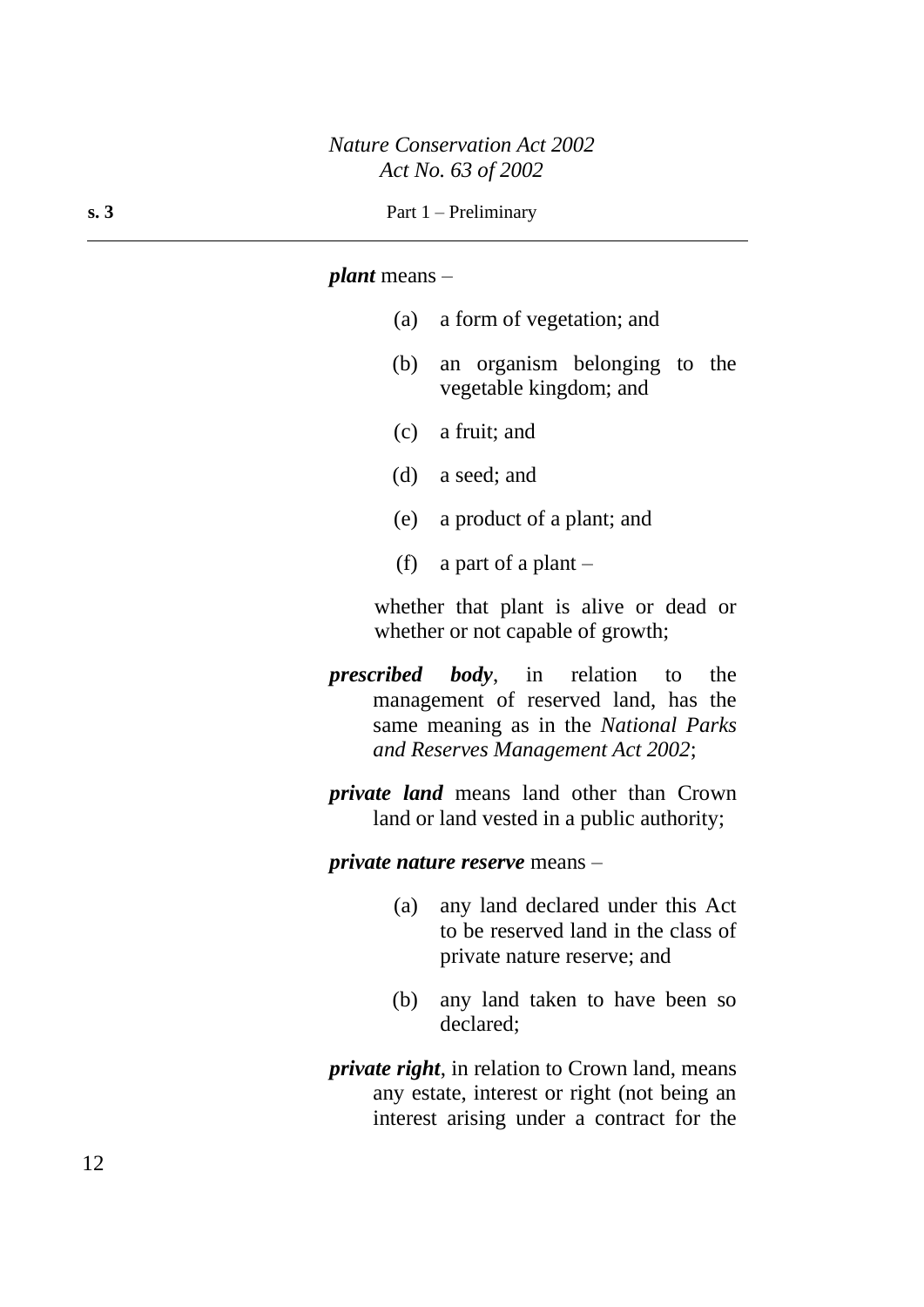grant of an estate in fee simple) pursuant to which its holder has one or more of the following rights:

- (a) the right to occupy or use that land;
- (b) the right to carry out any operations on that land;
- (c) the right to take any products of, or materials in or on, that land, including materials beneath the surface of that land;

### *private sanctuary* means –

- (a) any land declared under this Act to be reserved land in the class of private sanctuary; and
- (b) any land taken to have been so declared;
- *products*, in relation to wildlife, has the meaning given by subsection (2);
- *protected plant* means a plant prescribed as a protected plant under section 27;

*public authority* means –

- (a) a council within the meaning of the *Local Government Act 1993*; and
- (b) another body corporate established by an enactment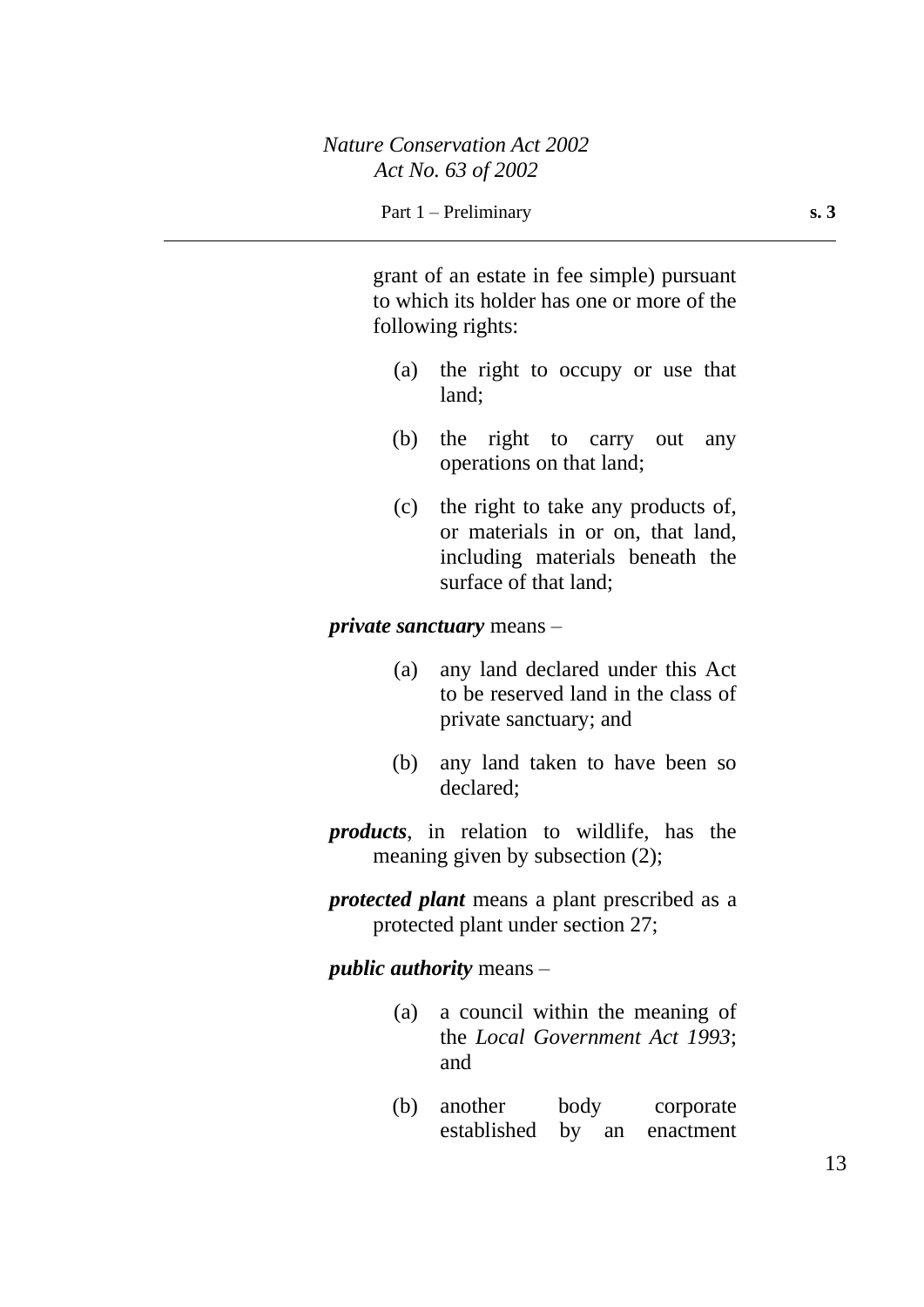having jurisdiction limited to a district, locality or part of the State; and

(c) a statutory authority;

*public reserve* has the same meaning as in the *Crown Lands Act 1976*;

### *purposes of reservation* in relation –

- (a) to any reserved land, means the purposes for which that land was reserved; or
- (b) to any class of reserved land, means the purposes of reservation specified in Schedule 1 in relation to that class;
- *ranger* means a person appointed as a ranger, or authorised to perform the functions and exercise the powers of a ranger, under section 8;

*Recorder* means the Recorder of Titles;

# *regional reserve* means –

- (a) any land declared under this Act to be reserved land in the class of regional reserve; and
- (b) any land taken to have been so declared;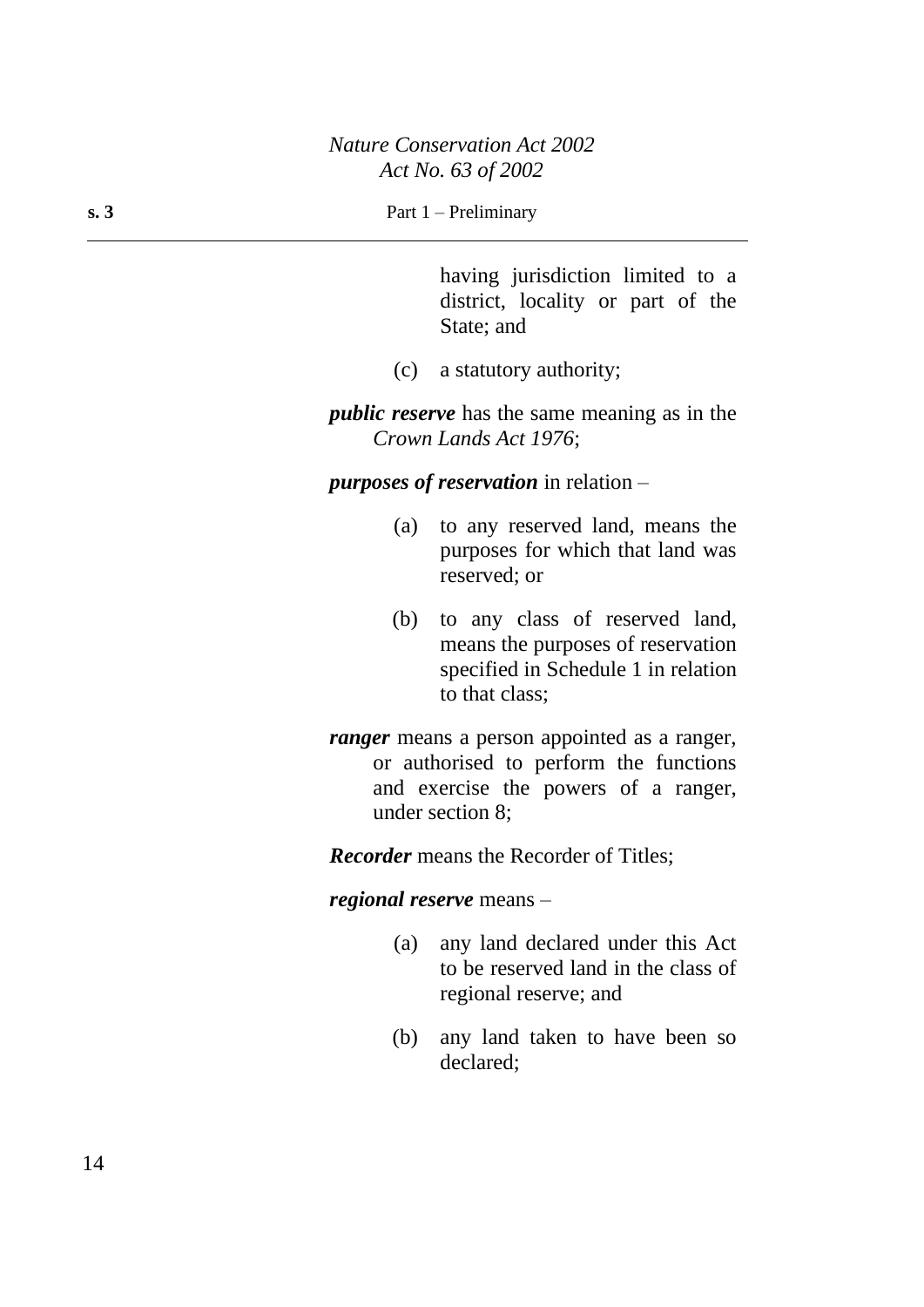*Registrar of Place Names* means the Registrar of Place Names appointed under section 7 of the *Place Names Act 2020*;

*regulations* means regulations made and in force under section 76;

*reserved* means set aside or acquired for a conservation purpose;

*reserved land* means –

- (a) any land declared under this Act to be reserved land; and
- (b) any land taken to have been so declared;
- *resource management and planning system objectives* means the objectives of the resource management and planning system of Tasmania as set out in Schedule 2:
- *statutory authority* means an incorporated or unincorporated body which is established, constituted or continued by or under an Act or under the royal prerogative, being a body which, or of which the governing authority, wholly or partly comprises a person or persons appointed by the Governor, a Minister of the Crown or another statutory authority;
- *Secretary* means the Secretary of the Department;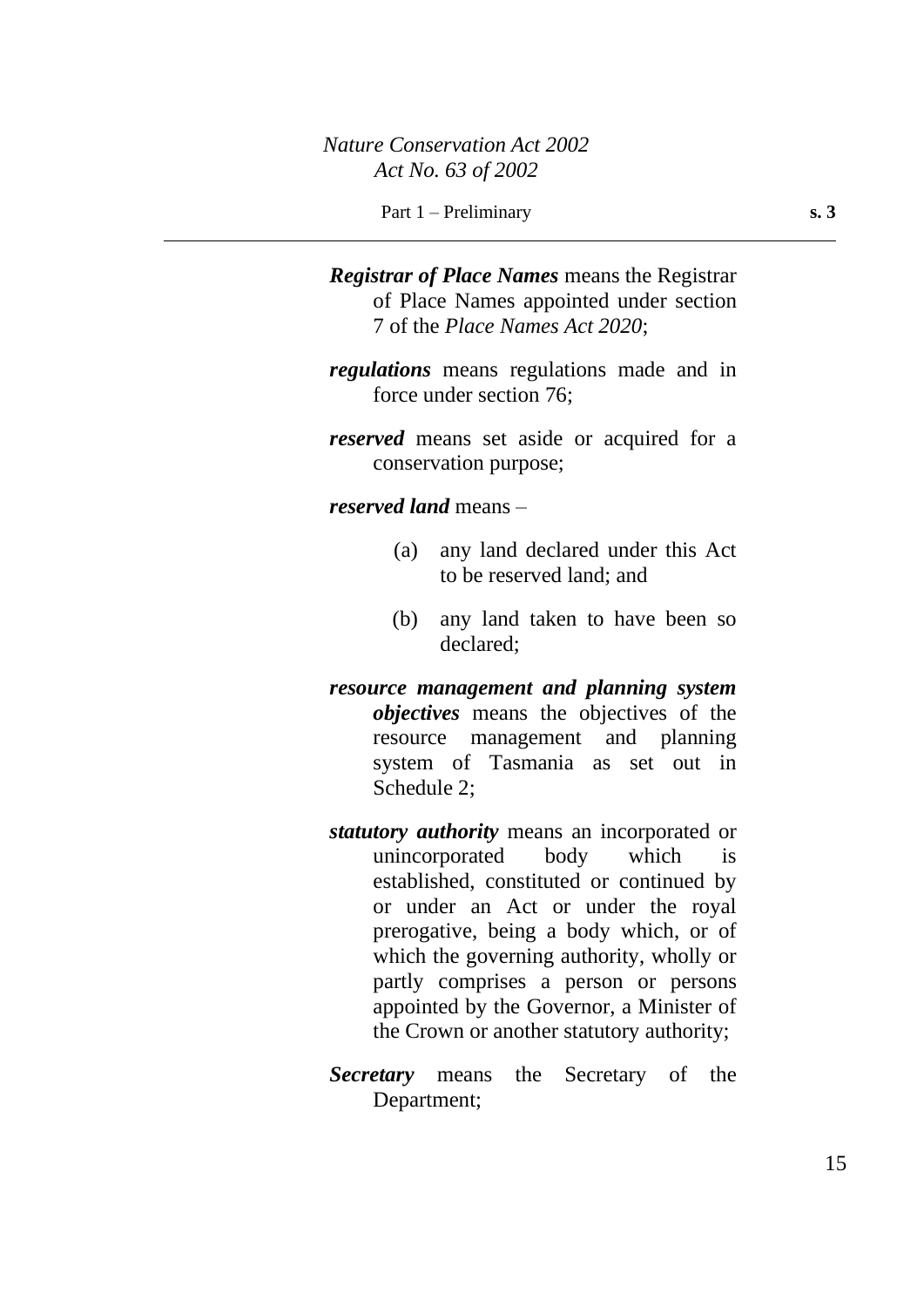#### **s. 3** Part 1 – Preliminary

- *special advisory committee* means a special advisory committee established under section 9;
- *special species timber harvesting* has the same meaning as in the *Forestry (Rebuilding the Forest Industry) Act 2014*;

#### *State reserve* means –

- (a) any land declared under this Act to be reserved land in the class of State reserve; and
- (b) any land taken to have been so declared;

#### *statutory power* means –

- (a) a power under an enactment, other than this Act, for –
	- (i) the reservation or dedication of Crown land for any purpose; or
	- (ii) the alienation of, or the grant of private rights in or over, any such land; or
	- (iii) the carrying out of any works or other operations on any such land; and
- (b) a power that, under an enactment other than this Act, may be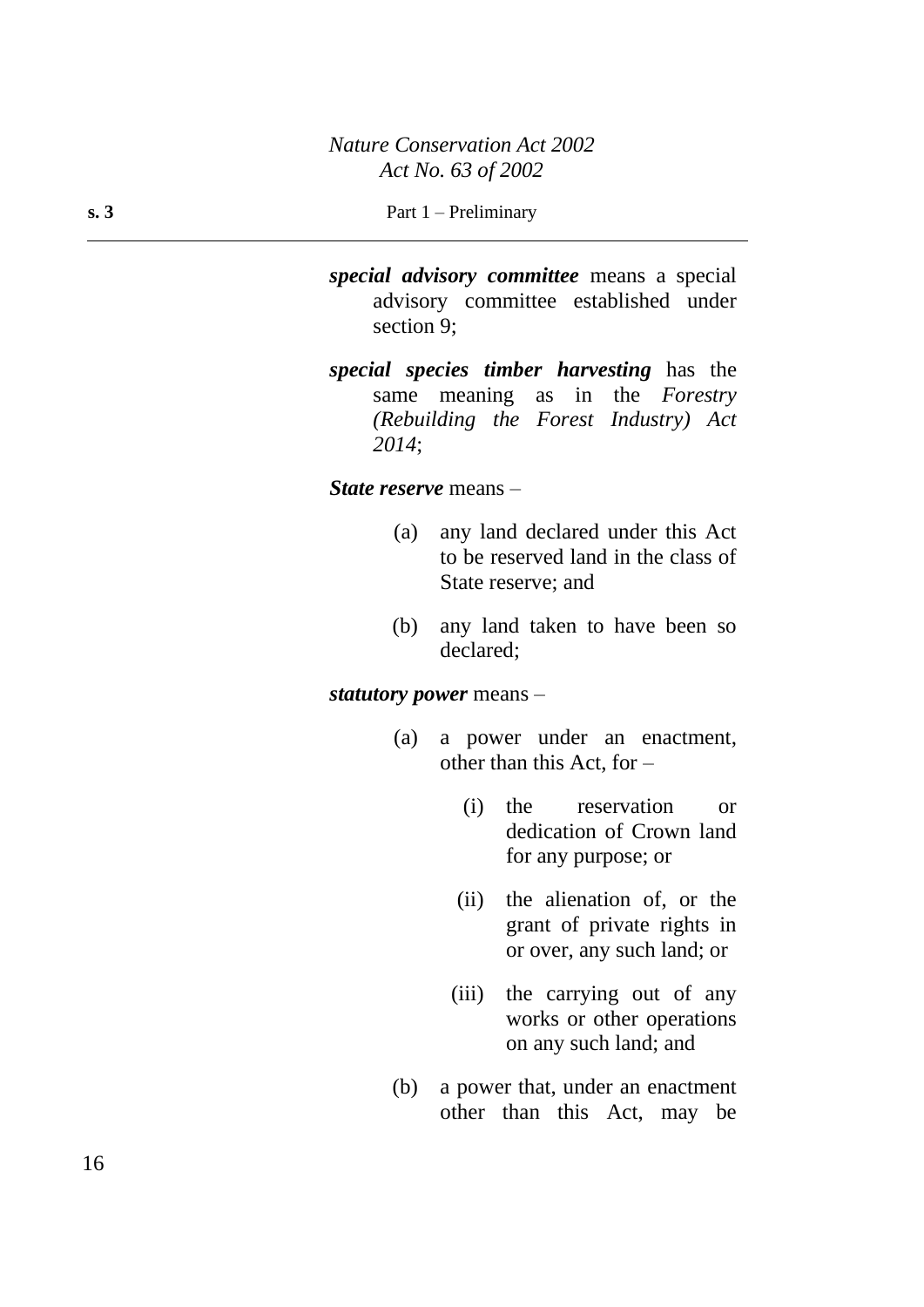Part 1 – Preliminary **s. 3** 

exercised by a public authority in relation to land vested in it;

*trust land* means Crown land subject to a trust under section 23;

*wildlife* means any living creature other than –

- (a) a dog or cat; and
- (b) domestic stock; and
- (c) fish, within the meaning of the *Living Marine Resources Management Act 1995*; and
- (d) an animal that  $-$ 
	- (i) is being farmed under and in accordance with the *Animal Farming (Registration) Act 1994*; or
	- (ii) has been so farmed and is legally in the possession of any person;
- *wildlife regulations* means regulations made for the purposes of Part 4 in respect of the matters referred to in sections 26, 27 and 28;

*wolf* means a member of the genus *Canis*, other than *Canis familiaris*.

(2) A reference in this Act to the products of any form of wildlife includes a reference to –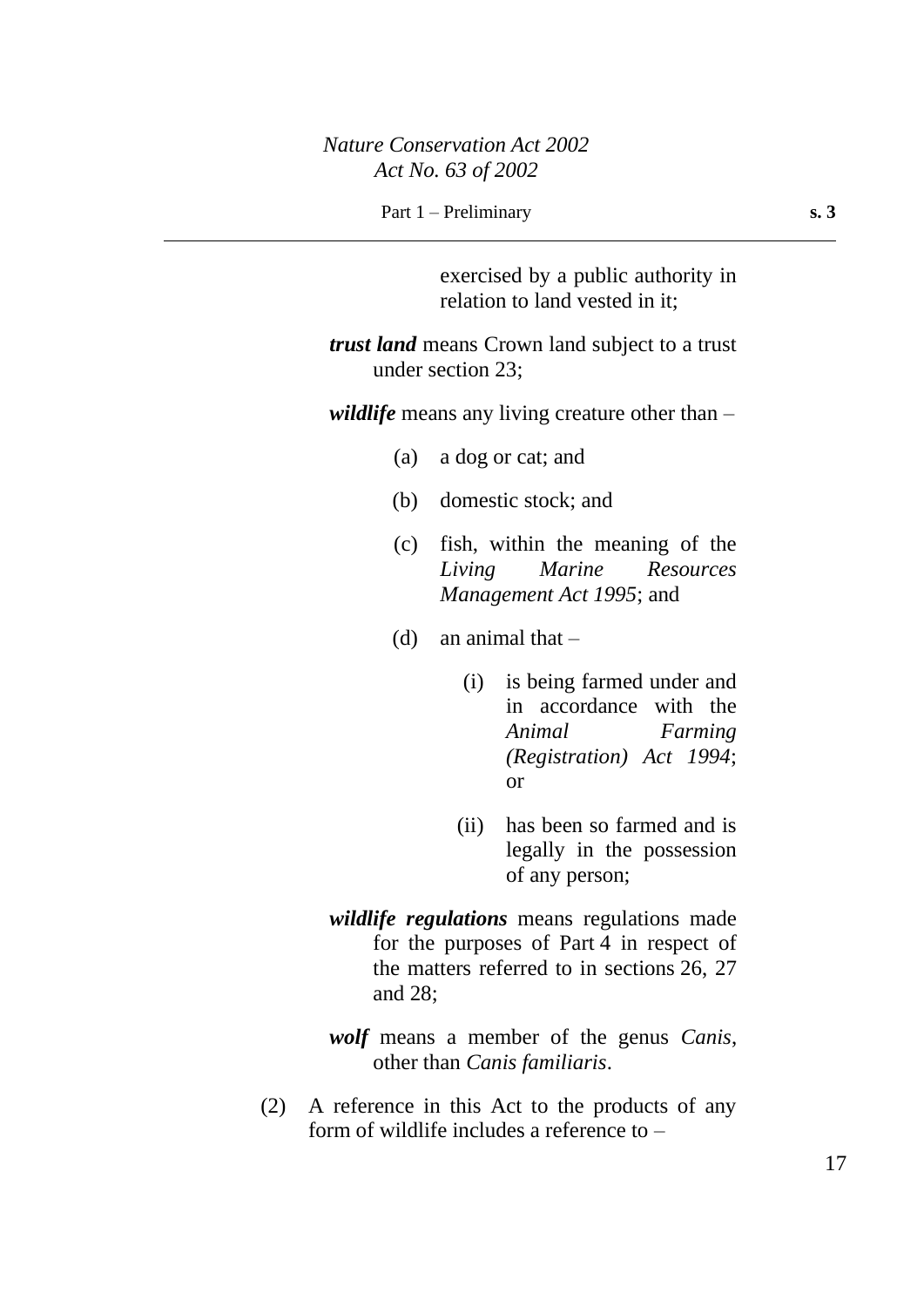|     | $AU$ IVO. US OJ 2002           |                                                                                                          |
|-----|--------------------------------|----------------------------------------------------------------------------------------------------------|
| s.3 | Part $1$ – Preliminary         |                                                                                                          |
|     | (a)                            | the dead bodies, and parts of the dead<br>bodies, of that form of wildlife; and                          |
|     | (b)<br>wildlife; and           | any material or thing obtained from the<br>bodies or dead bodies of that form of                         |
|     | (c)                            | any eggs of that form of wildlife; and                                                                   |
|     | (d)                            | any nests of that form of wildlife.                                                                      |
| (3) | more of the following matters: | For the purposes of this Act, a form of wildlife<br>may be described by reference to any one or          |
|     | (a)<br>identified;             | the species, type or other classification<br>by which it may be described<br><b>or</b>                   |
|     | (b) its sex, age or condition; |                                                                                                          |
|     | (c)                            | any of its attributes or characteristics.                                                                |
| (4) | following matters:             | For the purposes of this Act, a plant may be<br>described by reference to any one or more of the         |
|     | (a)<br>identified;             | the species, type or other classification<br>by which it may be described or                             |
|     | (b)                            | any of its attributes or characteristics.                                                                |
|     |                                | (5) A reference in this Act to the taking of any<br>wildlife or to the taking of a form of wildlife that |

is game includes a reference to the killing, destroying, hunting, pursuing, catching,

hunting, pursuing, catching,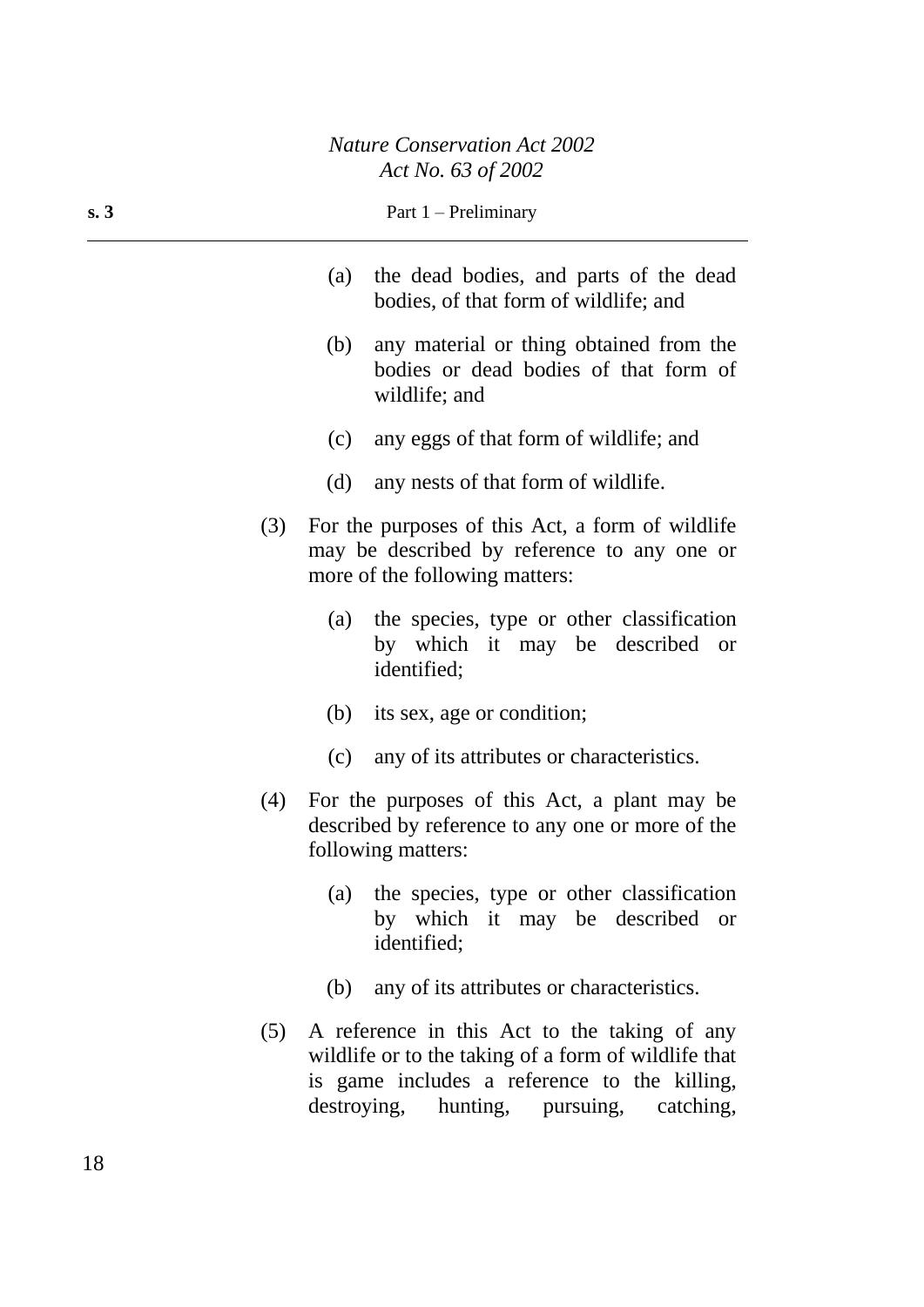shooting, netting, snaring or injuring that wildlife or that form of wildlife.

- (6) A reference in this Act to the taking of a product of any wildlife includes a reference to the carrying out of any operation –
	- (a) for the purpose of obtaining that product; or
	- (b) that has the effect of destroying or damaging that product.
- (7) A reference in this Act to the taking of any plant includes a reference –
	- (a) to the destroying or damaging of that plant; and
	- (b) to the taking, destroying or damaging of any fruit, seeds, product or part of the plant.
- (8) A reference in this Act to the taking of any thing includes a reference to attempting to take, or assisting in the taking of, that thing.
- (9) A reference in this Act to selling includes a reference to any disposal by way of trade.
- (10) A reference in this Act to buying includes a reference –
	- (a) to receiving or accepting under a contract to sell; and
	- (b) to offering to receive or accept under a contract to sell; and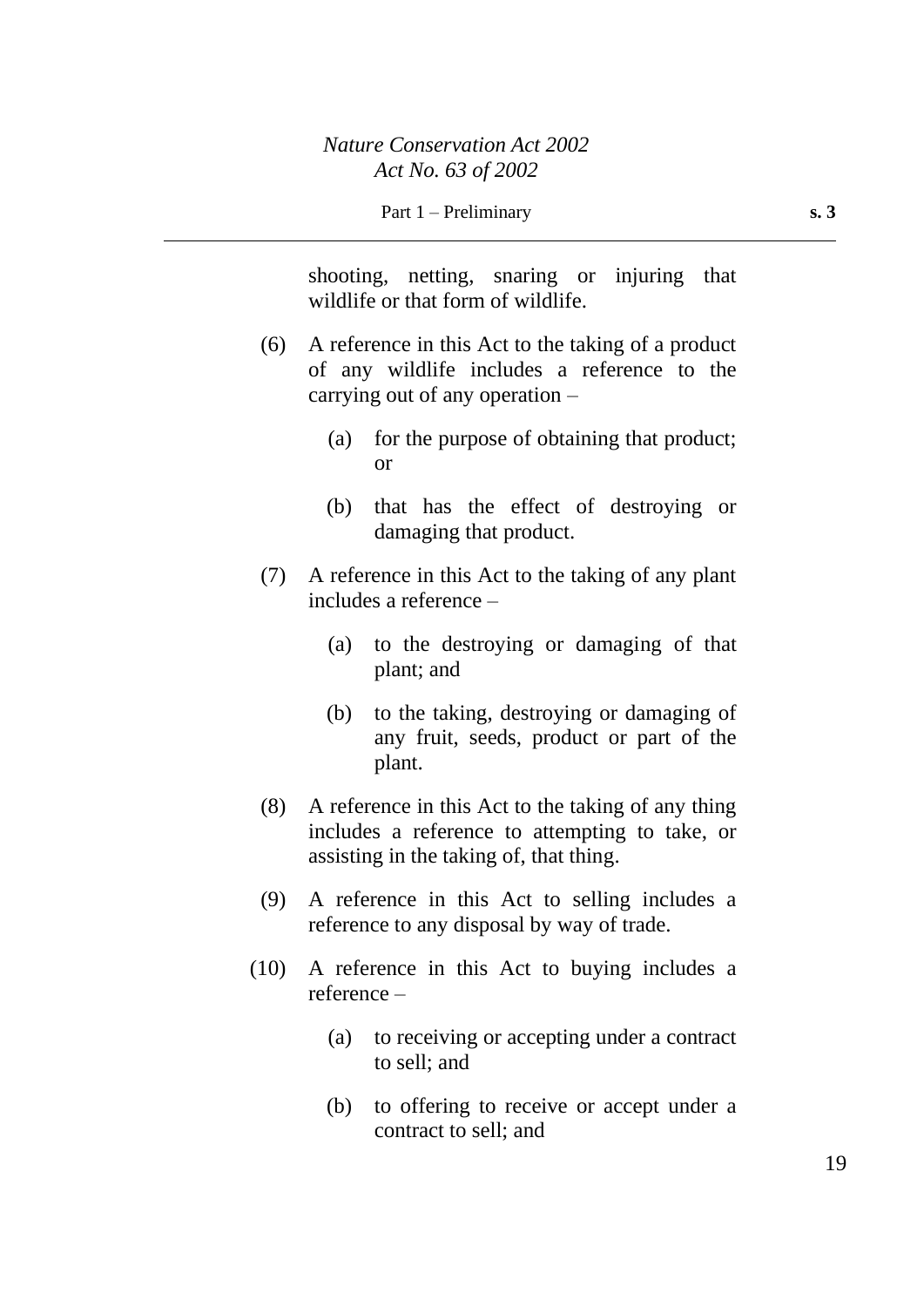| s.4  | Part $1$ – Preliminary                                                                                                                                                                                           |
|------|------------------------------------------------------------------------------------------------------------------------------------------------------------------------------------------------------------------|
|      | (c) to causing or suffering to be received or<br>accepted under a contract to sell.                                                                                                                              |
| (11) | For the purposes of this Act, a person is taken to<br>have a thing in his or her possession $-$                                                                                                                  |
|      | if it is in his or her possession, or under<br>(a)<br>his or her control, in any place<br><b>or</b><br>conveyance, whether for the use<br><sub>or</sub><br>benefit of the person or another person;<br><b>or</b> |
|      | if it is $-$<br>(b)                                                                                                                                                                                              |
|      | in or on any place or conveyance<br>(i)<br>occupied, controlled or used by<br>him or her; or                                                                                                                     |
|      | used or controlled by him or her<br>(ii)<br>any place<br>in<br><b>or</b><br>on<br><b>or</b><br>conveyance -                                                                                                      |
|      | even though another person has the<br>actual possession or custody of the thing,<br>unless the person proves that he or she<br>had no knowledge of that thing.                                                   |
|      | (12) Unless the contrary intention appears,<br>a<br>reference in this Act to a thing includes a<br>reference to a living thing.                                                                                  |

# **4. Act binds Crown**

(1) This Act binds the Crown in right of Tasmania and, so far as the legislative power of Parliament permits, in all its other capacities.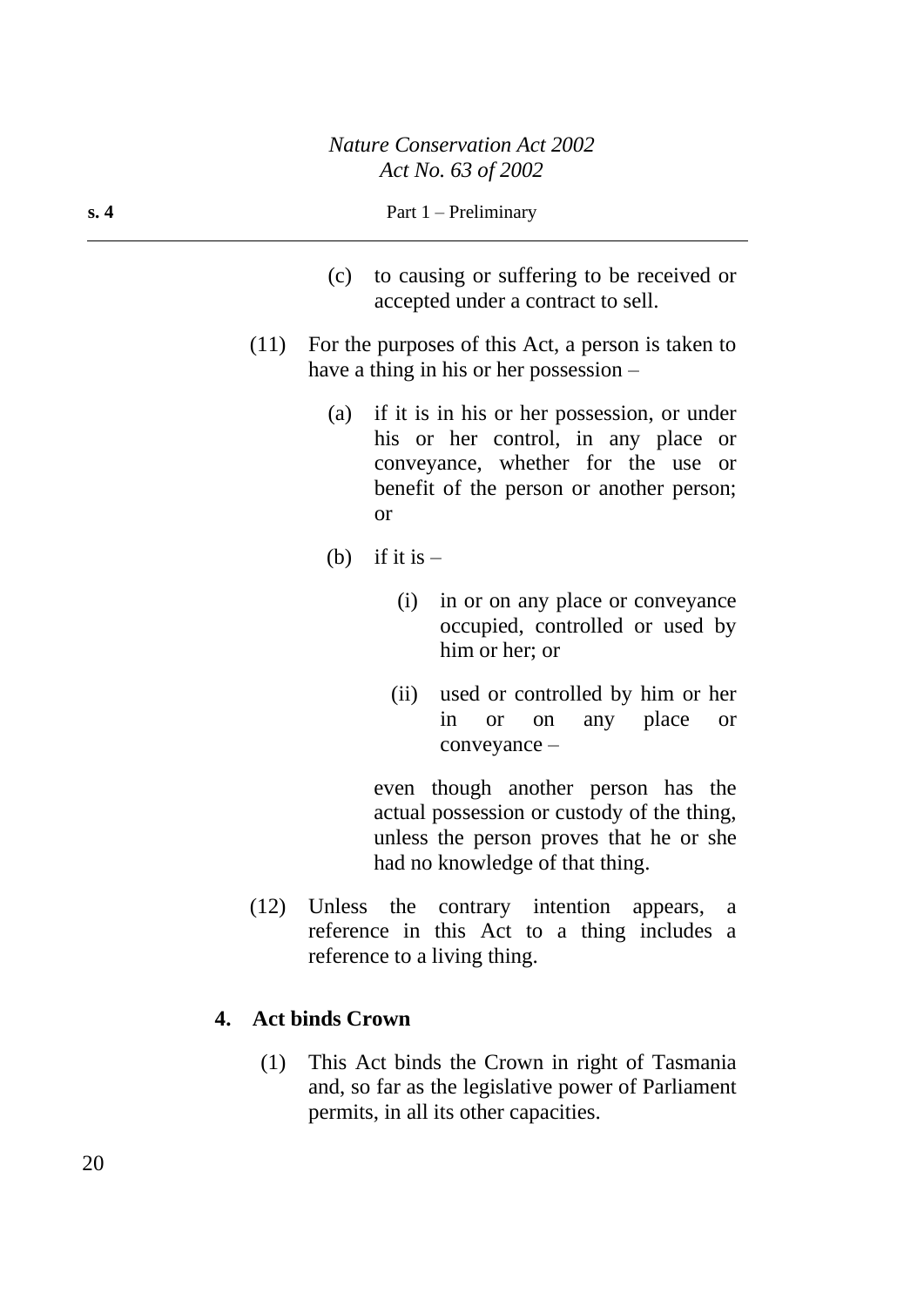(2) Nothing in this Act renders the Crown in right of Tasmania liable to be prosecuted for an offence against this Act.

# **5. Compliance with resource management and planning system objectives**

In exercising any powers or performing any functions under this Act, a person is to have regard to the resource management and planning system objectives.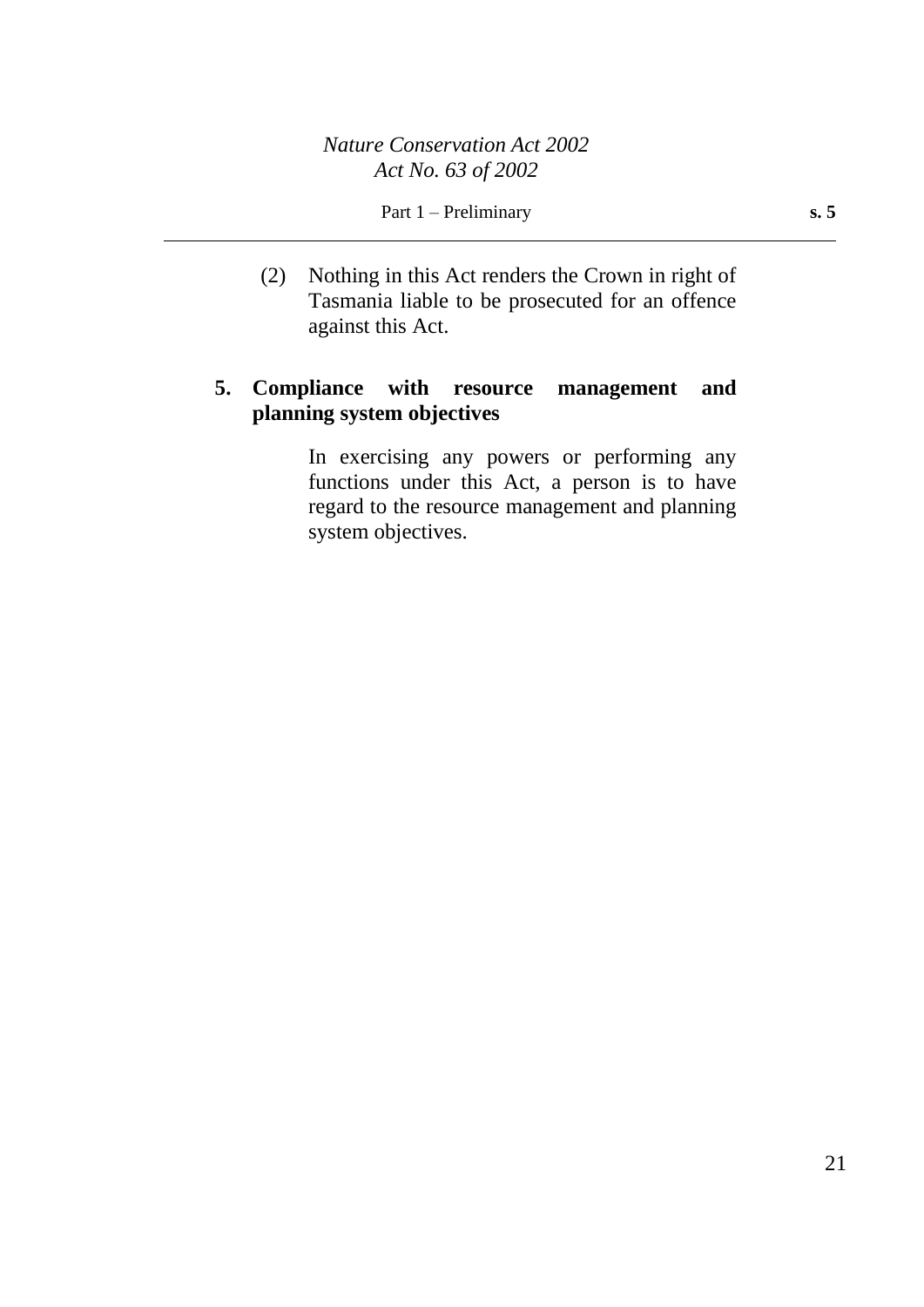### **PART 2 – ADMINISTRATION**

### **6. Functions of the Secretary**

- (1) Subject to this Act, the Secretary has the following functions:
	- (a) keeping the setting aside of land for conservation purposes under review;
	- (b) promoting conservation purposes in relation to the use or development of land generally;
	- (c) carrying out, or arranging for the carrying out of, research and other activities that appear to the Secretary to be desirable in connection with the administration of this Act or the conservation of the fauna, flora or geological diversity of the State;
	- (d) carrying out, or promoting the carrying out of, educational activities, and providing and disseminating information, related to the conservation of the fauna, flora or geological diversity of the State or other matters arising in connection with the administration of this Act:
	- (e) giving advice and assistance to managing authorities for reserved lands;
	- (f) contributing to the preparation of management plans for reserved lands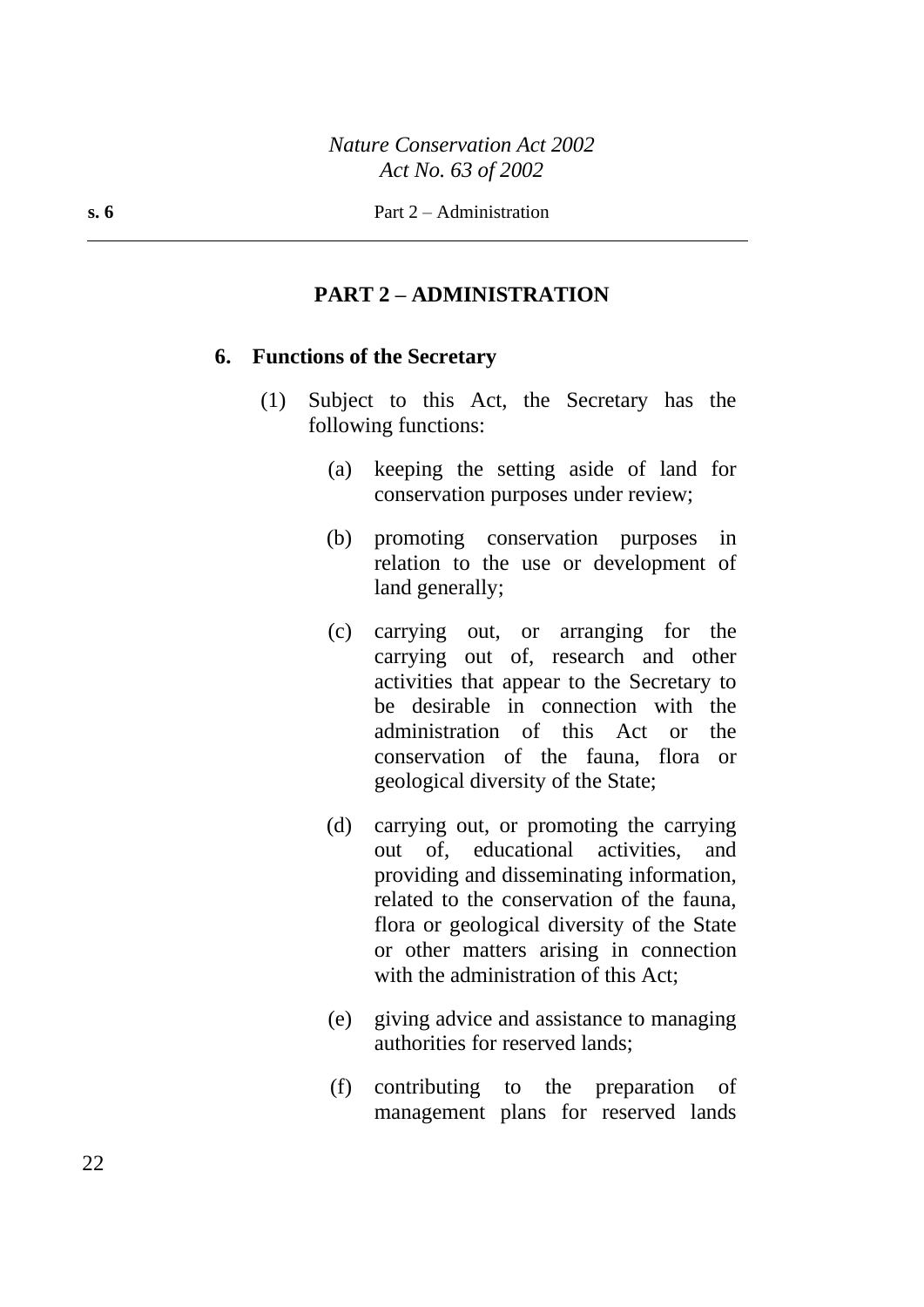under the *National Parks and Reserves Management Act 2002*;

- (g) providing effective means for the enforcement of the regulations;
- (h) negotiating conservation covenants and carrying out functions, as agreed by the Secretary, in relation to land which is, or becomes, the subject of a conservation covenant.
- (2) The Minister may give directions to the Secretary with respect to the carrying out of his or her functions under this Act and, in carrying out those functions, the Secretary is to comply with any such directions.
- (3) The Minister must not give a direction under subsection (2) with respect to the making by the Secretary of any recommendation required under any provision of this Act.

# **7. Arrangements in respect of** *National Parks and Reserves Management Act 2002*

- (1) The Secretary may enter into arrangements with the Director for the purpose of furthering the objectives of the *National Parks and Reserves Management Act 2002*.
- (2) An arrangement may be made with respect to one or more of the following matters:
	- (a) the provision of staff and other resources;
	- (b) any other matter.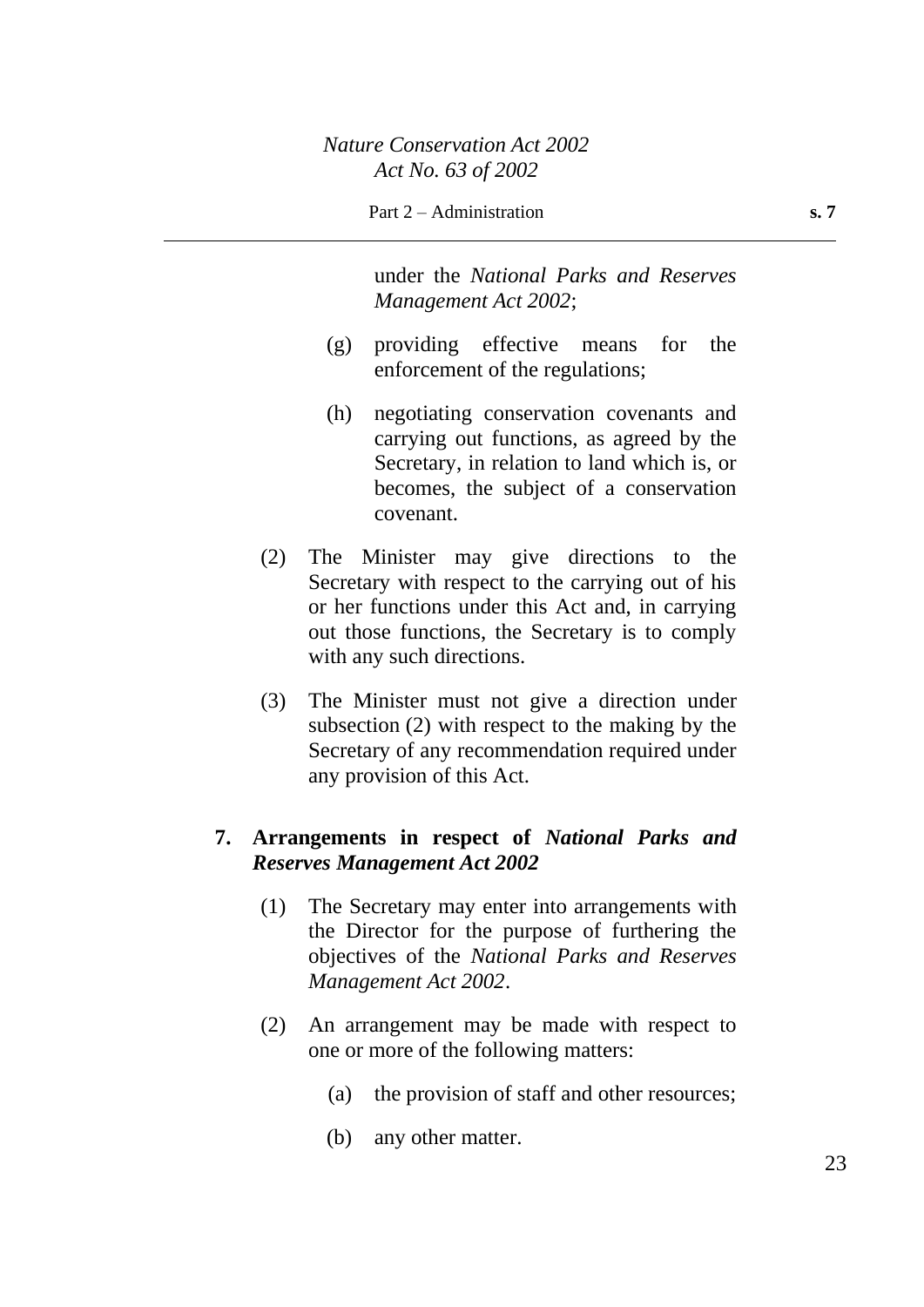#### **s. 8** Part 2 – Administration

#### **8. Rangers**

- (1) The Secretary may appoint a State Service officer or State Service employee employed in the Department to be a ranger and that officer or employee may hold that office in conjunction with State Service employment.
- (2) The Secretary, with the consent of another Head of a State Service Agency, may appoint a State Service officer or State Service employee employed in that Agency to be a ranger and that officer or employee may hold that office in conjunction with State Service employment.
- (3) The Secretary may authorise a person who is not a State Service officer or State Service employee to perform the functions and exercise the powers of a ranger.
- (4) An appointment as a ranger under subsection (1) or (2), or an authorisation under subsection (3), may be limited to the land, or the part of the State, specified in the appointment or authorisation.
- (5) A ranger appointed under subsection (1) or (2), or authorised under subsection (3), in respect of particular land or a particular part of the State is not to perform the functions or exercise the powers of a ranger under this Act in respect of any other land or part of the State.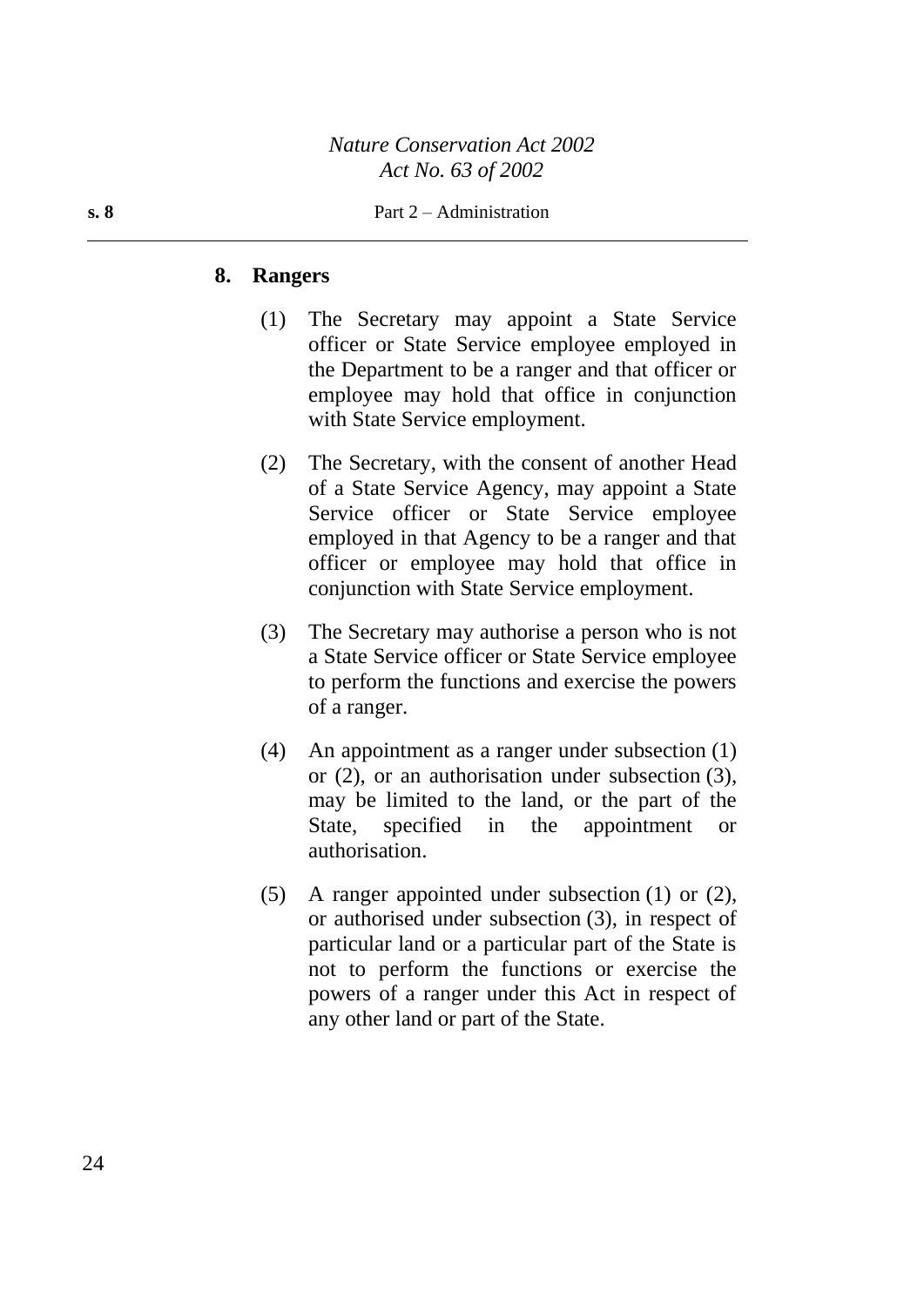# **9. Special advisory committees**

- (1) The Minister, by order, may establish special advisory committees for the purpose of –
	- (a) advising the Minister on such matters in relation to the administration of this Act as are specified in the order; or
	- (b) advising the Secretary on such matters arising in relation to the performance of his or her functions under this Act as are specified in the order.
- $(2)$  An order
	- (a) may specify the number of members of the special advisory committee to which it relates; and
	- (b) subject to this section, may contain provisions –
		- (i) regulating the appointment of members of the committee; and
		- (ii) regulating the proceedings of that committee; and
		- (iii) giving the Secretary, or a person nominated by the Secretary, the right to attend meetings of that committee.
- (3) The members of a special advisory committee are appointed by the Minister and the Minister may appoint a member of the committee as its chairperson.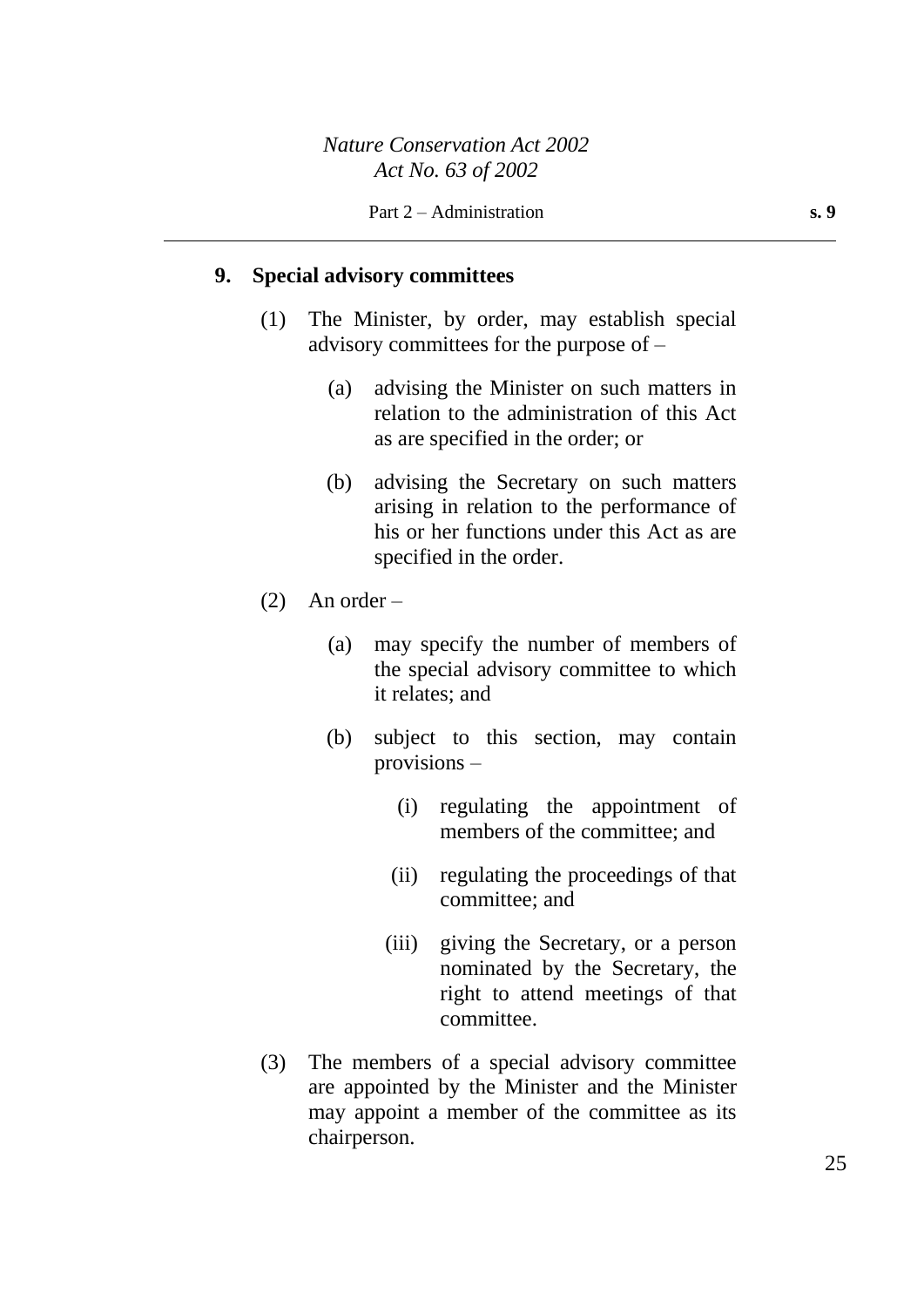#### **s. 9** Part 2 – Administration

- (4) At a meeting of a special advisory committee, the chairperson or, if the chairperson is absent or there is no chairperson, another member present and chosen by the members present is to preside.
- (5) The chairperson or other member presiding at a meeting of a special advisory committee has a deliberative vote only and, in the event of an equality of votes on any matter before a meeting of the committee, the matter stands adjourned to the next meeting of the committee.
- (6) At any meeting of a special advisory committee, a quorum is constituted if at least half the total number of members of the committee is present.
- (7) Subject to this Act, the Minister may make arrangements to make available to a special advisory committee such accommodation and assistance as it may require.
- (8) The members of a special advisory committee are to be paid such travelling and other allowances as the Governor determines.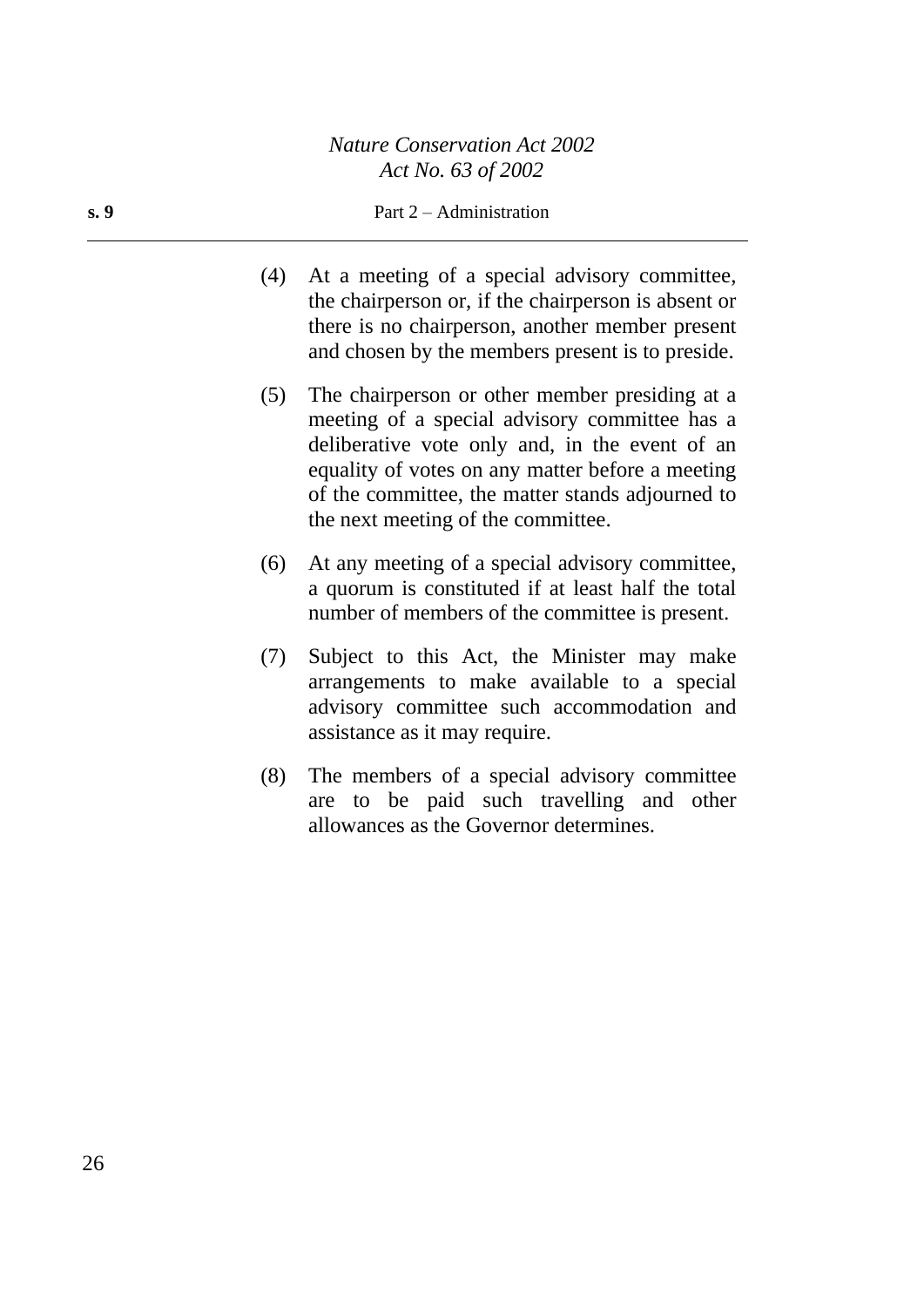# **PART 3 – RESERVATION AND ACQUISITION OF LAND**

#### **10. Secretary to consult with Director**

Before making a recommendation to the Minister in relation to the acquisition or lease of land for a conservation purpose, or for the declaration, naming or revocation of any reserved land, the Secretary is to consult with the Director.

### **11. Declaration of Crown land as reserved land**

(1) In this section,

*Crown land* does not include Crown land that is also –

- (a) permanent timber production zone land within the meaning of the *Forest Management Act 2013*; or
- (b) a public reserve.
- (2) If the Governor is of the opinion that any Crown land should be set aside for a conservation purpose, the Governor, by proclamation, may –
	- (a) declare that land to be reserved land in one of the following classes:
		- (i) national park;
		- (ii) State reserve;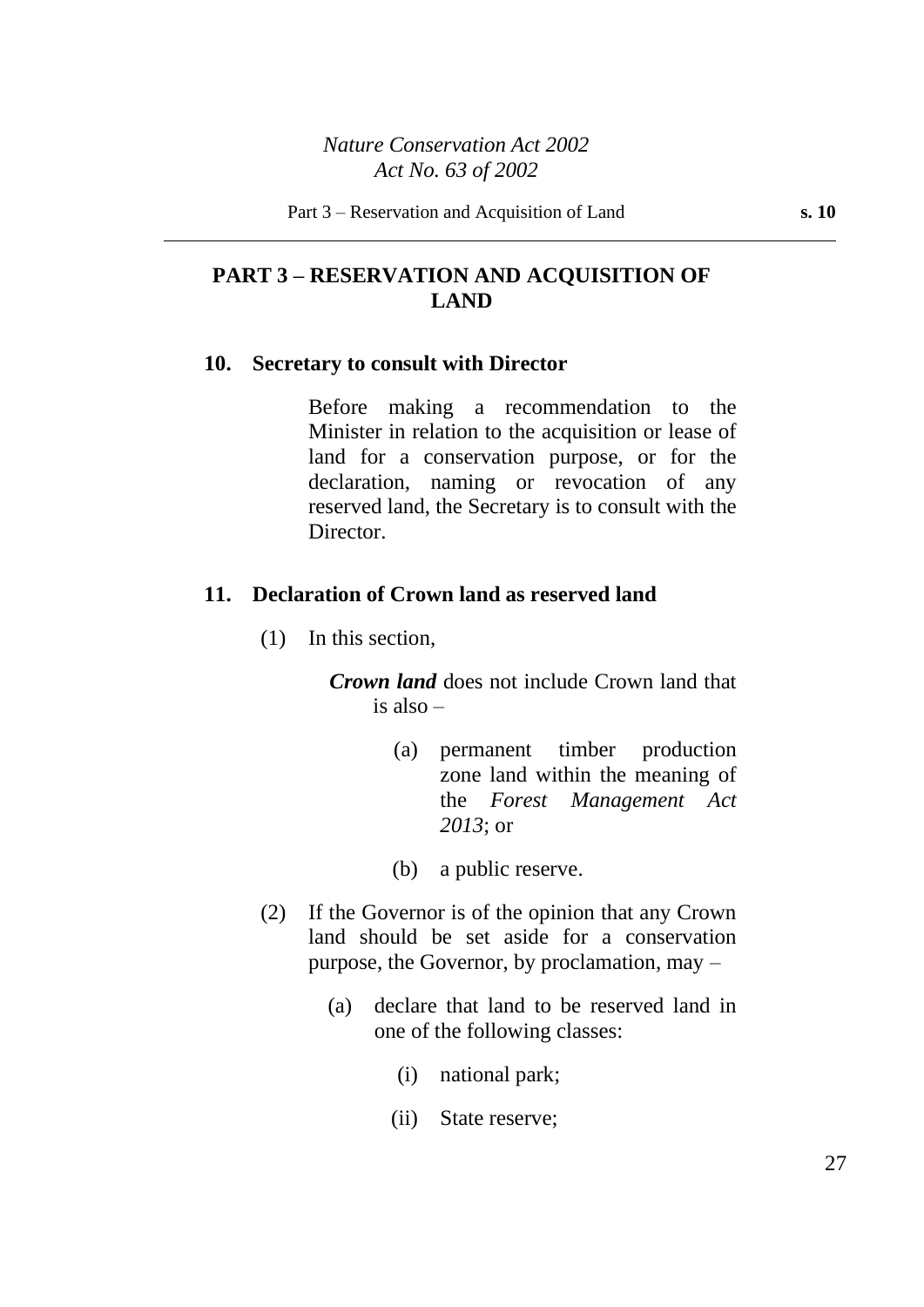- (iii) nature reserve;
- (iv) game reserve;
- (v) conservation area;
- (vi) nature recreation area;
- (vii) regional reserve;
- (viii) historic site; and
- (b) give a name to that reserved land; and
- (c) identify whether the reserve is being declared for the additional purpose of removing carbon dioxide from the atmosphere by all or any of the following means:
	- (i) sequesting carbon in trees in native forest;
	- (ii) avoiding emissions of greenhouse gas attributable to changed forest management practices including the clearing or harvesting of native forest.
- (2A) For the purposes of subsection  $(2)(c)$ 
	- *greenhouse gas* has the same meaning as in the *Carbon Credits (Carbon Farming Initiative) Act 2011* of the Commonwealth;
	- *native forest* has the same meaning as in the *Carbon Credits (Carbon Farming*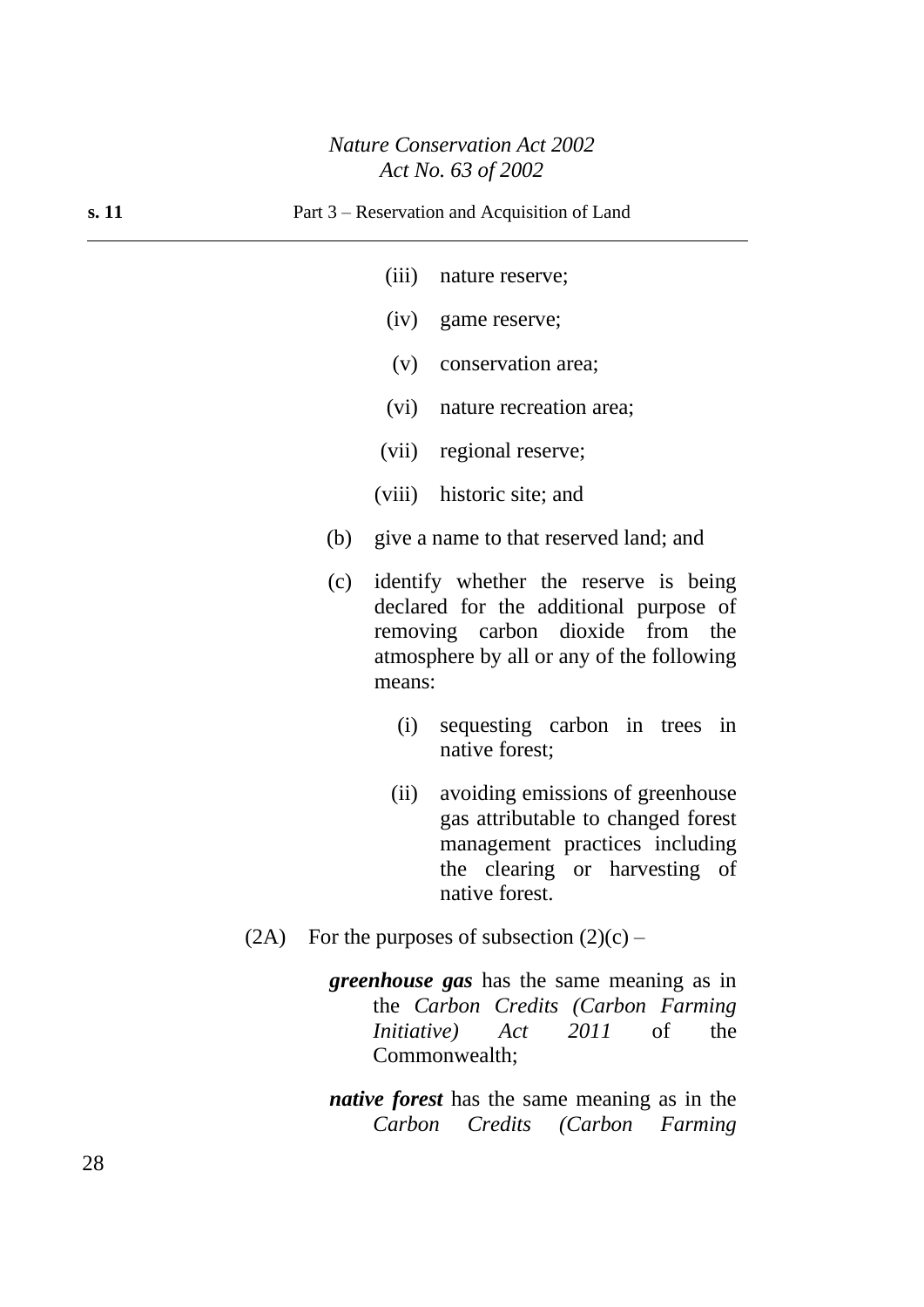*Initiative) Act 2011* of the Commonwealth.

- (3) Any name given to reserved land under subsection (2) is to  $-$ 
	- (a) include the name of the class of that reserved land; and
	- (b) be given on the recommendation of the Minister after consultation with the Registrar of Place Names.
- (4) A proclamation under subsection (2) may only be made declaring land to be reserved land in a class if the land satisfies the criteria relating to that class set out in section 16.
- (5) Subject to any proclamation made under section 21, any area of reserved land in a class referred to in subsection (2)(a) remains reserved land of that class despite any subsequent disposition of the land or any other dealing in that land.

### **12. Declaration of private land as reserved land**

- (1) If the Governor is of the opinion that any private land should be set aside for a conservation purpose, the Governor, by proclamation, may –
	- (a) declare that land to be reserved land in one of the following classes:
		- (i) private sanctuary;
		- (ii) private nature reserve; and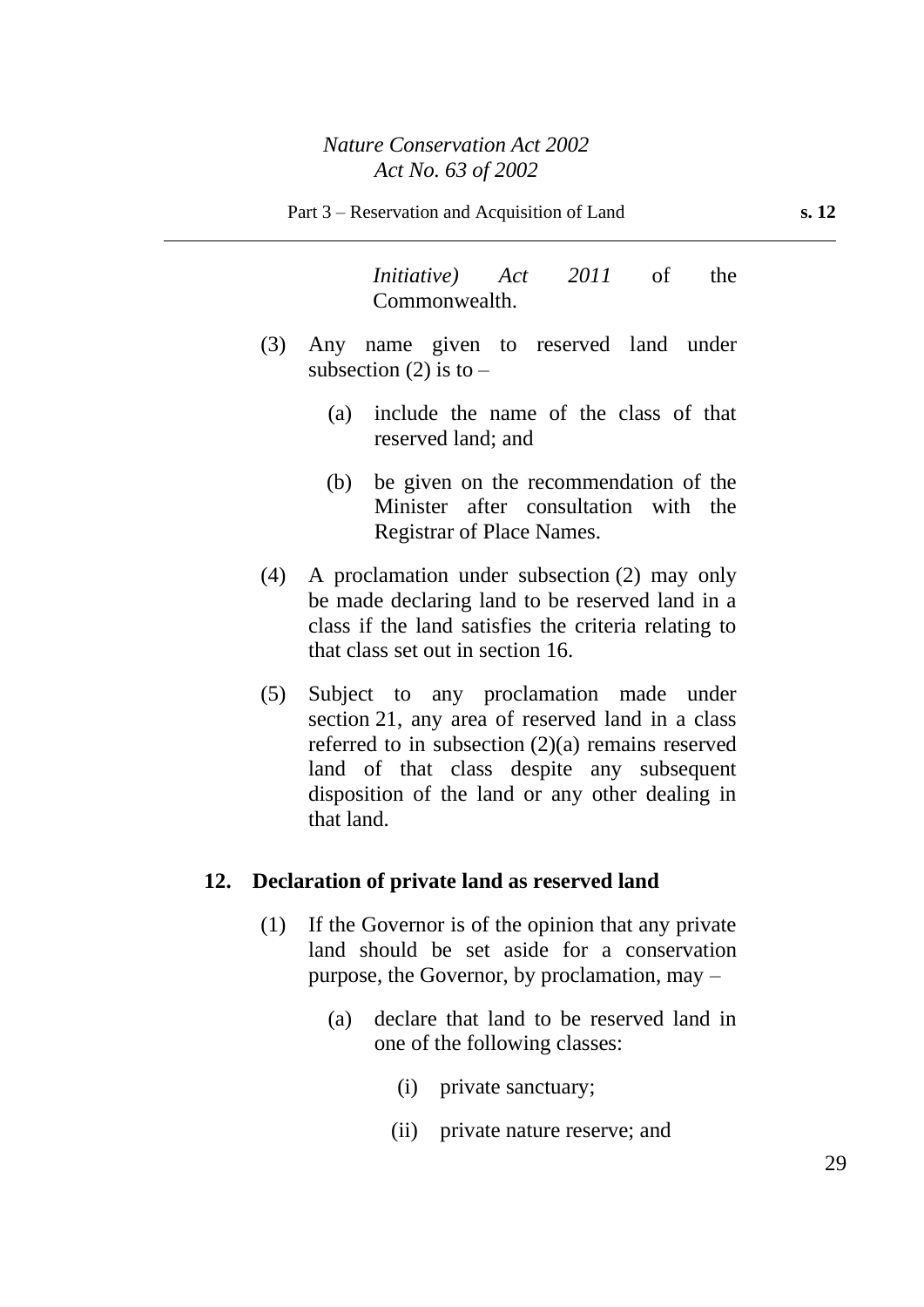| s. 13 |     | Part 3 – Reservation and Acquisition of Land                                                                                                                                                                                                                                 |
|-------|-----|------------------------------------------------------------------------------------------------------------------------------------------------------------------------------------------------------------------------------------------------------------------------------|
|       |     | (b) give a name to that reserved land.                                                                                                                                                                                                                                       |
|       | (2) | Any name given to reserved land under<br>subsection (1) is to $-$                                                                                                                                                                                                            |
|       |     | include the name of the class of that<br>(a)<br>reserved land; and                                                                                                                                                                                                           |
|       |     | be given on the recommendation of the<br>(b)<br>Minister after consultation with the<br>Registrar of Place Names.                                                                                                                                                            |
|       | (3) | A proclamation under subsection (1) may only<br>be made declaring land to be reserved land in a<br>class if the land satisfies the criteria relating to<br>that class set out in section 16.                                                                                 |
|       | (4) | A proclamation may only be made under<br>subsection (1) if the owner of the land has<br>consented.                                                                                                                                                                           |
|       | (5) | Subject to any proclamation made under<br>section 21, any area of reserved land in the class<br>of private sanctuary or private nature reserve<br>remains reserved land of that class despite any<br>subsequent disposition of the land or any other<br>dealing in the land. |
|       | (6) | A proclamation made under subsection (1) does<br>not have effect until it is registered in accordance                                                                                                                                                                        |

# **13. Declaration of land vested in public authority as reserved land**

(1) In this section,

with section 22.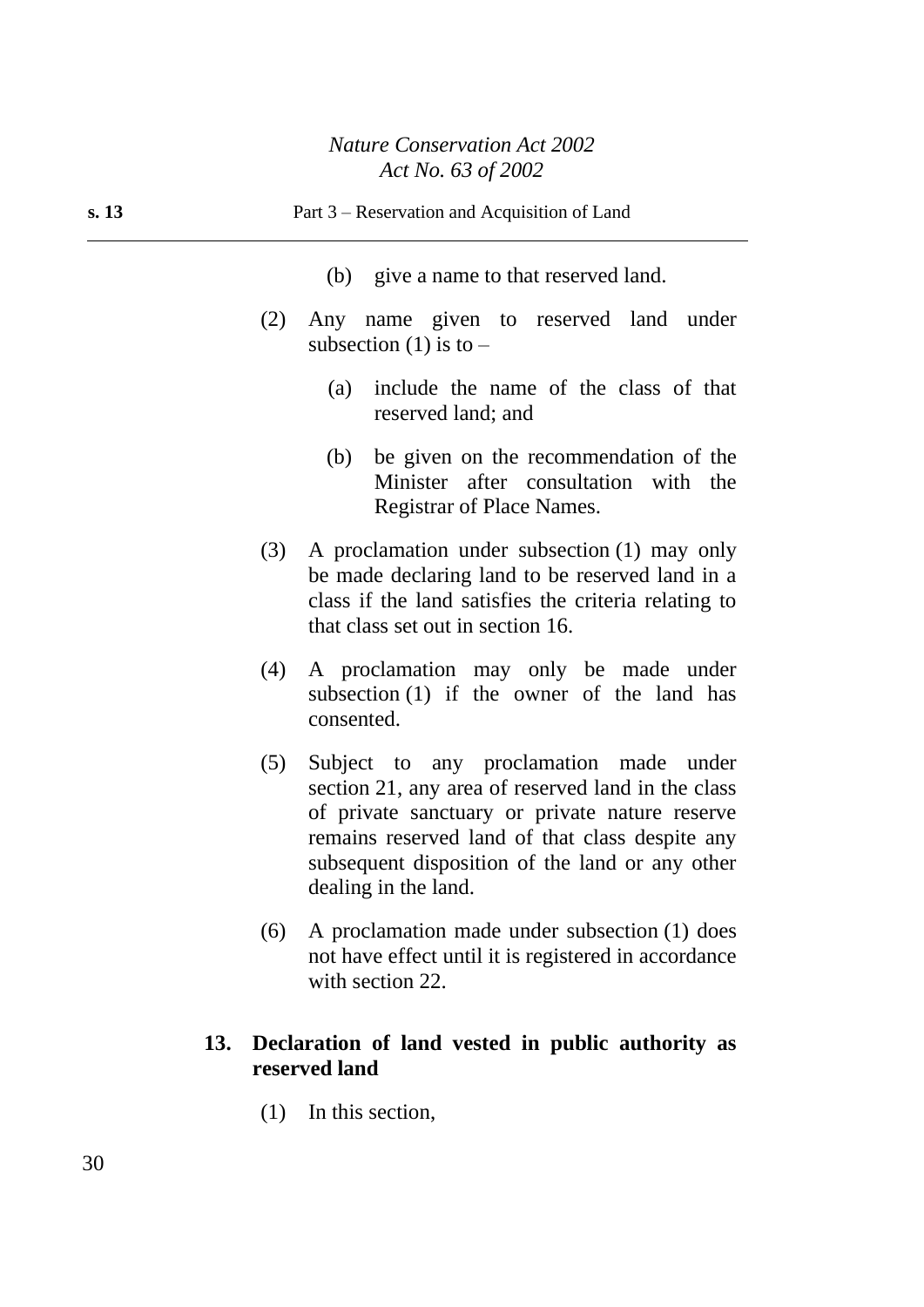*land vested in a public authority* does not include Crown land that is also –

- (a) permanent timber production zone land within the meaning of the *Forest Management Act 2013*; or
- (b) a public reserve.
- (2) If the Governor is of the opinion that any land vested in a public authority should be set aside for a conservation purpose, the Governor, by proclamation, may –
	- (a) declare that land to be reserved land in the class of conservation area; and
	- (b) give a name to that reserved land.
- (3) Any name given to reserved land under subsection (2) is to  $-$ 
	- (a) include the name of the class of that reserved land; and
	- (b) be given on the recommendation of the Minister after consultation with the Registrar of Place Names.
- (4) A proclamation under subsection (2) may only be made declaring land to be reserved land in the class of conservation area if the land satisfies the criteria relating to that class set out in section  $16(5)$ .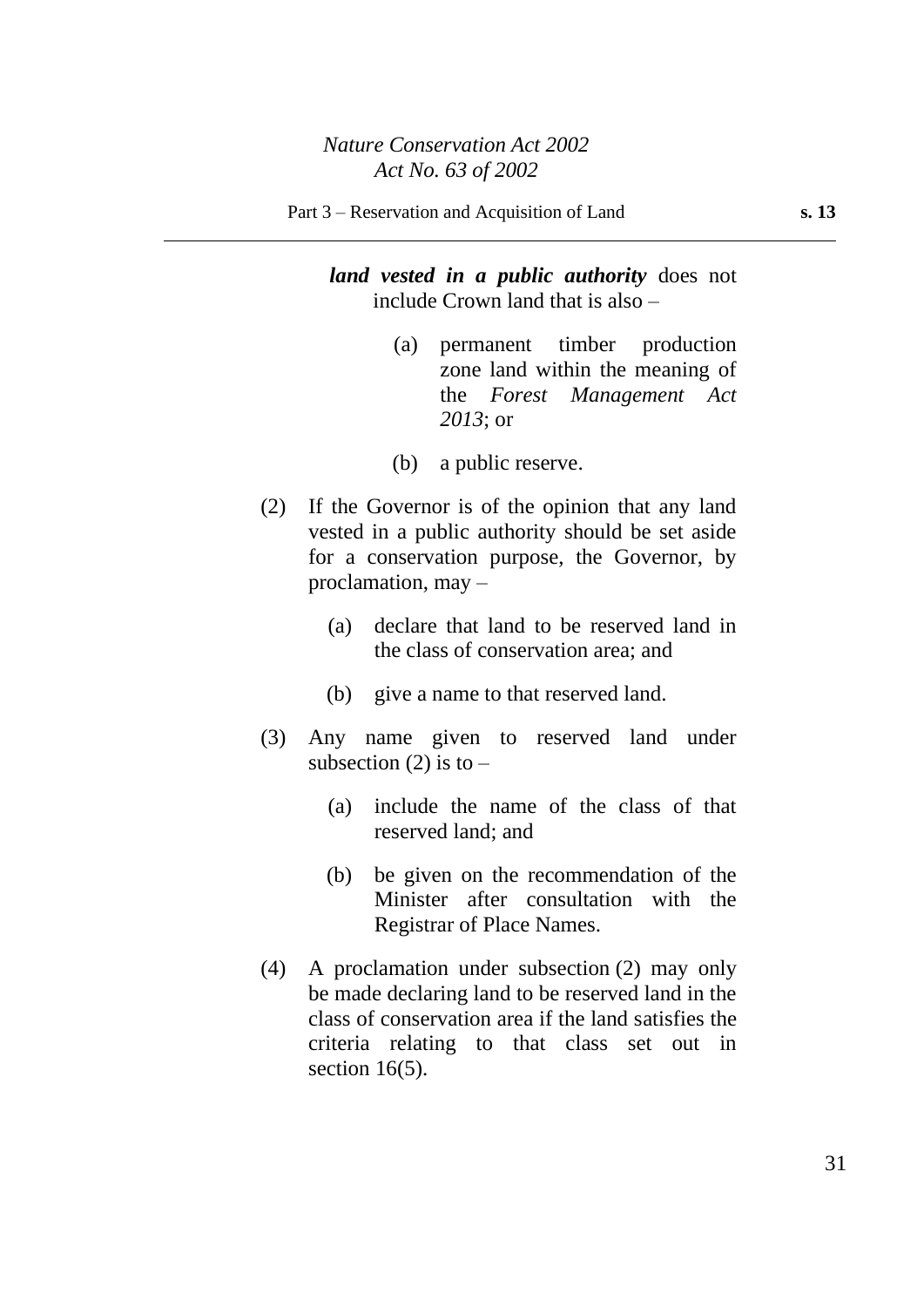- (5) A proclamation may only be made under subsection (1) if the public authority in which the land is vested consents.
- (6) Subject to any proclamation made under section 21, any area of reserved land that is vested in a public authority remains reserved land in the class of conservation area despite any subsequent disposition of the land or any other dealing in that land.

# **14. Land acquired by Governor as reserved land**

- (1) The Governor may acquire any area of land that, in the opinion of the Governor, should be acquired for a conservation purpose.
- (2) From the day on which an area of land acquired under subsection (1) is registered in the name of the Crown, the land –
	- (a) is taken to have been set aside for a conservation purpose; and
	- (b) is declared to be reserved land in the class of conservation area.

# **15. Lease of reserved land**

(1) If the Minister, on the recommendation of the Secretary, is satisfied that any land should be set aside for a conservation purpose for a specified period, the Minister may, in the name and on behalf of the Crown, take a lease of that land for the term, and on the covenants and conditions, approved by the Minister.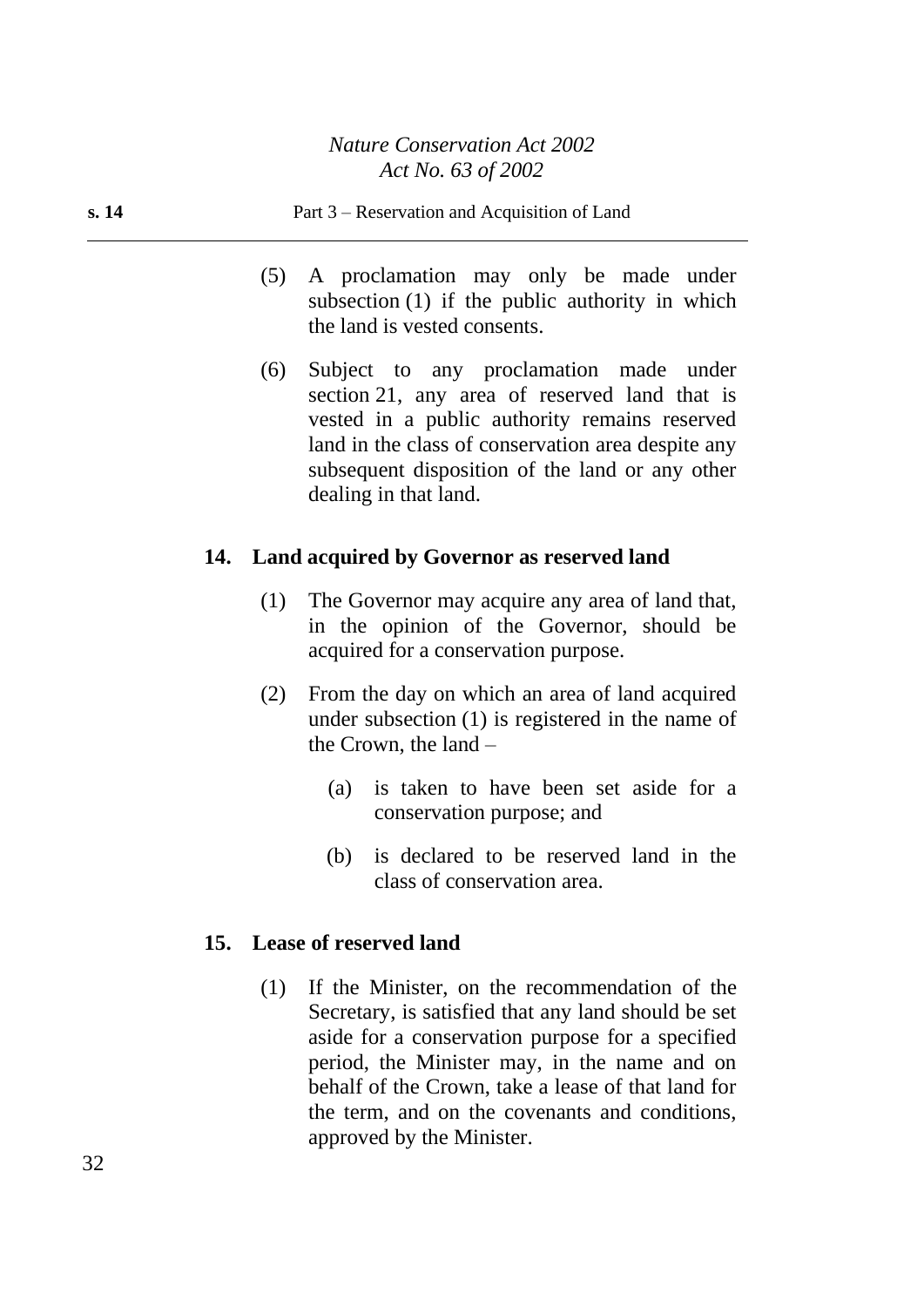- (2) For the term of the lease of an area of land under subsection  $(1)$ , that land –
	- (a) is taken to have been set aside for a conservation purpose; and
	- (b) is declared to be reserved land in  $-$ 
		- (i) the class of national park if the land satisfies the criteria relating to that class set out in section  $16(1)$ ; or
		- (ii) the class of State reserve if the land satisfies the criteria relating to that class set out in section  $16(2)$ ; or
		- (iii) the class of nature reserve if the land satisfies the criteria relating to that class set out in section 16(3); or
		- (iv) the class of game reserve if the land satisfies the criteria relating to that class set out in section  $16(4)$ ; or
		- (v) the class of historic site if the land satisfies the criteria relating to that class set out in section 16(8).

### **16. Classes of reserved land**

(1) Land may be declared to be reserved land in the class of national park if –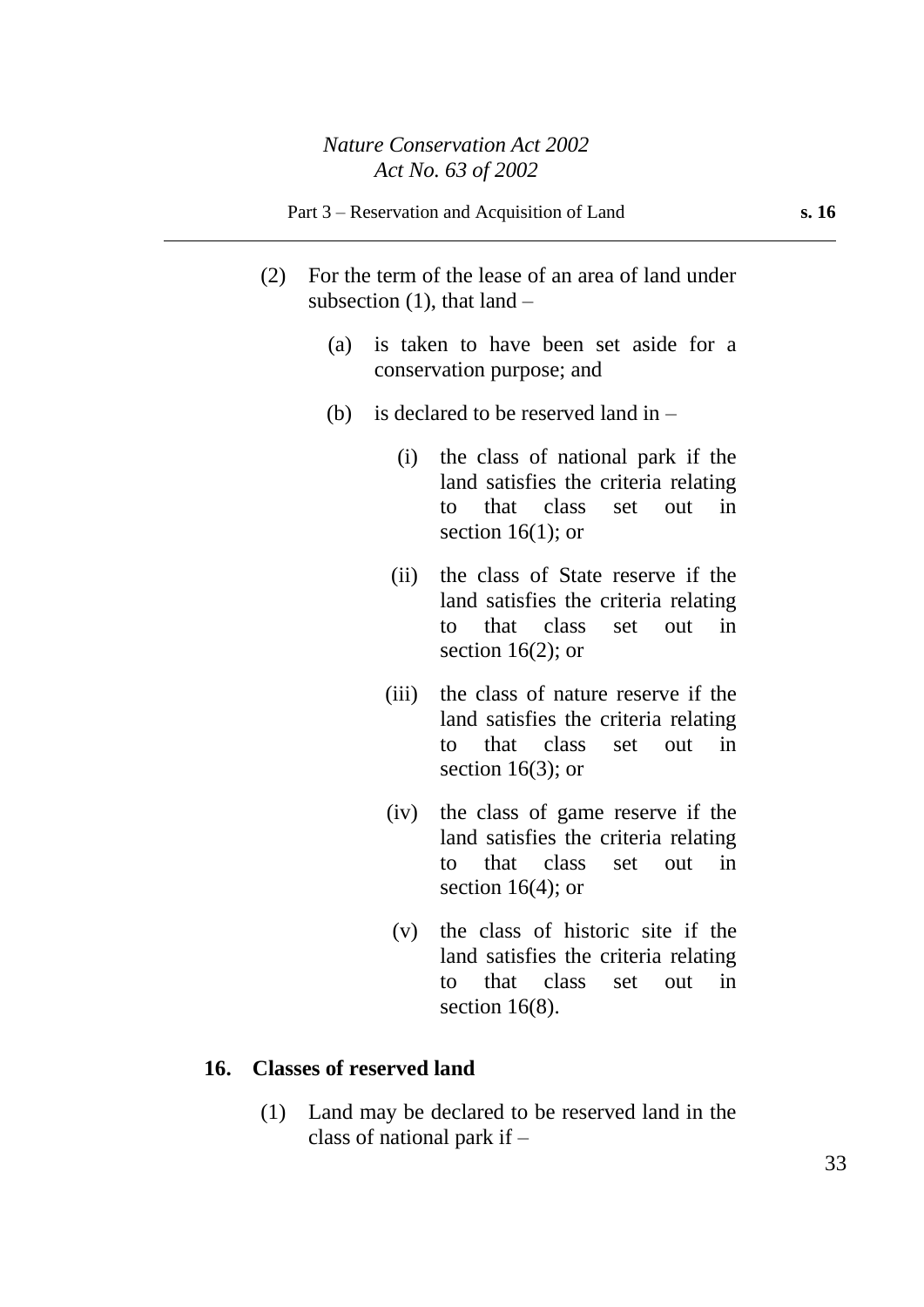#### (a) the land  $-$

- (i) possesses the values specified in Column 2 for item 1 of Schedule 1; or
- (ii) adjoins an area of reserved land in the class of national park possessing those values; and
- (b) the land was reserved for  $-$ 
	- (i) the purpose specified in Column 3 for item 1 of that Schedule; or
	- (ii) any purpose that, in the opinion of the Governor, would promote the better management or more effective use of that land or the adjoining reserved land referred to in paragraph (a)(ii).
- (2) Land may be declared to be reserved land in the class of State reserve if –
	- (a) the land  $-$ 
		- (i) possesses the values specified in Column 2 for item 2 of Schedule 1; or
		- (ii) adjoins an area of reserved land in the class of State reserve possessing those values; and
	- (b) the land was reserved for  $-$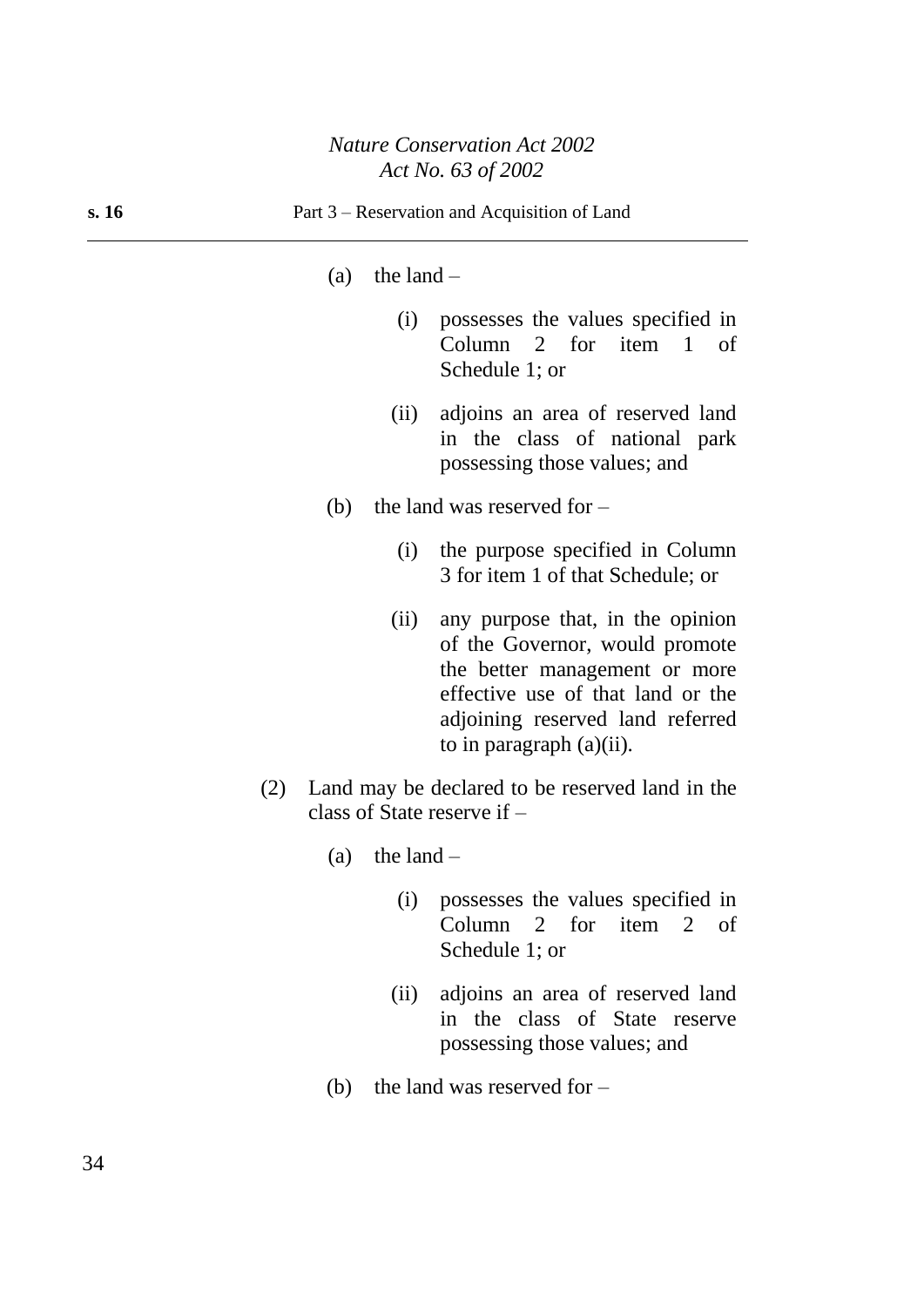- (i) any one or more of the purposes specified in Column 3 for item 2 of that Schedule; or
- (ii) any purpose that, in the opinion of the Governor, would promote the better management or more effective use of that land or the adjoining reserved land referred to in paragraph (a)(ii).
- (3) Land may be declared to be reserved land in the class of nature reserve if –
	- (a) the land  $-$ 
		- (i) possesses the values specified in Column 2 for item 3 of Schedule 1; or
		- (ii) adjoins an area of reserved land in the class of nature reserve possessing those values; and
	- (b) the land was reserved for  $-$ 
		- (i) the purposes specified in Column 3 for item 3 of that Schedule; or
		- (ii) any purpose that, in the opinion of the Governor, would promote the better management or more effective use of that land or the adjoining reserved land referred to in paragraph (a)(ii).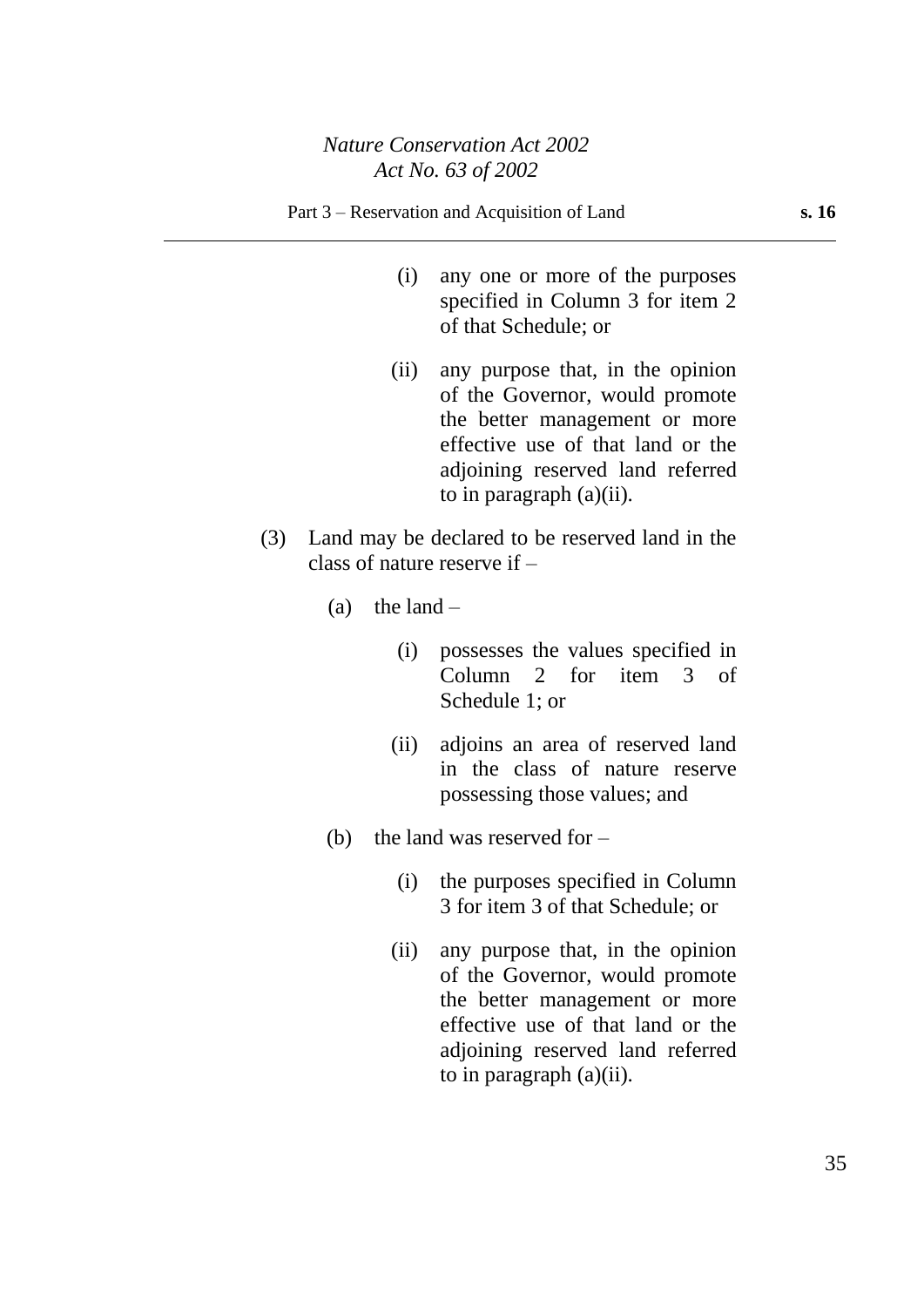|       | ACI IVO. 05 OJ $\angle 00\angle$                                                       |
|-------|----------------------------------------------------------------------------------------|
| s. 16 | Part 3 – Reservation and Acquisition of Land                                           |
|       | Land may be declared to be reserved land in the<br>(4)<br>class of game reserve if $-$ |
|       | the land $-$<br>(a)                                                                    |

- (i) possesses the values specified in Column 2 for item 4 of Schedule 1; or
- (ii) adjoins an area of reserved land in the class of game reserve possessing those values; and
- (b) the land was reserved for  $-$ 
	- (i) the purposes specified in Column 3 for item 4 of that Schedule; or
	- (ii) any purpose that, in the opinion of the Governor, would promote the better management or more effective use of that land or the adjoining reserved land referred to in paragraph (a)(ii).
- (5) Land may be declared to be reserved land in the class of conservation area if –
	- (a) the land  $-$ 
		- (i) possesses the values specified in Column 2 for item 5 of Schedule 1; or
		- (ii) adjoins an area of reserved land in the class of conservation area possessing those values; and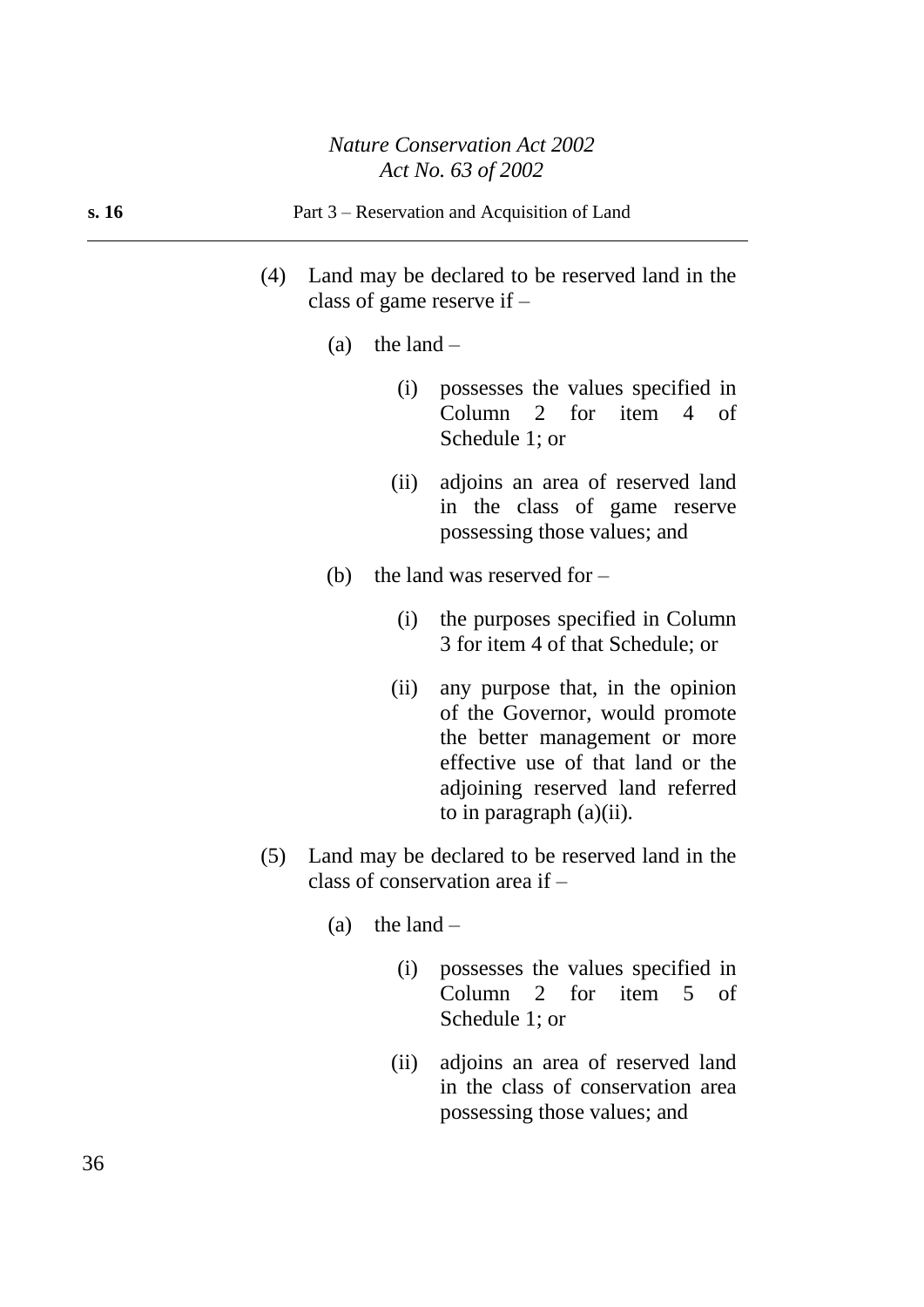- (b) the land was reserved for  $-$ 
	- (i) the purposes specified in Column 3 for item 5 of that Schedule; or
	- (ii) any purpose that, in the opinion of the Governor, would promote the better management or more effective use of that land or the adjoining reserved land referred to in paragraph (a)(ii).
- (6) Land may be declared to be reserved land in the class of nature recreation area if –
	- (a) the land  $-$ 
		- (i) possesses the values specified in Column 2 for item 6 of Schedule 1; or
		- (ii) adjoins an area of reserved land in the class of nature recreation area possessing those values; and
	- (b) the land was reserved for  $-$ 
		- (i) the purpose specified in Column 3 for item 6 of that Schedule; or
		- (ii) any purpose that, in the opinion of the Governor, would promote the better management or more effective use of that land or the adjoining reserved land referred to in paragraph (a)(ii).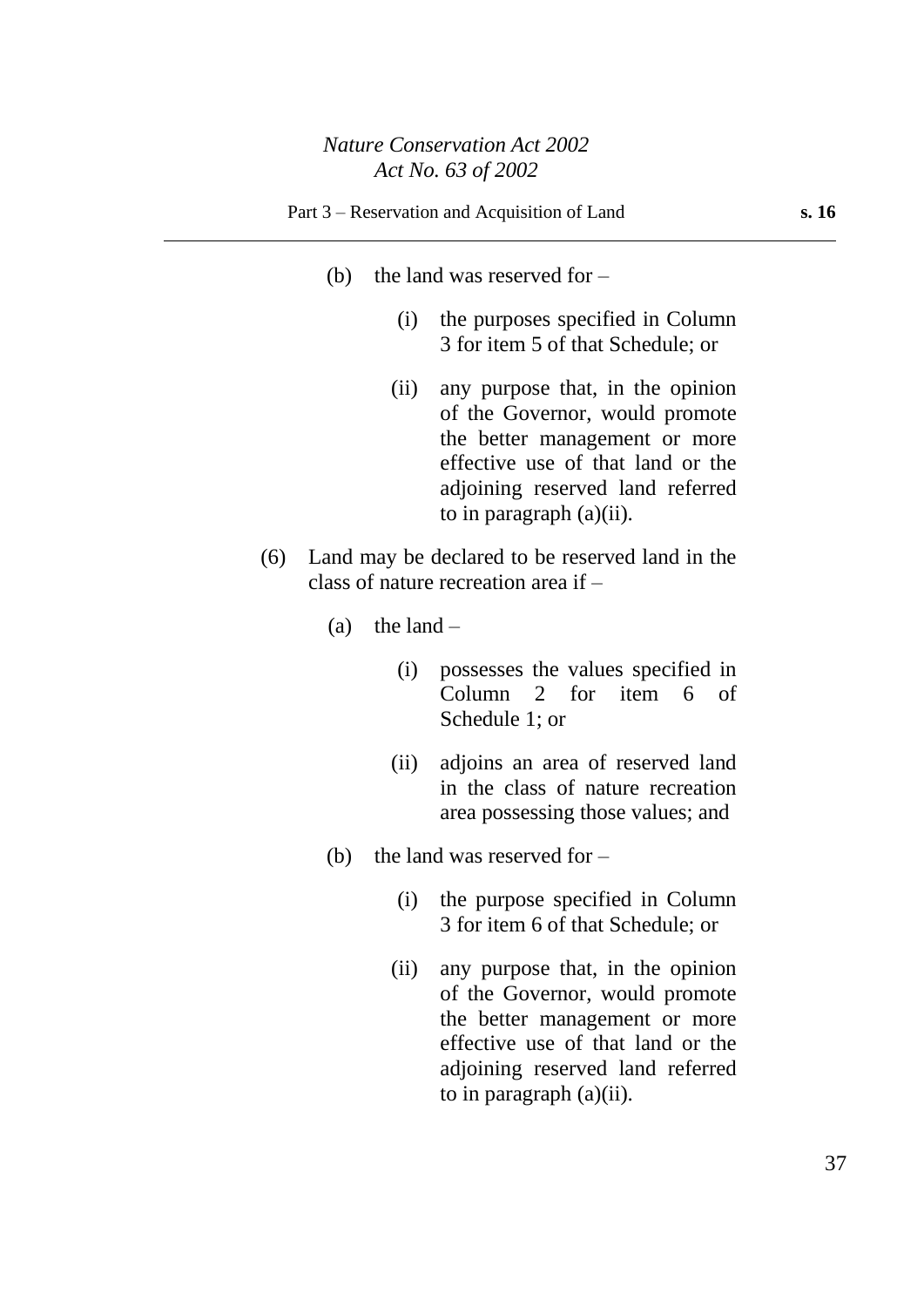#### **s. 16** Part 3 – Reservation and Acquisition of Land

- (7) Land may be declared to be reserved land in the class of regional reserve if –
	- (a) the land  $-$ 
		- (i) possesses the values specified in Column 2 for item 7 of Schedule 1; or
		- (ii) adjoins an area of reserved land in the class of regional reserve possessing those values; and
	- (b) the land was reserved for  $-$ 
		- (i) the purposes specified in Column 3 for item 7 of that Schedule; or
		- (ii) any purpose that, in the opinion of the Governor, would promote the better management or more effective use of that land or the adjoining reserved land referred to in paragraph (a)(ii).
- (8) Land may be declared to be reserved land in the class of historic site if –
	- (a) the land  $-$ 
		- (i) possesses the values specified in Column 2 for item 8 of Schedule 1; or
		- (ii) adjoins an area of reserved land in the class of historic site possessing those values; and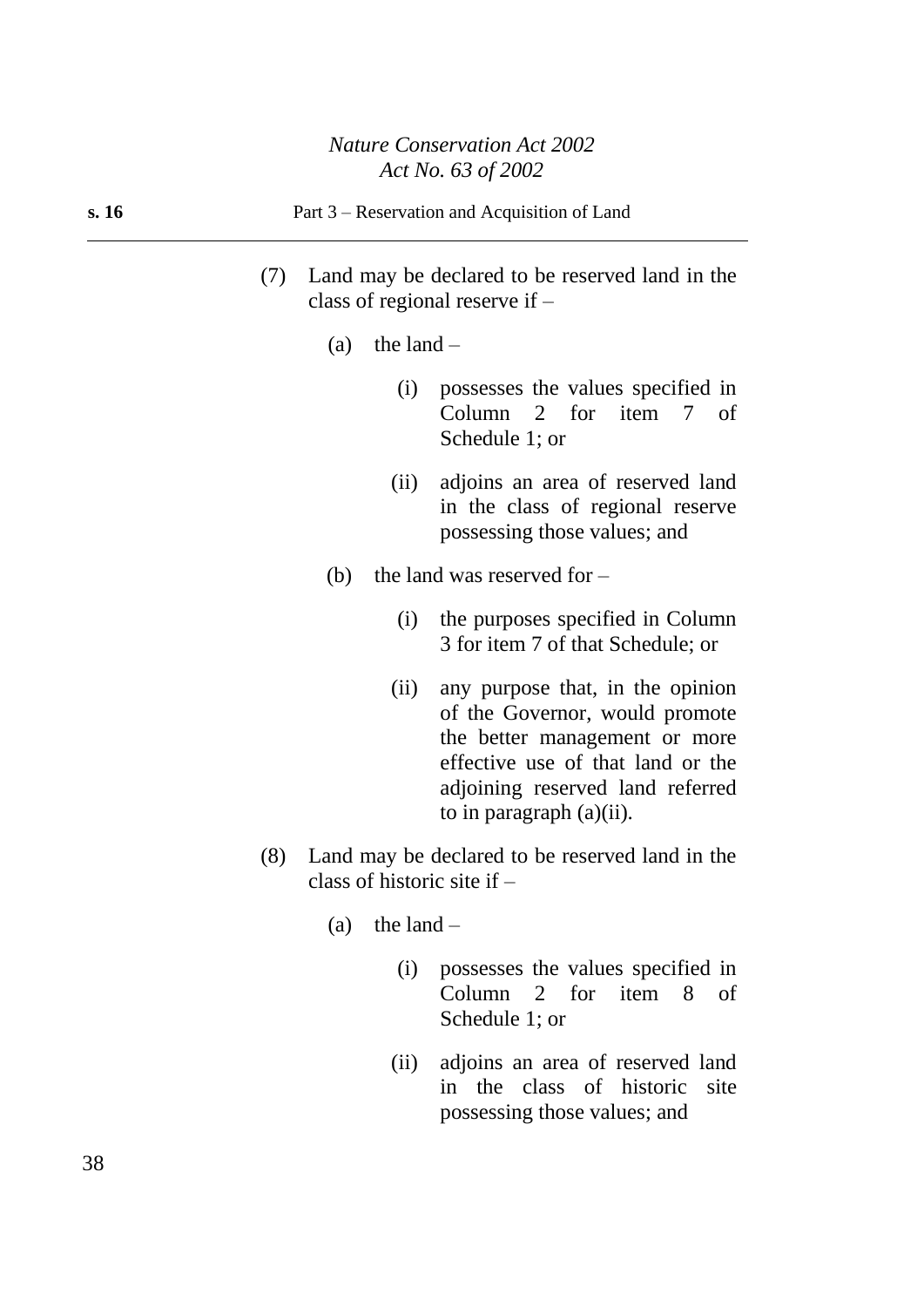- (b) the land was reserved for  $-$ 
	- (i) the purposes specified in Column 3 for item 8 of that Schedule; or
	- (ii) any purpose that, in the opinion of the Governor, would promote the better management or more effective use of that land or the adjoining reserved land referred to in paragraph (a)(ii).
- (9) Land may be declared to be reserved land in the class of private sanctuary if –
	- (a) the land  $-$ 
		- (i) possesses the values specified in Column 2 for item 9 of Schedule 1; or
		- (ii) adjoins an area of reserved land in the class of private sanctuary possessing those values; and
	- (b) the land was reserved for  $-$ 
		- (i) the purpose specified in Column 3 for item 9 of that Schedule; or
		- (ii) any purpose that, in the opinion of the Governor, would promote the better management or more effective use of that land or the adjoining reserved land referred to in paragraph (a)(ii).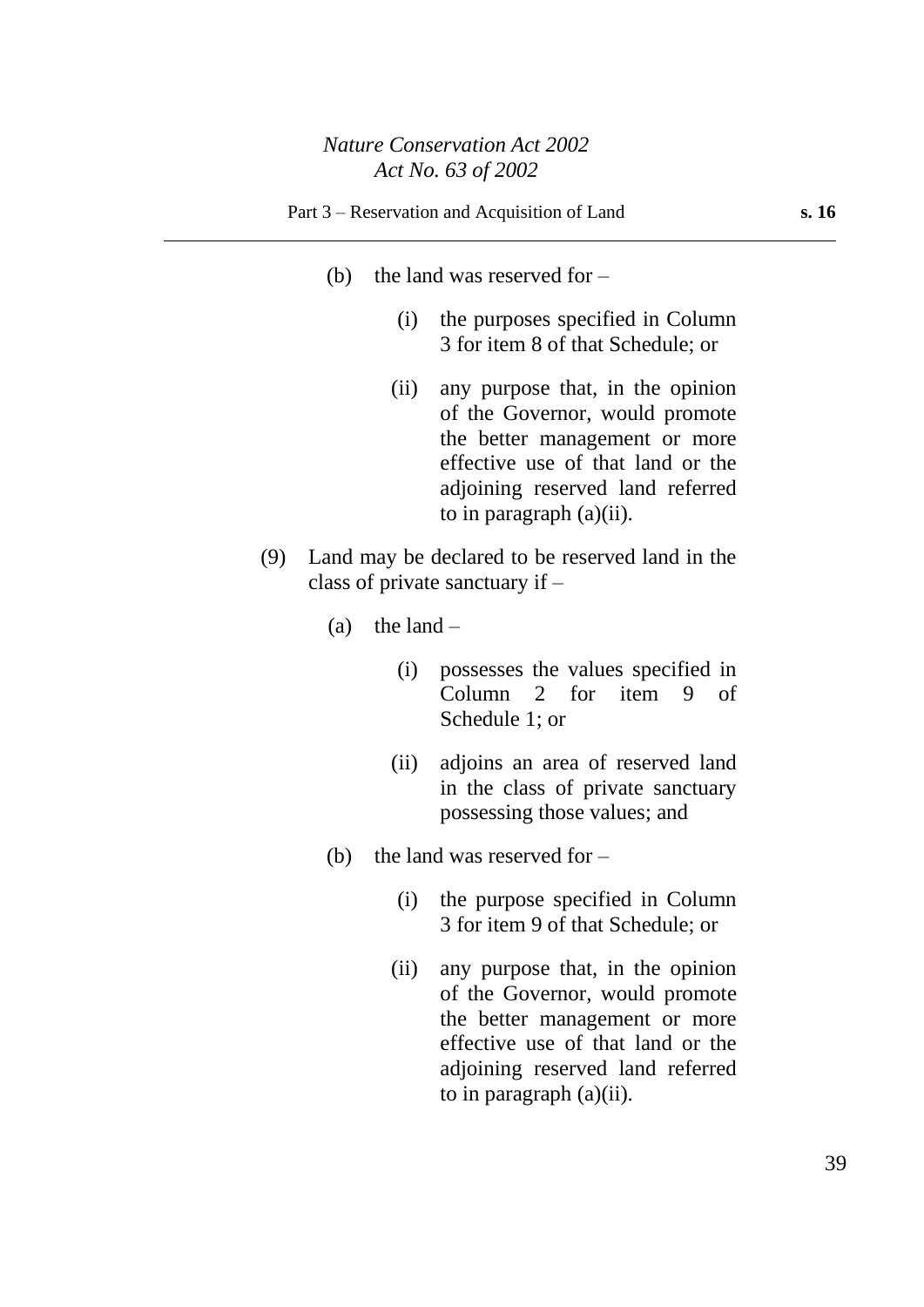- (10) Land may be declared to be reserved land in the class of private nature reserve if –
	- (a) the owner of the land has given up any right to require that the reservation of that land be revoked; and
	- (b) the land  $-$ 
		- (i) possesses the values specified in Column 2 for item 10 of Schedule 1; or
		- (ii) adjoins an area of reserved land in the class of private nature reserve possessing those values; and
	- (c) the land was reserved for
		- (i) the purposes specified in Column 3 for item 10 of that Schedule; or
		- (ii) any purpose that, in the opinion of the Governor, would promote the better management or more effective use of that land or the adjoining reserved land referred to in paragraph (b)(ii).

# **17. Alteration of class of reserved land**

- (1) The Governor, by proclamation, may
	- (a) declare any reserved land, or part of any reserved land, that has been declared to be in one of the classes referred to in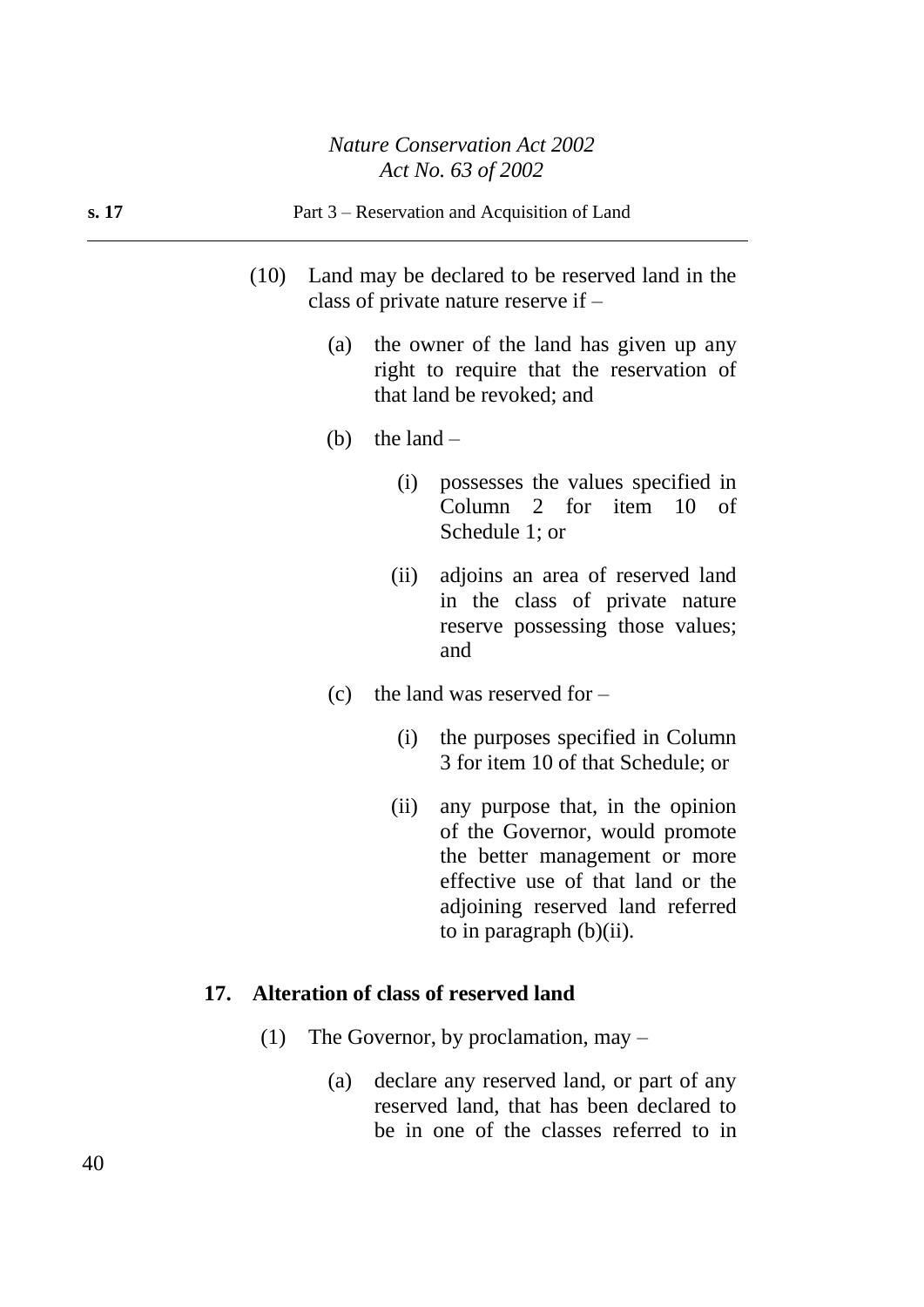section 11(2) to be reserved land in another of the classes specified in that section; and

- (b) give a name to that reserved land.
- (2) Any name given to any reserved land under subsection  $(1)$  is to –
	- (a) include the name of the class of that reserved land, as specified in section 11(2); and
	- (b) be given on the recommendation of the Minister after consultation with the Registrar of Place Names.
- (3) A proclamation under subsection (1) may only be made declaring land to be reserved land in another class if the land satisfies the criteria relating to that other class as set out in section 16.

# **18. Parliamentary approval required for certain draft proclamations**

(1) A proclamation is not to be made under section 11(2) declaring permanent timber production zone land in existence immediately before the commencement of section 4(2) of the *Forestry (Rebuilding the Forest Industry) Act 2014* to be of any class of reserved land unless a draft of the proclamation has been first approved by each House of Parliament.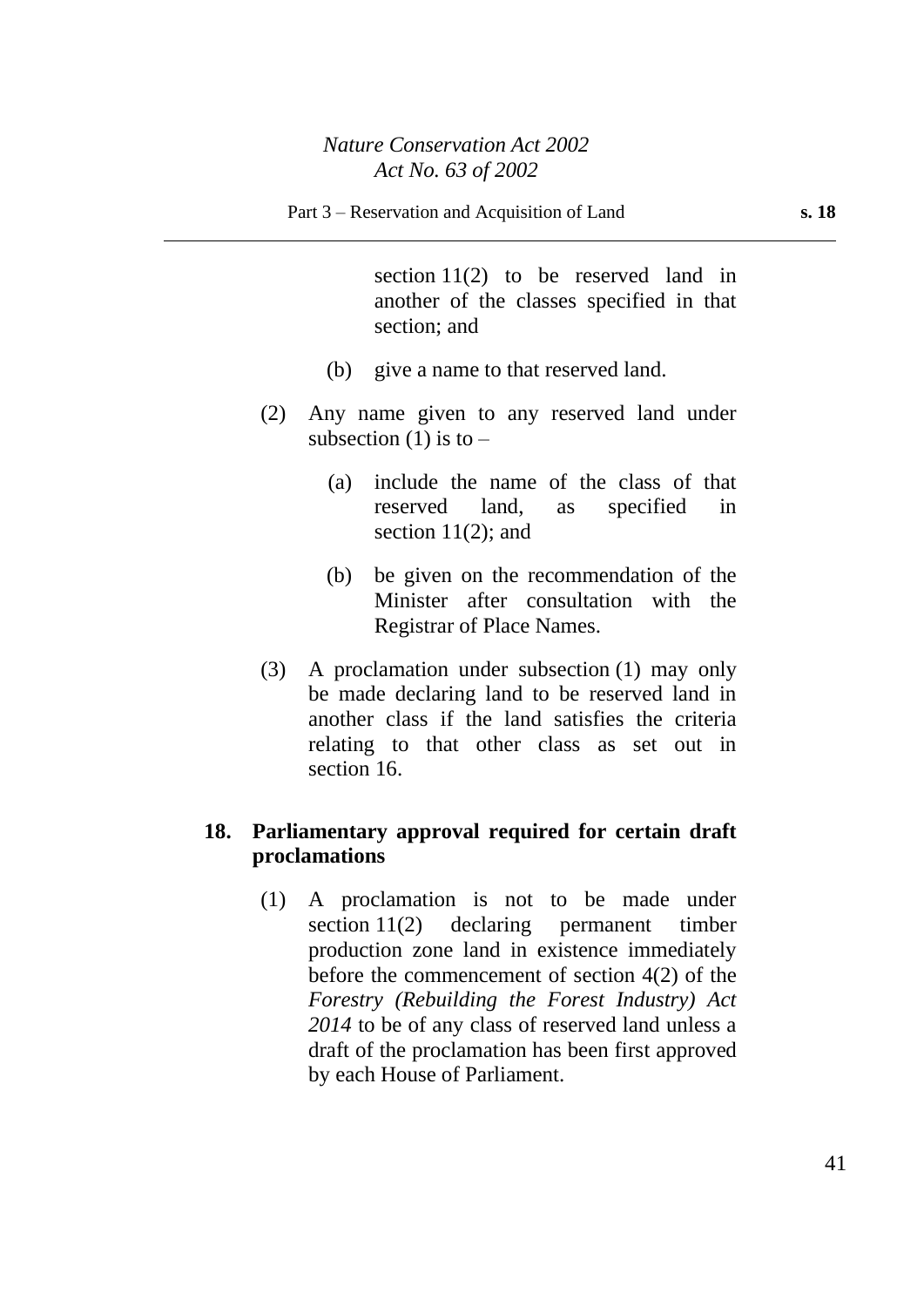#### **s. 18** Part 3 – Reservation and Acquisition of Land

- (1A) A proclamation is not to be made under section 11(2) declaring future potential production forest land to be of any class of reserved land unless a draft of the proclamation has been first approved by each House of Parliament.
- (1B) A proclamation is not to be made under section  $11(2)$  or section  $17(1)$  declaring land other than permanent timber production zone land that was in existence immediately before the commencement of section  $4(2)$  of the *Forestry (Rebuilding the Forest Industry) Act 2014* or future potential production forest land to be reserved land in the class of national park, State reserve, nature reserve or historic site unless a draft of the proclamation has been first approved by each House of Parliament.
	- (2) A proclamation is not to be made under section 17(1) declaring any reserved land, or part of any reserved land, in the class of national park, State reserve, nature reserve, game reserve or historic site to be in any other class unless a draft of the proclamation has been first approved by each House of Parliament.
	- (3) For the purposes of subsection (1B), a House of Parliament is to be taken to have approved a draft of a proclamation if a copy of it has been laid on the table of the House and –
		- (a) it is approved by the House; or
		- (b) at the expiration of 5 sitting days after it was laid on the table of the House, no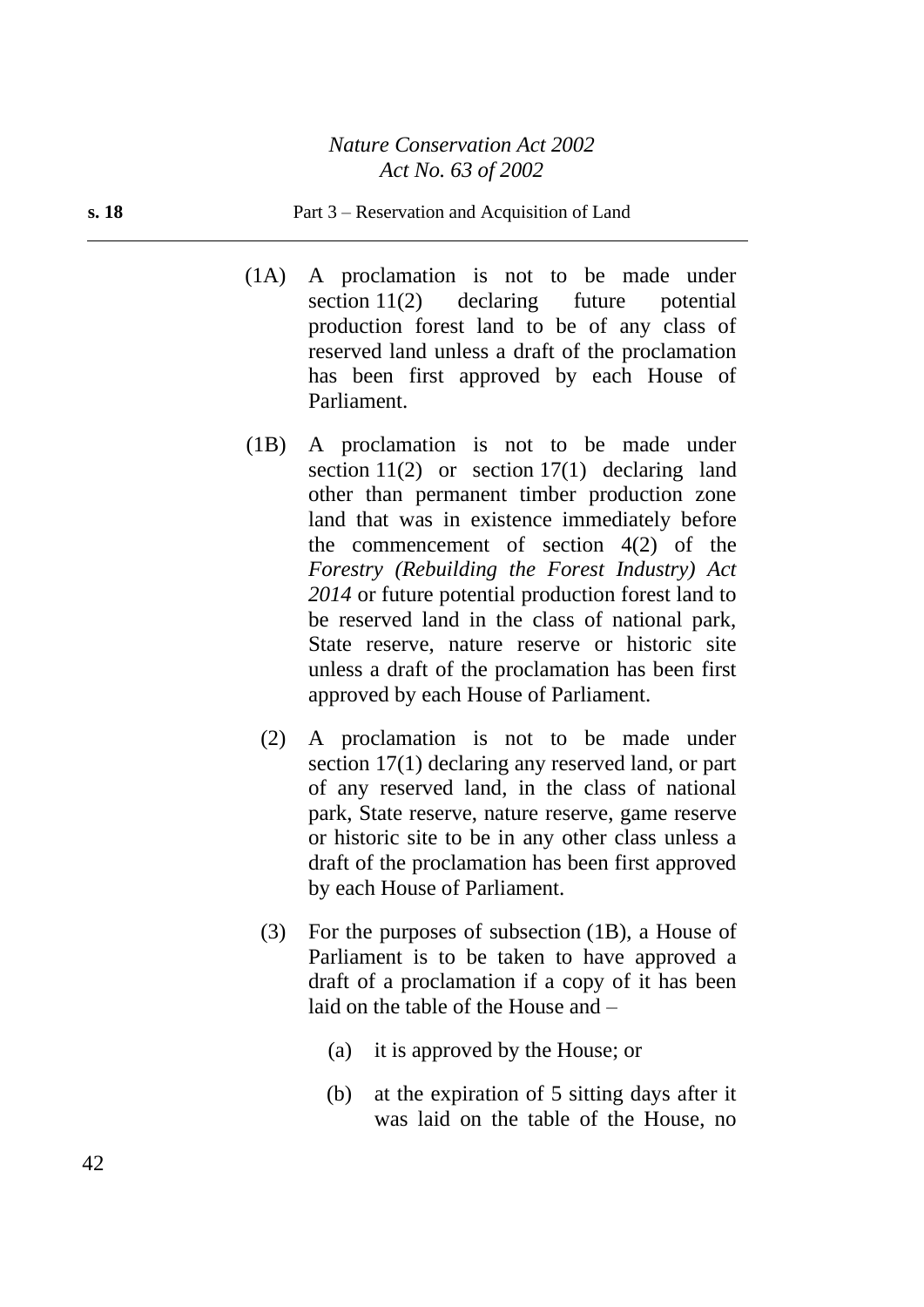notice has been given of a motion to disallow it or, if such notice has been given, the notice has been withdrawn or the motion has been negatived; or

(c) if any notice of a motion to disallow it is given during that period of 5 sitting days, the notice is, after the expiration of that period, withdrawn or the motion is negatived.

### **19. Naming of reserved land**

- (1) The Governor, by proclamation, may give a name to any reserved land –
	- (a) that has not been given a name under this Act; or
	- (b) whose name does not include the name of a class of reserved land specified in section  $11(2)$  or section  $12(1)$ .
- (2) The Governor, by proclamation, may give another name to any reserved land, or part of any reserved land, that has been given a name under this Act.
- (3) Any name given to any reserved land under subsection (1) or (2) is to  $-$ 
	- (a) include the name of the class of that reserved land as specified in section  $11(2)$  or section  $12(1)$ ; and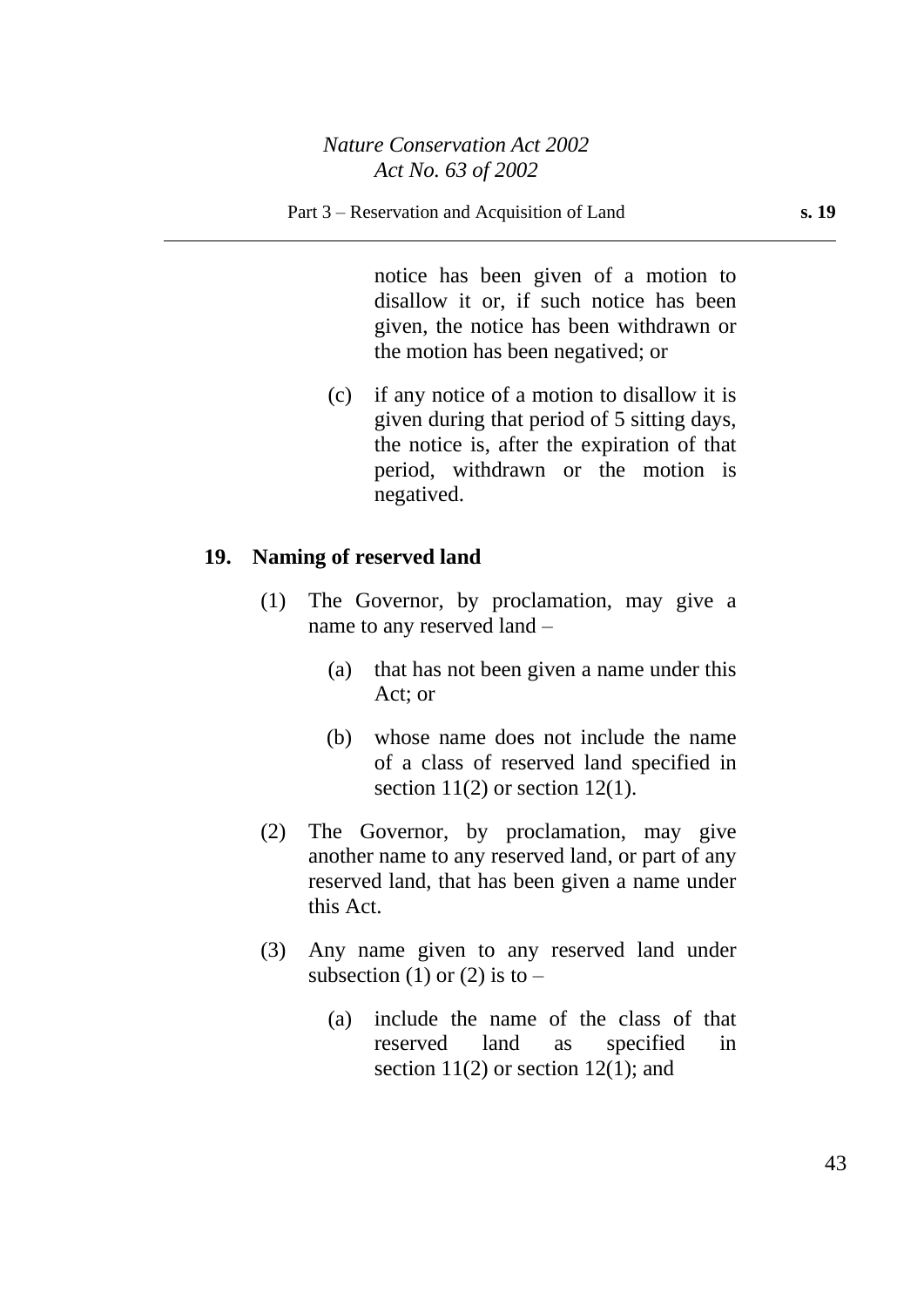# **s. 20** Part 3 – Reservation and Acquisition of Land (b) be given on the recommendation of the Minister after consultation with the Registrar of Place Names. (4) A proclamation is not to be made under subsection (1) or (2) if that proclamation would have the effect of altering the class of any reserved land. (5) A proclamation made under subsection (1) or (2) in relation to reserved land in the class of private sanctuary or private nature reserve does not have

**20. Prohibition of certain names except in reference to reserved land**

> A person must not use, or cause or permit to be used, alone or in combination with other words, the name of any class of reserved land specified in section  $11(2)$  or section  $12(1)$  in reference to any land –

> effect until it is registered in accordance with

- (a) that is not reserved land; or
- (b) that is not reserved land of that class.

Penalty: Fine not exceeding 20 penalty units.

### **21. Revocation of reservations**

section 22.

(1) Subject to this section, the Governor by proclamation may declare that any area of land ceases to be, or to form part of, reserved land.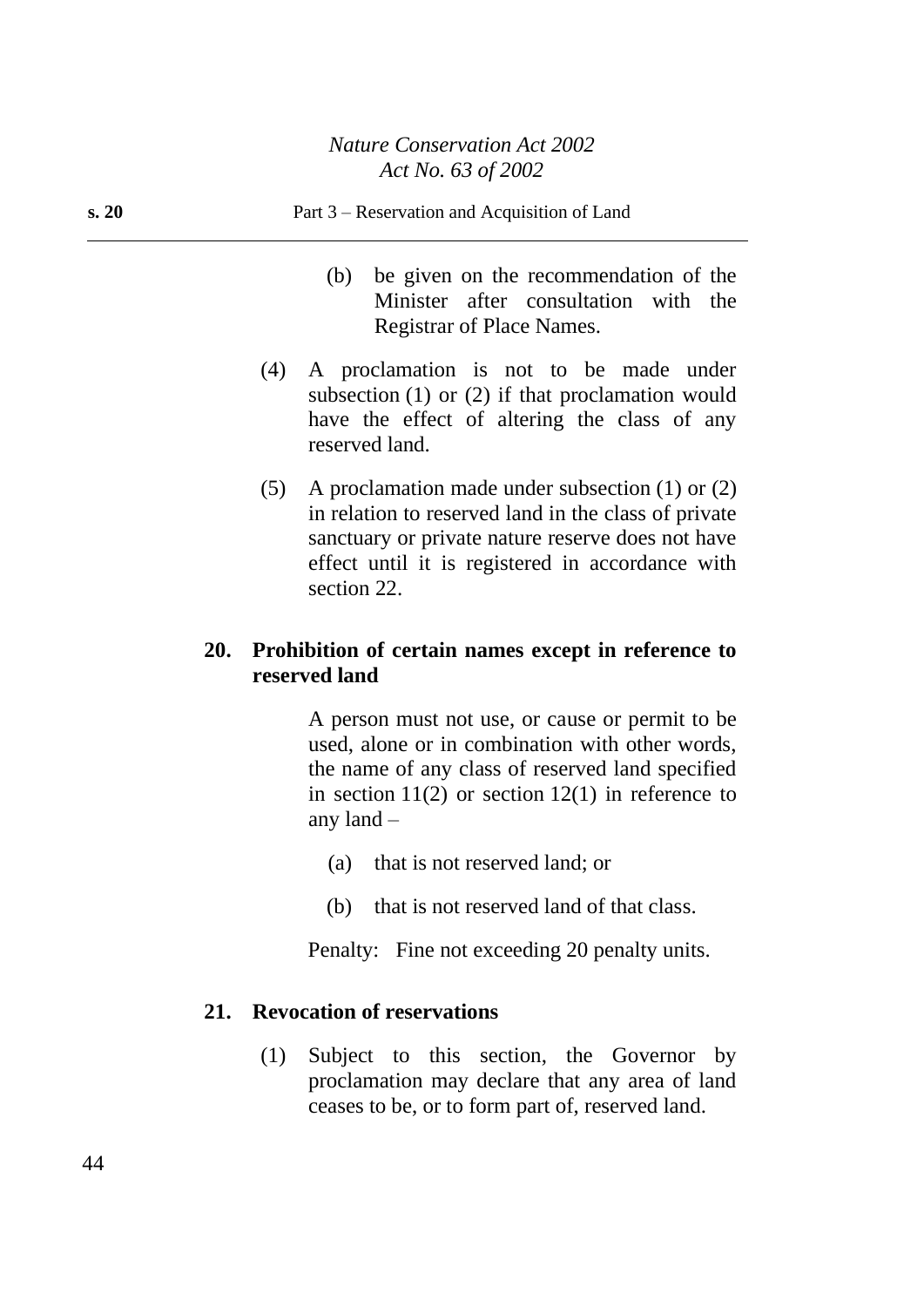- (2) If an area of land is declared under subsection (1) to cease to be, or to form part of, reserved land, that area of land ceases to be, or to form part of, reserved land –
	- (a) in the case of reserved land in the class of private sanctuary or private nature reserve, on the day the proclamation is registered under section 22; or
	- (b) in any other case  $-$ 
		- (i) on the day specified in the proclamation; or
		- (ii) if a day is not specified in the proclamation, on the day the proclamation is notified in the *Gazette*.
- (3) A proclamation may not be made under subsection (1) in respect of a leased reserve.
- (4) Subject to subsection (5), a proclamation may not be made under subsection (1) unless a draft of the proclamation has been first approved by each House of Parliament.
- (5) Subsection (4) does not apply to a proclamation relating to reserved land in the class of private sanctuary.
- (6) A proclamation may not be made under this section in relation to reserved land in the class of private nature reserve for which money has been paid under section 25 for the purpose of securing that reserve unless the Minister tables with the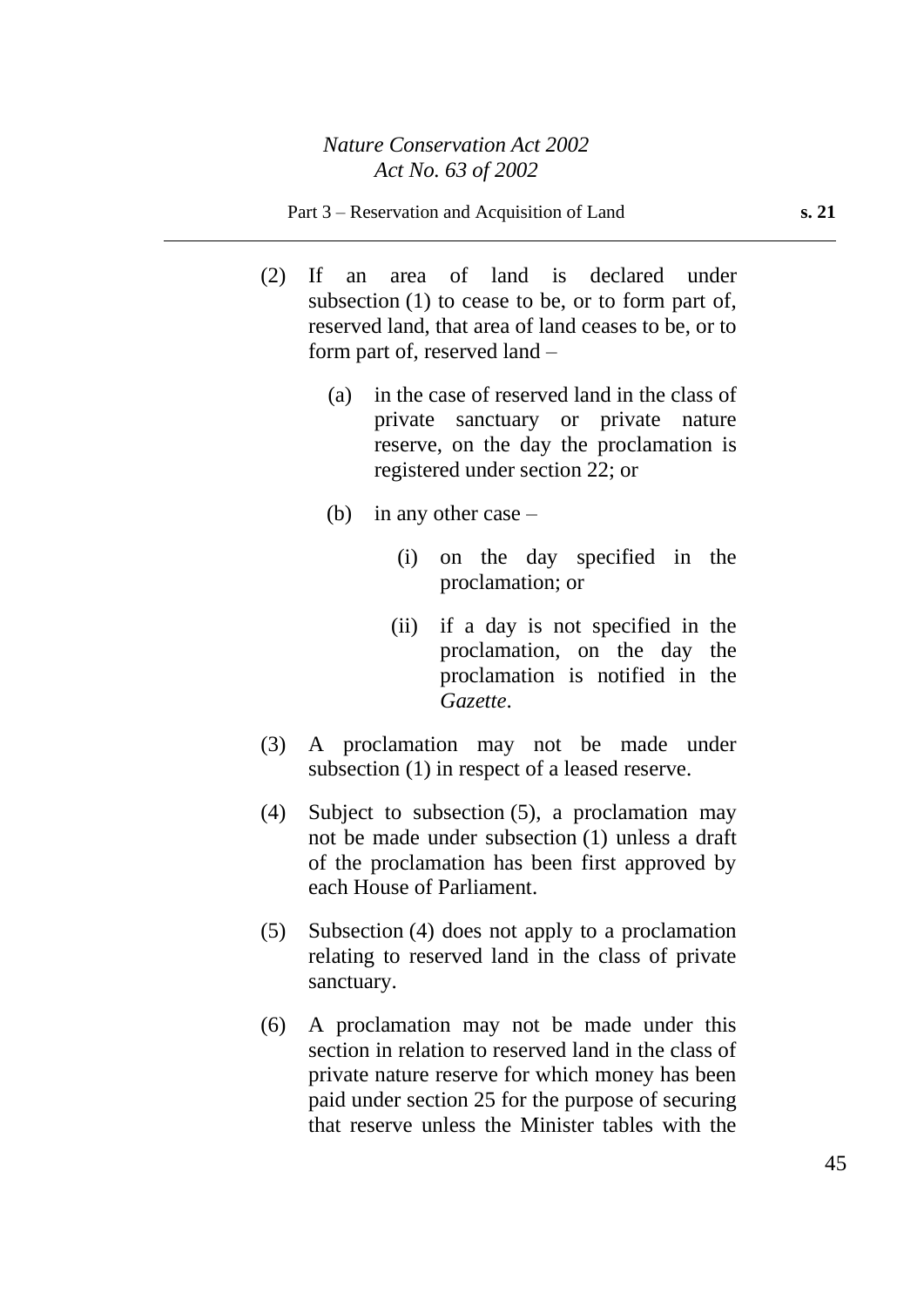draft proclamation a certificate to the effect  $that -$ 

- (a) the owner has refunded
	- (i) any money paid for the purpose of securing that reserve; or
	- (ii) an appropriate proportion of that money; or
- (b) the owner has refunded  $-$ 
	- (i) any money paid for the purpose of ensuring that the management objectives for the class of private nature reserve are met; or
	- (ii) an appropriate proportion of that money; or
- (c) the owner has refunded
	- (i) any money paid for the purpose of ensuring that the provisions of any management plan for that private nature reserve are complied with; or
	- (ii) an appropriate proportion of that money; or
- (d) special circumstances exist, as specified in the certificate, that obviate the need for the refund of any money.
- (7) For the purposes of this section, a House of Parliament is to be taken to have approved a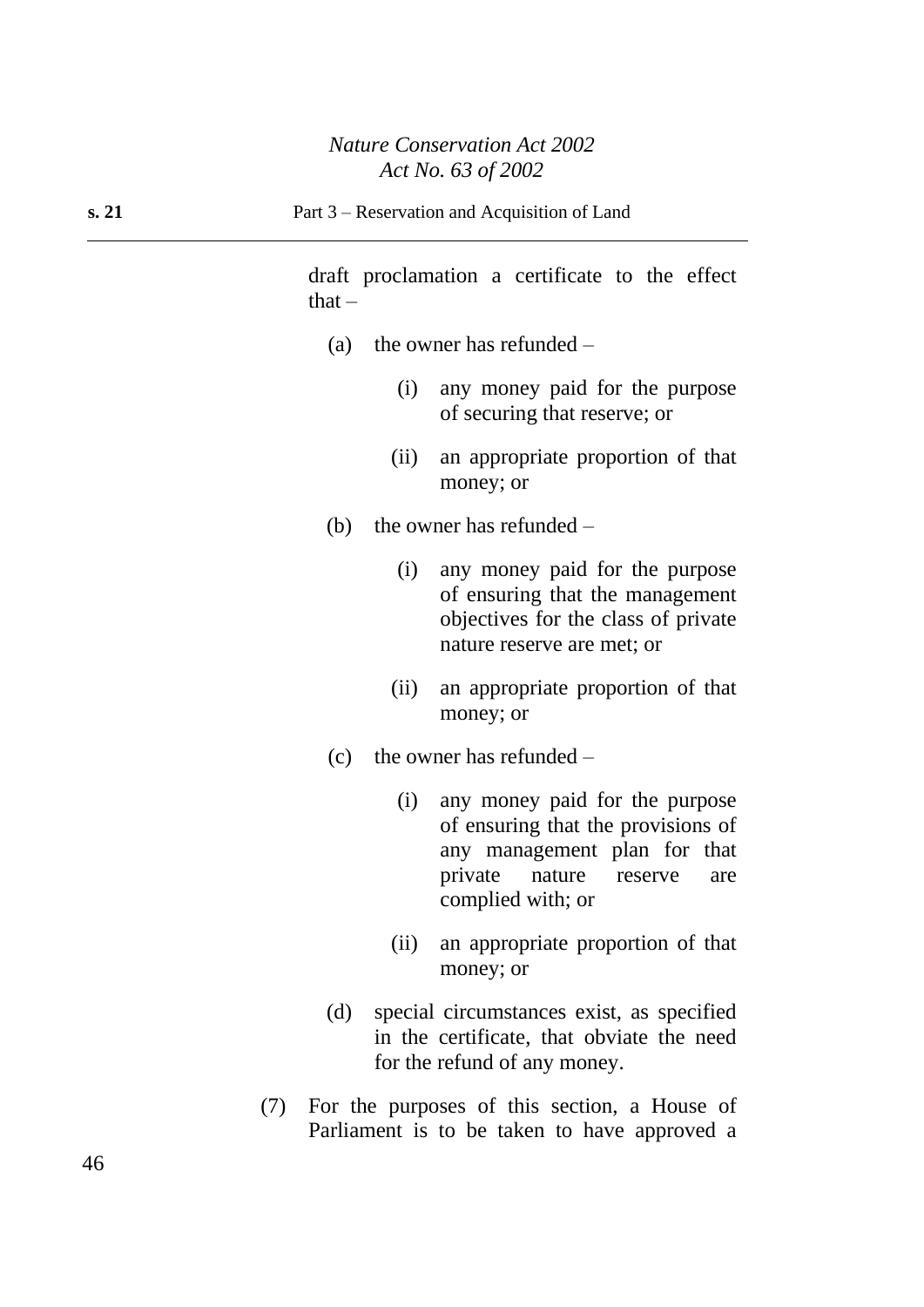draft of a proclamation that relates to reserved land in the class of conservation area, nature recreation area or regional reserve if a copy of it has been laid on the table of the House and –

- (a) it is approved by the House; or
- (b) at the expiration of 5 sitting days after it was laid on the table of the House, no notice has been given of a motion to disallow it or, if such notice has been given, the notice has been withdrawn or the motion has been negatived; or
- (c) if any notice of a motion to disallow it is given during that period of 5 sitting days, the notice is, after the expiration of that period, withdrawn or the motion is negatived.

### **22. Registration of proclamation relating to private sanctuary or private nature reserve**

- (1) If a proclamation is made under section 12 declaring any land to be in the class of private sanctuary or private nature reserve, the Minister, as soon as practicable, is to cause the proclamation to be registered in respect of that land.
- (2) If a proclamation is made under section 19 relating to any reserved land in the class of private sanctuary or private nature reserve, the Minister, as soon as practicable, is to cause the proclamation to be registered in respect of the land to which it relates.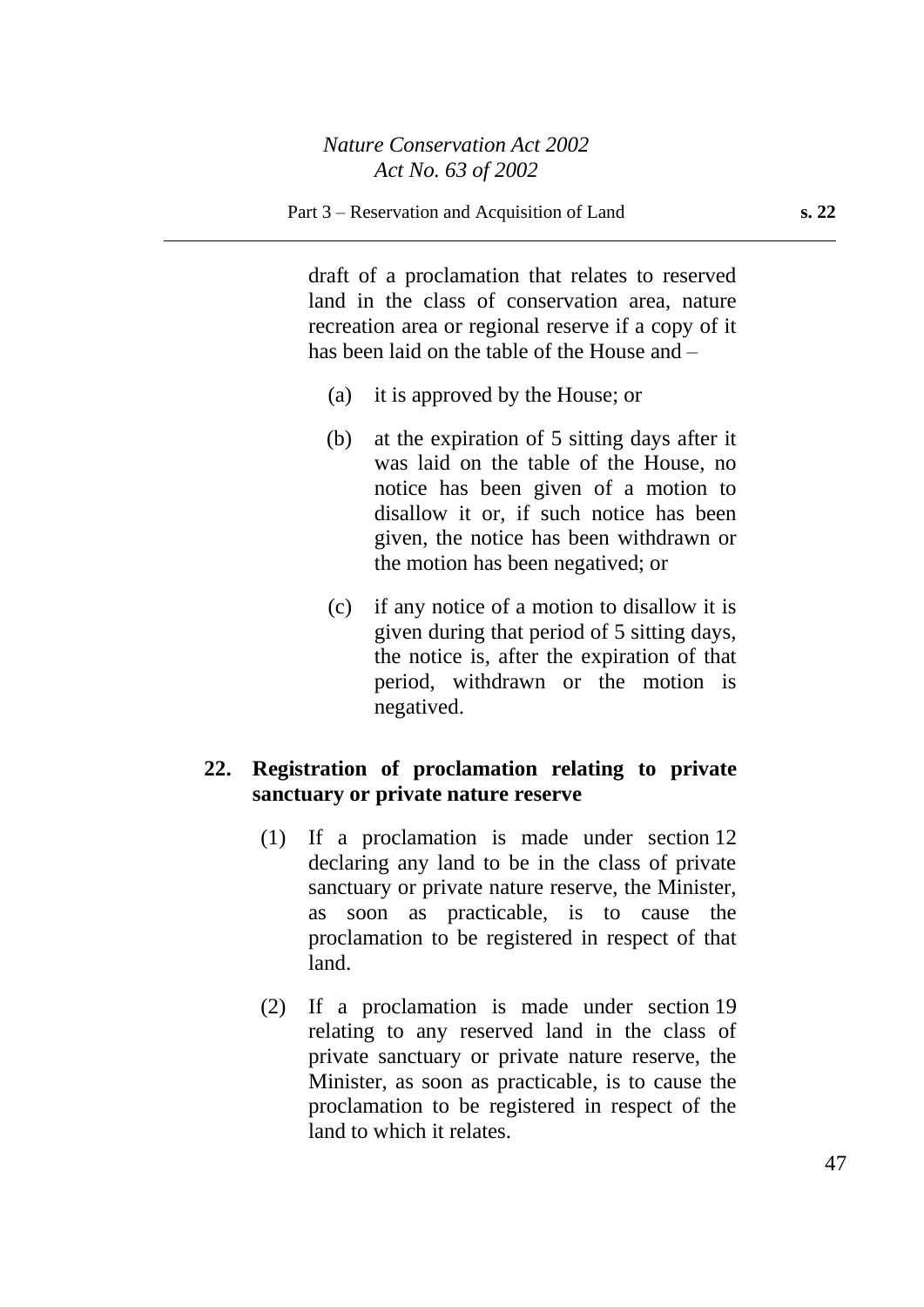### **s. 23** Part 3 – Reservation and Acquisition of Land

- (3) If a proclamation is made under section 21(1) by which the whole or any part of reserved land in the class of private sanctuary or private nature reserve ceases to be, or form part of, reserved land, the Minister, as soon as practicable, is to cause the proclamation to be registered in respect of the land to which it relates.
- (4) The provisions of Schedule 3 have effect in relation to the registration of proclamations referred to in this section.
- (5) Nothing in section 40 of the *Land Titles Act 1980* is to be construed as affecting the validity of, or as prejudicing or affecting the operation of, any proclamation referred to in this section.

### **23. Lands subject to trusts**

- (1) Land that may be acquired under section 14 may be so acquired subject to a trust for its use for a conservation purpose.
- (2) For the purposes of subsection (1), if land is held by trustees on trust for its use for a conservation purpose those trustees may, unless the instrument under which the land is held otherwise provides, surrender that land subject to its continuing to be held on that trust.

### **24. Supplementary provisions as to acquisition of land, &c.**

(1) Land that may be acquired under section 14 may be acquired under and in accordance with the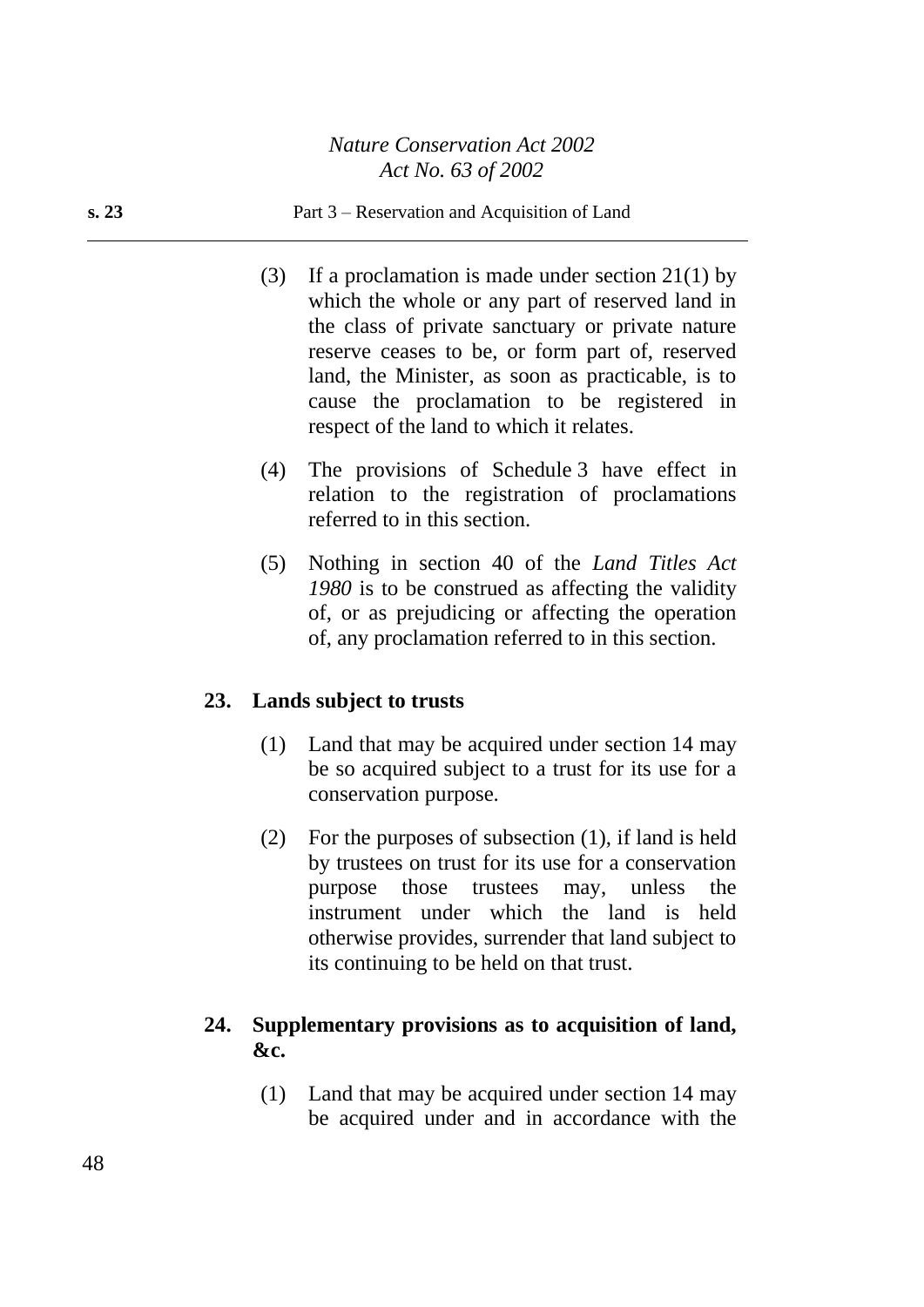*Land Acquisition Act 1993*, or by any means by which land may be surrendered to, or may revert to and revest in, the Crown.

- (2) If any land that may be acquired under section 14 is held under a single title with other land, the Governor may acquire the whole or any part of that other land.
- (3) If the Governor is authorised under this Act to acquire any land, that land may be acquired by the exchange for it of any Crown land, other than reserved land.
- (4) An exchange of land under this section may be made on the terms and conditions agreed, including terms and conditions with respect to the payment, giving or receipt of any sums or other consideration by way of equality of exchange.
- (5) For the purpose of effecting an exchange of land under this section, the Governor may grant any Crown land for an estate in fee simple.
- (6) If any land has been acquired under this Part but does not by that acquisition become reserved land, that land, without prejudice to the exercise of any other powers of this Act, may be disposed of or dealt with in accordance with the *Crown Lands Act 1976*, or otherwise, as if it were Crown land within the meaning of that Act.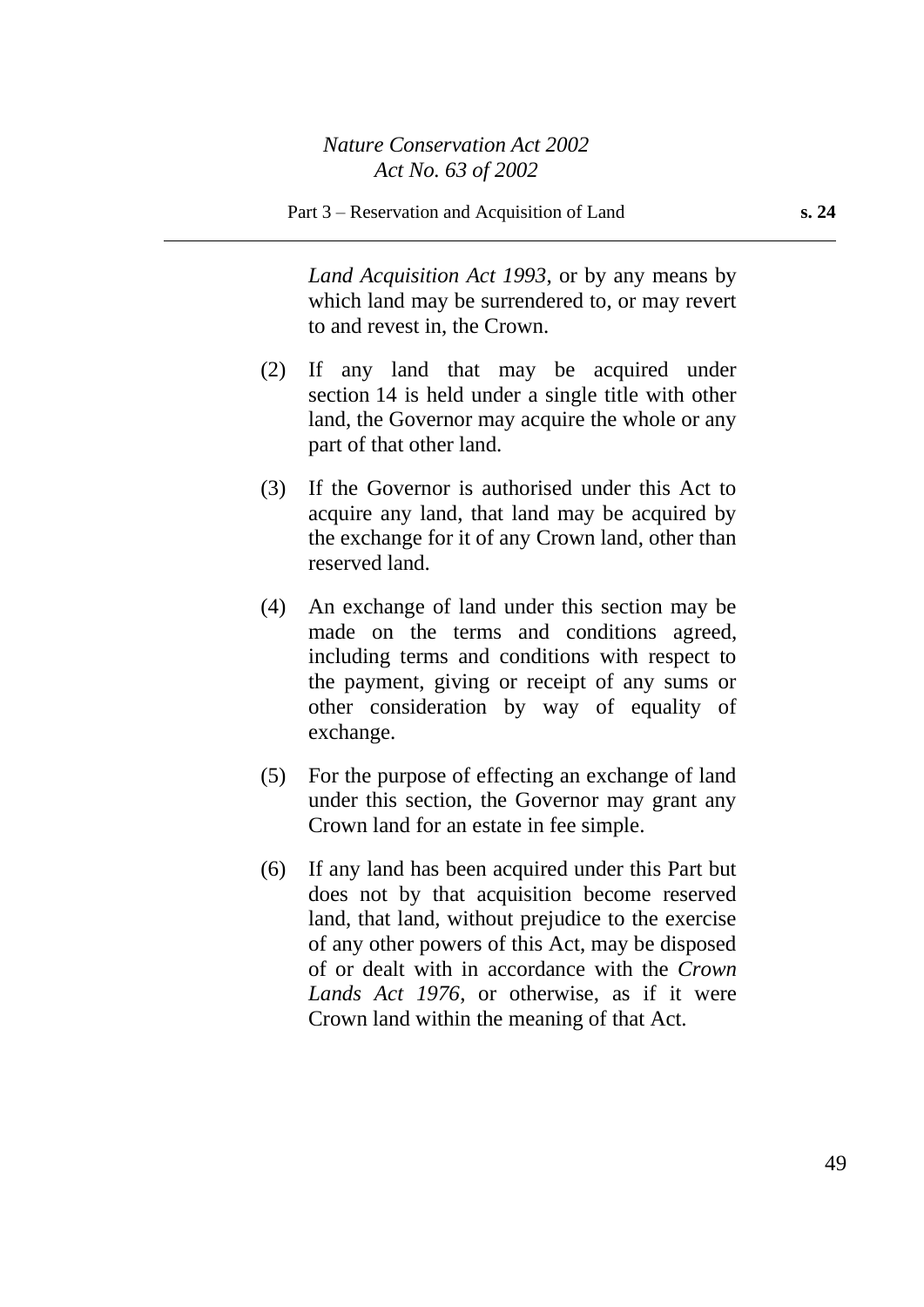### **25. Management agreement for private land**

- (1) The Minister may enter into any agreement relating to the use and management of any private land if to do so would, in the opinion of the Minister, tend to promote –
	- (a) conservation purposes in relation to that land; or
	- (b) the purposes for which a private nature reserve or private sanctuary has been set aside under this Act.
- (2) An agreement entered into under this section may involve the payment of money (whether by way of grant, loan or otherwise) by the Minister to the owner for the purpose of ensuring that  $-$ 
	- (a) the provisions of any management plan for the private land are complied with; and
	- (b) if there is not a management plan for the private land and it is reserved land, the management objectives for that class of reserved land are met; and
	- (c) any conservation objectives for the private land are met.
- (3) Money is to be paid under this section on the terms and conditions the Minister, on the recommendation of the Secretary, agrees to.
- (4) Any terms and conditions referred to in subsection (3) may give the Secretary rights in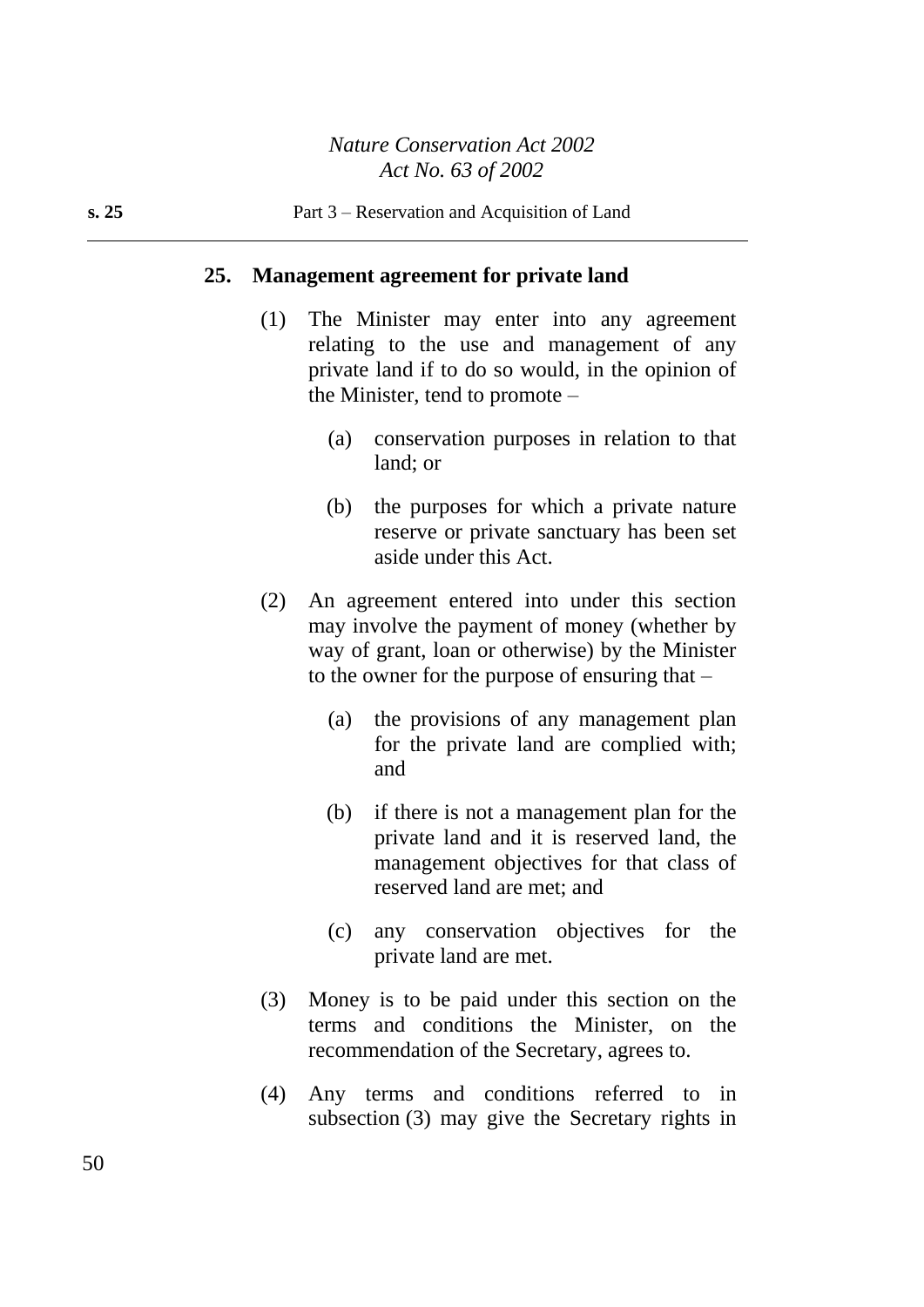respect of a private nature reserve or private sanctuary.

(5) An agreement under this section may include provision for a conservation covenant under Part 5.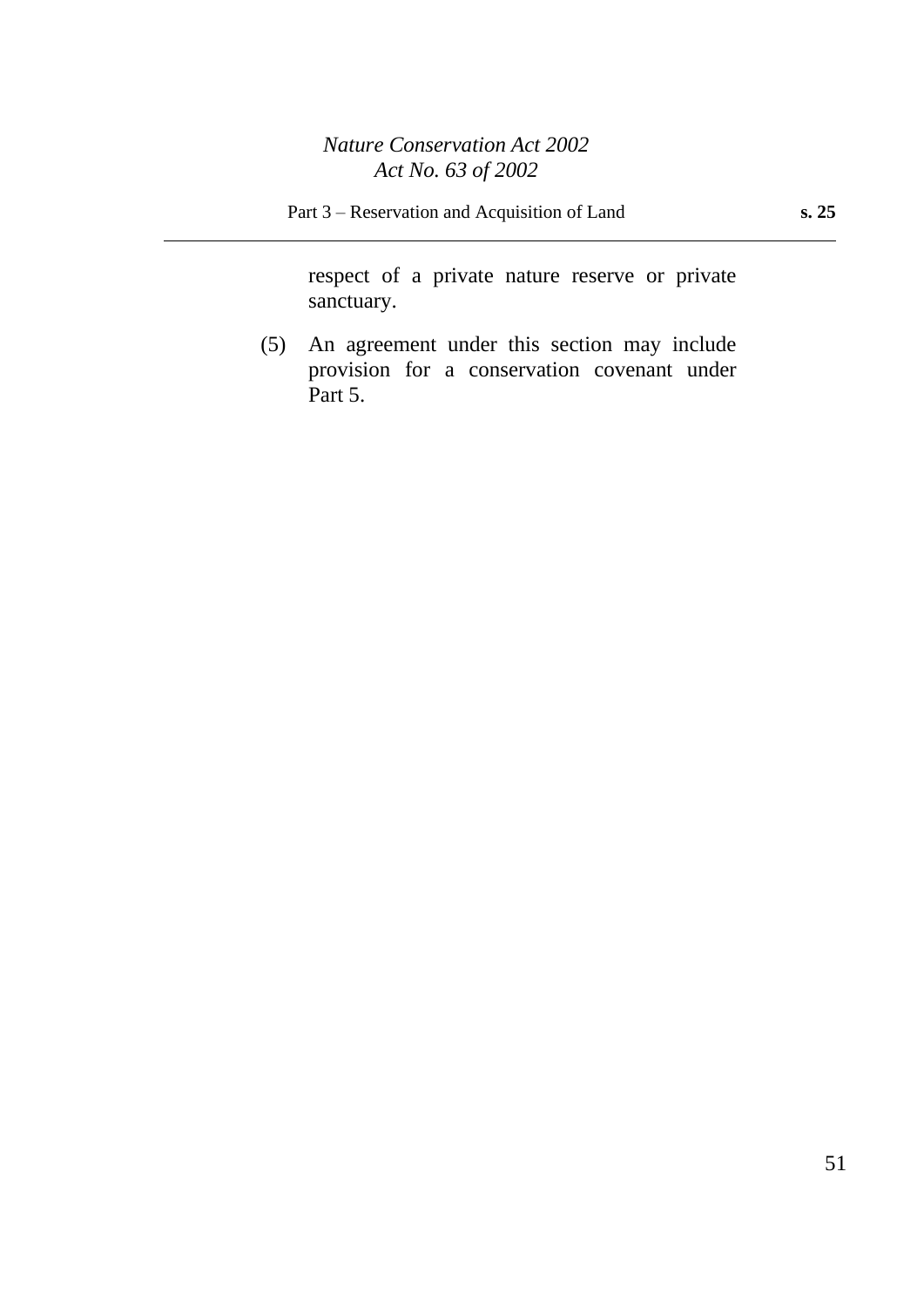### **PART 4 – CONSERVATION OF FAUNA AND FLORA**

### **26. Wildlife regulations as to fauna**

- (1) Without limiting the matters in respect of which the regulations may be made, the regulations, in relation to wildlife or any form of wildlife, may make provision for the prohibition or control  $of -$ 
	- (a) the taking of wildlife or any products of wildlife; and
	- (b) the use or having in possession of any hunting equipment intended to be, or capable of being, used for the purpose of taking wildlife or any products of wildlife; and
	- (c) the use of any living thing for the purpose of taking wildlife or any products of wildlife; and
	- (d) the keeping or having in possession of wildlife or any products of wildlife; and
	- (e) the buying or selling of, or other dealings in, wildlife or any products of wildlife; and
	- (f) the exportation or disposal of wildlife or the products of wildlife.
- (2) The wildlife regulations  $-$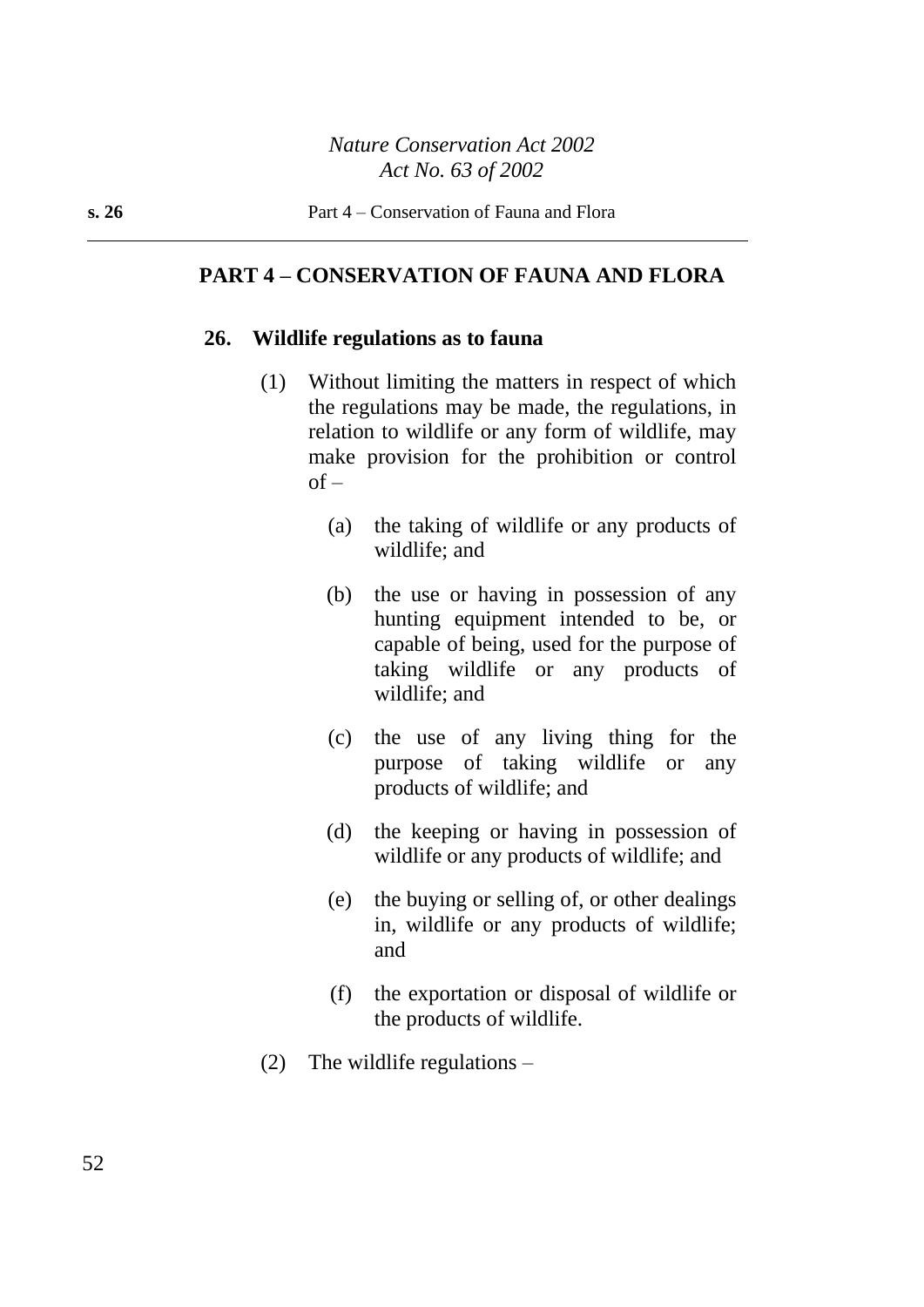- (a) may require the payment of royalties in respect of the taking of any form of wildlife; and
- (b) may make provision for the collection of those royalties.
- (3) The wildlife regulations may contain  $-$ 
	- (a) provisions for the preservation of good order among persons engaged in taking wildlife or any form of wildlife; and
	- (b) for the purposes of protecting any crops or property, provisions –
		- (i) for authorising or regulating the taking of any form of wildlife; and
		- (ii) regulating the disposal of the carcass, or any part of the carcass, of any wildlife so taken and the application of the proceeds of that disposal; and
	- (c) for the purposes of protecting fish farming and other fishing activity, provisions prohibiting or controlling the use of devices designed to deter seals from interfering with fish farming and other fishing activities.

# **27. Wildlife regulations as to flora**

(1) Without limiting the matters in respect of which the regulations may be made, the regulations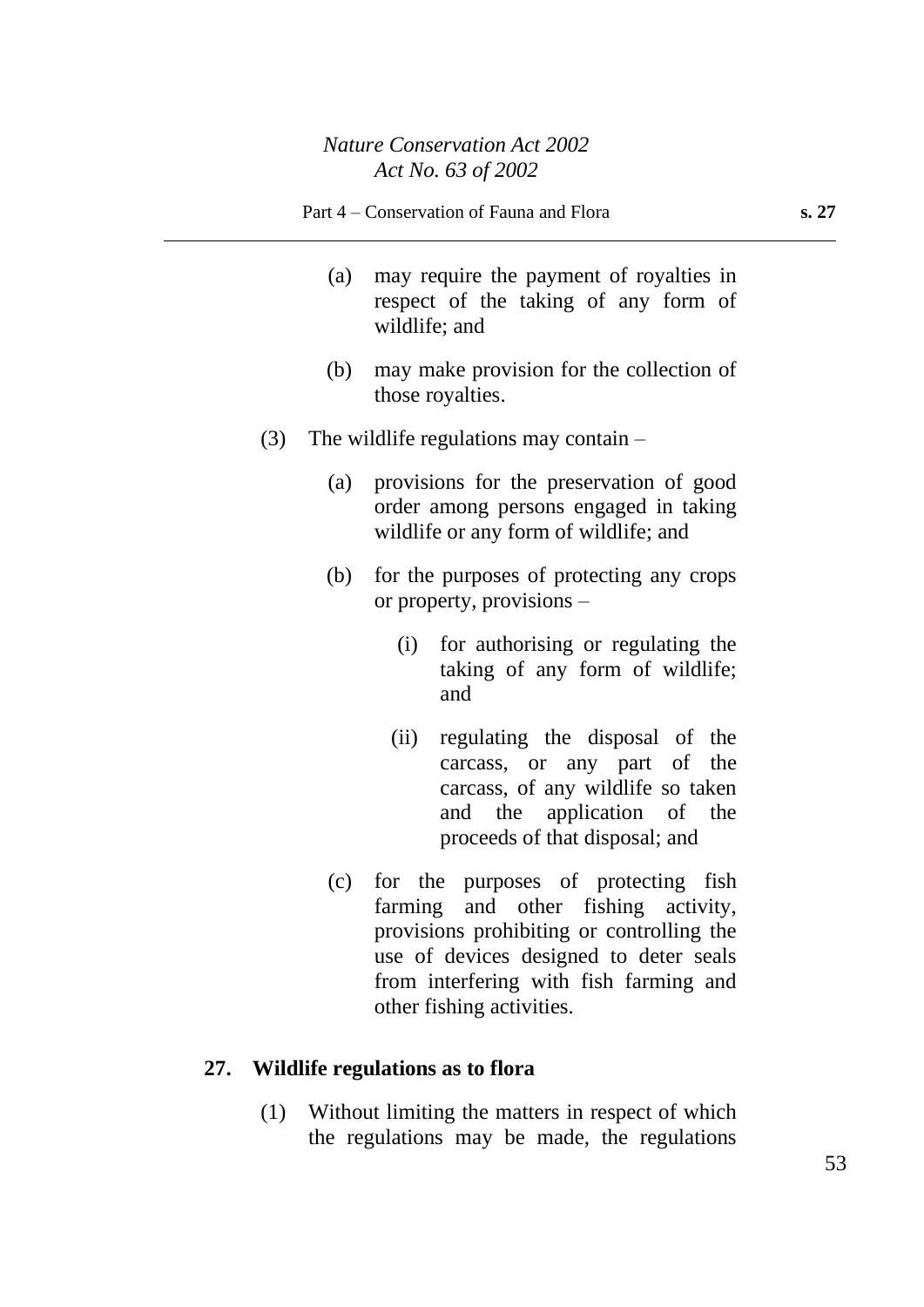| s. 28 |     | Part 4 – Conservation of Fauna and Flora                                                                                                              |
|-------|-----|-------------------------------------------------------------------------------------------------------------------------------------------------------|
|       |     | may prescribe the plants that are to be protected<br>plants for the purposes of this Act.                                                             |
|       | (2) | The wildlife regulations may prohibit or<br>$control -$                                                                                               |
|       |     | the taking or having in possession of a<br>(a)<br>protected plant; and                                                                                |
|       |     | the buying or selling of, or other dealings<br>(b)<br>in, a protected plant; and                                                                      |
|       |     | (c) the exportation or disposal of any<br>protected plant.                                                                                            |
| 28.   |     | Supplementary provisions as to wildlife regulations                                                                                                   |
|       |     | (1) The wildlife regulations may make differing<br>provisions with respect to different places or<br>parts of the State and with respect to different |

(2) The wildlife regulations may prohibit the doing of any act –

times, places and circumstances.

- (a) during periods, or otherwise than during<br>periods, specified in the wildlife periods, specified in the regulations; and
- (b) in places or parts of the State, or otherwise than in places or parts of the State, specified in the wildlife regulations.
- (3) The wildlife regulations may confer powers or discretions on the Secretary, rangers, persons employed in the Department and other persons.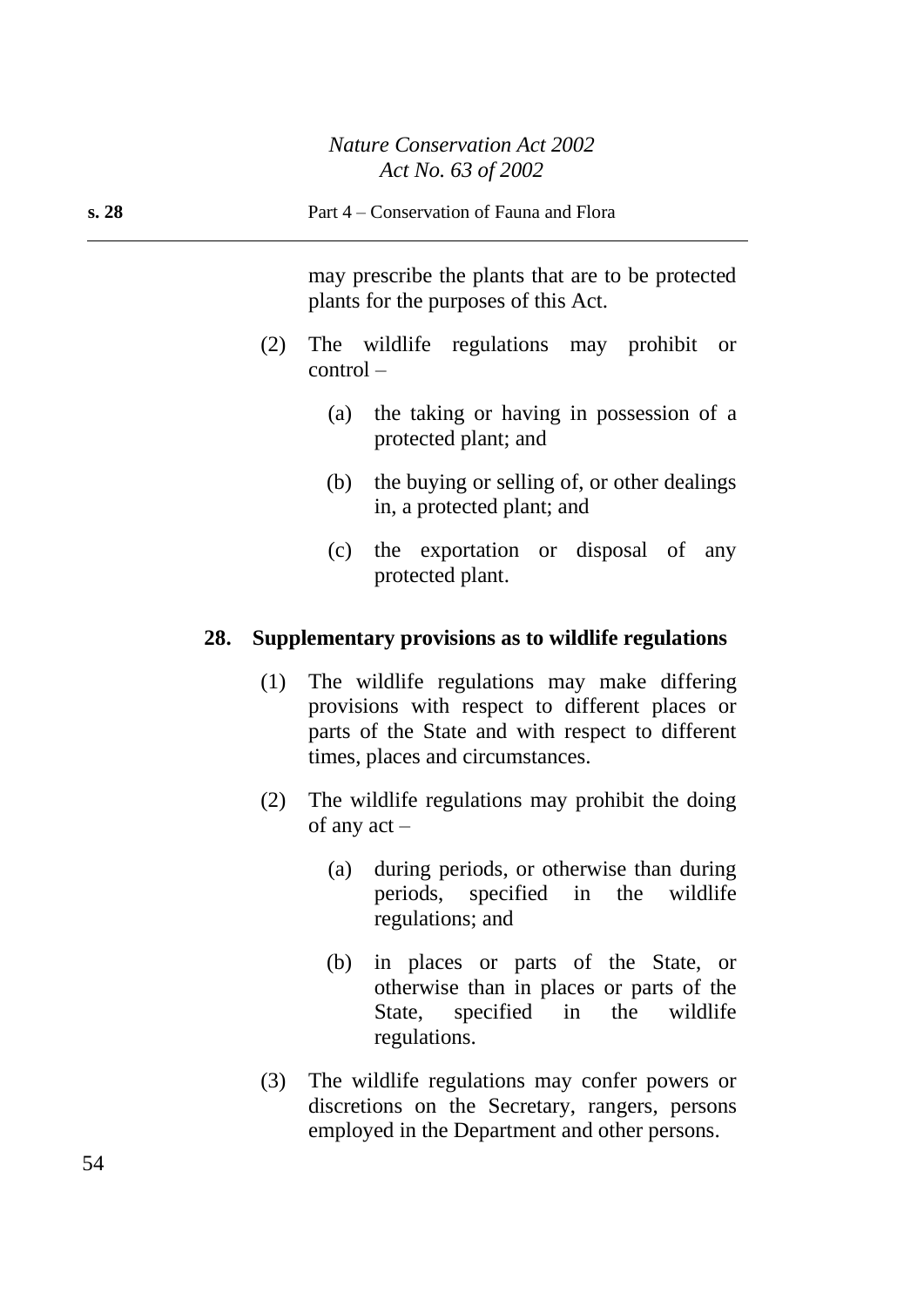#### Part 4 – Conservation of Fauna and Flora **s. 28**

- (4) The power to make provision in the wildlife regulations for the prohibition or control of the doing of any act includes power to make provision for the prohibition of the doing of that act otherwise than under the authority of a licence or permit.
- (5) For the purposes of subsection (4), the wildlife regulations may provide for –
	- (a) the terms of a licence or permit referred to in that subsection; and
	- (b) the authority granted by that licence or permit; and
	- (c) the issue, duration, renewal, suspension, cancellation or surrender of that licence or permit; and
	- (d) the circumstances in which, or the conditions under which, that licence or permit may, or may not, be issued or renewed, or refused to be issued or renewed, or suspended, cancelled or surrendered.
- (6) The wildlife regulations, in relation to any matter that may be made the subject of prohibition or control under the regulations, may provide for –
	- (a) the production, inspection, marking or identification of any wildlife, products of wildlife or protected plant; and
	- (b) the giving of notifications and other information to the Secretary, rangers,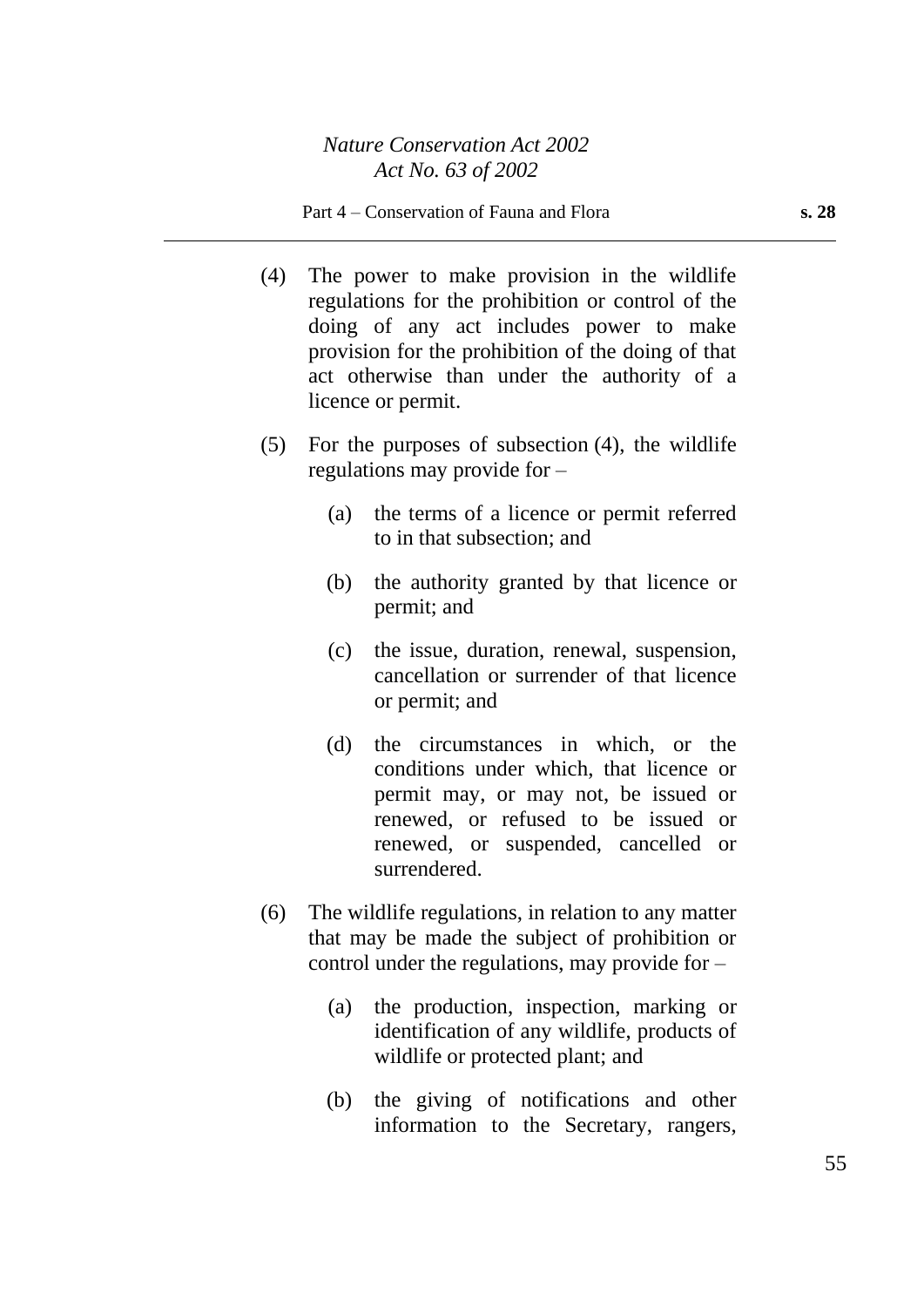| s. 28 | Part 4 – Conservation of Fauna and Flora                                                                                       |
|-------|--------------------------------------------------------------------------------------------------------------------------------|
|       | persons employed in the Department and<br>other persons; and                                                                   |
|       | (c) the keeping and production of records.                                                                                     |
| (7)   | The wildlife regulations $-$                                                                                                   |
|       | may require the payment of fees or<br>(a)<br>charges in respect of $-$                                                         |
|       | the issue or renewal of licences or<br>(i)<br>permits issued under<br>the<br>regulations; and                                  |
|       | applications for the issue<br>(ii)<br><b>or</b><br>renewal of those licences<br><b>or</b><br>permits; and                      |
|       | any inspection, marking<br>(iii)<br><b>or</b><br>identification carried out under<br>the regulations; and                      |
|       | may provide for the collection of any<br>(b)<br>such fees or charges.                                                          |
| (8)   | The wildlife regulations may impose penalties<br>for contraventions of any provision of the<br>wildlife regulations and $-$    |
|       | different penalties may be imposed for<br>(a)<br>successive<br>contraventions<br>of<br>those<br>provisions or any of them; and |
|       | a daily penalty, not exceeding 1 penalty<br>(b)<br>unit, may be imposed in respect of each                                     |

continues; and

day for which the contravention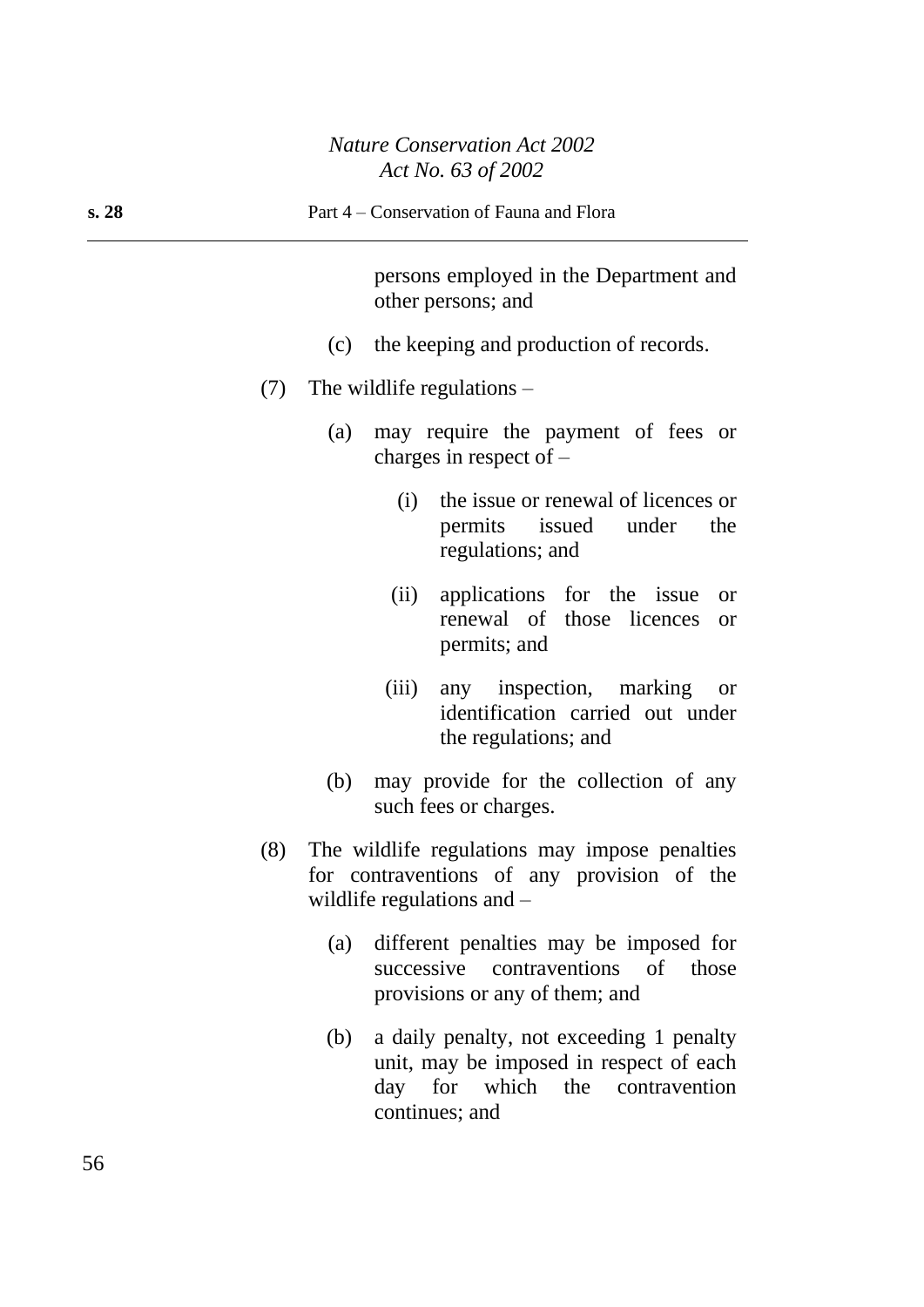- (c) additional penalties, in addition to any penalty otherwise prescribed, not exceeding 5 penalty units, may be imposed in respect of –
	- (i) each individual creature, the products of each individual creature or each plant; or
	- (ii) each piece of hunting equipment –

with respect to which the contravention was committed.

- (9) Any penalty imposed pursuant to this section in respect of any individual contravention, and the aggregate of all the penalties so imposed, may not exceed 100 penalty units.
- (10) A reference in this section to the doing of an act includes a reference to the keeping of any thing, the having of any thing in possession and the engaging in any activity or course of conduct.
- (11) Nothing in the wildlife regulations prejudices or affects the exercise of any authority given by a permit granted under section 29.

# **29. Special permits to take wildlife**

(1) In this section,

*specified* means specified in a permit granted under subsection (2).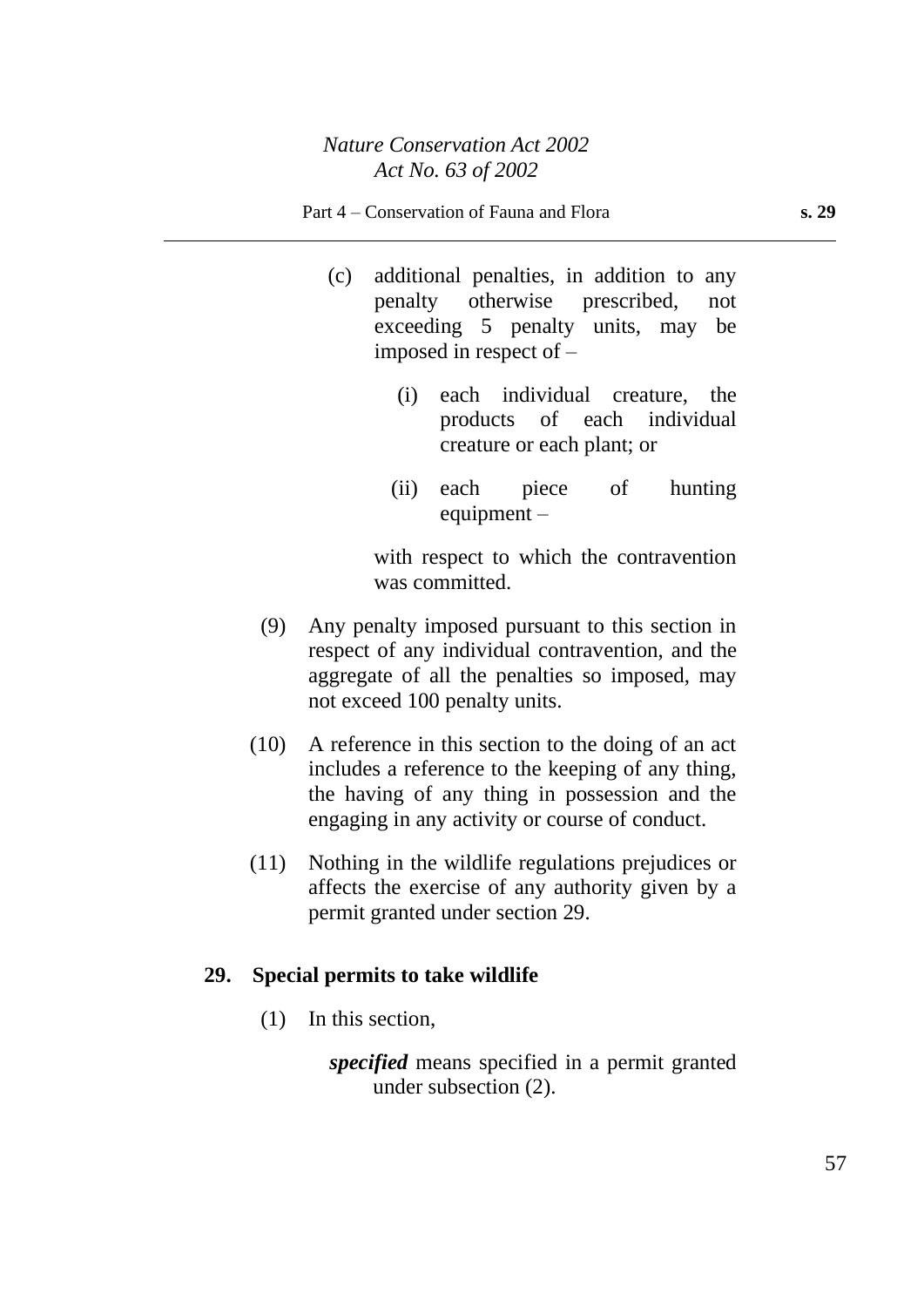- (2) The Secretary may grant a permit authorising, subject to compliance with any specified conditions and restrictions, one or more of the following:
	- (a) the taking on specified lands of specified wildlife, specified products of specified wildlife or specified protected plants;
	- (b) the keeping or having in possession by a person of specified wildlife, specified products of specified wildlife or specified protected plants.
- (3) A permit may not be granted under this section in respect of any reserved land for which a management plan is in force if to do so would be, or would authorise an activity that is, contrary to the management plan.
- (4) A permit may not be granted under this section
	- (a) in respect of any reserved land vested in a public authority or any private land, except on the application of, or with the consent of, the public authority in whom the land is vested or the owner of that land; and
	- (b) in respect of any reserved land of which a prescribed body is the managing authority, except on the application of, or with the consent of, that body; and
	- (c) in respect of any reserved land of which a Conservation Management Trust within the meaning of the *National Parks and*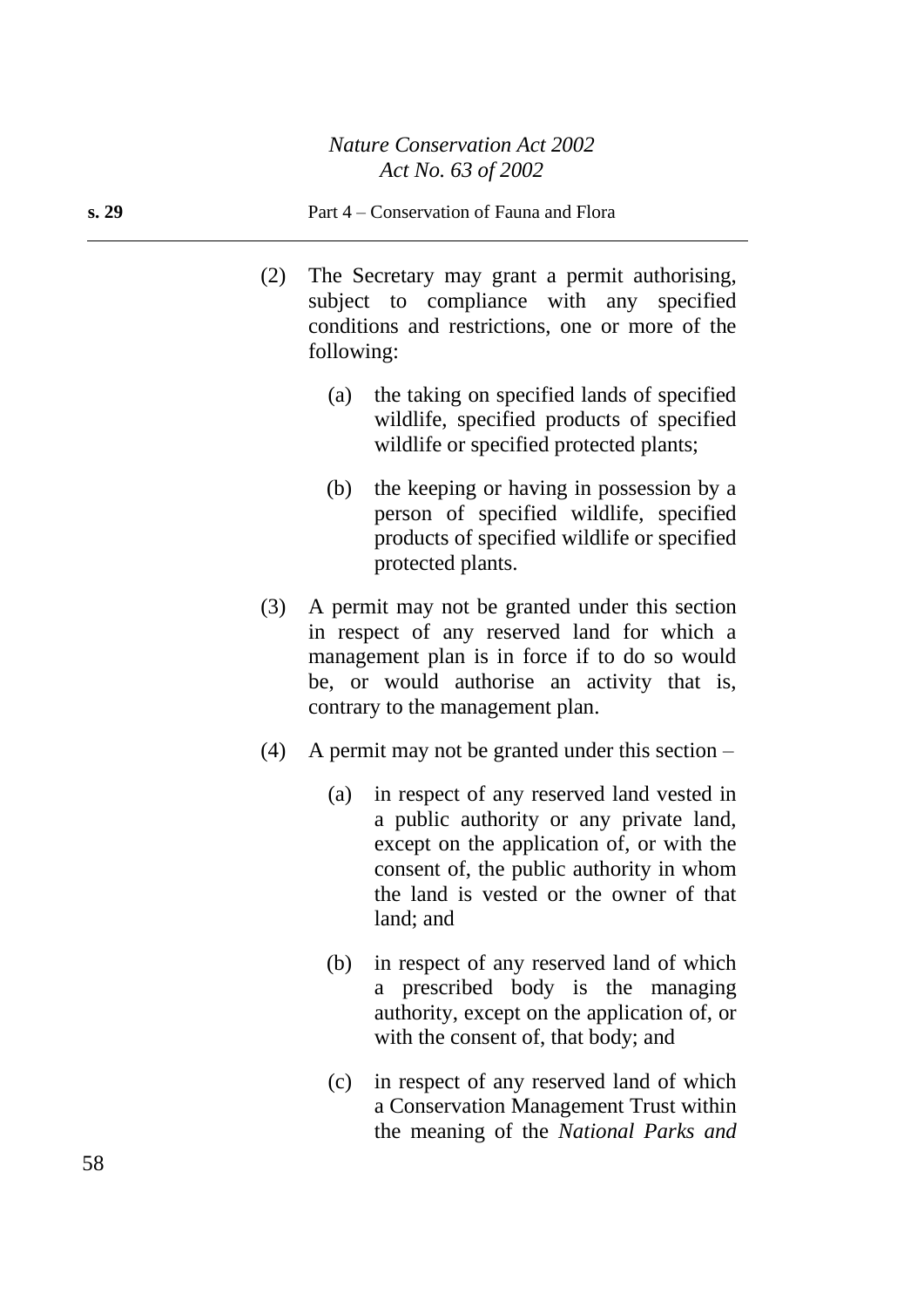*Reserves Management Act 2002* is the managing authority, except on the application of, or with the consent of, that Conservation Management Trust; and

- (d) in respect of any other reserved land, except on the application of, or with or conditional upon the consent of, the managing authority.
- (5) A permit granted under subsection (2)(a) is to specify the period (being a period not exceeding 4 years in length) for which it remains in force and, at the end of that period, the permit ceases to be of further effect.
- (6) A permit granted under subsection  $(2)(b)$  may specify the period for which it remains in force  $and -$ 
	- (a) if the permit does specify such a period, it ceases to be of further effect at the end of that period; and
	- (b) if the permit does not specify such a period, it continues to have effect until revoked.
- (7) At any time, the Secretary may revoke a permit granted under this section but, if the managing authority was required to be consulted regarding the grant of the permit, it may not be revoked without that managing authority being advised of the intention to revoke it.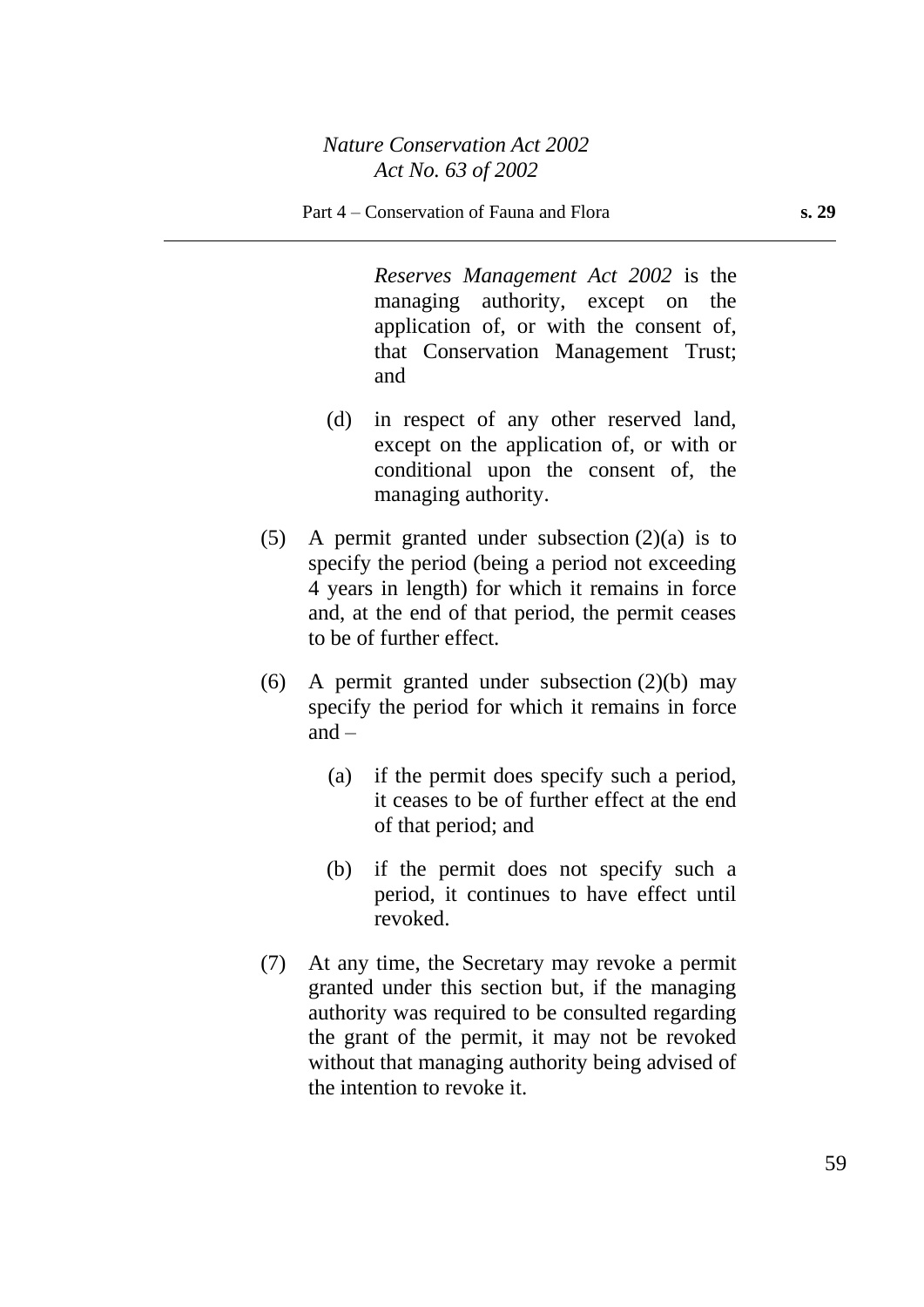(8) The wildlife regulations may make provision for the payment of fees on the making of an application for, or the grant of, a permit under this section.

### **30. Open seasons for partly protected wildlife**

- (1) The Minister, by order, may determine the seasons, dates and places on or at which the taking of any form of partly protected wildlife  $may -$ 
	- (a) start and stop; or
	- (b) be prohibited; or
	- (c) be permitted.
- (2) The order may impose conditions and have differential application.
- (3) A person must not contravene an order.

Penalty: Fine not exceeding 50 penalty units.

# **31. Saving for rights of landowners, &c.**

The issue of a licence or the granting of a permit under this Part or the wildlife regulations does not render lawful the entering on any land that would have been unlawful if that licence had not been issued or that permit had not been granted.

# **32. Prohibition on introduction, &c., of certain animals**

(1) In this section –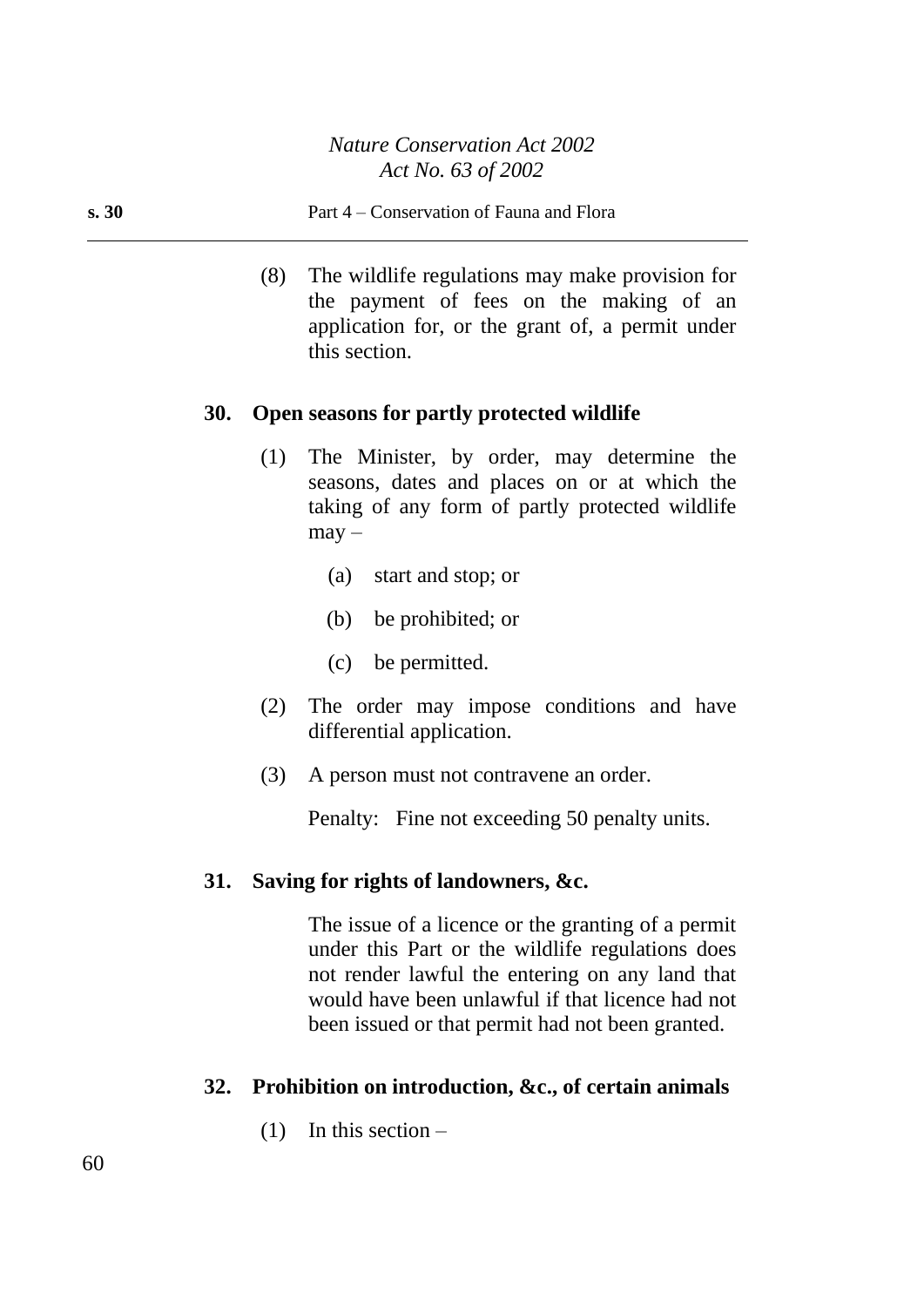### *controlled animal* means –

- (a) a mammal, bird, amphibian and reptile; and
- (b) any other animal prescribed by the regulations to be a controlled animal –

but does not include any restricted animal, dog, cat or domestic stock;

### *restricted animal* means –

- (a) a fox, wolf, dingo and mink; and
- (b) any other animal prescribed by the regulations to be a restricted animal; and
- (c) a hybrid of an animal referred to in paragraph (a) or (b).
- (2) A person must not bring into the State, or cause or allow to be brought into the State, a restricted animal or a controlled animal unless the importation is in accordance with –
	- (a) the prior written permission of the Secretary; and
	- (b) an authority under Part 4 of the *Animal Health Act 1995*.

Penalty: In the case of –

(a) a restricted animal, a fine of not more than 500 penalty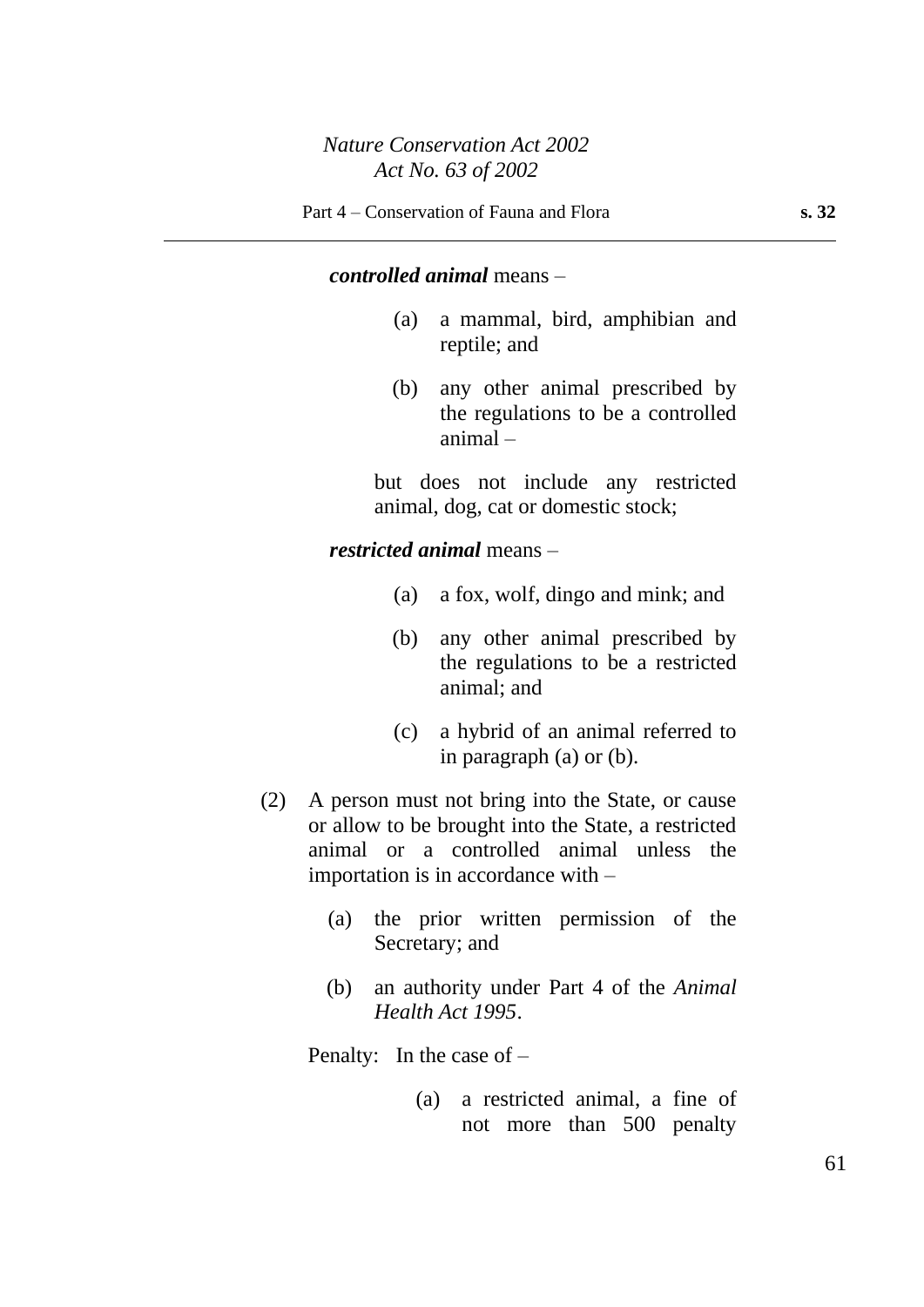units or imprisonment for a term of not more than 5 years, or both, for each animal in respect of which the offence was committed; or

- (b) a controlled animal, a fine not exceeding 10 penalty units in respect of each animal in respect of which the offence was committed.
- (3) A person must not, except in accordance with the prior written permission of the Secretary –
	- (a) be in possession of a restricted animal; or
	- (b) cause or allow a restricted animal, a ferret or a controlled animal to go at large in the State.

Penalty: In the case of –

- (a) a restricted animal or ferret, a fine of not more than 500 penalty units or imprisonment for a term of not more than 5 years, or both, for each animal in respect of which the offence was committed; or
- (b) a controlled animal, a fine not exceeding 10 penalty units in respect of each animal in respect of which the offence was committed.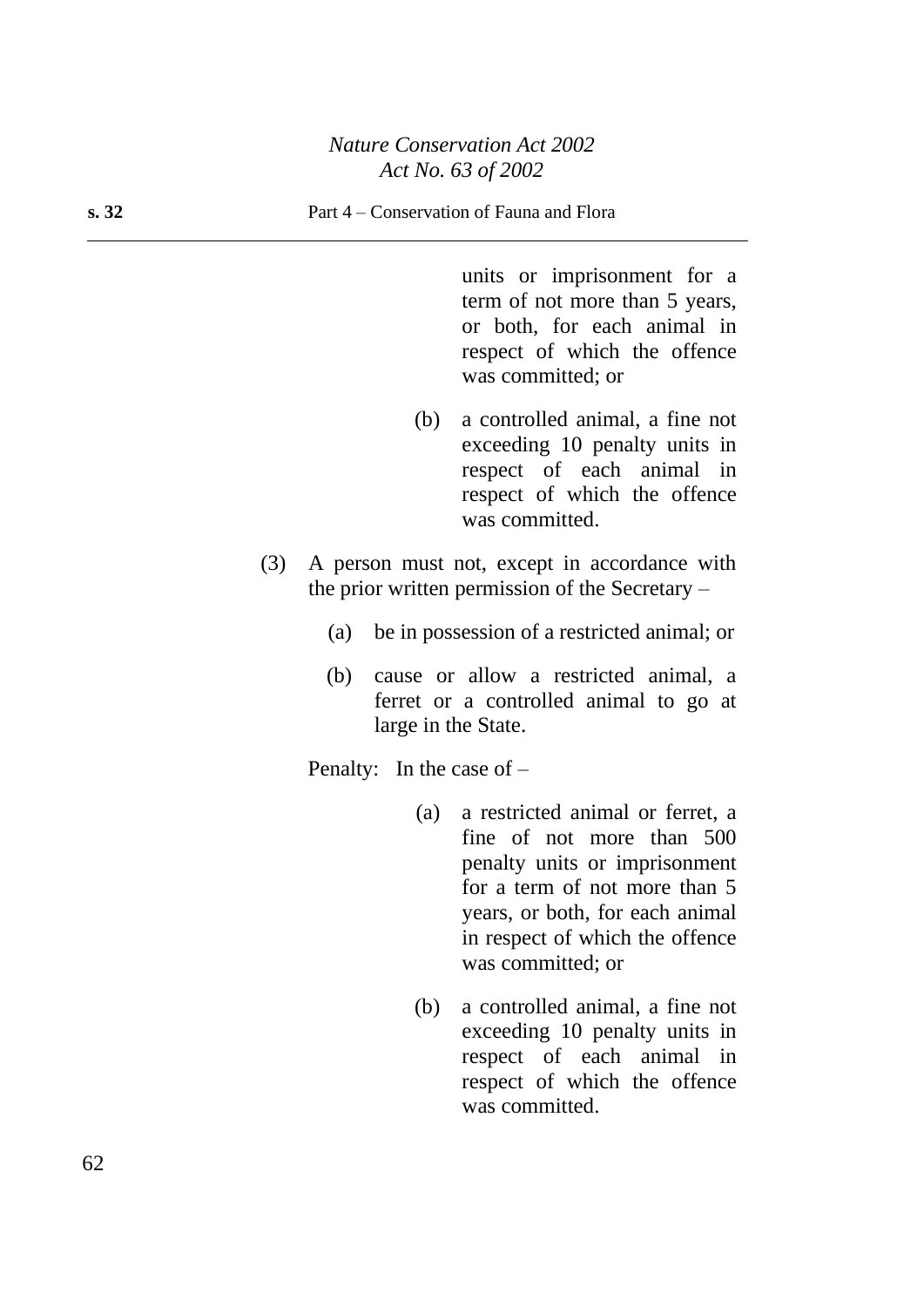- (4) A person must not be in possession of a controlled animal that has been brought into the State in contravention of subsection (2).
	- Penalty: Fine not exceeding 10 penalty units in respect of each animal in respect of which the offence was committed.
- (5) The Secretary may
	- (a) grant permission under subsection (2) or (3) subject to any conditions he or she thinks fit; or
	- (b) refuse to grant the permission.
- (6) The Secretary may only grant permission under subsection (2) or (3) in respect of a restricted animal if the importation, possession or going at large of the restricted animal is required as part of a program to manage feral populations of animals of the same species as that restricted animal.
- (7) A person who fails to comply with a condition to which a permission is subject is guilty of an offence.

Penalty: In the case of –

(a) a restricted animal or ferret, a fine of not more than 500 penalty units or imprisonment for a term of not more than 5 years, or both, for each animal in respect of which the offence was committed; or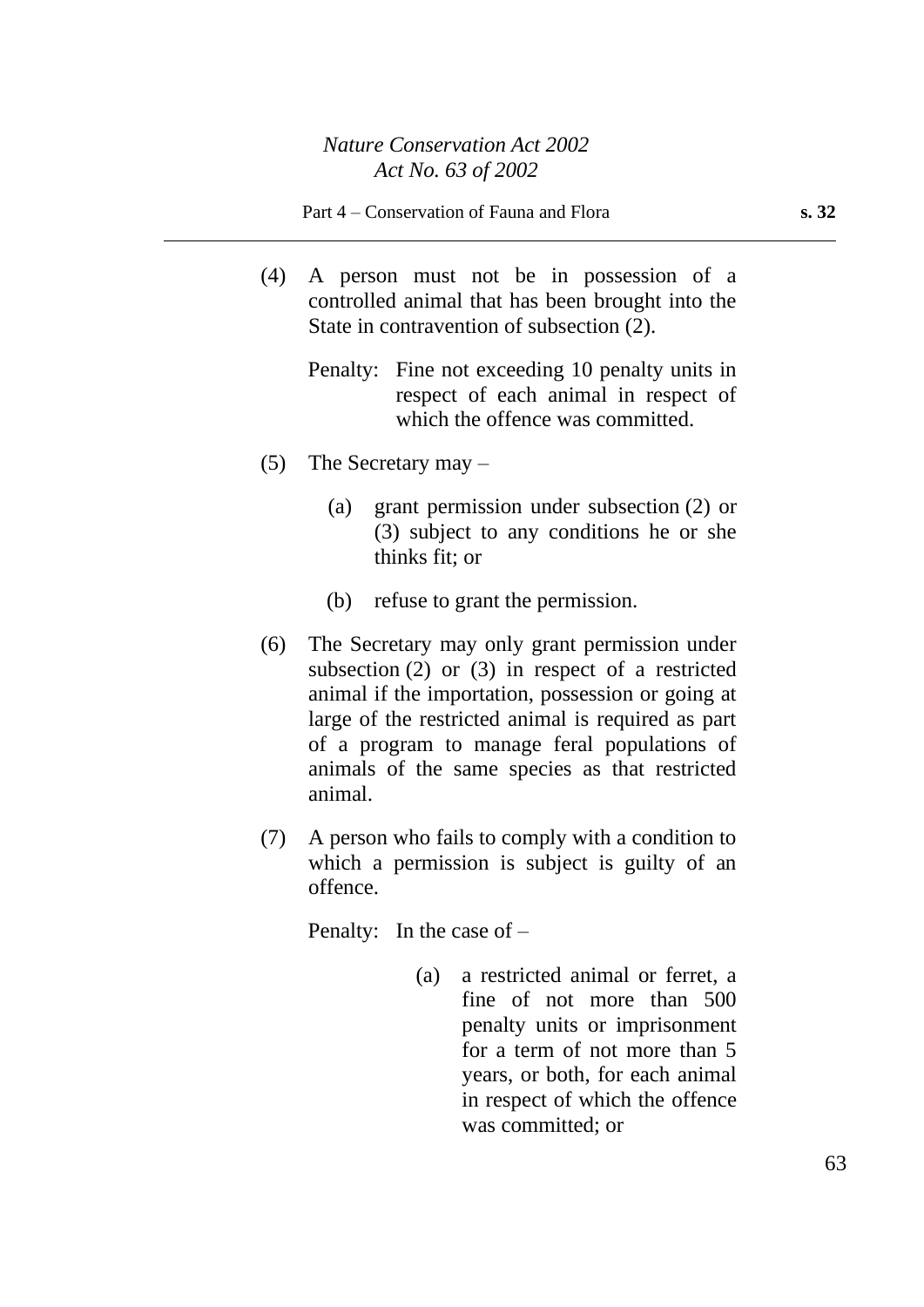- (b) a controlled animal, a fine not exceeding 10 penalty units in respect of each animal in respect of which the offence was committed.
- (8) If a person is in possession of a restricted animal or a controlled animal, that animal is presumed, until the contrary is proved, to have been brought into the State without the prior written permission of the Secretary.
- (9) If the Secretary, or a person authorised by the Secretary, finds or reasonably suspects that a restricted animal or a controlled animal has been brought into the State by, or is in the possession of, a person contrary to the provisions of this section, the Secretary or authorised person may seize it, destroy it, dispose of it or cause it to be destroyed or disposed of.
- (10) Without limiting the ways in which an animal may be disposed of under subsection (9), the animal may be disposed of by giving it, together with a permission under subsection (3) in the case of a restricted animal, to an educational or research institution.
- (11) Despite subsection (4), if a controlled animal is disposed of under subsection (9) by giving it to an educational or research institution, the institution may possess that animal subject to any conditions determined by the Director.
- (12) The Secretary may charge any person with any costs incurred in respect of any seizure,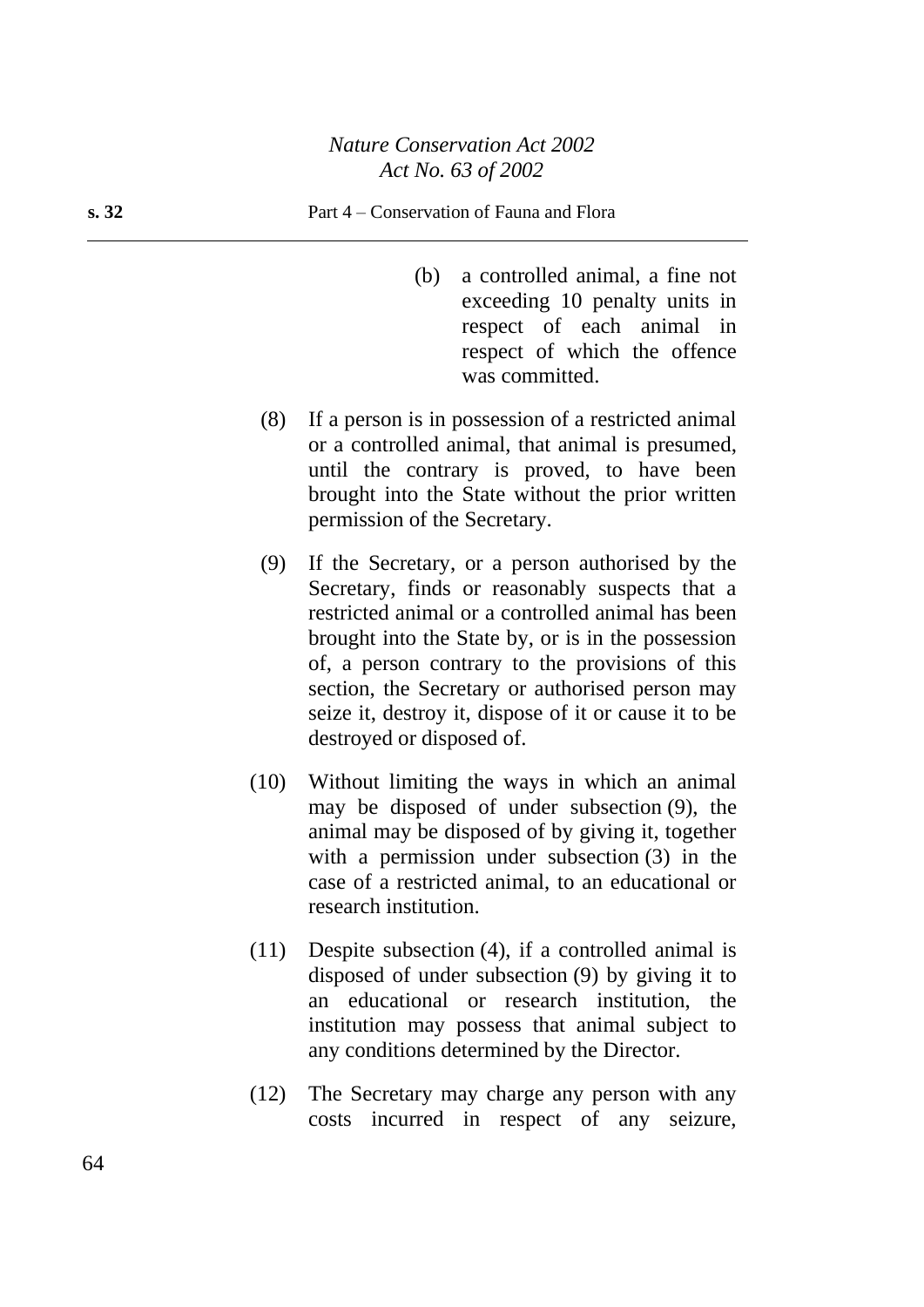destruction or disposal of an animal carried out under subsection (9).

(13) A person must not, without the prior written permission of the Secretary or a person authorised by the Secretary, remove or take away an animal seized under subsection (9).

Penalty: In the case of –

- (a) a restricted animal, a fine of not more than 500 penalty units or imprisonment for a term of not more than 5 years, or both, for each animal in respect of which the offence was committed; or
- (b) a controlled animal, a fine not exceeding 10 penalty units in respect of each animal in respect of which the offence was committed.

### **32A. Amendment of Schedules**

- (1) The Minister, by order published in the *Gazette*, may amend any Schedule to regulations made under this  $Act -$ 
	- (a) by adding the name of an order, family, common name or species; or
	- (b) by amending the name of an order, family, common name or species; or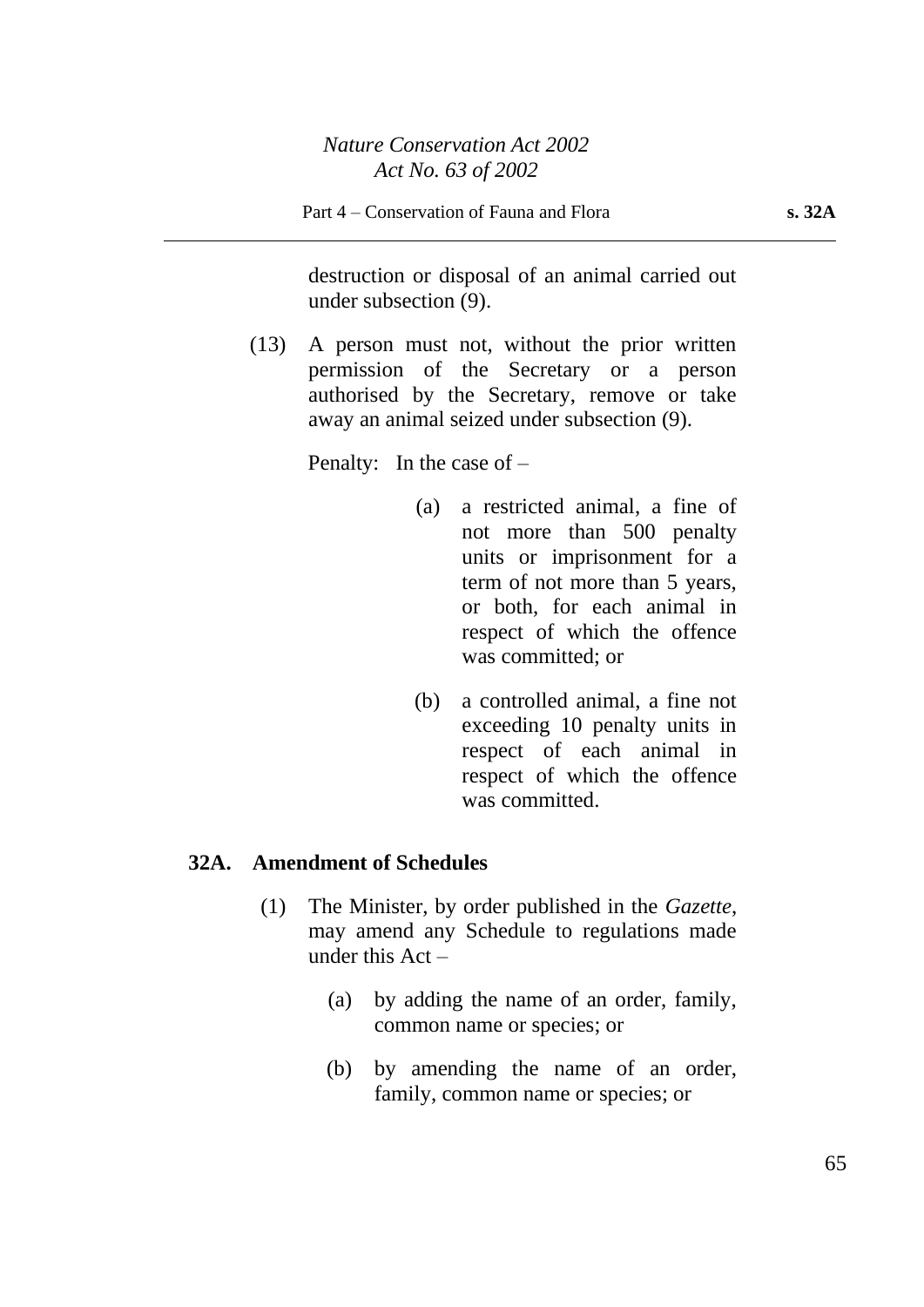| s. 32A | Part 4 – Conservation of Fauna and Flora |  |  |
|--------|------------------------------------------|--|--|
|        | $(a)$ by omitting the name of an order   |  |  |

- (c) by omitting the name of an order, family, common name or species.
- (2) An order under subsection (1) is not a statutory rule within the meaning of the *Rules Publication Act 1953*.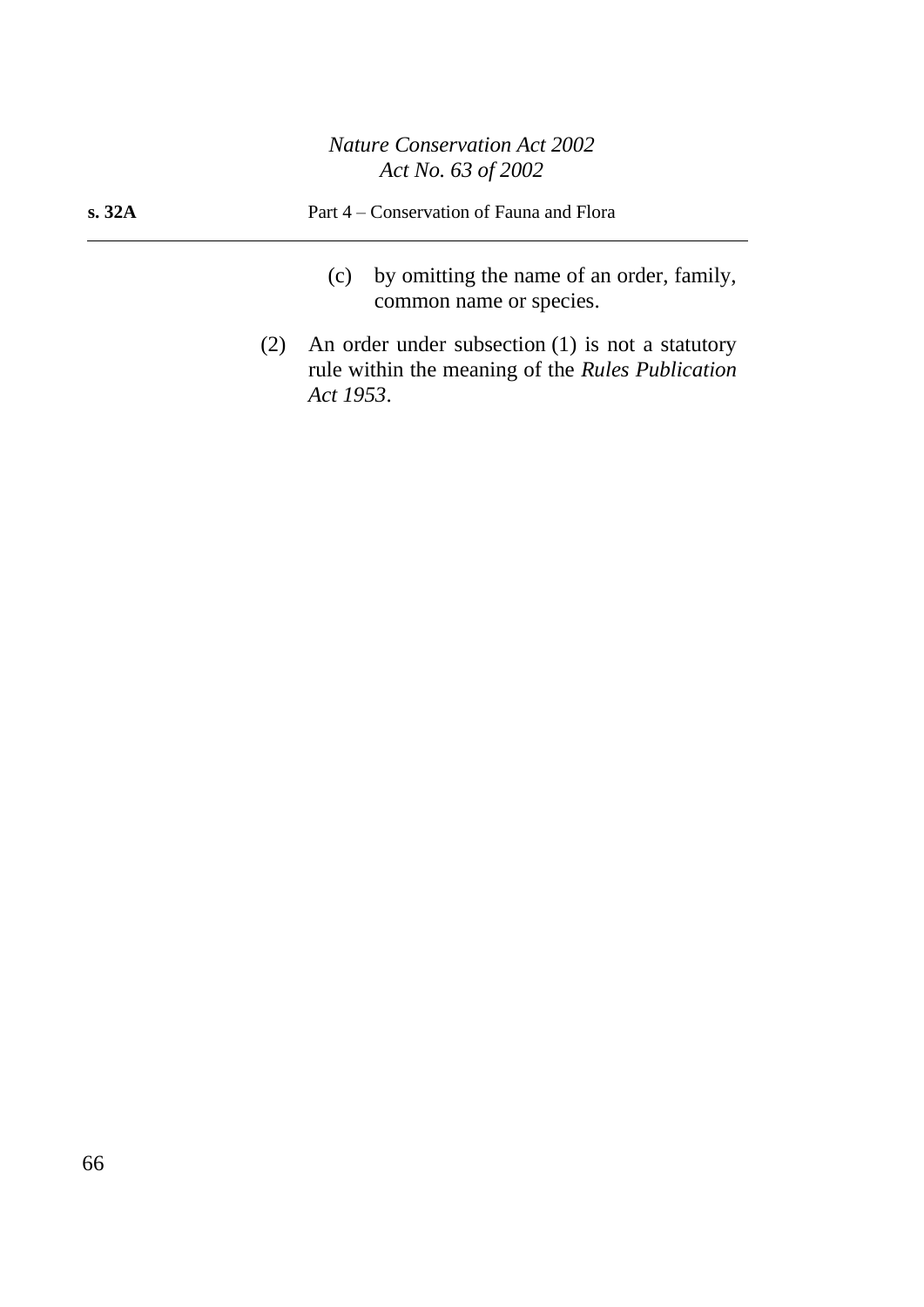### **PART 5 – CONSERVATION COVENANTS**

### *Division 1 – Interpretation of Part*

### **33. Interpretation of Part**

In this Part, unless the contrary intention appears –

- *affected owner* means an owner of land in respect of which, under section 19(1) of the *Forest Practices Act 1985*, an application to the Forest Practices Authority for the certification of a forest practices plan –
	- (a) has been approved subject to amendments, which have been agreed to by the applicant, made for the purpose of protecting a threatened species or protecting a threatened native vegetation community from clearance and conversion; or
	- (b) has been approved subject to amendments made for the purpose of protecting a threatened species or protecting a threatened native vegetation community from clearance and conversion, and where an appeal to the Forest Practices Tribunal under section 25(1) of that Act in respect of those amendments has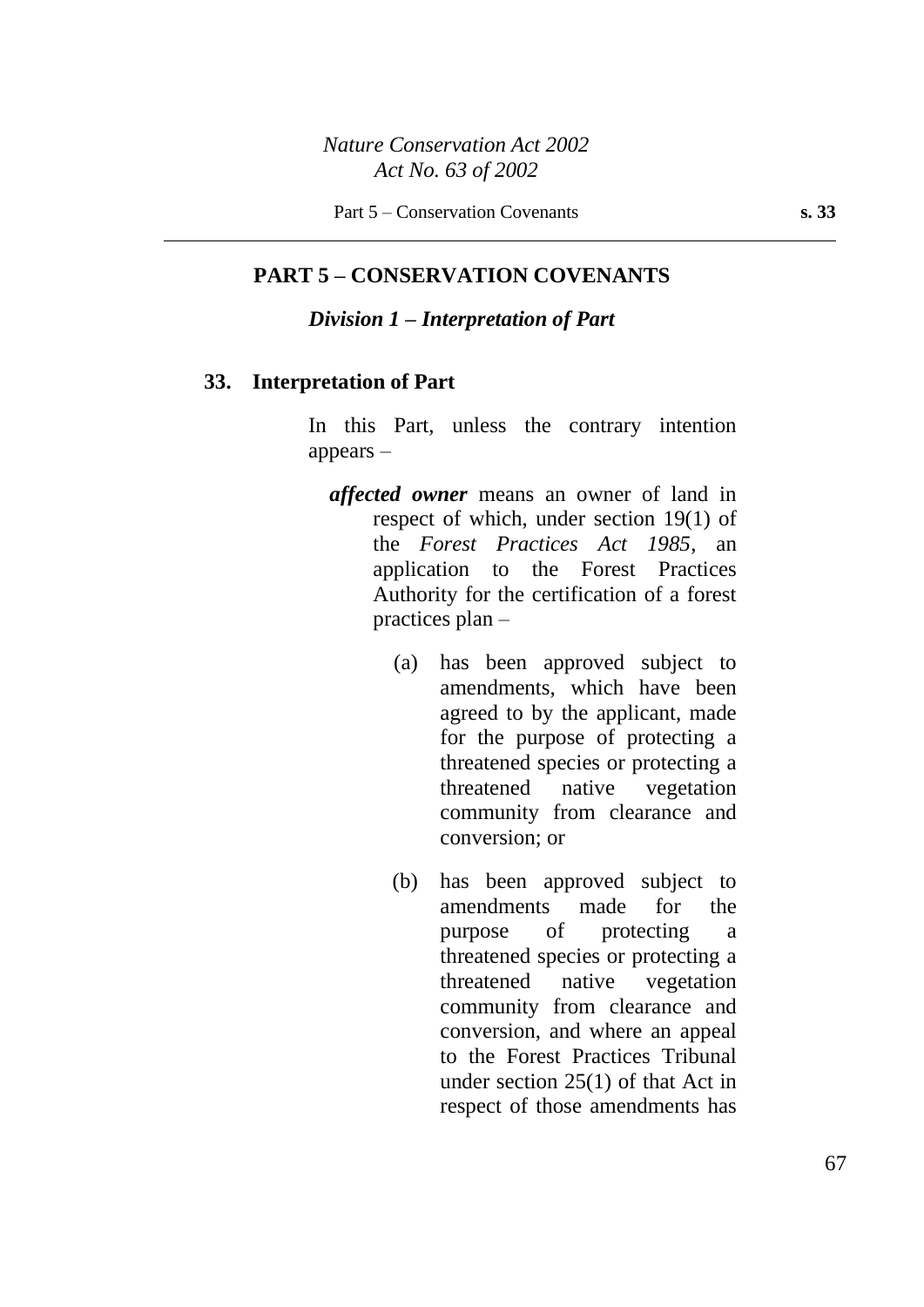been wholly or partially dismissed; or

- (c) has been refused wholly or partially on the ground that implementation of the forest practices plan would threaten a threatened species or involve the clearance and conversion of a threatened native vegetation community, and where an appeal to the Forest Practices Tribunal under section 25(1) of that Act in respect of that refusal has been wholly or partially dismissed;
- *arbitrator* means an arbitral tribunal within the meaning of the *Commercial Arbitration Act 2011* and includes a person nominated by the Forest Practices Tribunal for the purpose of arbitrating disputes under this Part;
- *authorised person* means a person authorised by the Minister under section 45(1);
- *conservation compensation committee* means a special advisory committee established by the Minister under section 9 for the purpose of assessing the amount of compensation that is to be paid to landowners under Division 4;

*conservation covenant* means –

(a) a conservation covenant entered into under this Part; and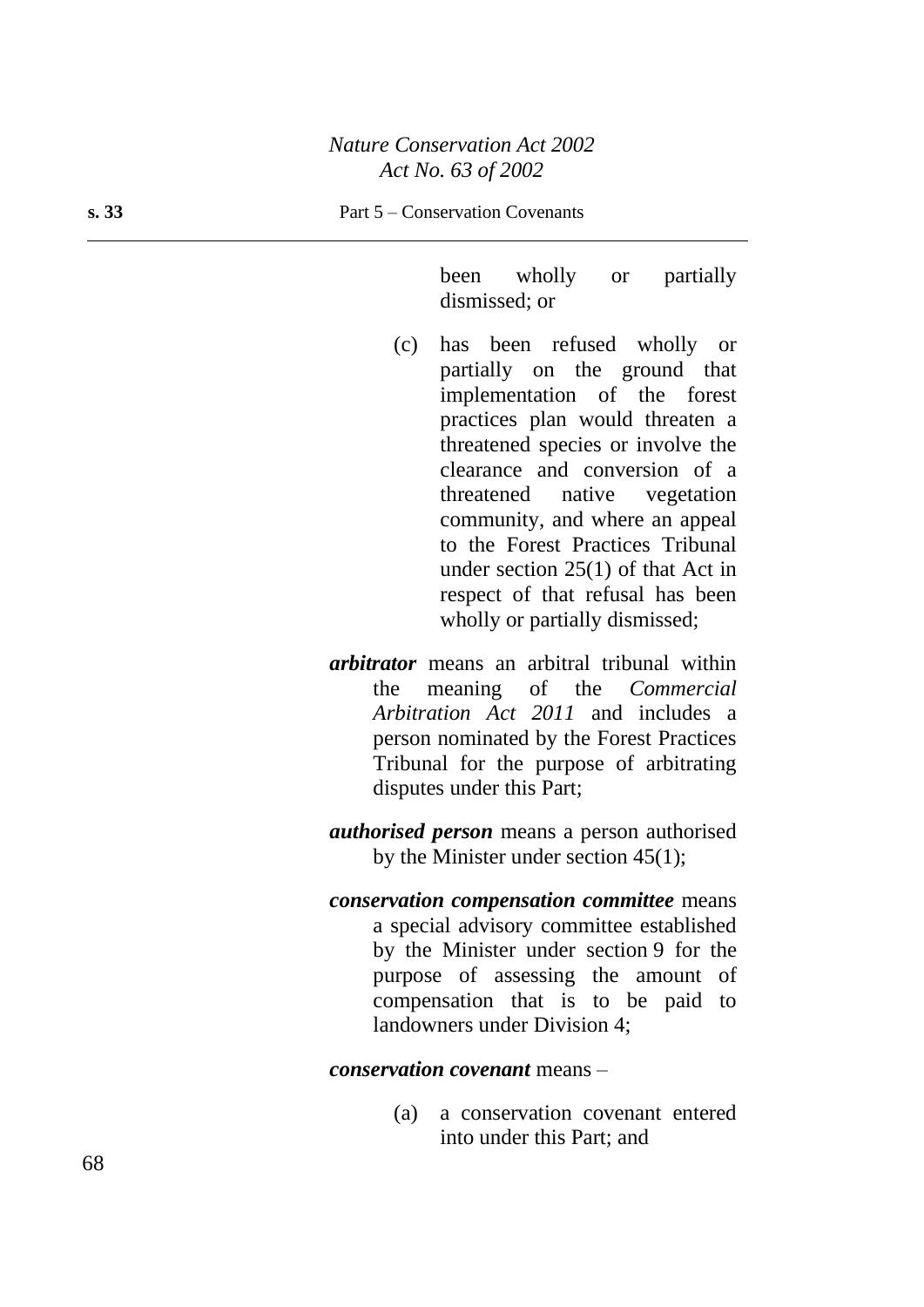- (b) a variation of a conservation covenant;
- *conservation determination* means a determination made by the Forest Practices Authority under section 19 of the *Forest Practices Act 1985* to –
	- (a) certify a forest practices plan subject to amendments made for the purpose of protecting a threatened species or maintaining a threatened native vegetation community; or
	- (b) refuse to certify a forest practices plan application wholly or partially on the ground that implementation of the proposed forest practices plan would threaten a threatened species or involve the clearance and conversion of a threatened native vegetation community;
- *Forest Practices Authority* means the body referred to in section 4AA of the *Forest Practices Act 1985*;
- *Forest Practices Code* means the code of that name issued under section 30 of the *Forest Practices Act 1985*;
- *forest practices plan* has the same meaning as in the *Forest Practices Act 1985*;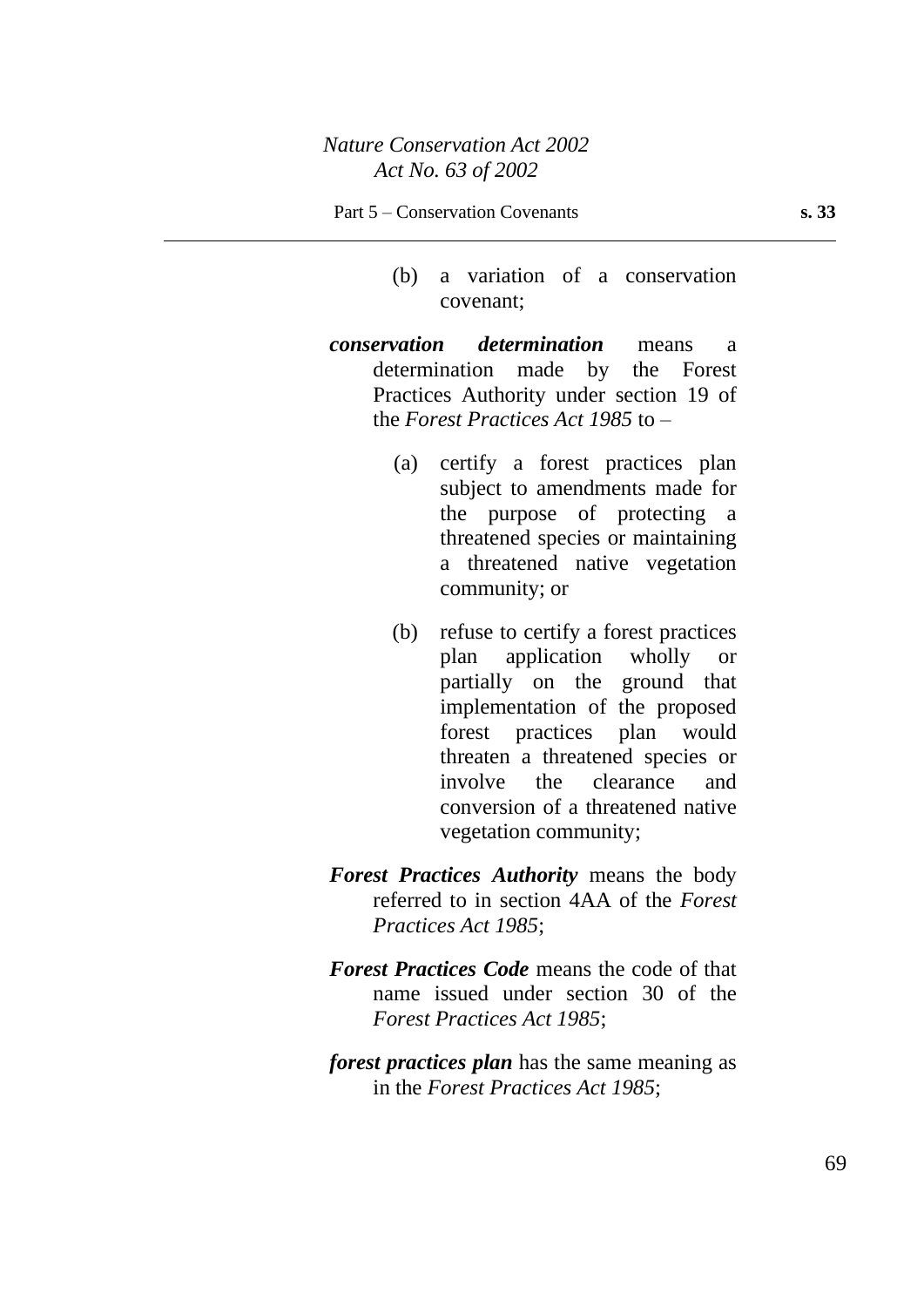#### **s. 33** Part 5 – Conservation Covenants

*Forest Practices Tribunal* means the Forest Practices Tribunal established under section 34 of the *Forest Practices Act 1985*;

*landowner* or *owner of land* means any one or more of the following:

- (a) in the case of a fee simple estate in land, the person in whom that estate vested;
- (b) in the case of land that is not registered under the *Land Titles Act 1980* and is subject to a mortgage, the person having the equity of redemption in that mortgage, for the time being;
- (c) in the case of land held under a tenancy for life, the person who is the life tenant;
- (d) in the case of land held under a lease for a term of not less than 99 years or for a term of not less than any other prescribed period, the person who is the lessee of the land;
- (e) in the case of land held under any other prescribed interest, the person who is the holder of the land under that interest;
- *registered* means registered under the *Land Titles Act 1980*;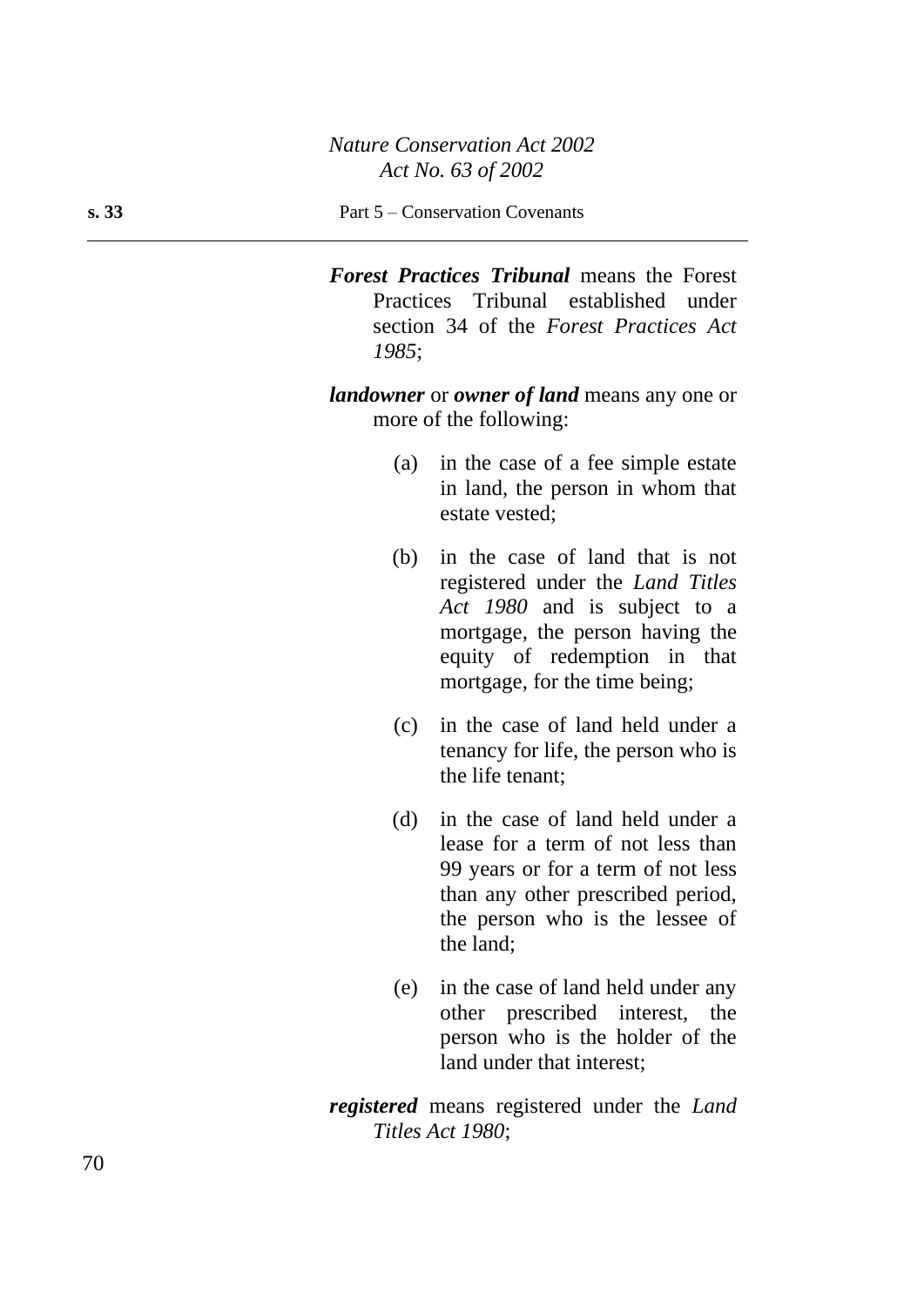- *relevant conservation determination*, in relation to a landowner, means the conservation determination that makes the landowner an affected owner;
- *servient land*, in relation to a conservation covenant entered into between the Minister and a landowner, means the land of the landowner that is subject to the covenant;
- *taxon* means a taxonomic group of any rank into which organisms are categorised;
- *threatened native vegetation community* means a community of native vegetation specified in Schedule 3A;
- *threatened species* means a taxon of flora or fauna that is listed in Schedule 3, 4 or 5 to the *Threatened Species Protection Act 1995*.

### *Division 2 – Conservation covenants generally*

#### **34. Minister may enter into conservation covenants**

- (1) The Minister on behalf of the Crown may enter into a conservation covenant with a landowner if the Minister considers it necessary or desirable to do so for a conservation purpose.
- (2) A conservation covenant may contain such covenants and other provisions as the Minister and the landowner agree.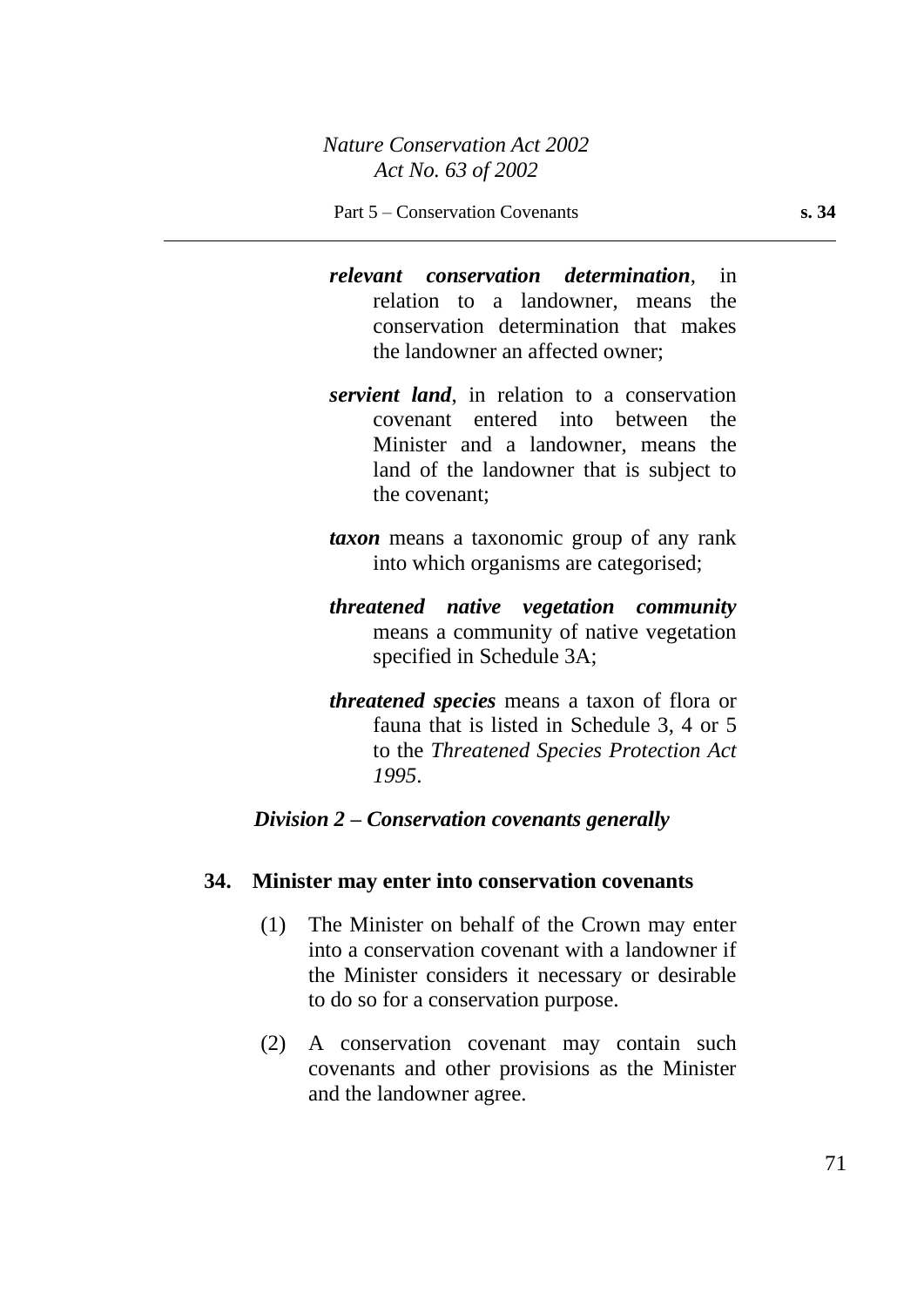#### **s. 34** Part 5 – Conservation Covenants

- (3) Without limiting the generality of subsection (2), a conservation covenant may contain –
	- (a) provisions relating to the payment of compensation or the provision of financial or other assistance to the landowner; and
	- (b) provisions relating to the repayment of money or, if applicable, the waiver of entitlements to statutory compensation.
- (4) A conservation covenant in respect of reserved land in the class of private sanctuary or private nature reserve may not contain a provision which is  $-$ 
	- (a) inconsistent with the management objectives for that class of reserved land; or
	- (b) contrary to, or inconsistent with, a management plan in force in respect of that reserved land.
- (5) A conservation covenant may be a restrictive covenant or a positive covenant.
- (6) A conservation covenant
	- (a) runs with the servient land as if it were a covenant to which section 102(2) of the *Land Titles Act 1980* applies; and
	- (b) is enforceable between the parties to it, and any person deriving title under any such party, as if the covenant were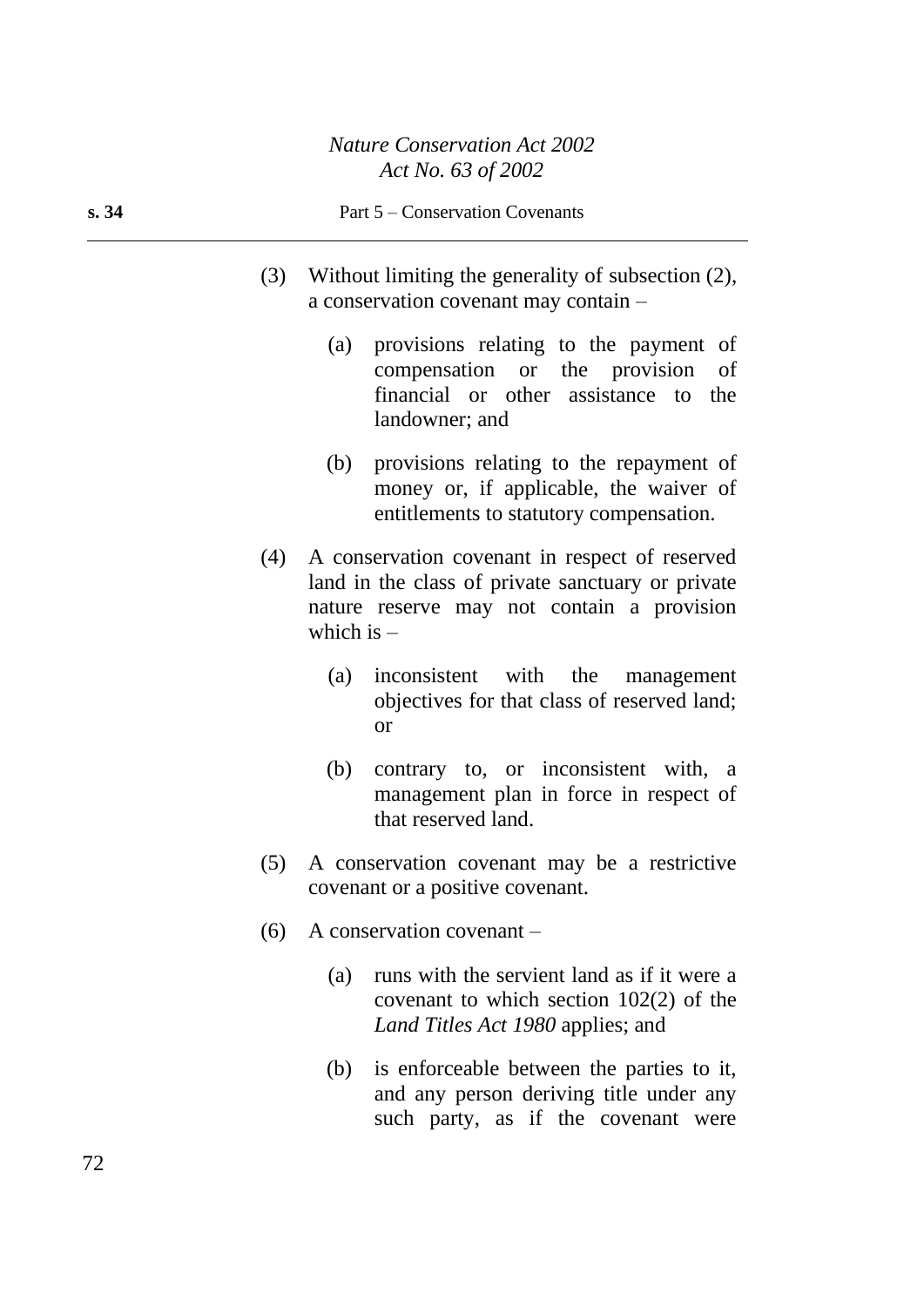entered into by a fee simple owner of land for the benefit of adjacent land held by the Crown in fee simple that was capable of being benefited by the covenant and as if that adjacent land continued to be so held by the Crown.

#### **35. Variation and discharge of conservation covenants**

- (1) Subject to this section, the Minister on behalf of the Crown may vary or discharge a conservation covenant at any time by agreement with the owner of the land that is subject to the covenant.
- (2) If a conservation covenant so provides, it is not capable of being varied or discharged without the prior consent of the Crown in the right of the Commonwealth.
- (3) If the land subject to a conservation covenant is a private nature reserve, the covenant is not capable of being varied in a way that might threaten the natural or cultural values of the land, or of being discharged, until the land ceases to be or form part of a private nature reserve.
- (4) If the landowner has received compensation or financial payments from the Crown under this Part or any other enactment in connection with a conservation covenant, it is not capable of being varied or discharged unless the Minister, by means of a notice published in the *Gazette*, has given at least 30 days' notice of his or her intention to vary or discharge the covenant.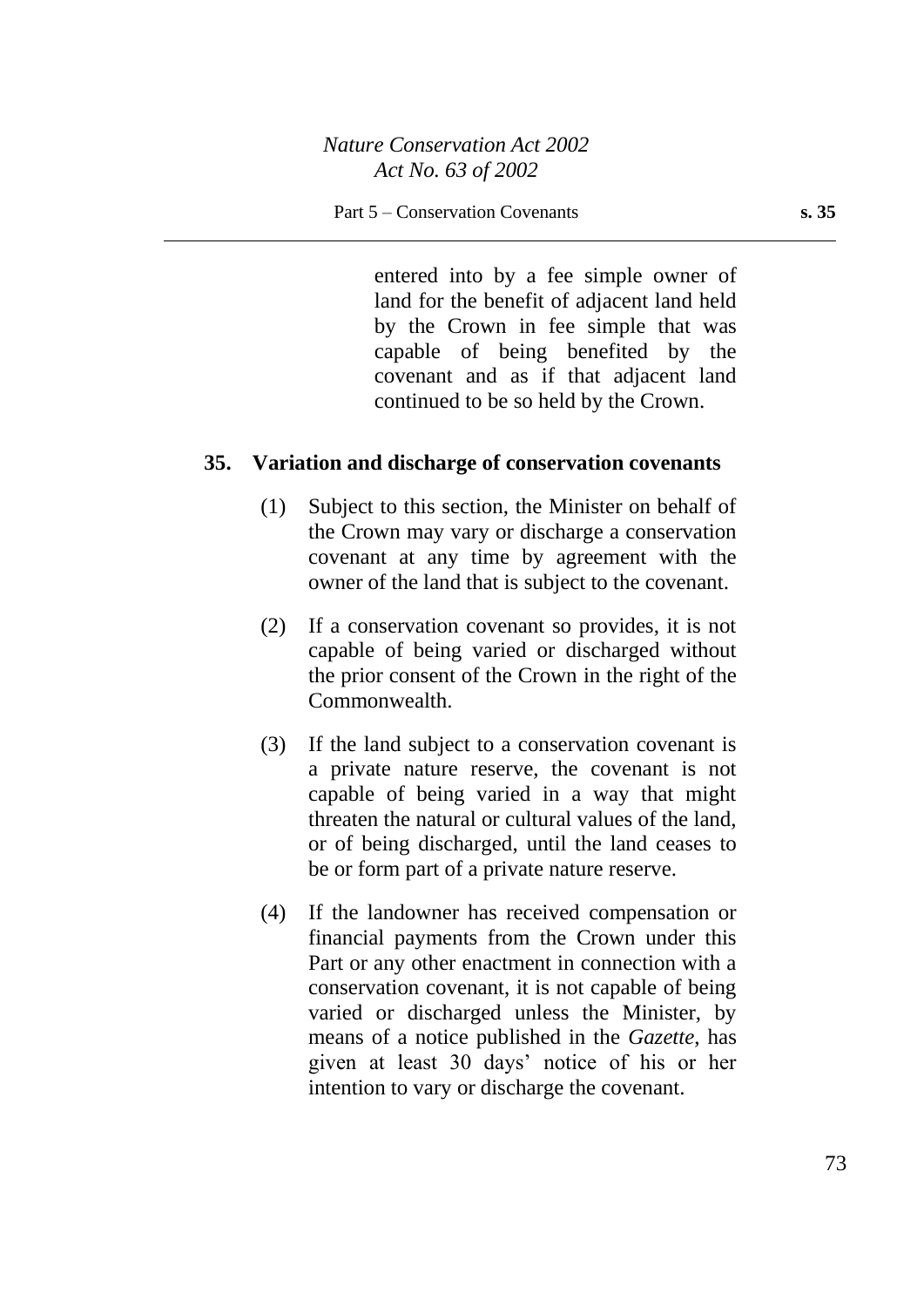#### **36. Form of conservation covenants**

Despite the provisions of the *Land Titles Act 1980* and *Registration of Deeds Act 1935*, a conservation covenant, and any variation or discharge of a conservation covenant, may be in a form approved by the Recorder.

#### **37. Registration of conservation covenants**

- (1) As soon as practicable after entering into a conservation covenant or executing a variation of a conservation covenant, the Minister must lodge with the Recorder –
	- (a) an executed copy of the covenant or variation; and
	- (b) a copy of any management plan in force in relation to the servient land or any part of the servient land; and
	- (c) particulars of title to the servient land.
- (2) As soon as practicable after executing a discharge of a conservation covenant, the Minister must lodge an executed copy of the discharge with the Recorder.
- (3) Subject to the provisions of the *Land Titles Act 1980*, the Recorder must register on the folio of the Register constituting the title to the servient land the following:
	- (a) each conservation covenant, and each variation or discharge of a conservation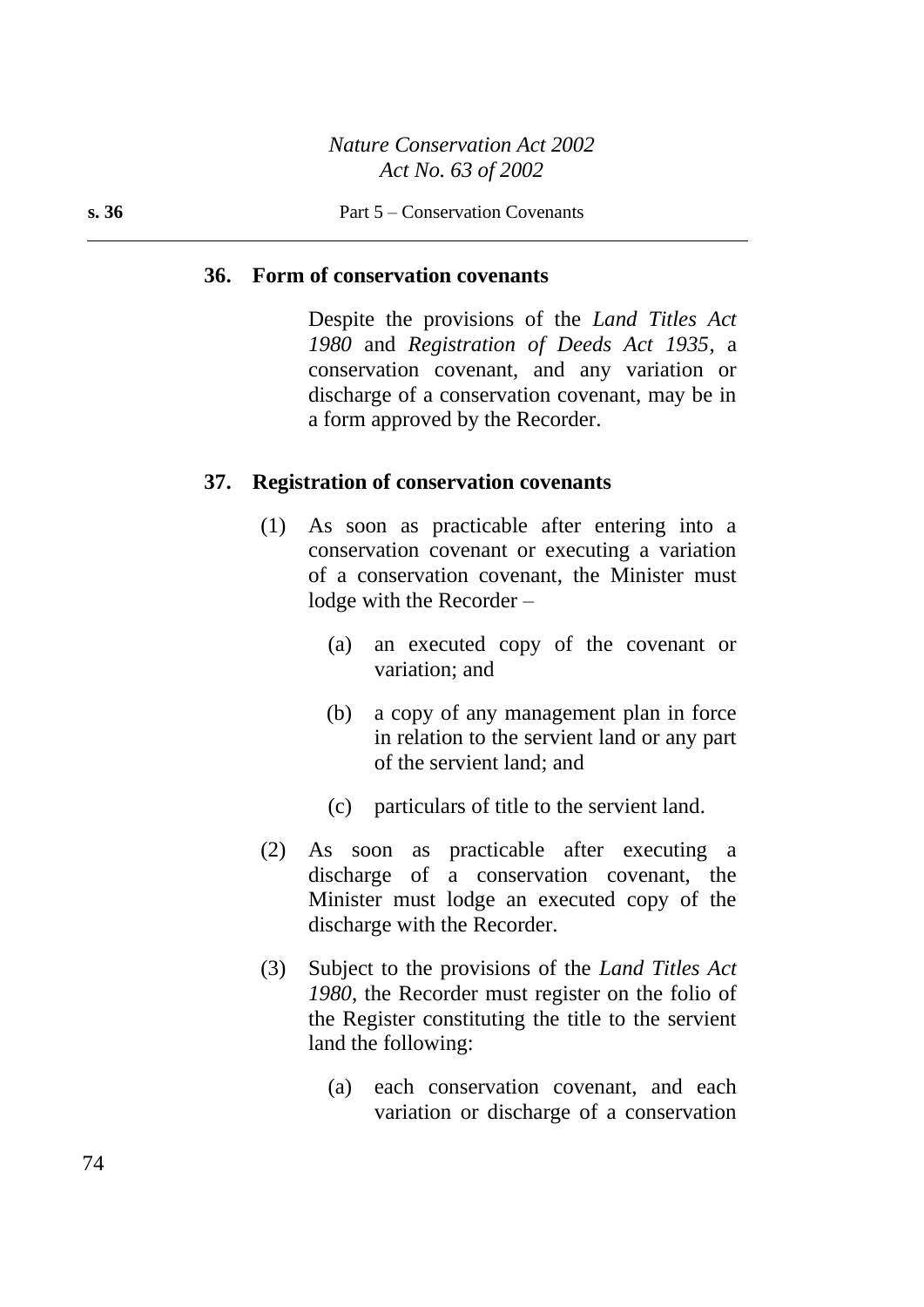covenant, lodged under subsection (1) or  $(2)$ ;

- (b) any management plan lodged under subsection (1).
- (4) If the whole or any part of the servient land is not under the *Land Titles Act 1980*, the relevant conservation covenant may be dealt with by the Recorder in the same manner as if it were a conveyance on sale within the meaning of section  $17(1)(a)$  of that Act.
- (5) The Recorder may, for the purposes of subsection  $(4)$  –
	- (a) require the Minister to deposit with the Recorder a plan of any land or part of any land that is subject to a conservation covenant or to which a management plan relates; and
	- (b) further require that the plan be made from actual survey and certified as correct by a surveyor who is registered and certificated under the *Land Surveyors Act 1909*.

#### **38. Covenants come into force on registration**

(1) A conservation covenant or a variation of a conservation covenant comes into force on the day on which the covenant or variation is registered by the Recorder.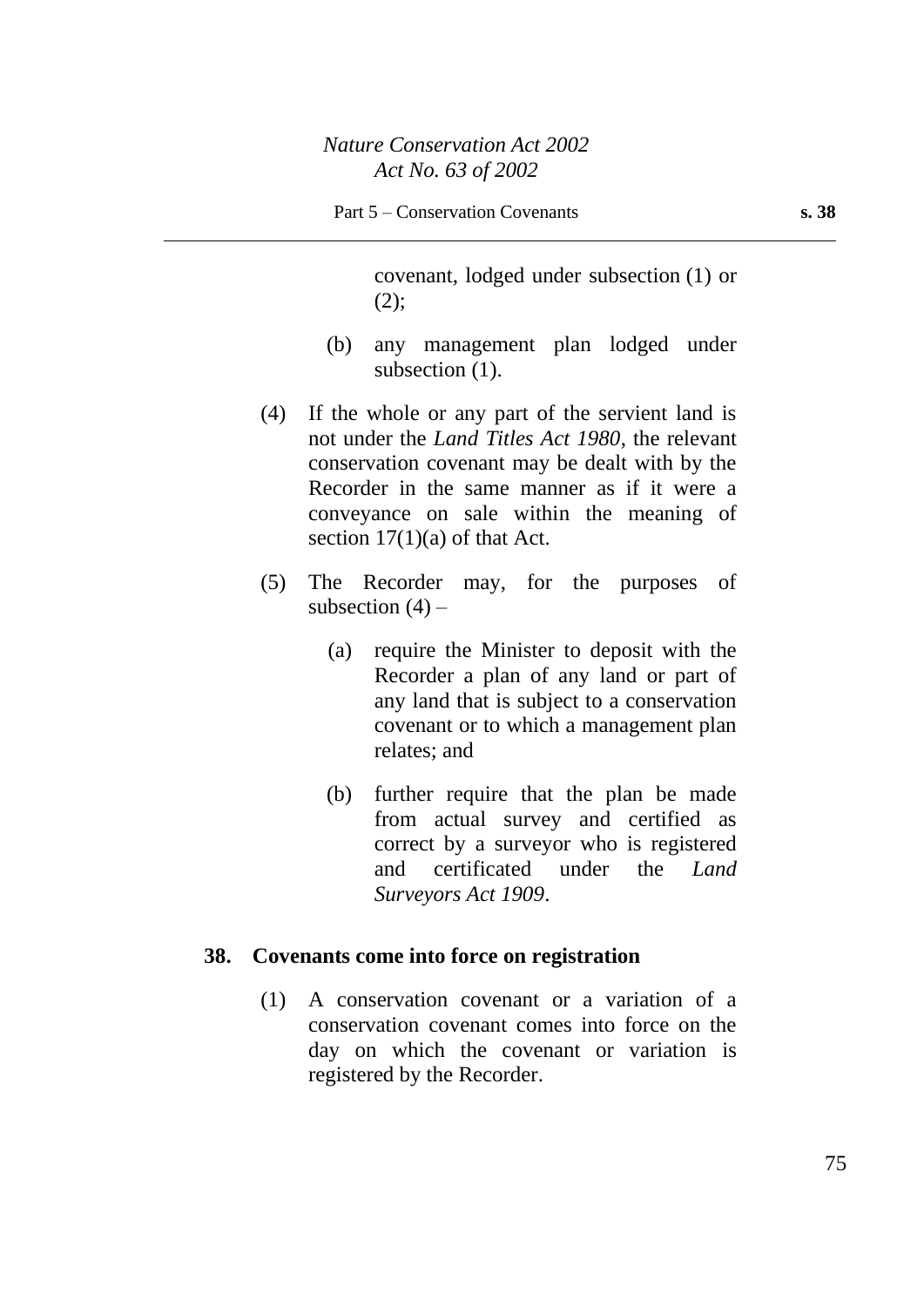(2) A conservation covenant ceases to be enforceable on the day on which a discharge of the covenant is registered by the Recorder.

# *Division 3 – Covenants arising from refused private timber reserve applications*

# **39. Covenants for protection of natural or cultural values**

- (1) The Minister on behalf of the Crown may enter into a conservation covenant with a landowner under and for the purposes of section 16(3) of the *Forest Practices Act 1985*.
- (2) Divisions 2 and 5 have the same application to a conservation covenant entered into under this Division, and any variation or discharge of such a covenant, as they have to any other conservation covenant entered into under this Part.

# *Division 4 – Covenants arising from forest practices plan applications*

# **40. Covenants with affected owners**

- (1) The Minister on behalf of the Crown may enter into a conservation covenant with an affected owner who applies for compensation under this Division.
- (2) Divisions 2 and 5 have the same application to a conservation covenant entered into under this Division, and any variation or discharge of such a covenant, as they have to any other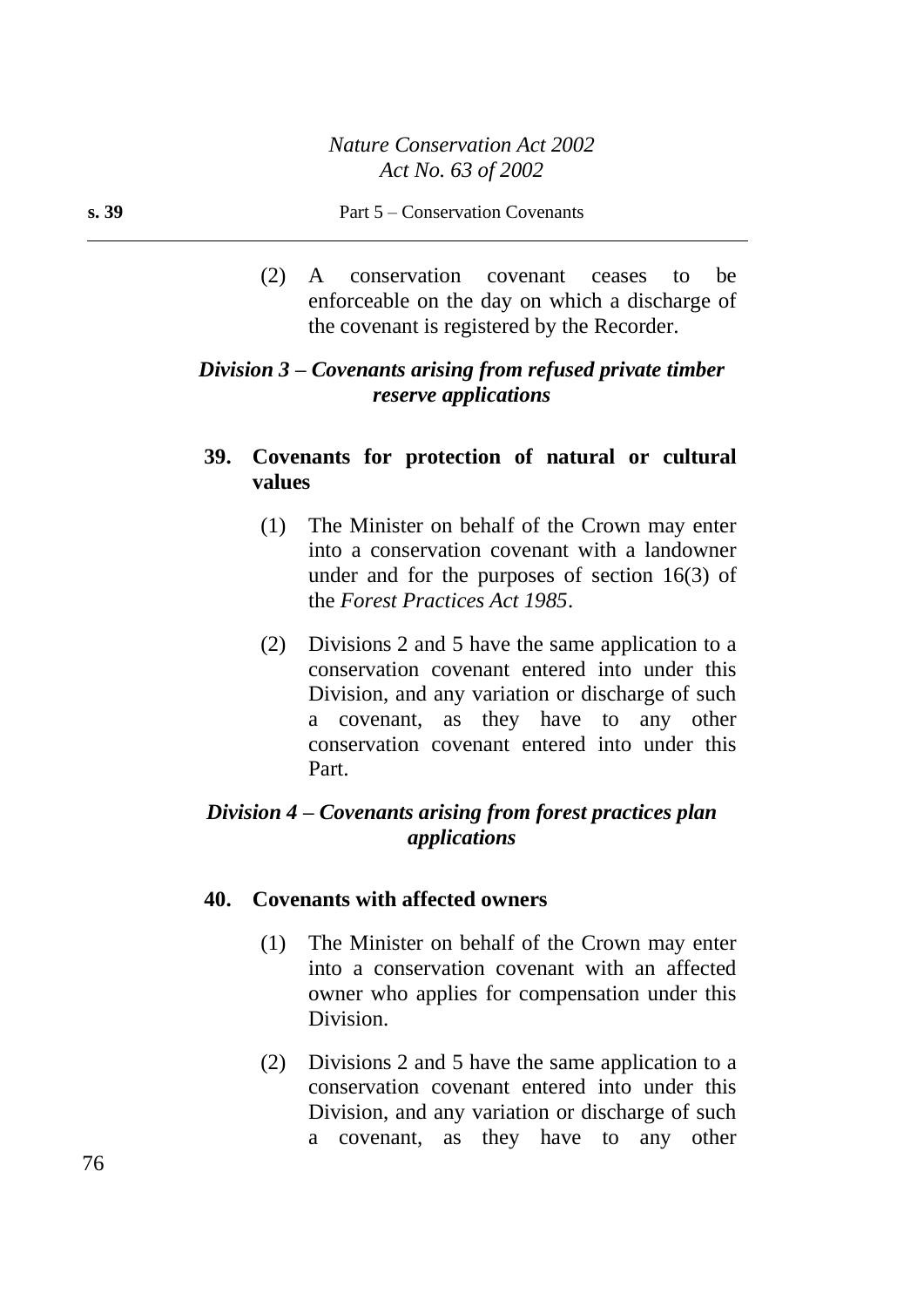conservation covenant entered into under this Part.

- (3) If the Minister and an affected owner fail to agree on the provisions of a conservation covenant within 6 months of commencing negotiations on the covenant, the provisions are to be determined by an arbitrator in accordance with the *Commercial Arbitration Act 2011*.
- (4) The determination of an arbitrator under subsection (3) is final and binding on the Minister and the affected owner.

# **41. Affected owner entitled to apply for compensation**

- (1) A landowner may apply to the Minister for compensation for any financial loss suffered by that landowner as a result of becoming an affected owner.
- (2) An application for compensation is to be made in writing to the Minister within 180 days of the day on which the landowner became an affected owner.
- (3) As soon as practicable after receiving an application for compensation, the Minister must, subject to section 41A, notify the affected owner that the application is  $-$ 
	- (a) accepted; or
	- (b) refused.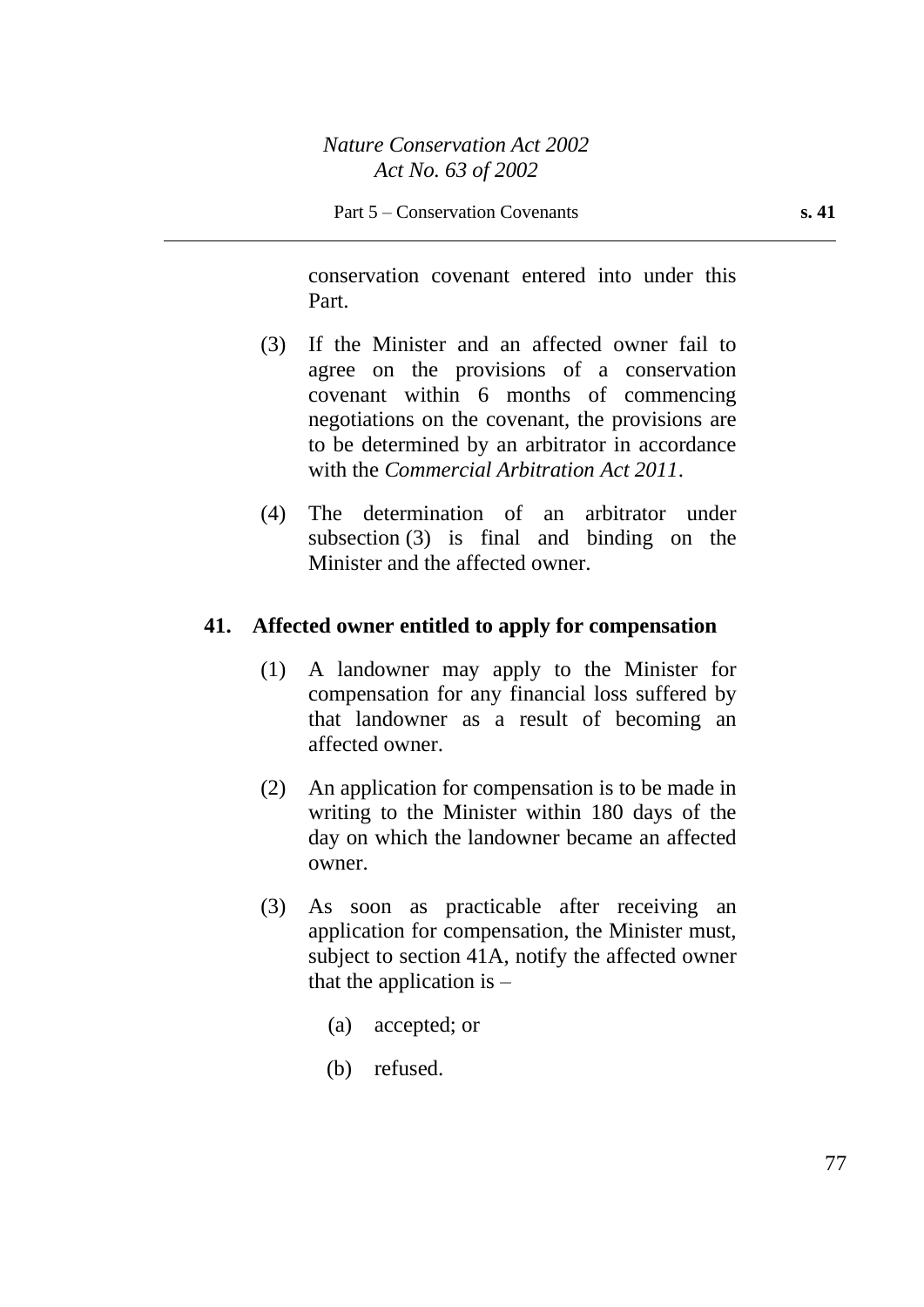#### **41A. Restrictions on entitlement to compensation**

- (1) A landowner is not entitled to compensation pursuant to section 41 unless the Minister is satisfied that –
	- (a) the relevant conservation determination has the effect of requiring the landowner to exercise a higher duty of care for the conservation of natural and cultural values on the relevant land than is required under the Forest Practices Code as in force on the date of the determination; and
	- (b) the landowner is not entitled to any, or adequate, financial consideration from other sources (including voluntary, public or private, conservation funds) for the financial loss referred to in that section.
- (2) Also, without limiting the generality of subsection (1), a landowner is not entitled to compensation pursuant to section 41 in so far as the relevant conservation determination prevents the complete or partial clearance and conversion of a threatened native vegetation community unless the Minister is satisfied that –
	- (a) at the date of the determination, the proposed clearance and conversion was not prohibited under –
		- (i) a law of the State other than this Act or the *Forest Practices Act 1985*; or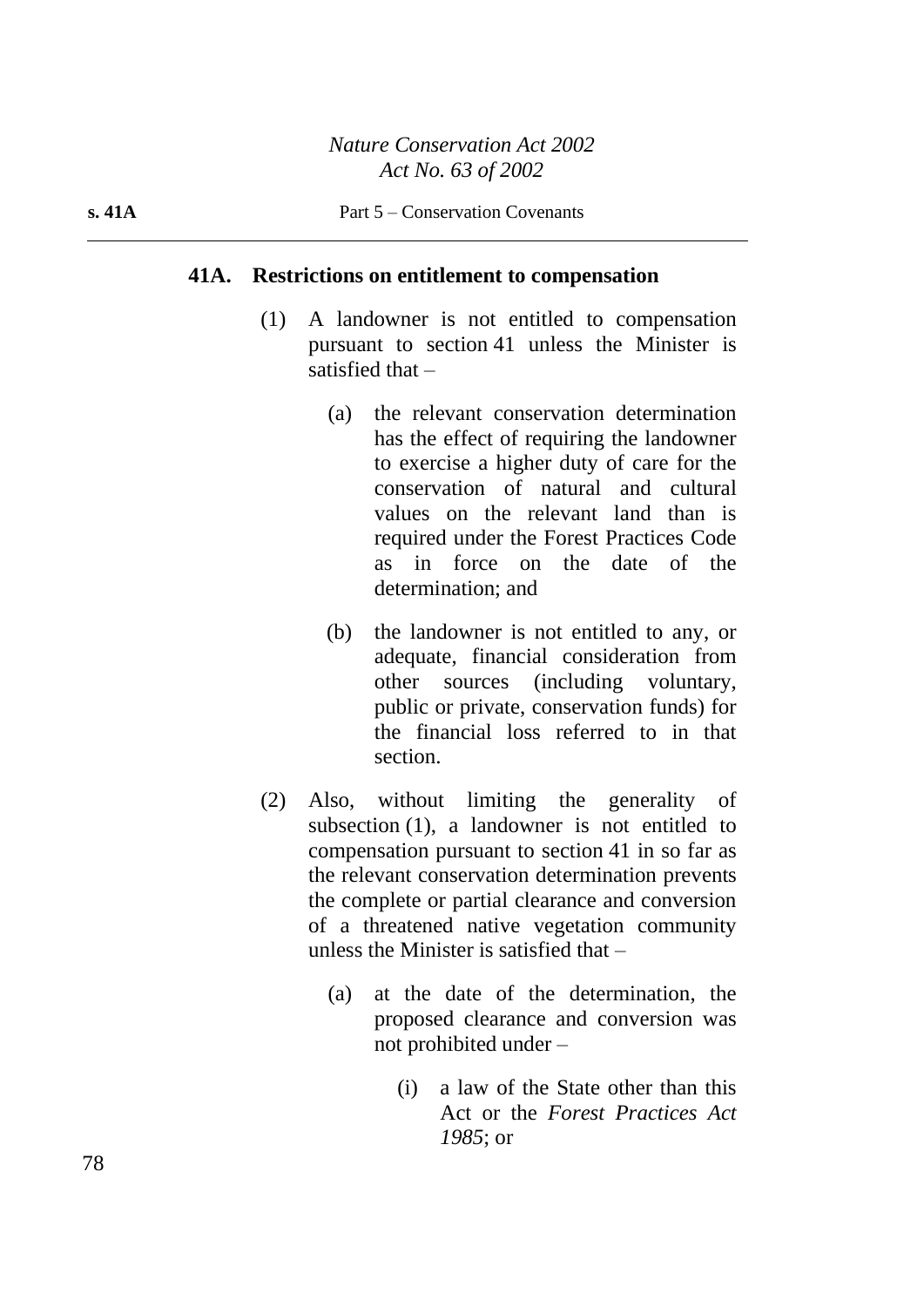(ii) a law of the Commonwealth; and

- (b) for at least 2 years before the date of the determination, the landowner was actively managing the relevant land with the reasonable intention of undertaking the proposed clearance and conversion; and
- (c) the landowner has undertaken to manage the threatened native vegetation community under a conservation covenant or management agreement.

#### **42. Assessment of compensation**

- (1) Any compensation to be paid to a landowner under this Division is to be assessed, as soon as practicable, by a conservation compensation committee.
- (2) In assessing the amount of compensation that is to be paid to a landowner under this Division, the conservation compensation committee –
	- (a) must give the Minister and the landowner a reasonable opportunity to make submissions to the committee; and
	- (b) may have regard to any matters the committee considers relevant; and
	- (c) must have regard to the following matters:
		- (i) the value of any standing timber on the relevant land;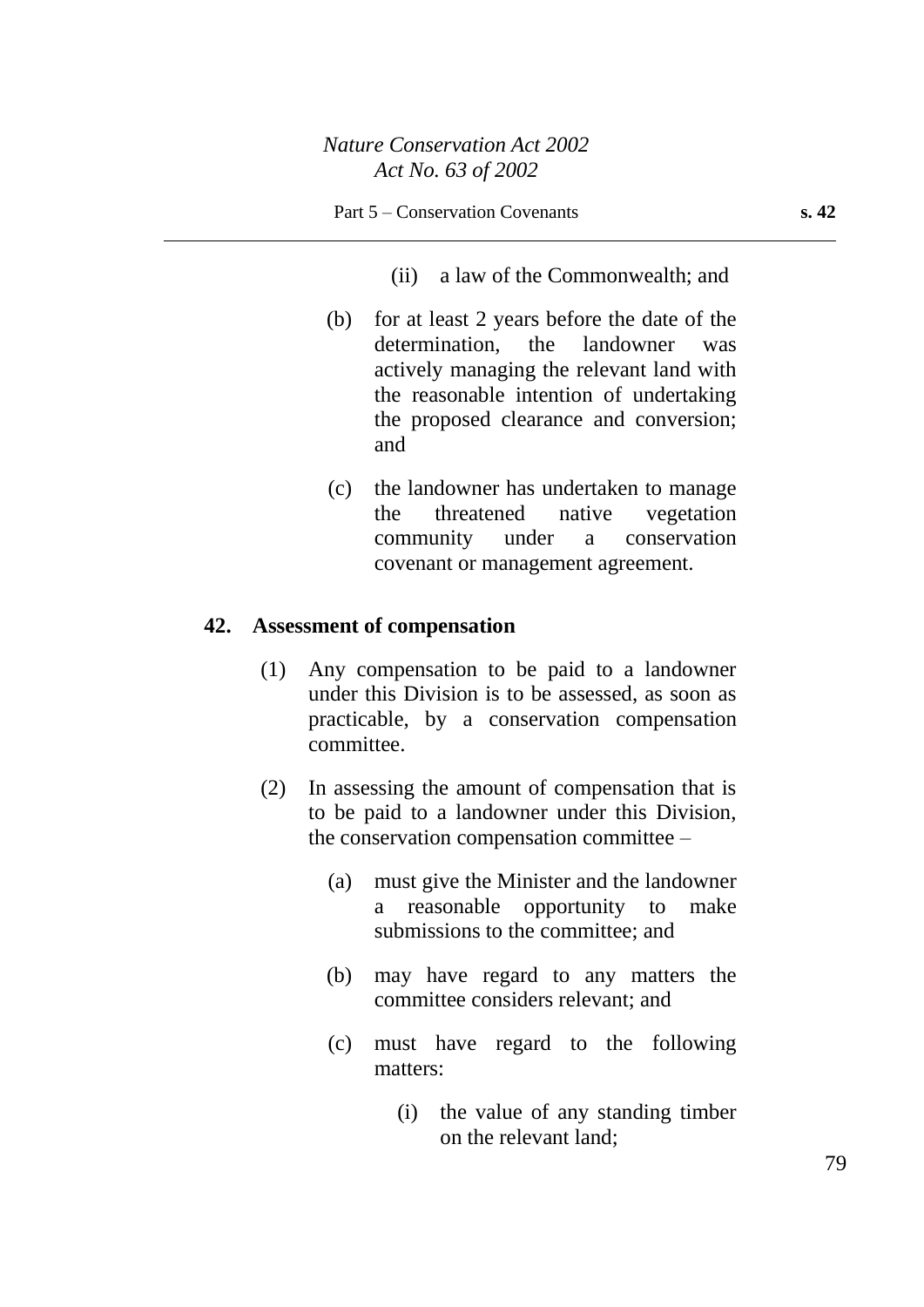#### **s. 42** Part 5 – Conservation Covenants

- (ii) if the relevant land is forested, any timber-growing potential of the relevant land unable to be realised;
- (iii) the value of any agricultural activities being carried out on the relevant land;
- (iv) any agricultural potential of the relevant land unable to be realised;
- (v) any government restrictions relating to threatened species of flora or fauna, including restrictions under the Forest Practices Code, 1987 existing as at the date of commencement of the *Public Land (Administration and Forests) Act 1991*;
- (va) any government restrictions relating to the clearance and conversion of threatened native vegetation communities, including restrictions under the Forest Practices Code as from time to time in force;
- (vb) in respect of the conservation of natural and cultural values on the relevant land, the extent to which the duty of care that the landowner is being required to exercise regarding those values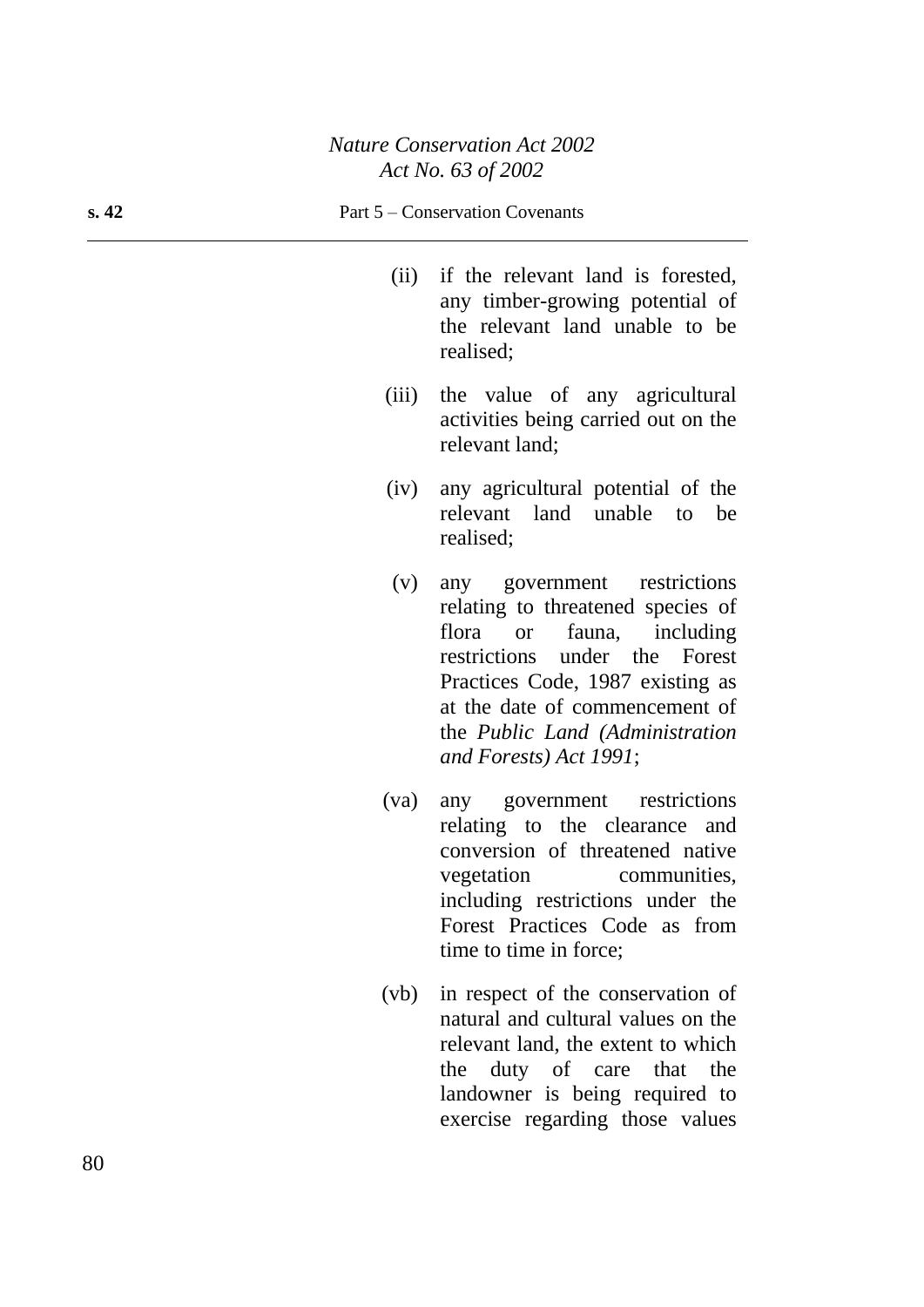exceeds the duty of care required under the Forest Practices Code as in force on the date of the relevant conservation determination;

- (vi) the amount of any land tax or municipal rates payable in respect of the relevant land, and whether the landowner is entitled to receive any remission of such charges;
- (vii) the likely impact of a conservation covenant on the use of other land of the landowner;
- (viii) any reasonable costs incurred, or likely to be incurred, by the landowner as a result of the landowner entering into a conservation covenant in respect of the relevant land, other than the costs of any arbitration or legal proceedings.
- $(3)$  If
	- (a) the Minister or the landowner disputes the amount of compensation assessed by the conservation compensation committee; and
	- (b) the Minister and the landowner cannot otherwise agree as to the amount of compensation –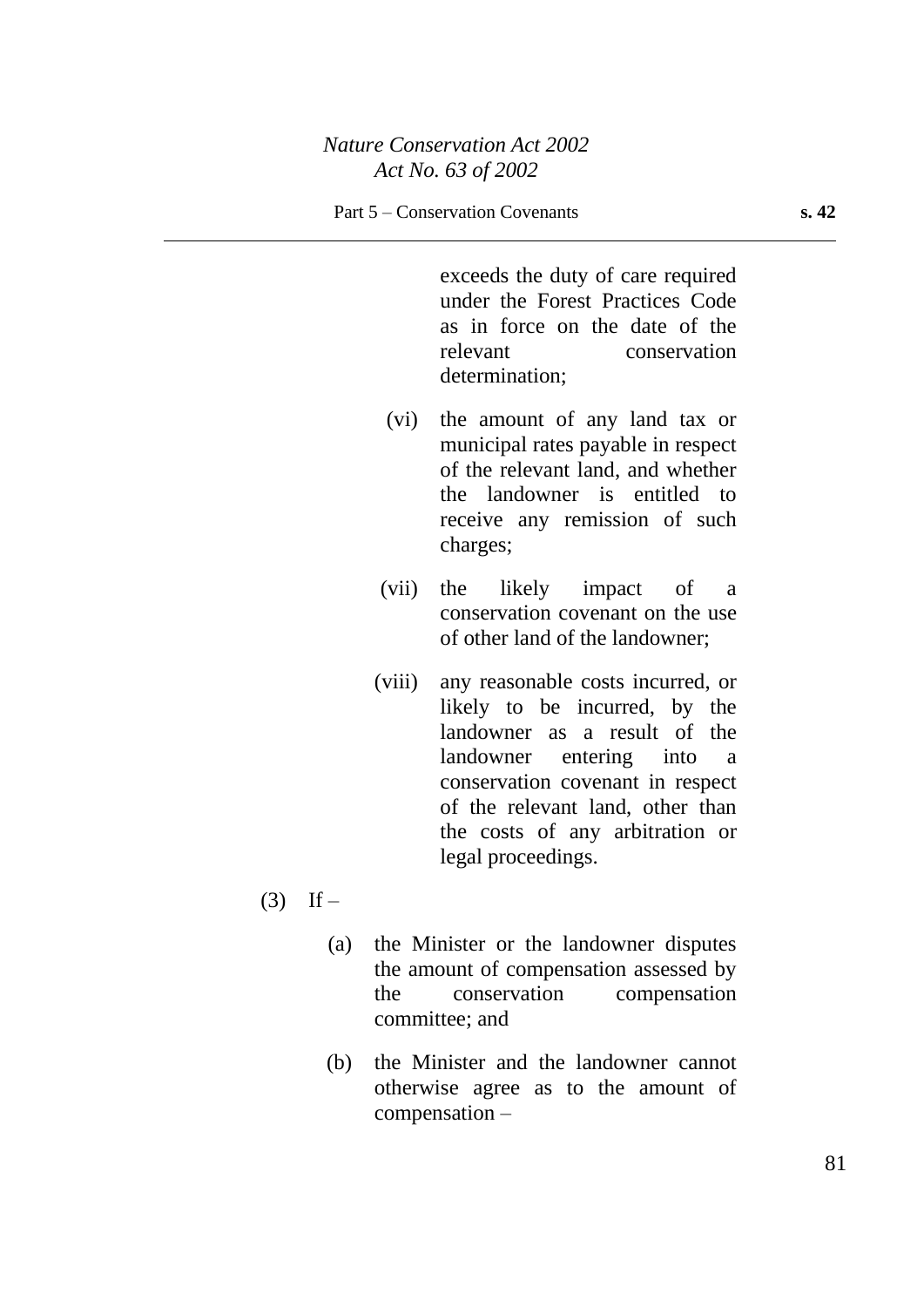the amount of compensation may be determined by an arbitrator in accordance with the *Commercial Arbitration Act 2011*, in accordance with that Act.

- (4) An affected owner who does not accept the amount of compensation assessed by the conservation compensation committee and  $who -$ 
	- (a) refuses to have the amount of compensation determined by an arbitrator pursuant to subsection (3); or
	- (b) does not accept the determination of an arbitrator made pursuant to subsection  $(3)$  –

is to be taken to have withdrawn his or her application for compensation.

# **43. Payment of compensation**

- (1) Any compensation paid by the Minister to a landowner pursuant to a conservation covenant under this Division is –
	- (a) payable from funds made available for the purpose by Parliament; and
	- (b) payable in such manner and over such period of time as the Minister and the landowner agree or, failing such agreement, as determined by an arbitrator in accordance with the *Commercial Arbitration Act 2011*.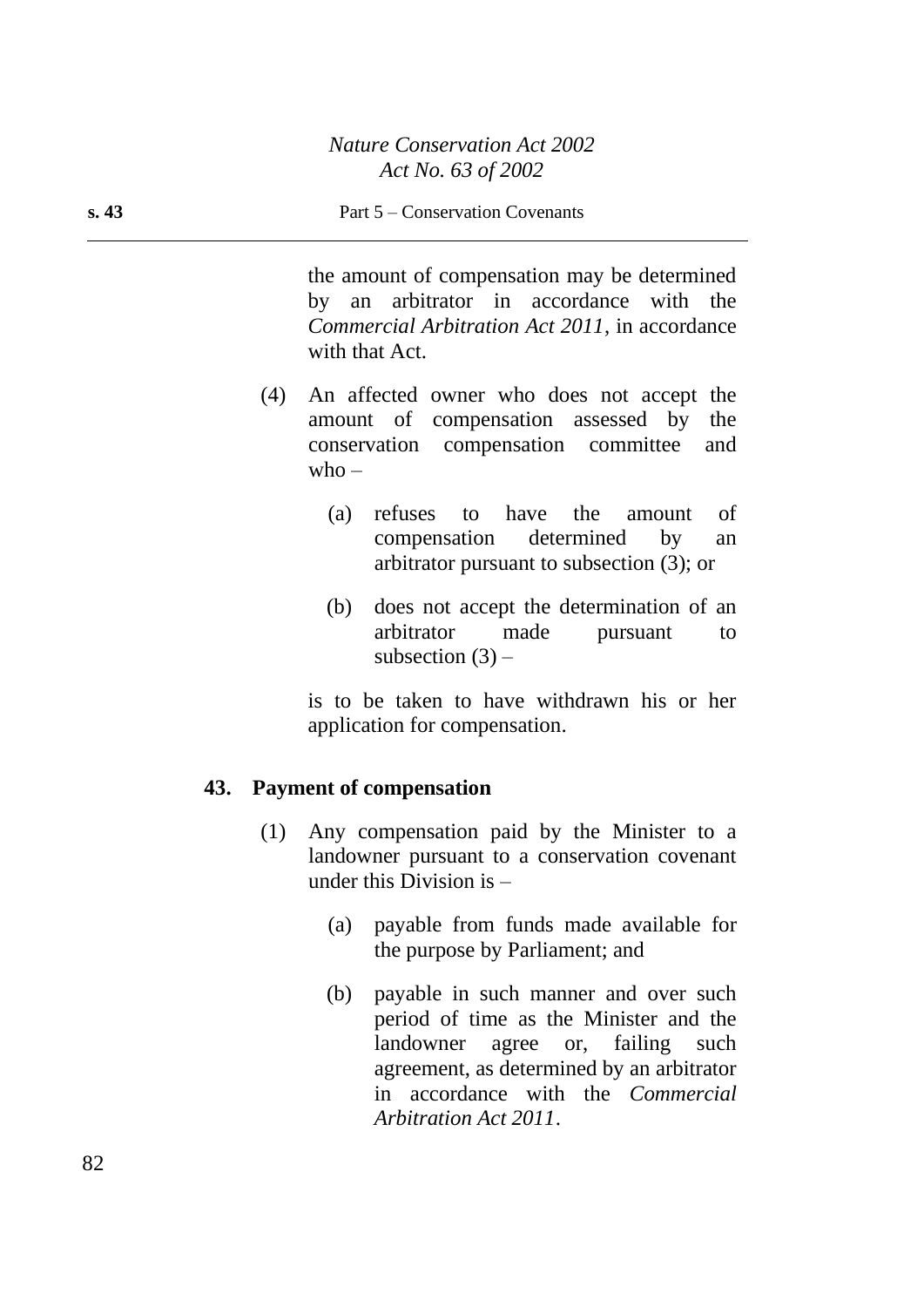- (2) Despite subsection (1)(b), a conservation covenant under this Division that provides for the payment of compensation to a landowner is to provide for an initial payment of part of that compensation to be made to the landowner at the time the covenant comes into force.
- (3) If there is more than one owner of land that is subject to a conservation covenant under this Division, any payment of compensation made by the Minister under this Part is to be divided between those landowners according to their respective interests.

#### **44. Effect of failure to pay compensation**

- (1) This section applies to  $-$ 
	- (a) an affected owner whose application to the Minister for compensation has been refused by the Minister pursuant to section  $41(3)(b)$ ; and
	- (b) an affected owner in respect of whom the Minister has not accepted the determination of an arbitrator made pursuant to section 42(3); and
	- (c) an affected owner or other landowner who has entered into a conservation covenant under this Division but has not, within the period of 180 days immediately after the day on which he or she notified the Minister that he or she would accept an offer of compensation under this Part, received –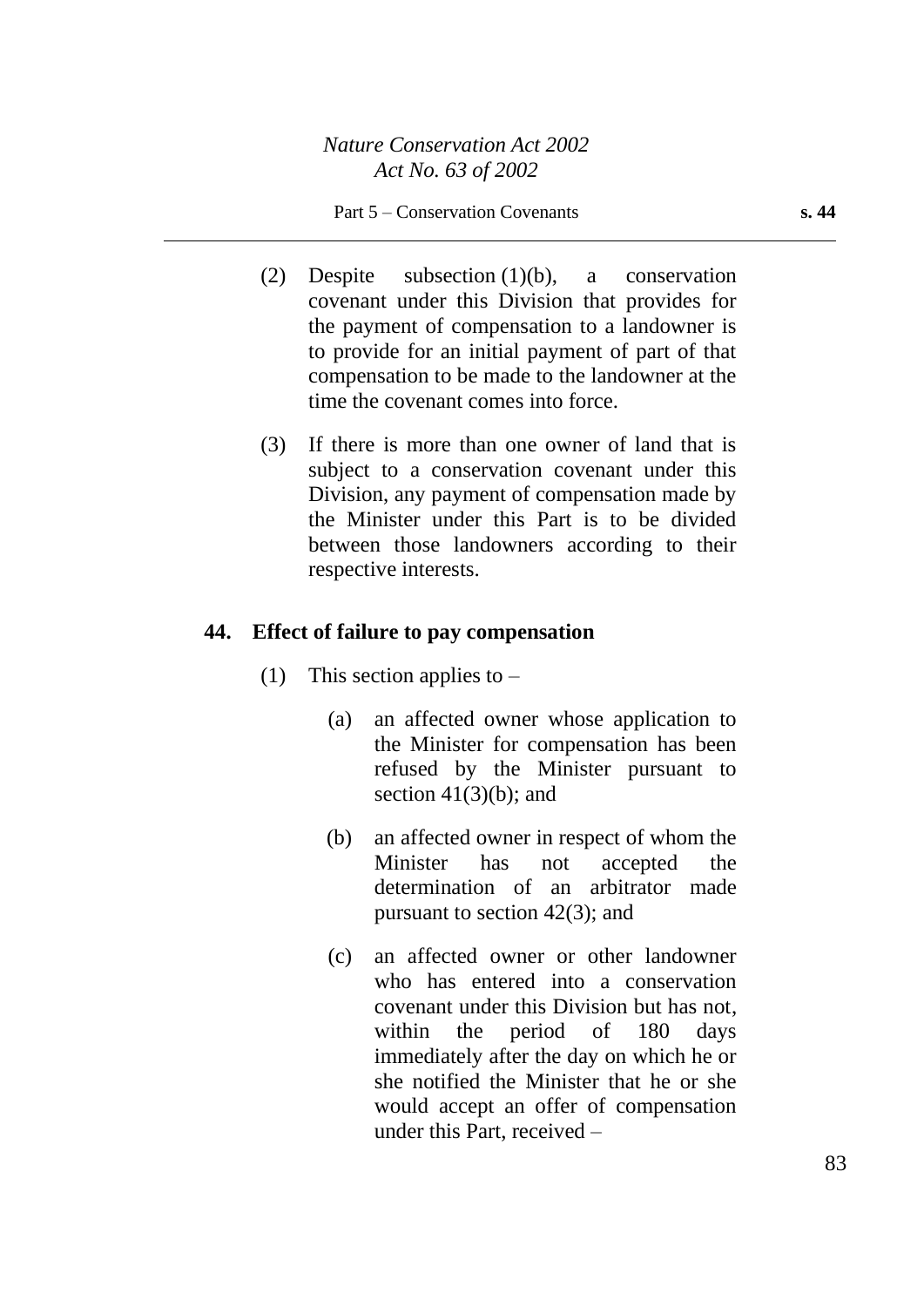- (i) any compensation; or
- (ii) the full amount of the initial instalment of compensation provided for in the covenant.
- (2) The 180 day period referred to in subsection  $(1)(c)$  is exclusive of any period of time during which the affected owner has been a party to any arbitration or legal proceedings in respect of a matter under this Part.
- (3) A landowner to whom subsection  $(1)(c)$  applies may notify the Minister in writing that he or she requires the conservation covenant referred to in that subsection to be discharged.
- (4) If the Minister receives a notification from a landowner under subsection (3), the Minister  $must -$ 
	- (a) if satisfied that there has been a failure to pay compensation to that landowner; and
	- (b) if any compensation paid to that landowner has been repaid to the Minister –

lodge an executed discharge of the relevant conservation covenant with the Recorder without undue delay.

(5) A landowner is not required to pay interest in respect of any compensation that is repaid to the Minister under this section.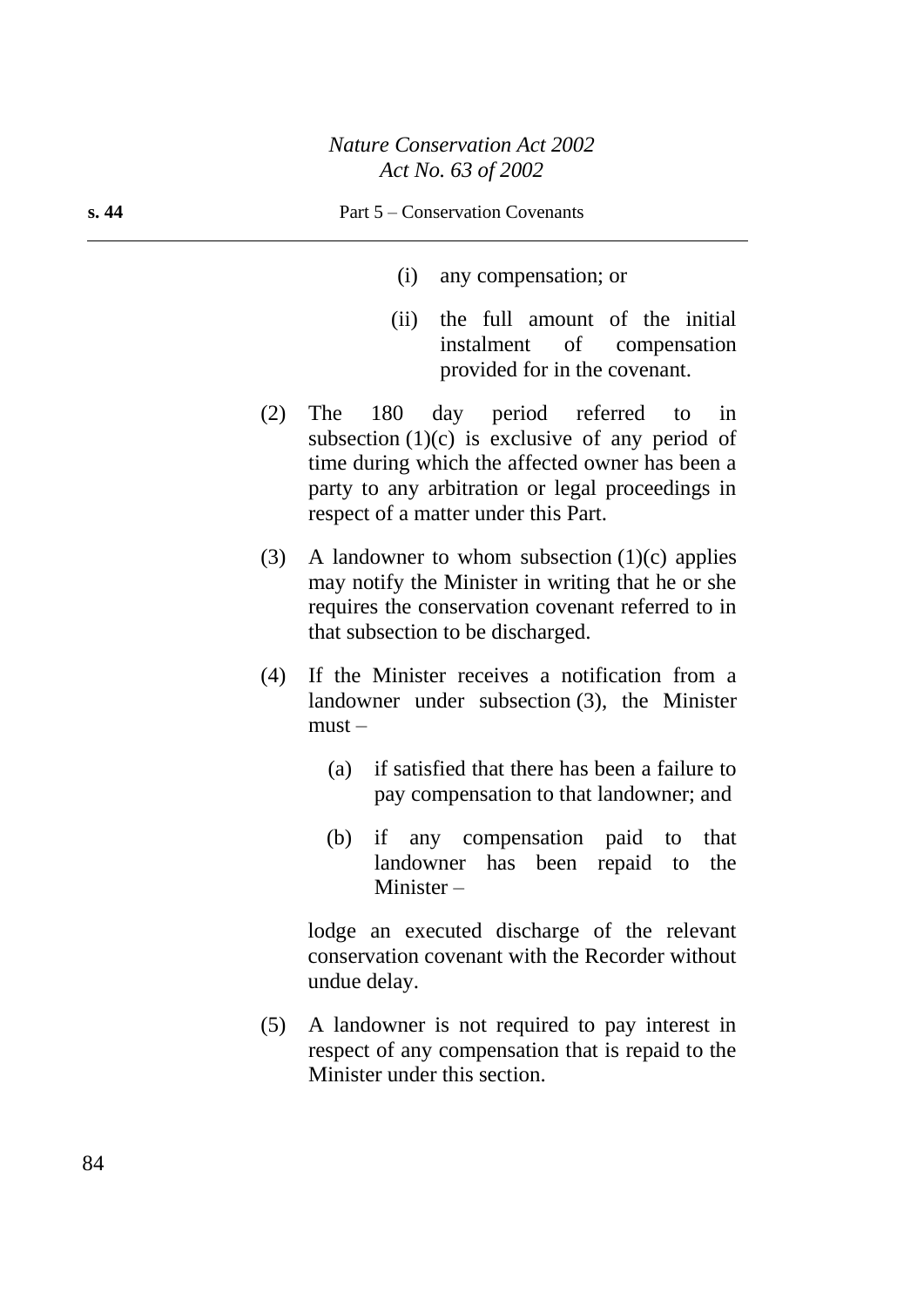- (6) If a conservation covenant is discharged at the request of a landowner in accordance with this section, an action does not lie against the Crown in respect of any failure to pay compensation to the landowner under this Part.
- (7) A landowner to whom this section applies may reapply to the Forest Practices Authority under section 18(1)(b) of the *Forest Practices Act 1985* for the certification of the relevant forest practices plan.
- (8) Subject to subsection (9), if a forest practices plan is submitted to the Forest Practices Authority under subsection (7), the Forest Practices Authority has no power –
	- (a) to refuse to certify the plan on the grounds that implementation of the plan would adversely affect a threatened species of flora or fauna or a threatened native vegetation community which has previously been considered by that Authority in respect of that plan; or
	- (b) to amend the plan for the purpose of protecting a threatened species of flora or fauna or a threatened native vegetation community which has previously been considered by that Authority in respect of that  $plan -$

and, if that plan is otherwise certified, the Forest Practices Authority has no power –

(c) to amend the plan under section 22 of the *Forest Practices Act 1985* for the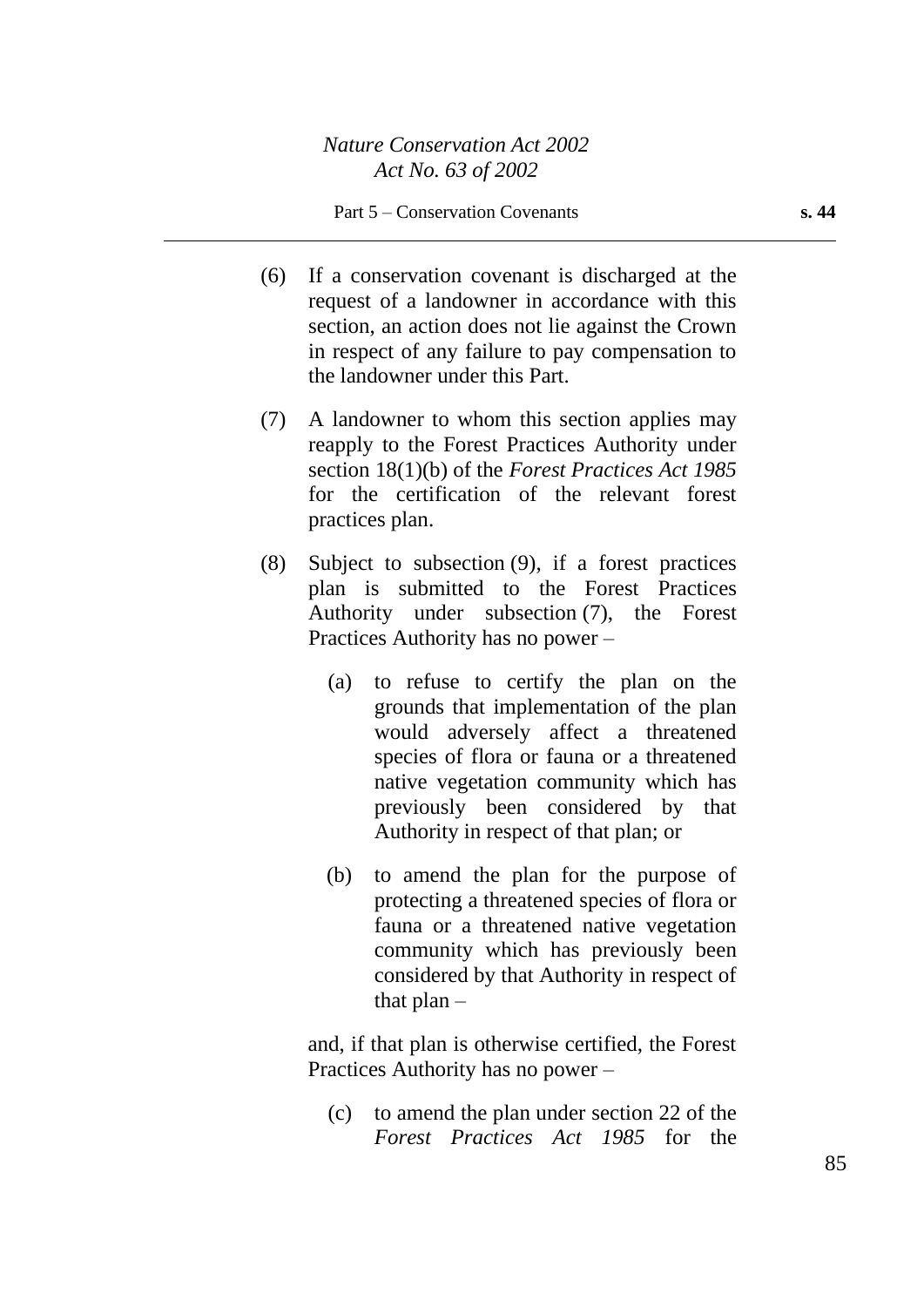#### **s. 45** Part 5 – Conservation Covenants

purpose of protecting a threatened species of flora or fauna or a threatened native vegetation community which has previously been considered by that Authority in respect of that plan; or

- (d) to refuse an application to vary the plan under section 23 of the *Forest Practices Act 1985* on the ground that implementation of the variation of the plan would adversely affect a threatened species of flora or fauna or a threatened native vegetation community which has previously been considered by that Authority in respect of that plan.
- (9) Nothing in subsection (8) prohibits the Forest Practices Authority from enforcing a restriction contained in the Forest Practices Code, 1987.
- (10) Subsections (7) and (8) have effect despite any other enactment.

# *Division 5 – Provisions of general application*

# **45. Power to inspect land subject to conservation covenant**

- (1) Subject to this section, a person who is authorised by the Minister to do so may, at any reasonable time and without any interference from the owner of the land or any other person –
	- (a) enter on and inspect land that is subject to a conservation covenant; or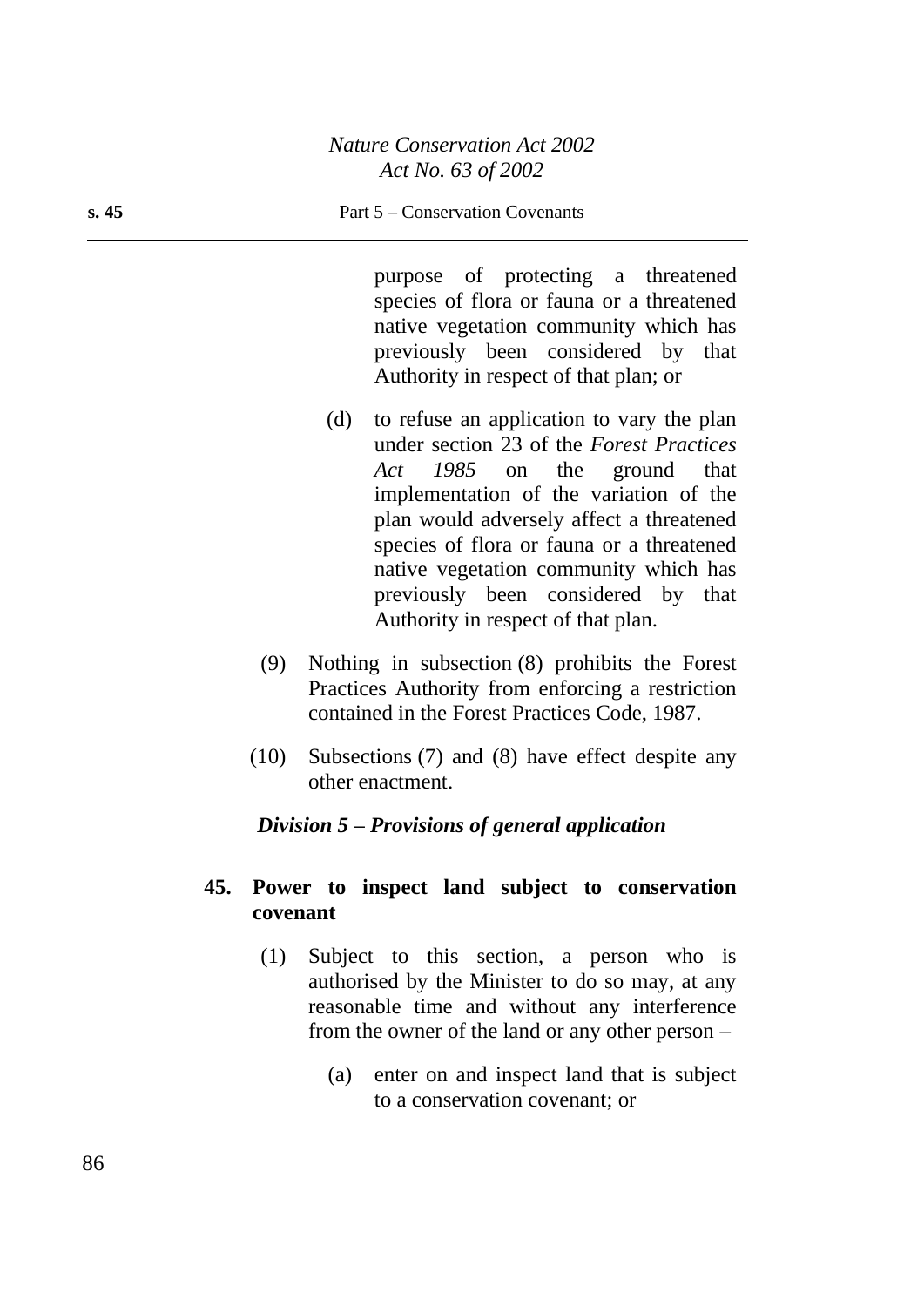- (b) enter on and inspect land in respect of which an affected owner has made an application for compensation under section 41.
- (2) For the purpose of subsection (1), the authorised person must give reasonable notice of the proposed entry to the owner of the land.
- (3) The Minister and the owner of any land that is subject to a conservation covenant may enter into an agreement in relation to the method of access to that land by an authorised person.
- (4) If an agreement is in force under subsection (3) in relation to any land, the method of access to that land is to be in accordance with the agreement except –
	- (a) in the case of an emergency; or
	- (b) if, in the circumstances, the Minister considers that method of access would be unreasonable.
- (5) The Minister is to keep the owner of any land that is subject to a conservation covenant indemnified against any loss, damage or legal liability arising from entry to that land and attributable to any act or omission of the Minister or an authorised person in respect of –
	- (a) personal injury to, or the death of, any person; or
	- (b) any damage to property on that land.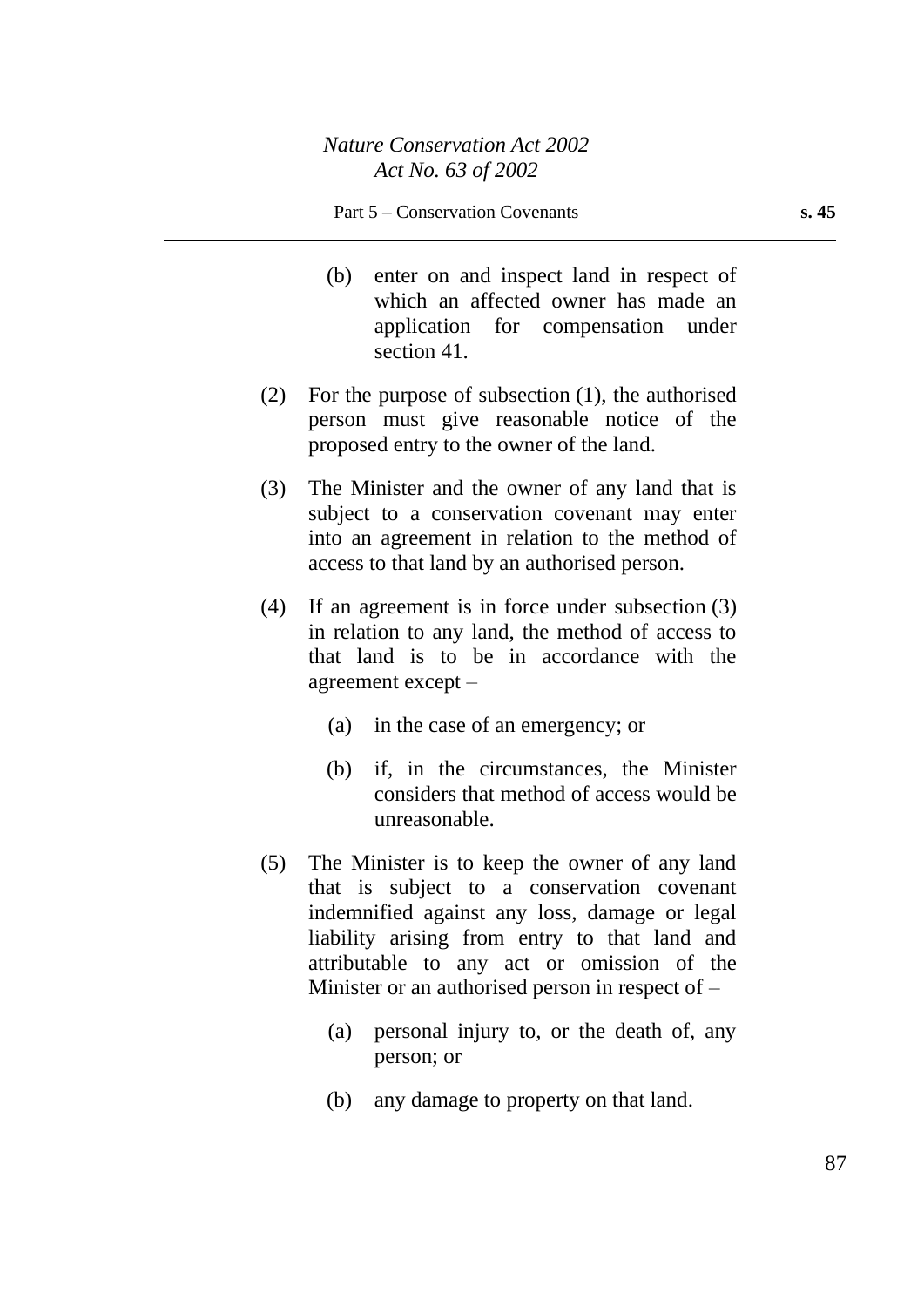#### **46. Offence to contravene conservation covenant**

(1) A person against whom a conservation covenant is enforceable must not contravene that covenant.

Penalty: Fine not exceeding 100 penalty units.

- (2) A court that convicts a person of an offence under subsection (1), in addition to any penalty it imposes under that subsection –
	- (a) must order that person to pay to the Crown the amount the court considers appropriate having regard to any compensation that has been paid to that person, or to any previous owner of the land that is subject to the covenant, by virtue of the covenant; and
	- (b) may order that person to pay to the Crown the amount the court considers appropriate having regard to any loss, or costs, incurred by the Crown as a result of the breach of the covenant; and
	- (c) must order that person to pay to the Crown the amount the court considers appropriate of any financial gain made by that person as a result of or in connection with the breach of the covenant.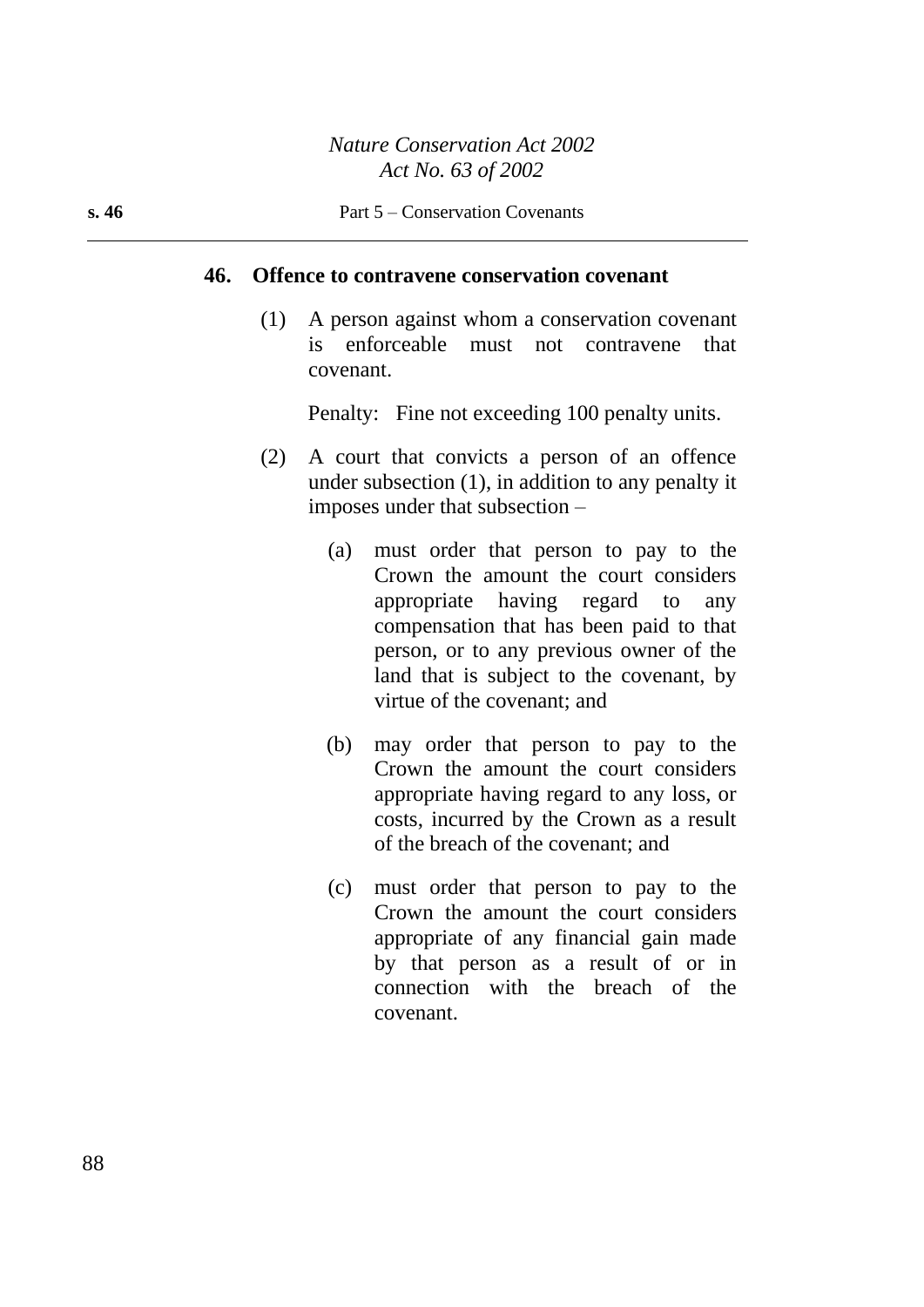# **47. Service of applications, &c.**

An application, notification or other document required to be served on a person under this Part may be sent by post or delivered personally.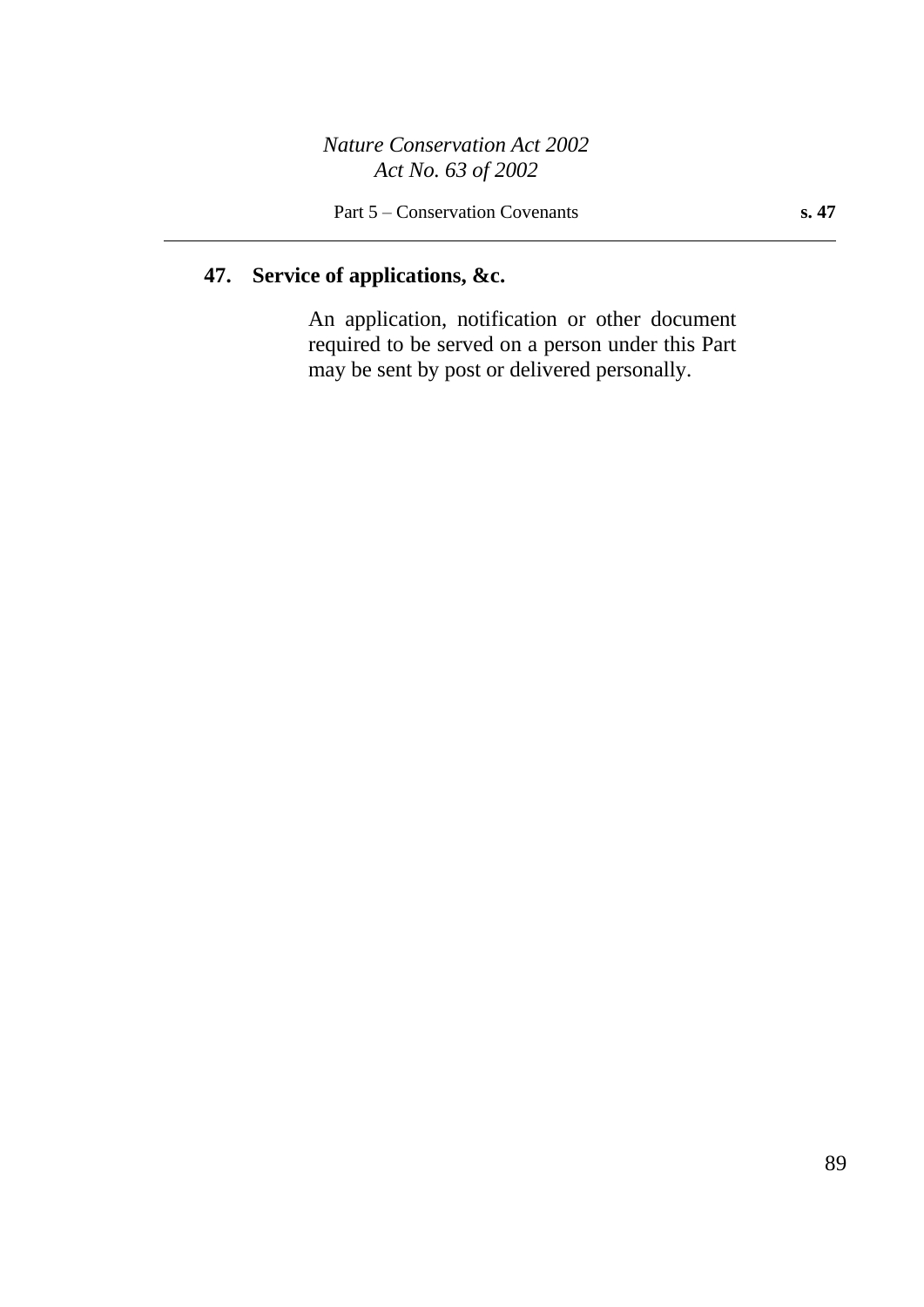# **PART 6 – PROVISIONS RELATING TO ENFORCEMENT**

#### **48. Interpretation of "found offending"**

Section 55(5) of the *Police Offences Act 1935* applies in respect of this Part as it applies in respect of that section as if the reference in that subsection to that Act were a reference to this Act.

# **49. Power to require offenders to disclose identity and leave land**

- (1) If an authorised officer has reasonable grounds for believing that a person has committed, or is committing, an offence against this Act, he or she may require that person to state his or her name and residential address.
- (2) If a person is found offending within any reserved land against any provision of this Act, an authorised officer may require the person to leave the reserved land.
- (3) The owner or occupier, or an employee or agent of an owner or occupier, of any land may require any person trespassing on that land whom he or she has reasonable grounds for believing has committed, or is committing, an offence against this Act –
	- (a) to state his or her name and residential address; and
	- (b) to leave that land.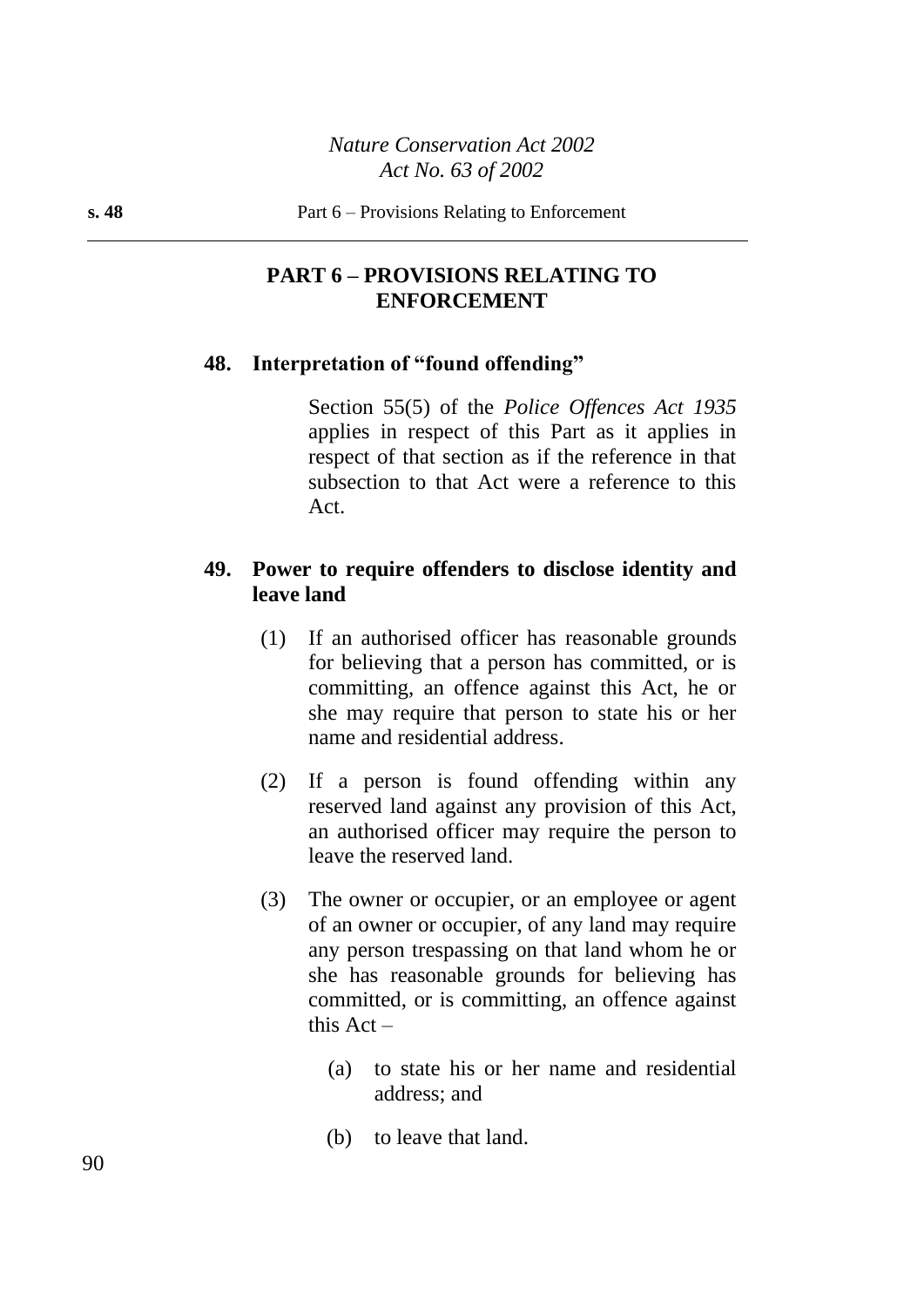#### Part 6 – Provisions Relating to Enforcement **s. 50**

- (4) A person who, when required under this section to state his or her name and residential address, fails or refuses to do so, or gives a name or residential address that is false, is guilty of an offence.
- (5) A person who, when required under this section to leave any land, refuses to do so, or does not do so with reasonable expedition, is guilty of an offence.

#### **50. Production of licences, &c.**

An authorised officer may require any person to produce any licence, permit or other document issued to the person under this Act or the *National Parks and Reserves Management Act 2002* and any person who fails or refuses to comply with such a requirement is guilty of an offence.

#### **51. Powers and functions of seizure**

- (1) If an authorised officer has reasonable grounds for believing that an offence has been committed under this Act with respect to any wildlife, the products of any wildlife or any plant, the authorised officer may seize one or more of the following:
	- (a) that wildlife, those products or that plant;
	- (b) any products of that wildlife.
- (2) An authorised officer is to seize any hunting equipment that the officer has reasonable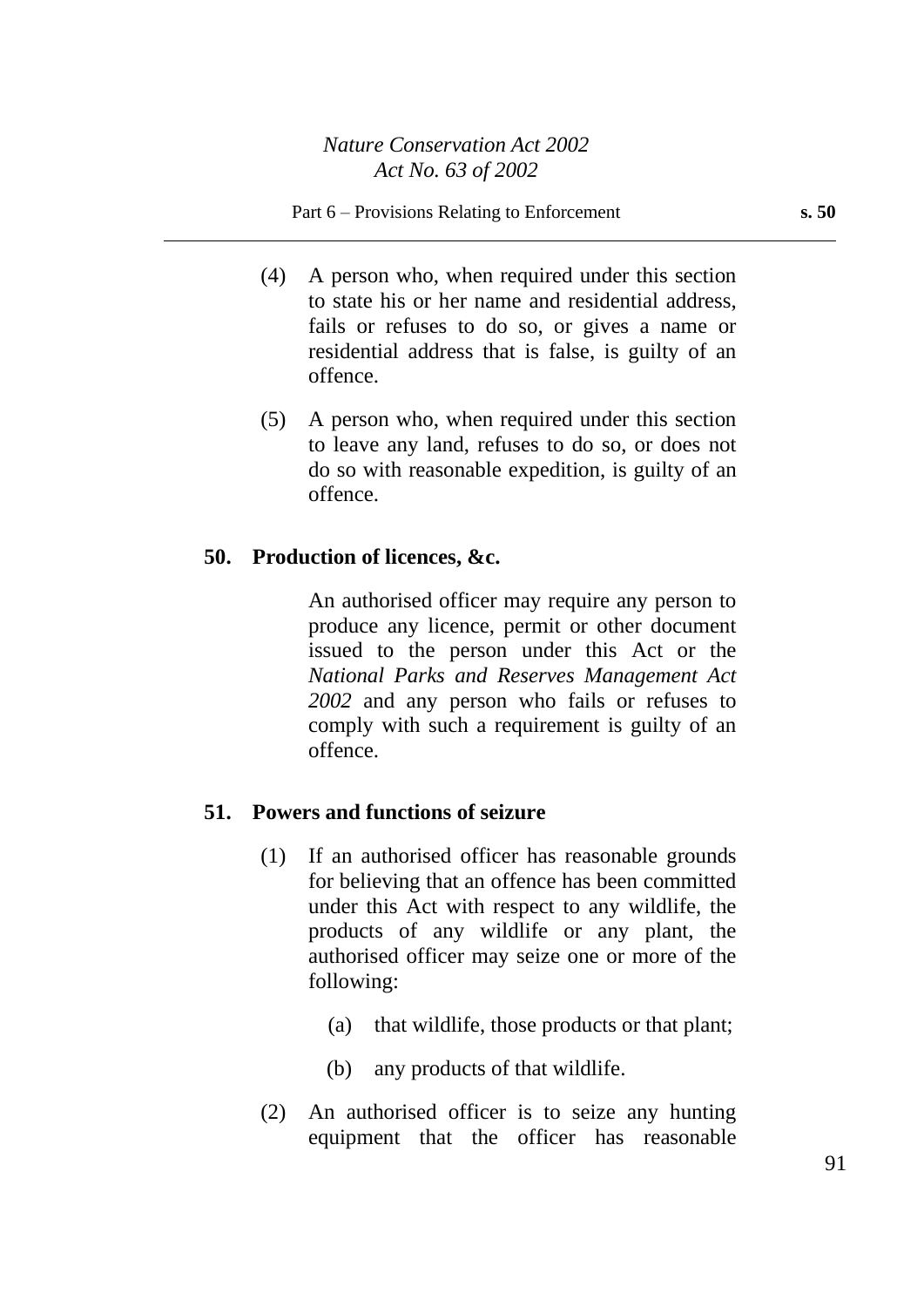# **s. 51** Part 6 – Provisions Relating to Enforcement

grounds for believing has been or is being used in, or in connection with, the commission of an offence under this Act.

- (3) An authorised officer may seize any thing that the officer has reasonable grounds for believing has been taken by, or is in the possession of, a person contrary to the provisions of this Act.
- (4) An authorised officer may seize a licence, permit or other document issued under this Act if the officer has reasonable grounds for believing that the holder of the licence, permit or other document has committed an offence under this Act.
- (5) An authorised officer may seize any record or document –
	- (a) relating to trade in wildlife or other wildlife matters; or
	- (b) that appears to indicate that an offence under this Act has been, or is being, committed.
- (6) An authorised officer may seize any living thing that he or she has reasonable grounds for believing has been used for the purpose of taking wildlife contrary to the provisions of this Act.
- (7) If any hunting equipment, licence, permit, record or other document or any other animate or inanimate thing is seized under this Act, the person by whom it was seized may, subject to the directions of the Secretary or some person authorised by the Secretary, retain it until the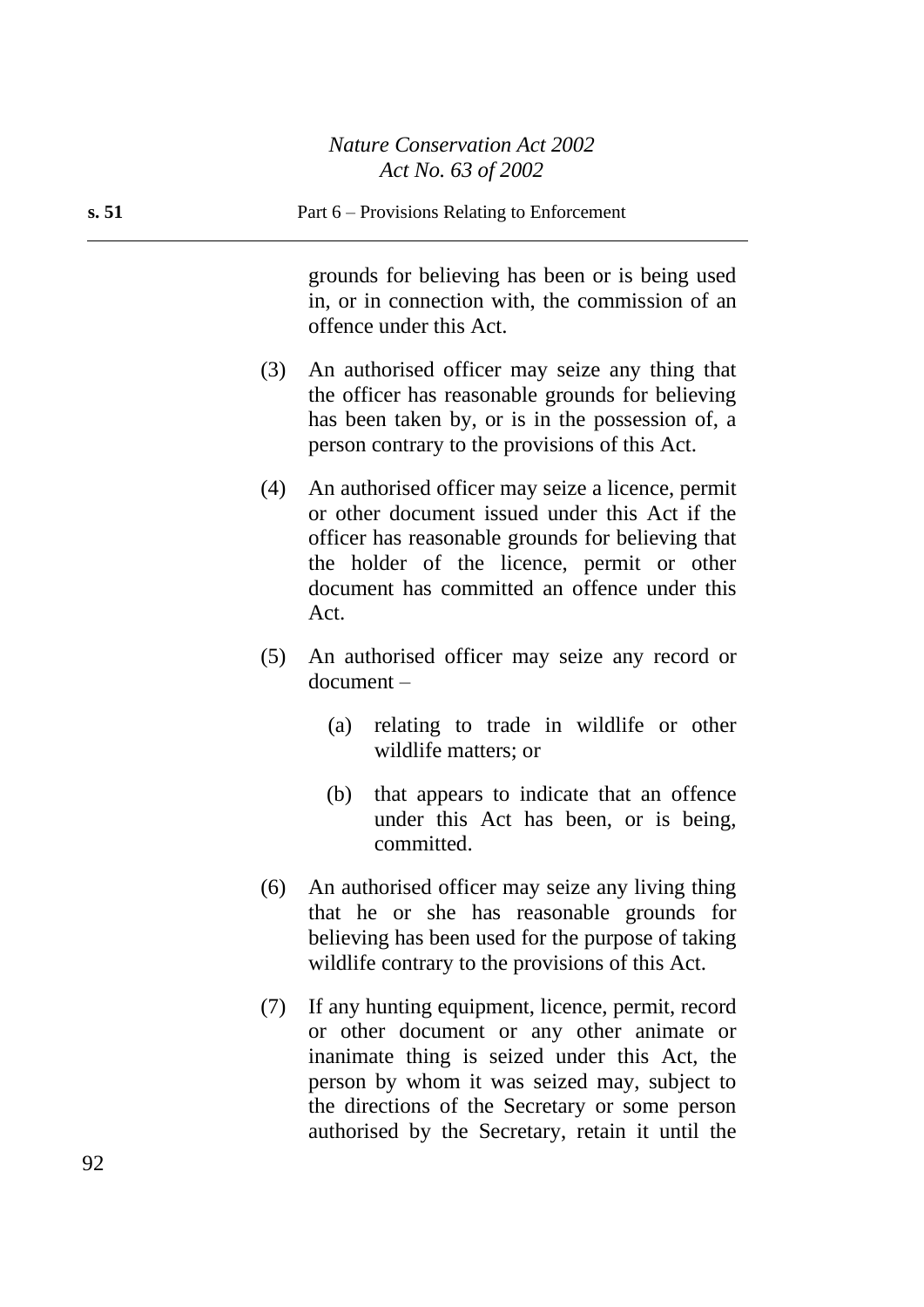determination of any proceedings that may be instituted in respect of an offence against this Act against the person from whom it was seized.

- (8) If any hunting equipment, licence, permit, record or other document or any other animate or inanimate thing has been seized from any person under this Act and no proceedings have been instituted against that person for an offence on conviction for which it may be forfeited to the Crown, a court of petty sessions, on the application of that person, may direct it to be returned to that person and, on the making of that direction, the authority under subsection (7) to retain it ceases.
- (9) A person who, when required to do so by an authorised officer, refuses to deliver to that officer any hunting equipment, licence, permit, record or other document, or any other animate or inanimate thing, that the officer is entitled to seize under this Act is guilty of an offence.

# **52. Powers of entry and search**

- (1) If an authorised officer has reason to believe that any thing which he or she is entitled to seize under this Act is in or on any premises, conveyance or container, the officer may search those premises, that conveyance or that container.
- (2) An authorised officer may inspect and search any premises or conveyance where –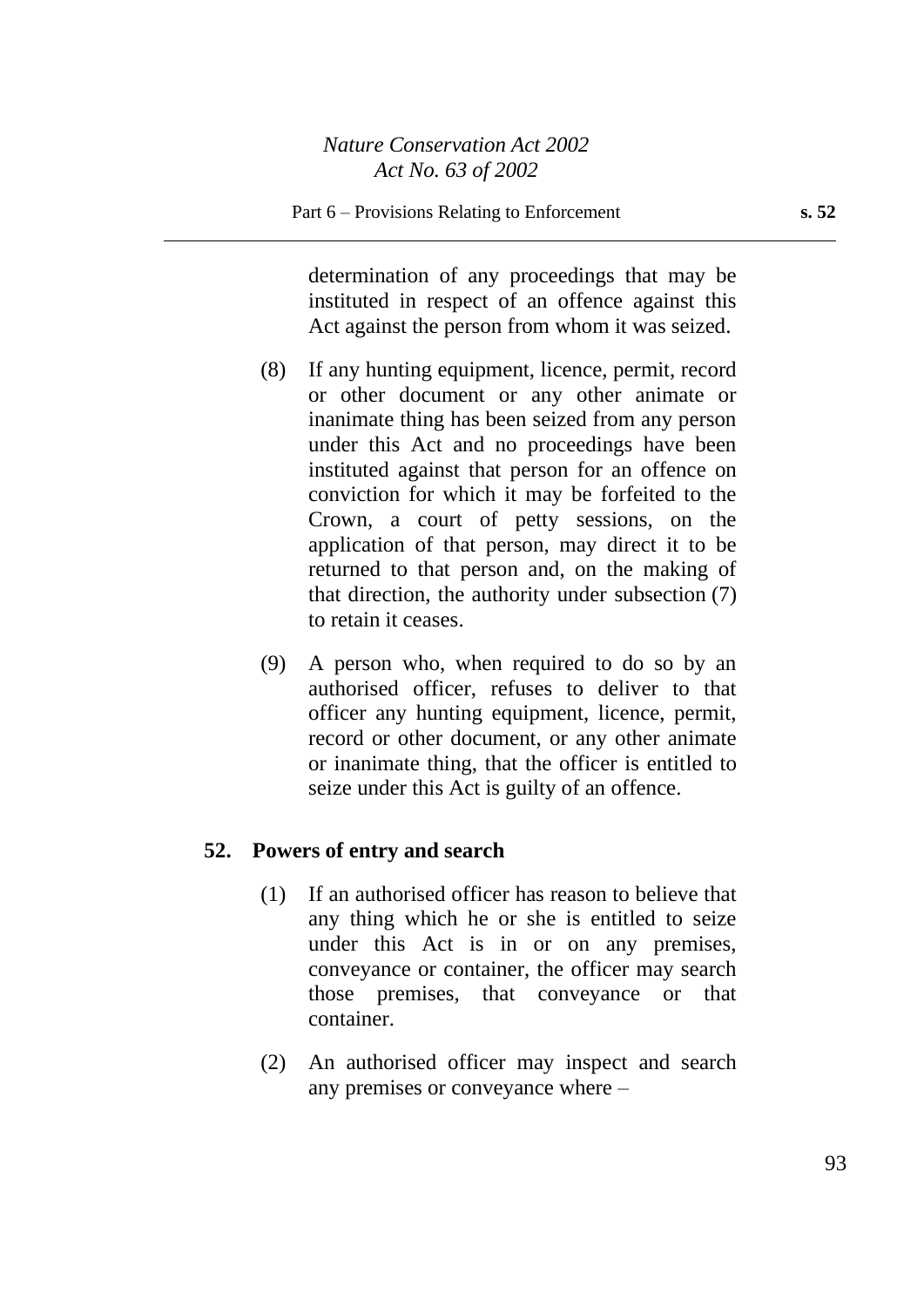# **s. 52** Part 6 – Provisions Relating to Enforcement

- (a) any wildlife, any products of wildlife or any plants are kept for sale, or offered or exposed for sale; or
- (b) the authorised officer has reasonable grounds for believing that any wildlife, any products of wildlife or any plants are kept for sale, or offered or exposed for sale.
- (3) An authorised officer may inspect and search any premises at which any person, under any licence or permit issued or granted under the wildlife regulations or section 29, is authorised to keep or have in possession any wildlife.
- (4) For the purposes of conducting a search under this section in a conveyance, an authorised officer may require that conveyance to be stopped and, if it is on reserved land or on any water, the authorised officer may bring it, or cause or require it to be brought, to some convenient place for the search to be carried out.
- (5) In exercising the powers conferred, or in performing the functions imposed, by section 51 or this section, an authorised officer may do any or all of the following things at all reasonable times, without warrant:
	- (a) enter any premises, conveyance or container;
	- (b) in any premises, conveyance or container lawfully entered, search for, examine, make copies of or take extracts from any record or other document –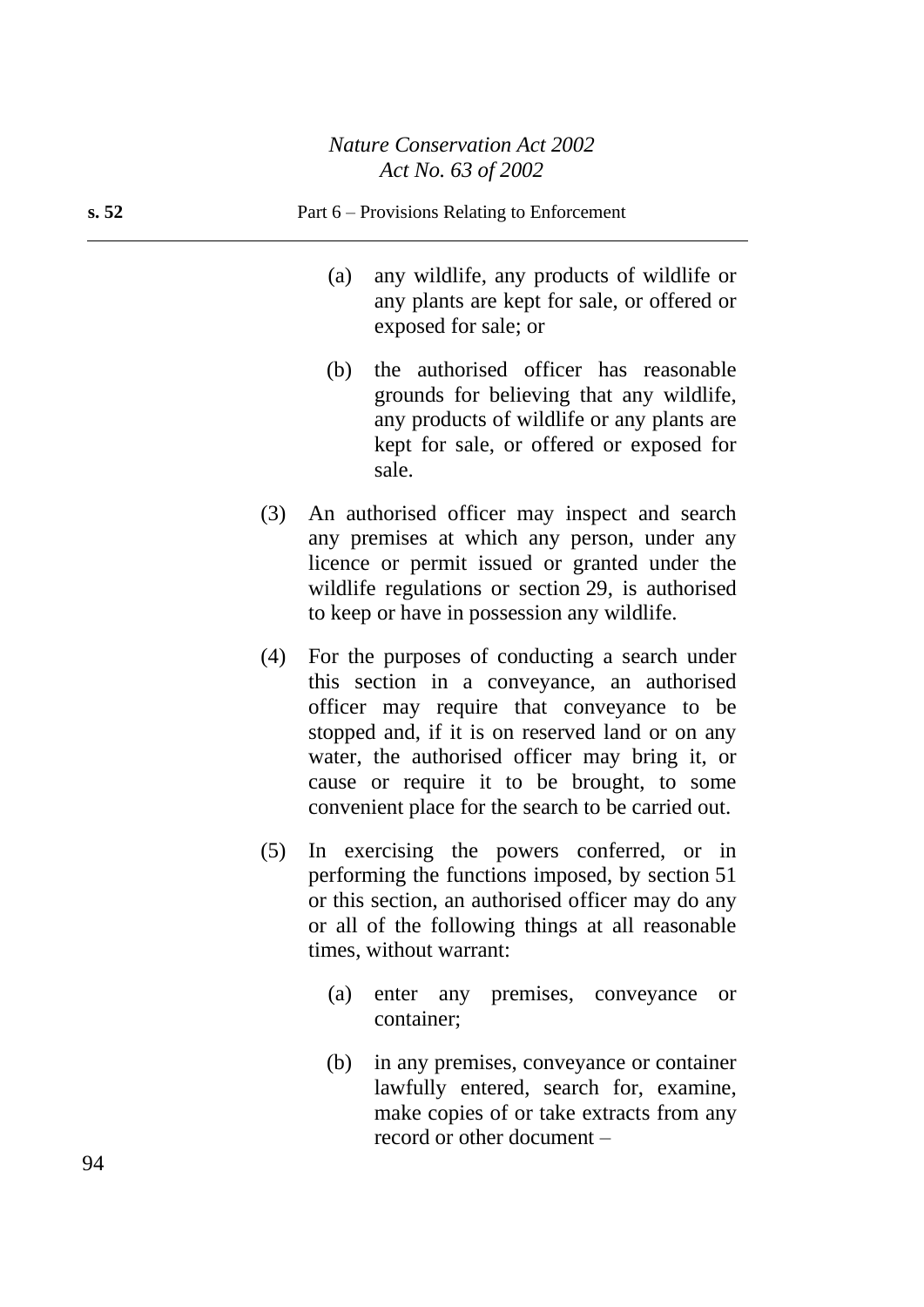- (i) relating to trade in wildlife or other wildlife matters; or
- (ii) that appears to indicate that an offence under this Act has been, or is being, committed;
- (c) in any premises, conveyance or container lawfully entered, open any container.
- (6) For the purpose of facilitating the exercise of his or her powers under this section in respect of any premises, conveyance or container, an authorised officer may require the person apparently in charge of those premises, that conveyance or that container, or any of the person's employees or agents, to afford the authorised officer such assistance as he or she may require.
- (7) A person who, without reasonable excuse (the proof of which lies on that person) refuses or fails to comply with any requirements made to him or her by an authorised officer under this section is guilty of an offence.
- (8) In exercising the powers conferred, or in performing the functions imposed, by section 51 or this section, an authorised officer must not enter any premises, or any part of any premises, used as a principal residence except where the officer has obtained a warrant under subsection (9) or the permission of the occupier to enter the residence.
- (9) If a magistrate or justice is satisfied, on the application of an authorised officer, that there is reasonable cause to permit entry to any premises,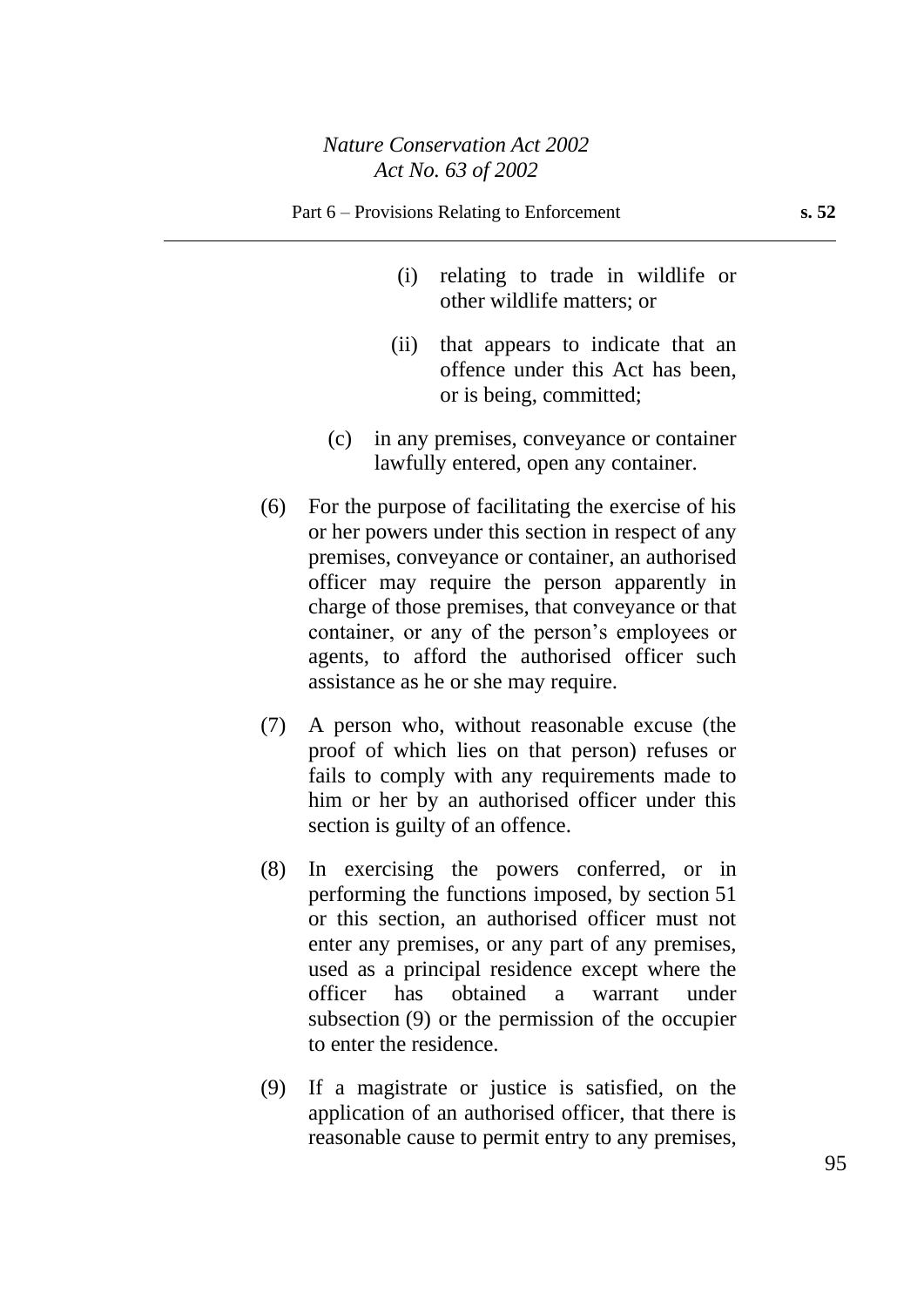#### **s. 53** Part 6 – Provisions Relating to Enforcement

or any part of any premises, used as a principal residence, the magistrate or justice may issue a warrant authorising an authorised officer to enter the premises or the part of premises specified in the warrant for the purposes of exercising the powers conferred, and the functions imposed, by section 51 or this section in those premises or that part.

- $(10)$  A warrant issued under subsection  $(9)$ 
	- (a) is valid for a period of 30 days; and
	- (b) authorises all persons acting in aid of an authorised officer to enter the premises, or the part of premises, specified in the warrant.

#### **53. Powers of arrest**

An authorised officer may arrest, without warrant, any person found offending who –

- (a) fails or refuses, on demand, to give his or her full name and residential address; or
- (b) gives any name or residential address that the officer has reasonable grounds for believing is false; or
- (c) does not deliver up to that officer, on demand, any thing in his or her possession or under his or her control, that the officer is entitled to seize under this Act.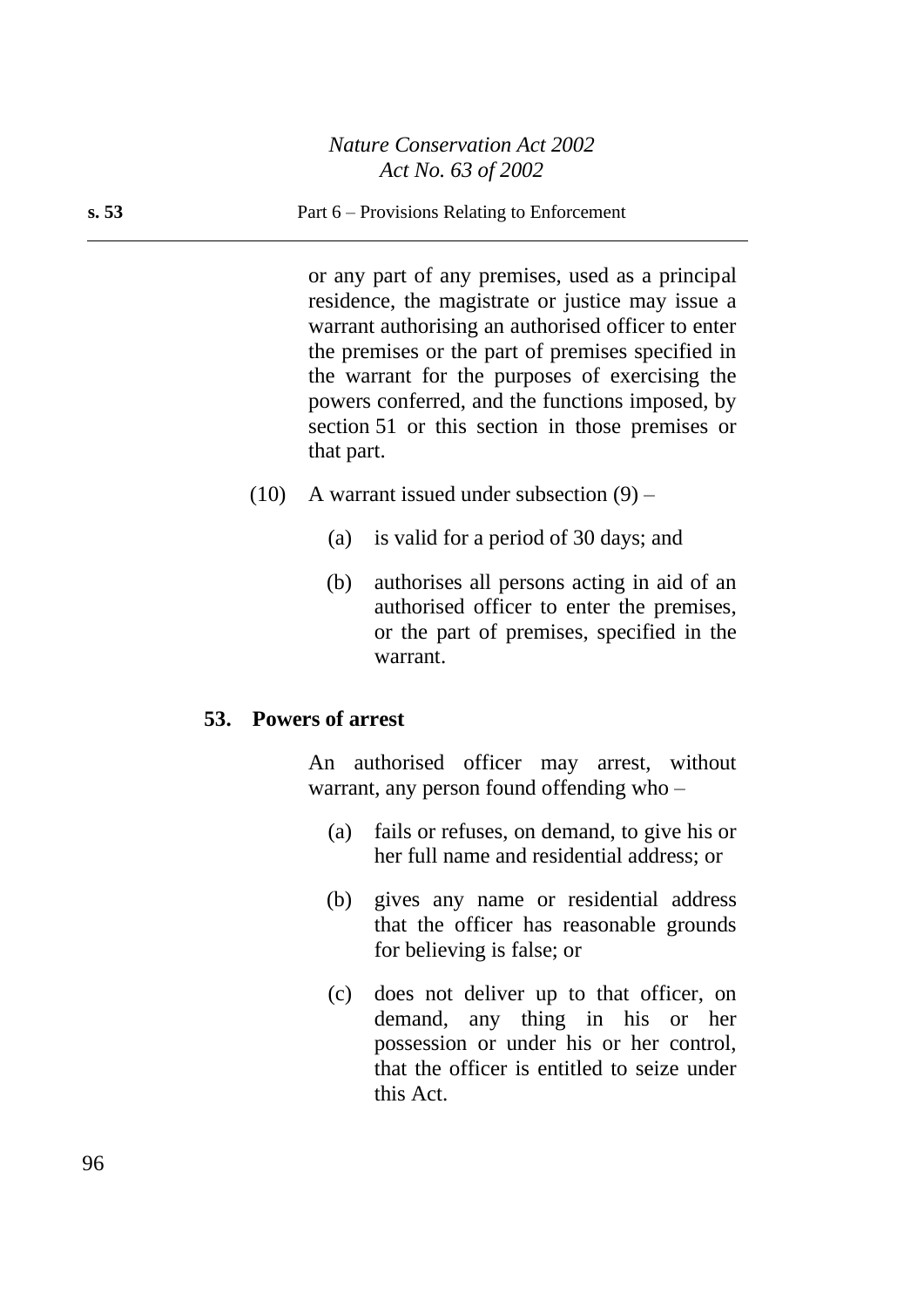#### **54. Commencing proceedings**

Despite section 26 of the *Justices Act 1959*, proceedings for a summary offence against this Act may be commenced within 5 years after the act or omission giving rise to the proceedings occurred.

#### **55. Penalty**

A person who is guilty of an offence against this Part is liable to a fine not exceeding 10 penalty units or imprisonment for a term not exceeding 6 months, or both.

#### **56. Production and cancellation of licences, &c., in offence proceedings**

(1) The holder of a licence, permit or other document issued under this Act who is charged with an offence under this Act must produce the licence, permit or other document to the court which is hearing the charge except where the holder has a reasonable excuse for not doing so.

Penalty: Fine not exceeding 2 penalty units.

- (2) If a person fails to comply with subsection (1) in respect of any charge, the court before which he or she is charged may immediately, and on its own knowledge of the offence, convict him or her of the offence and impose a penalty on that conviction.
- (3) If a person is convicted of an offence under this Act, the court may make an order doing any one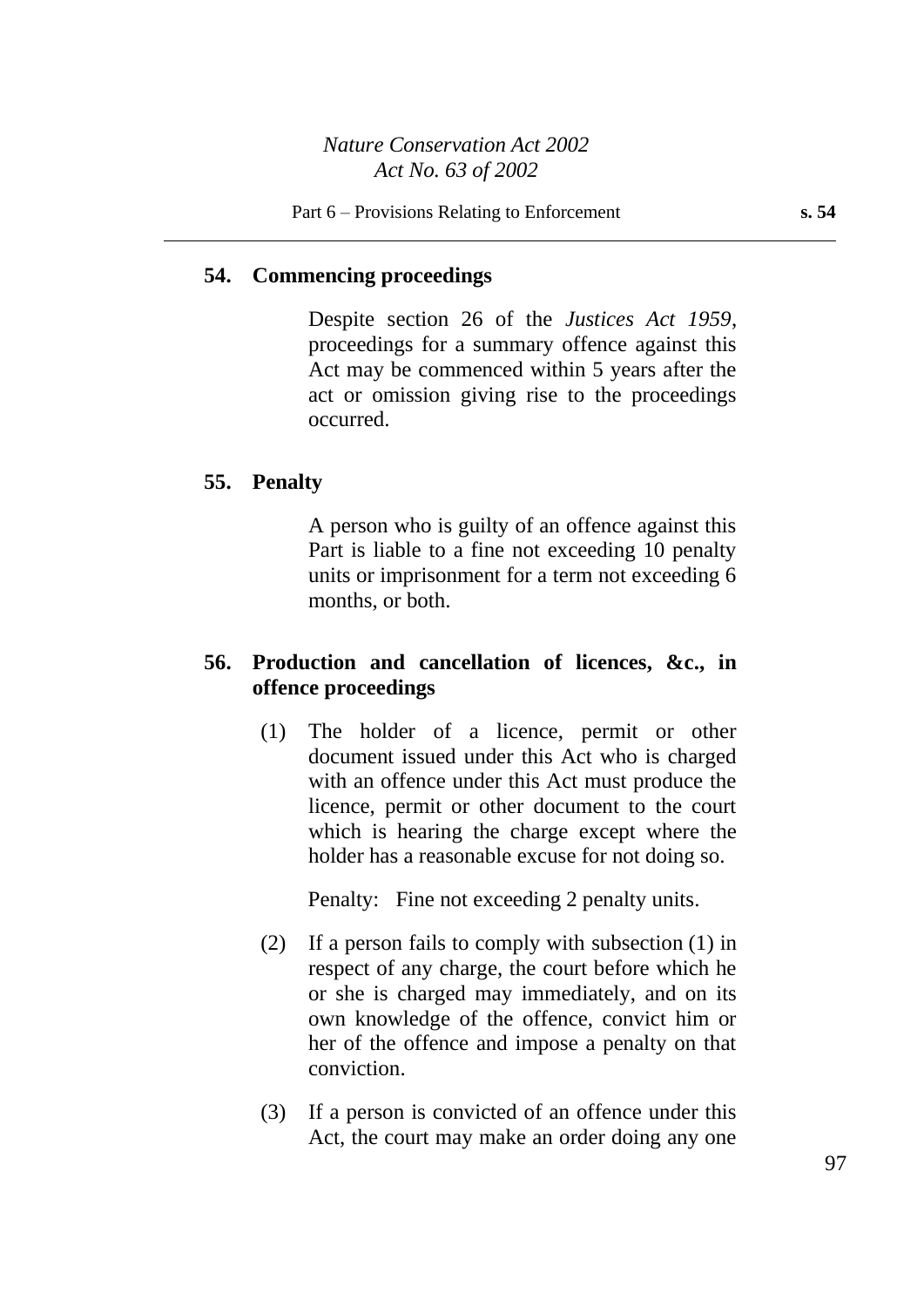or more of the following in addition to, or instead of, imposing any other penalty:

- (a) cancelling any licence, permit or other document issued to the person under this Act;
- (b) prohibiting the person from applying for, or being granted or issued, a licence, permit or other document under this Act for the period specified in the order;
- (c) prohibiting the person from being in possession or control of any hunting equipment for the period specified in the order.
- (4) The cancellation of a licence, permit or other document under subsection (3) takes effect on the day on which the order is made.
- (5) If a licence, permit or other document is ordered to be cancelled under subsection (3), the clerk of the court is to, if that licence, permit or other document is available to the clerk –
	- (a) endorse on that licence, permit or other document a statement that the licence, permit or other document has been cancelled; and
	- (b) cause that licence, permit or other document to be delivered to the Secretary.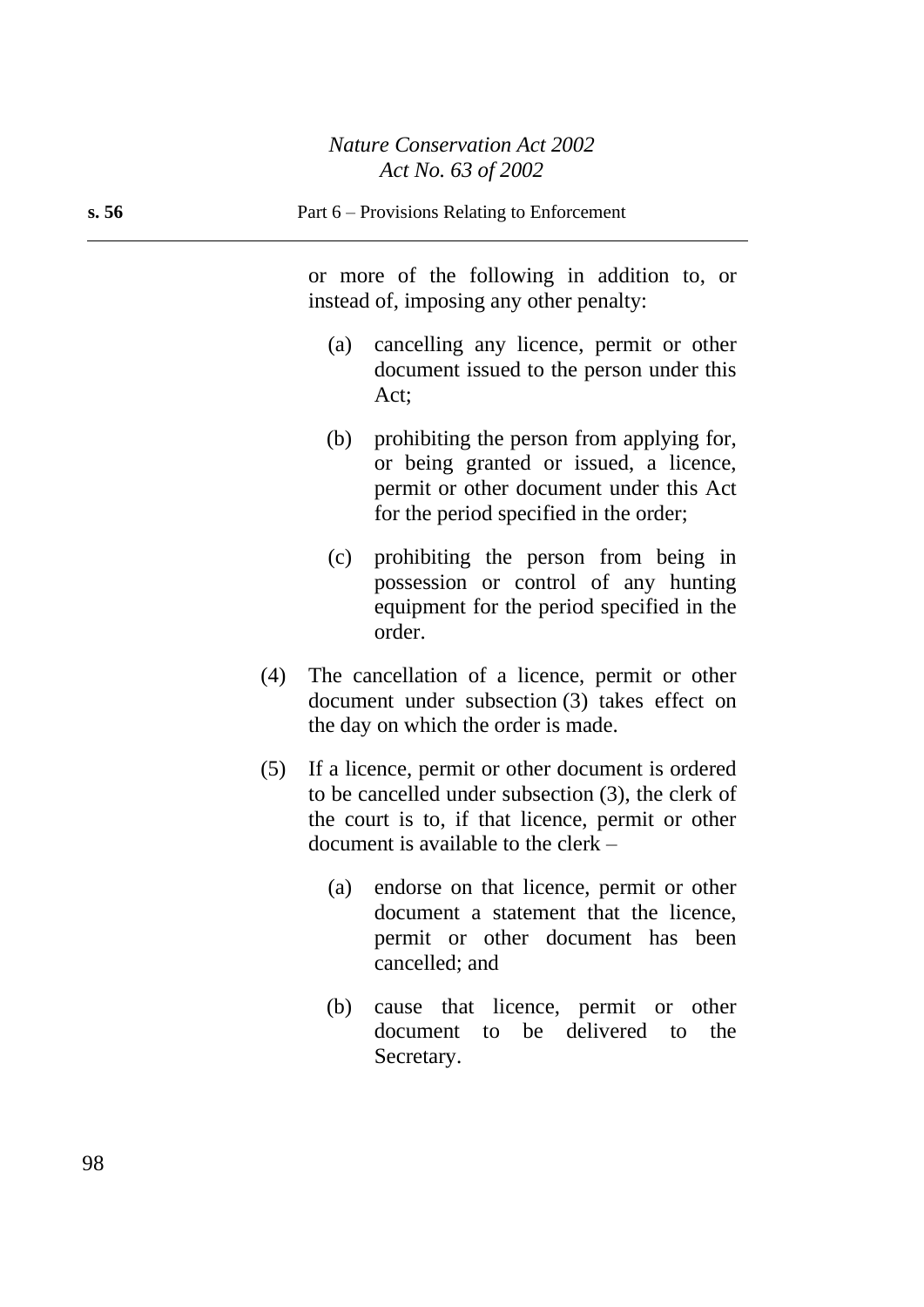#### **57. Cancellation of firearms licence**

(1) In this section,

*firearms licence* has the same meaning as in the *Firearms Act 1996*.

- (2) If a person is convicted of an offence against this Act and the behaviour constituting the offence involved the use of a firearm, the court may, in addition to imposing any other penalty, make an order doing any one or more of the following:
	- (a) cancelling or suspending a firearms licence held by that person;
	- (b) prohibiting the person from applying for, or being granted or issued, a firearms licence during the period specified in the order.
- (3) The clerk of the court which made an order under subsection (2) must provide the Commissioner of Police with a copy of the order.
- (4) On receipt of a copy of an order provided under subsection (3), the Commissioner of Police must, by notice in writing served on the person to whom the order relates, notify that person of the terms of the order and require that person to surrender to the Commissioner of Police any firearms licence and any firearm held by the person.
- (5) The cancellation or suspension of a firearms licence under this section takes effect when the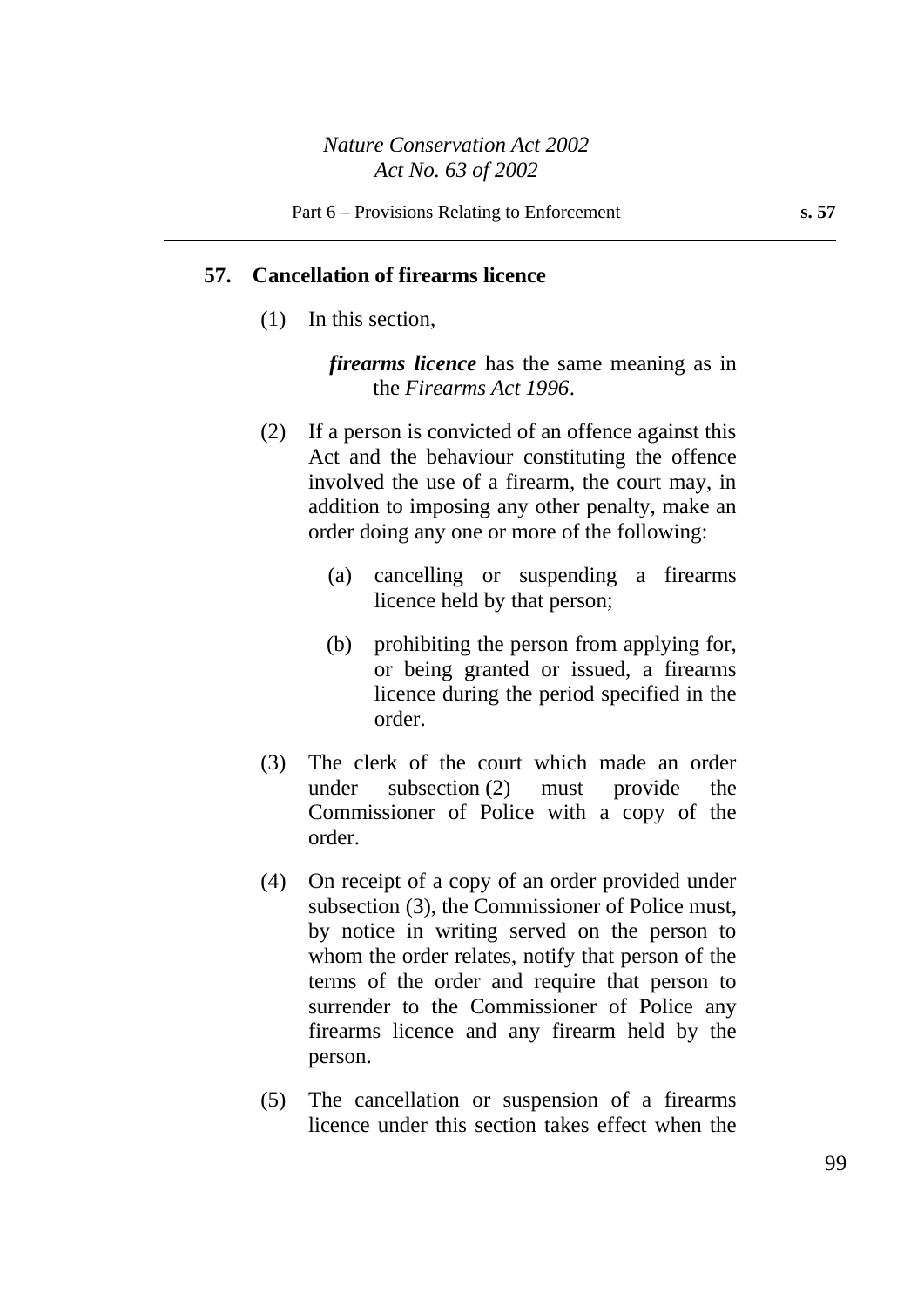notice referred to in subsection (4) is served on the holder of the licence.

- (6) A notice referred to in subsection (4) is effectively served on a person if it is –
	- (a) given to the person; or
	- (b) left at, or sent by post to, the person's postal or residential address or the place or address of business or employment last known to the server of the notice.

# **58. Contravention of order under section 56(3)**

- (1) A person who contravenes or fails to comply with an order made under section  $56(3)(c)$  is guilty of an offence.
- (2) If an authorised officer has reasonable grounds for believing that a person has committed an offence under subsection (1), the authorised officer may, without warrant –
	- (a) arrest that person; and
	- (b) for the purpose of arresting that person
		- (i) enter, by force if necessary, any premises on which the authorised officer has reasonable grounds for believing that person is present; and
		- (ii) search those premises.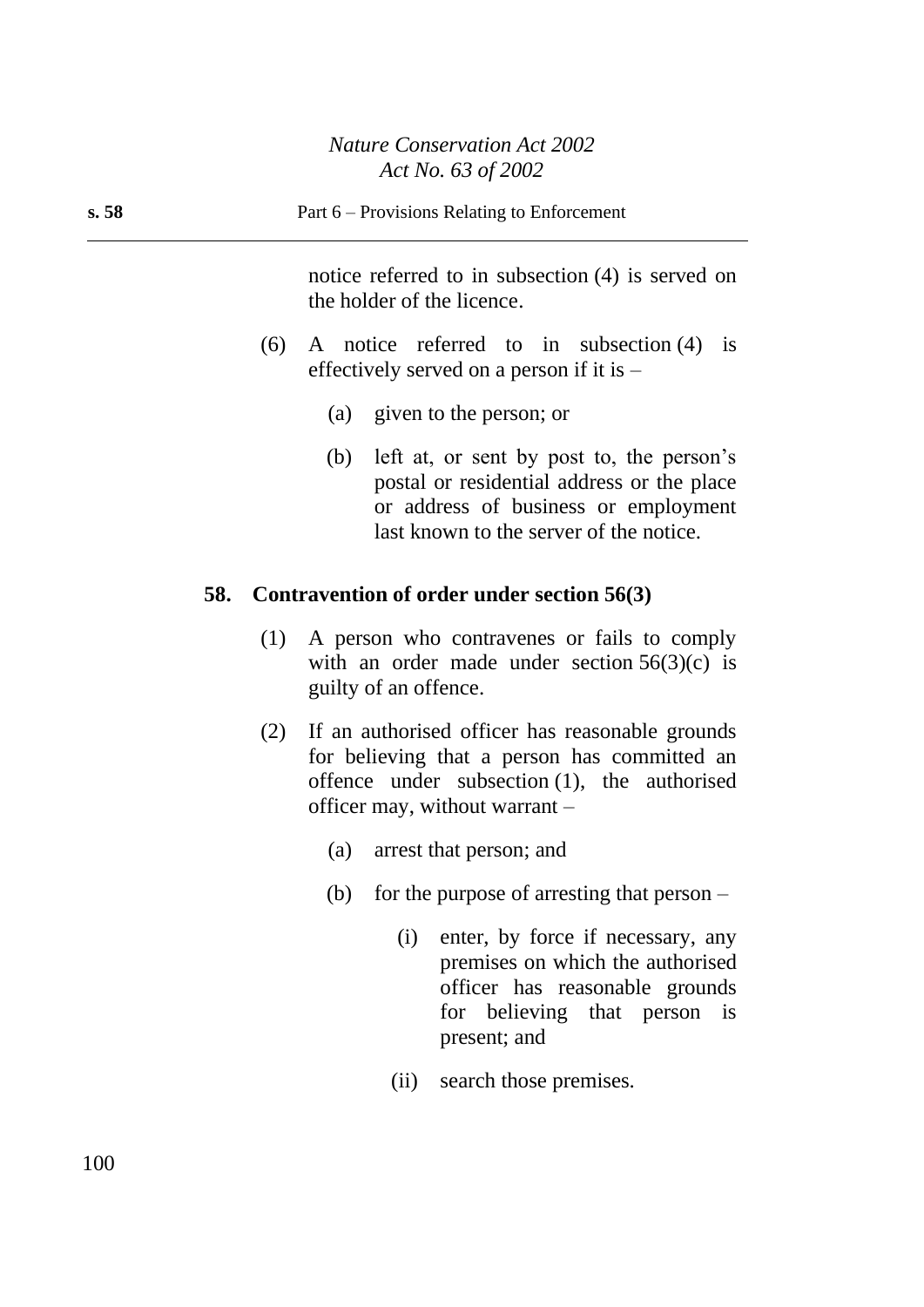#### **59. Forfeiture of articles, &c., on conviction**

- (1) Any wildlife, products of wildlife or plants taken, had in possession, bought, sold, dealt with, exported or disposed of in contravention of this Act are forfeited to the Crown, and the conviction of any person for any such contravention has effect as a condemnation of that wildlife, those products or those plants without the necessity of a complaint being laid for that condemnation.
- (2) On the conviction of a person of an offence under this Act, hunting equipment is forfeited to the Crown –
	- (a) if it was used in, or in connection with, the commission of that offence; or
	- (b) if the offence was committed in relation to it.
- (3) On convicting a person of an offence under this Act, the court may order hunting equipment referred to in subsection (2) to be returned to another person if the court is satisfied that –
	- (a) the other person owns or has an interest in the equipment; and
	- (b) the equipment was used in or in connection with the commission of the offence, or the offence was committed in relation to the equipment, without the consent of the other person; and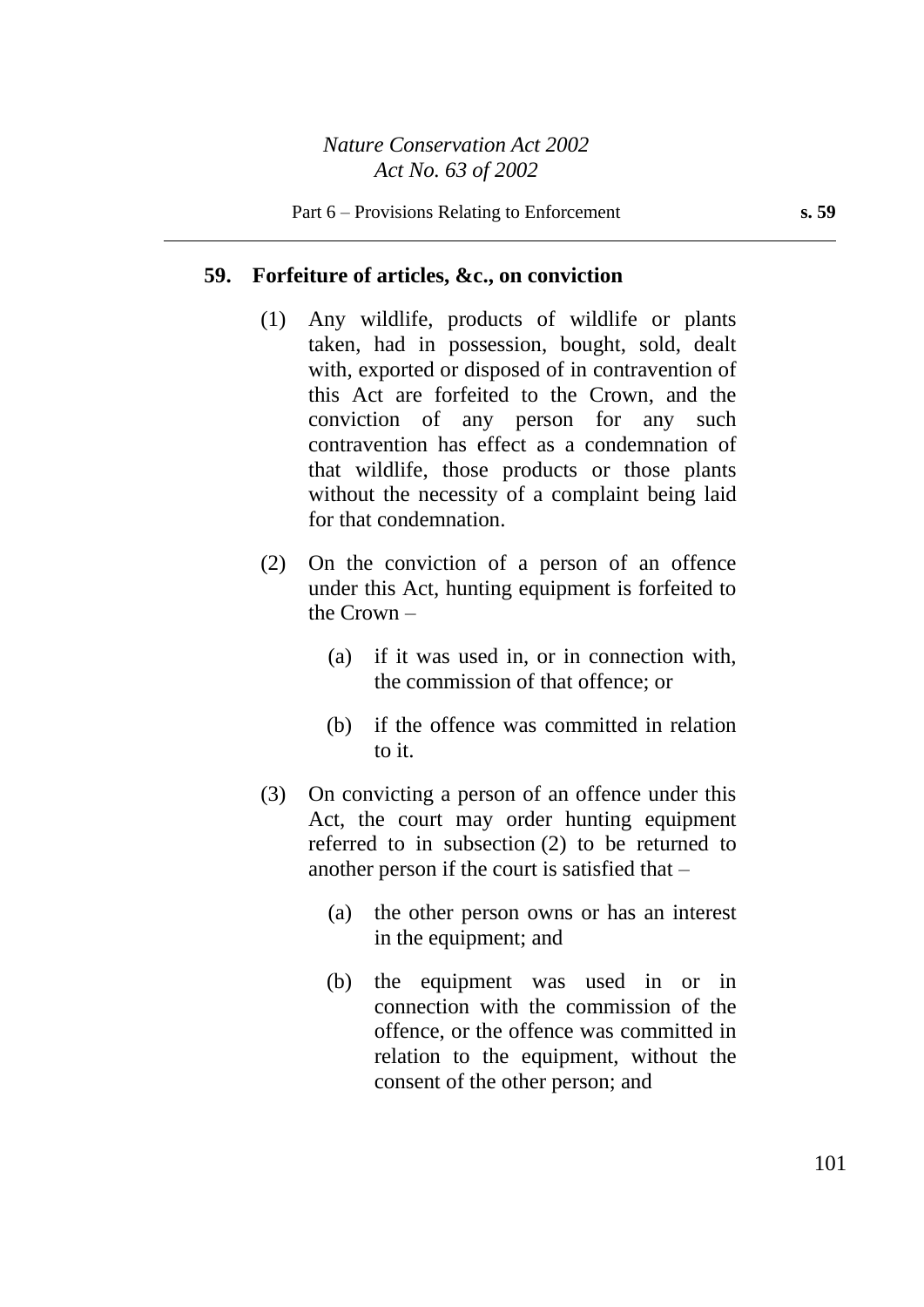| s. 60 | Part 6 – Provisions Relating to Enforcement                                                         |
|-------|-----------------------------------------------------------------------------------------------------|
|       | it would be unjust to the other person for<br>(c)<br>the equipment to be forfeited to the<br>Crown. |
|       | On conviction for an offence under this Act, the<br>(4)<br>court may declare forfeited to the Crown |

(5) Any wildlife, products of wildlife, plants, hunting equipment or other things forfeited under this section are to be disposed of in the prescribed manner or, if no manner is prescribed, as the Secretary determines.

anything seized under section 51(3).

# **60. Compensation on conviction for offences**

- (1) In this section, *appropriate authority* means the owner (if any) of the property or creature in respect of which the sum was ordered to be paid.
- (2) If a person is convicted of an offence under this Act and, in or as a result of the commission of that offence, damage or injury was caused to any property or any wildlife was taken, the court by which the person is convicted may, in addition to, or instead of, imposing any penalty or making any other order on that conviction, order that person to pay to the appropriate authority such sum as it thinks reasonable by way of compensation for the damage or injury or the taking of the wildlife.

102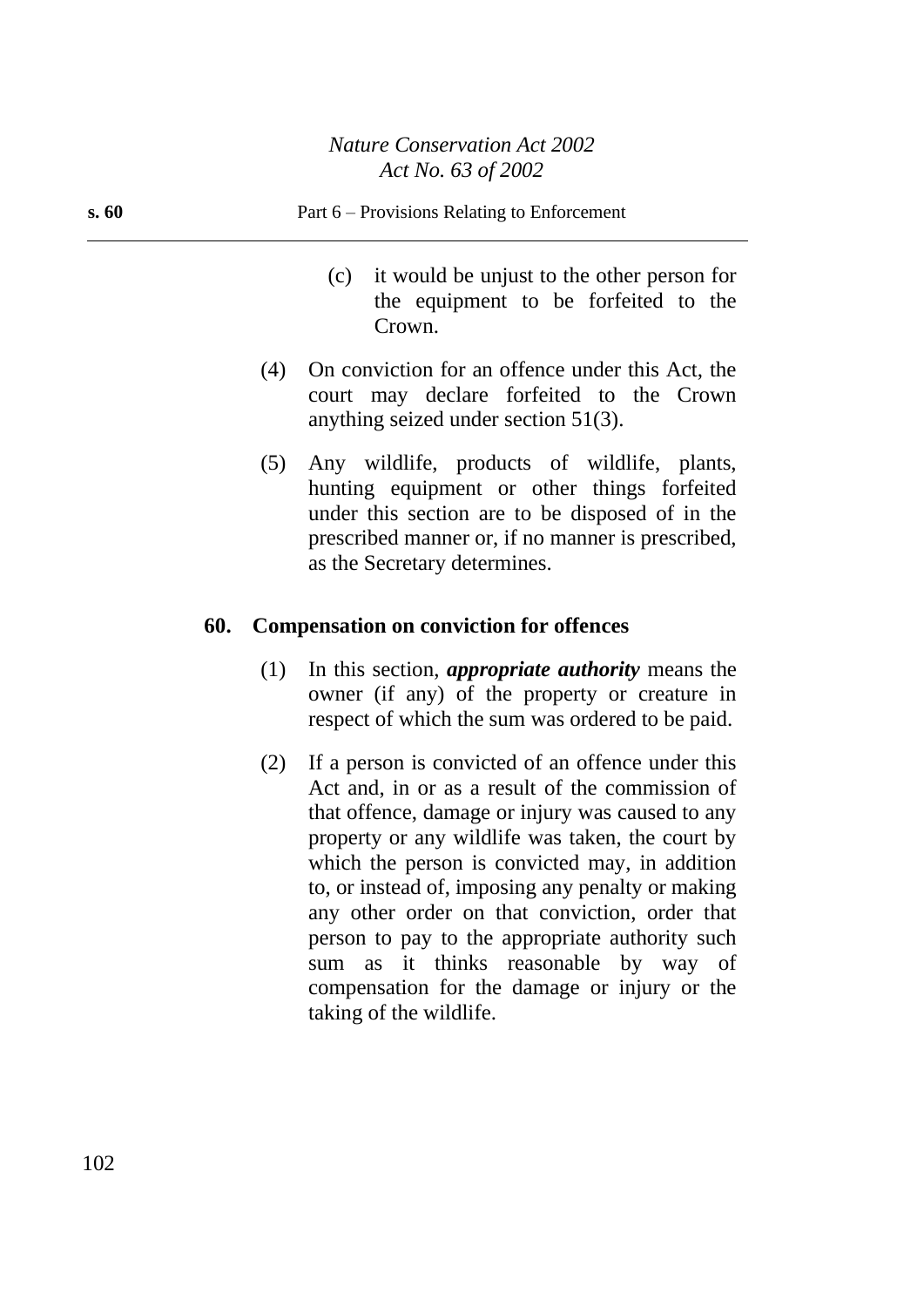# **61. Protection of authorised officers**

No action lies in respect of the giving of advice, or the failure to give advice, by any authorised officer while he or she is acting in good faith in the administration of this Act.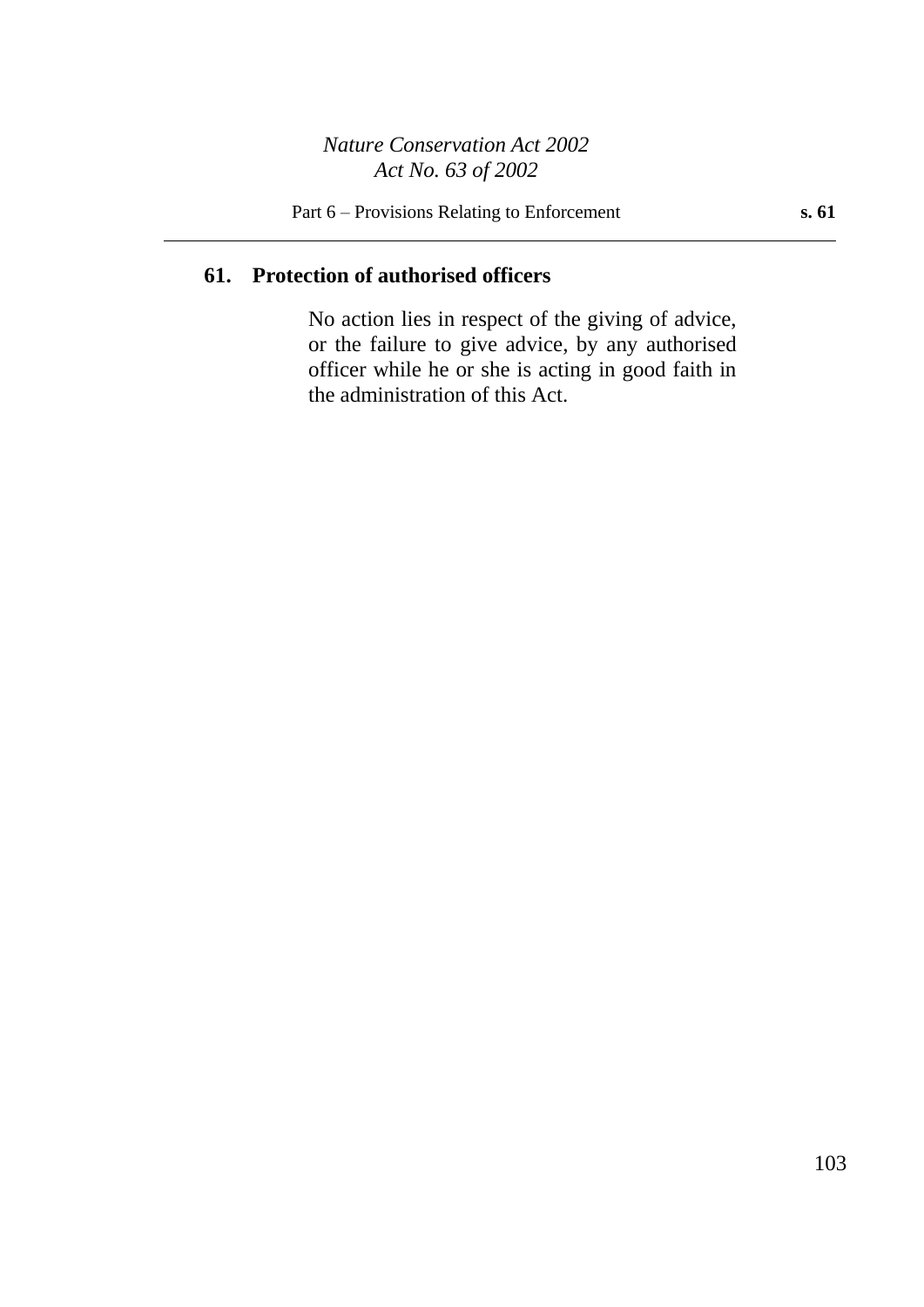# **PART 7 – INFRINGEMENT NOTICES**

#### **62. Infringement notices**

- (1) An authorised officer may serve an infringement notice on a person if of the opinion that the person has committed a prescribed offence.
- (2) An infringement notice is to be in accordance with section 14 of the *Monetary Penalties Enforcement Act 2005*.

#### **63. Payments into Public Account**

Any payments in respect of an infringement notice are payable into the Public Account.

64 - 67**.** . . . . . . . .

#### **68. Regulations for this Part**

Without limiting the matters in respect of which the regulations may be made, the regulations may make provision for the purposes of this Part, including but not limited to, the following matters:

- (a) providing that a contravention of any of the regulations is a prescribed offence for the purposes of this Part;
- (b) providing, in respect of such an offence, for the imposition of a fine not exceeding 10 penalty units and, in the case of a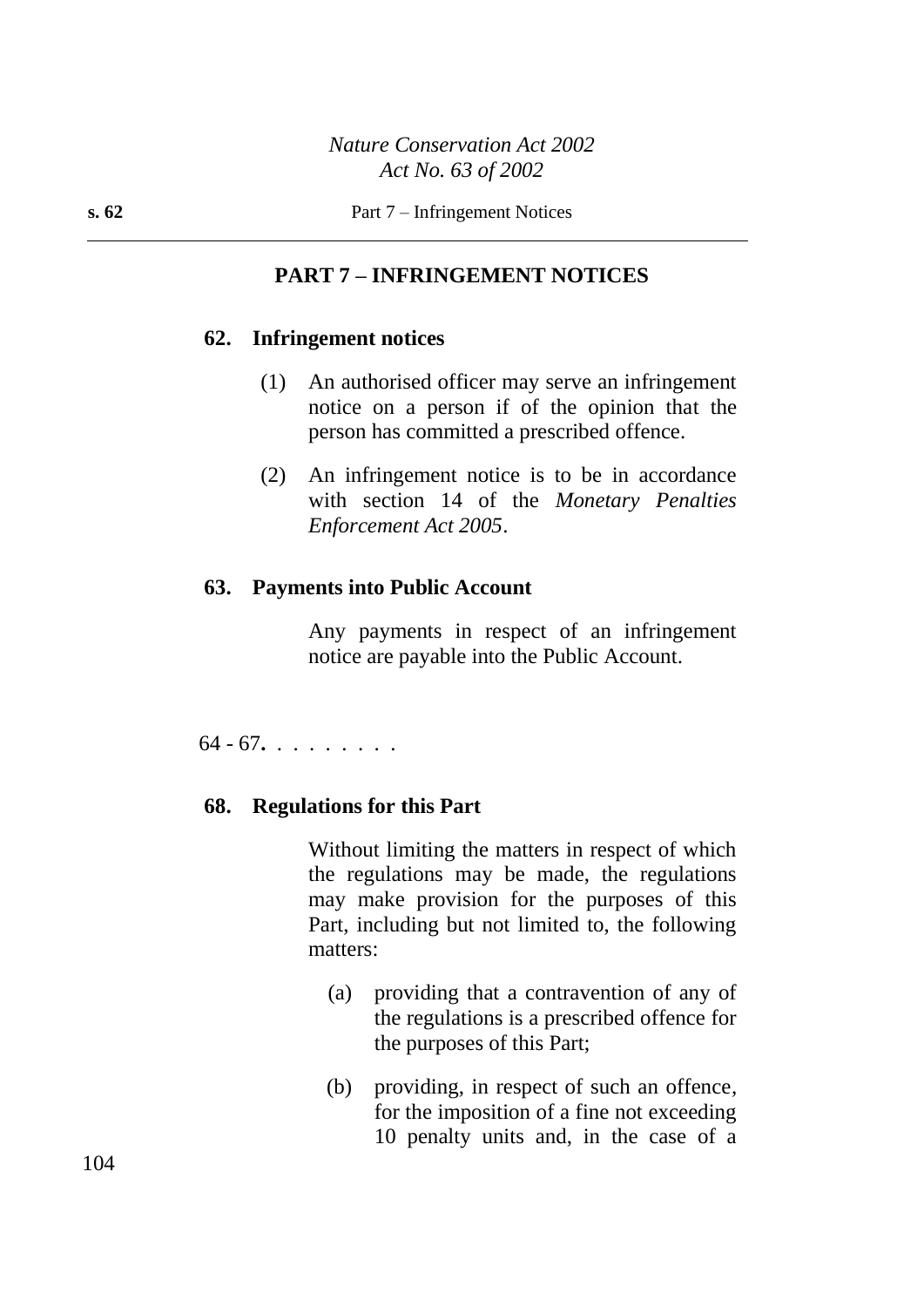Part 7 – Infringement Notices **s. 68**

continuing offence, a further fine not exceeding 5 penalty units for each day during which the offence continues.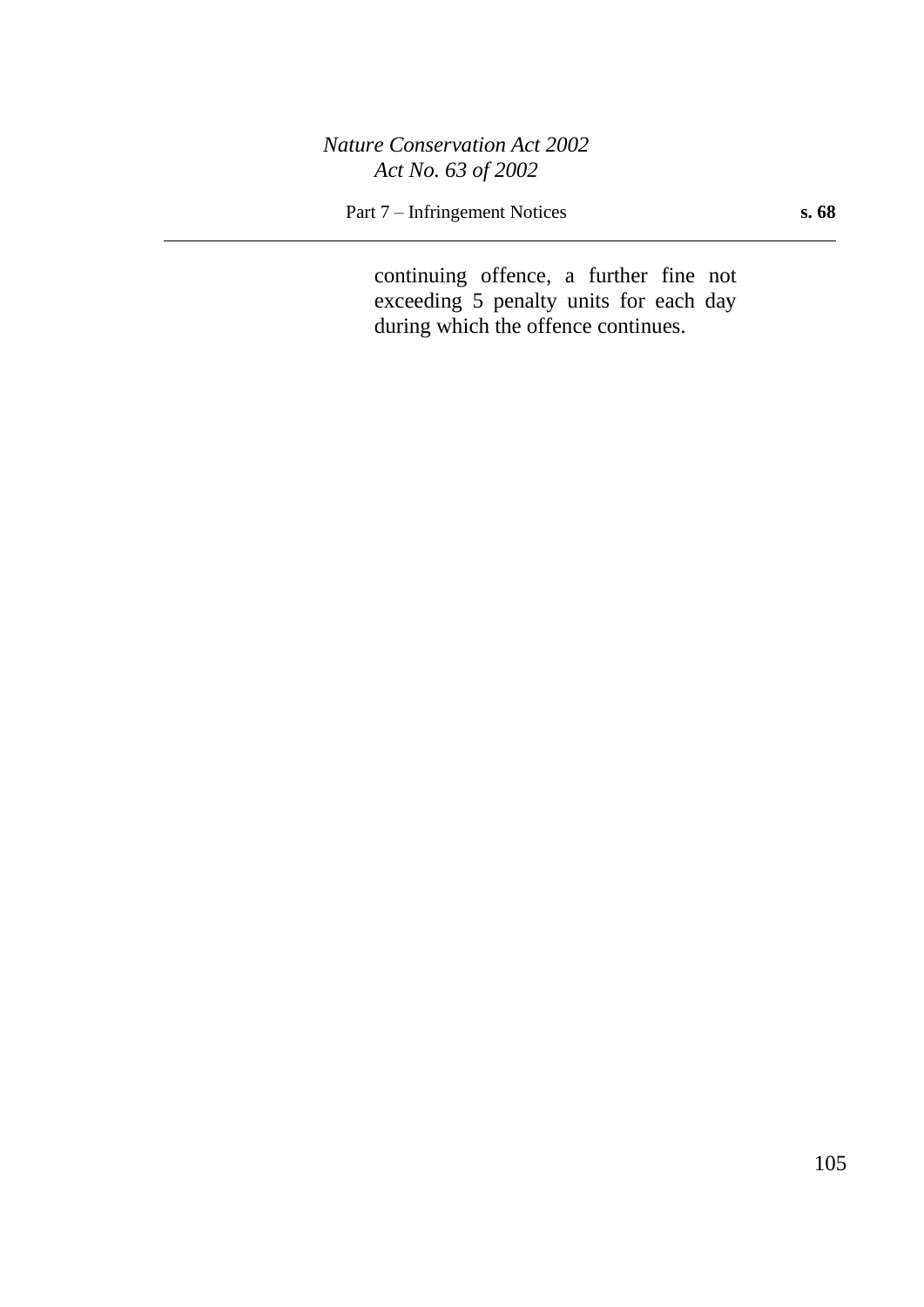# **PART 8 – MISCELLANEOUS**

#### **69. Capacity, &c., to consent**

- (1) A body corporate may give any consent for the purposes of this Act, notwithstanding that, apart from this subsection, it would have no power or capacity to give that consent.
- (2) Nothing in this Act entitles the owner of any land to give any consent for the doing of anything in relation to that land in derogation of the estate of any other person in occupation of that land without the consent of that other person.

#### **70. Assistance to officers**

(1) In this section,

*officer* means the Secretary, a person employed in the Department or a ranger.

(2) If a person has been requested to assist an officer carrying out his or her functions under this Act and is willing to do so, another person must not, either directly or indirectly, prevent, dissuade, hinder, impede or obstruct that person from assisting that officer or from proceeding to a place for the purpose of assisting that officer.

# **71. Compensation for injury or death occurring in the course of official duty, &c.**

 $(1)$  In this section –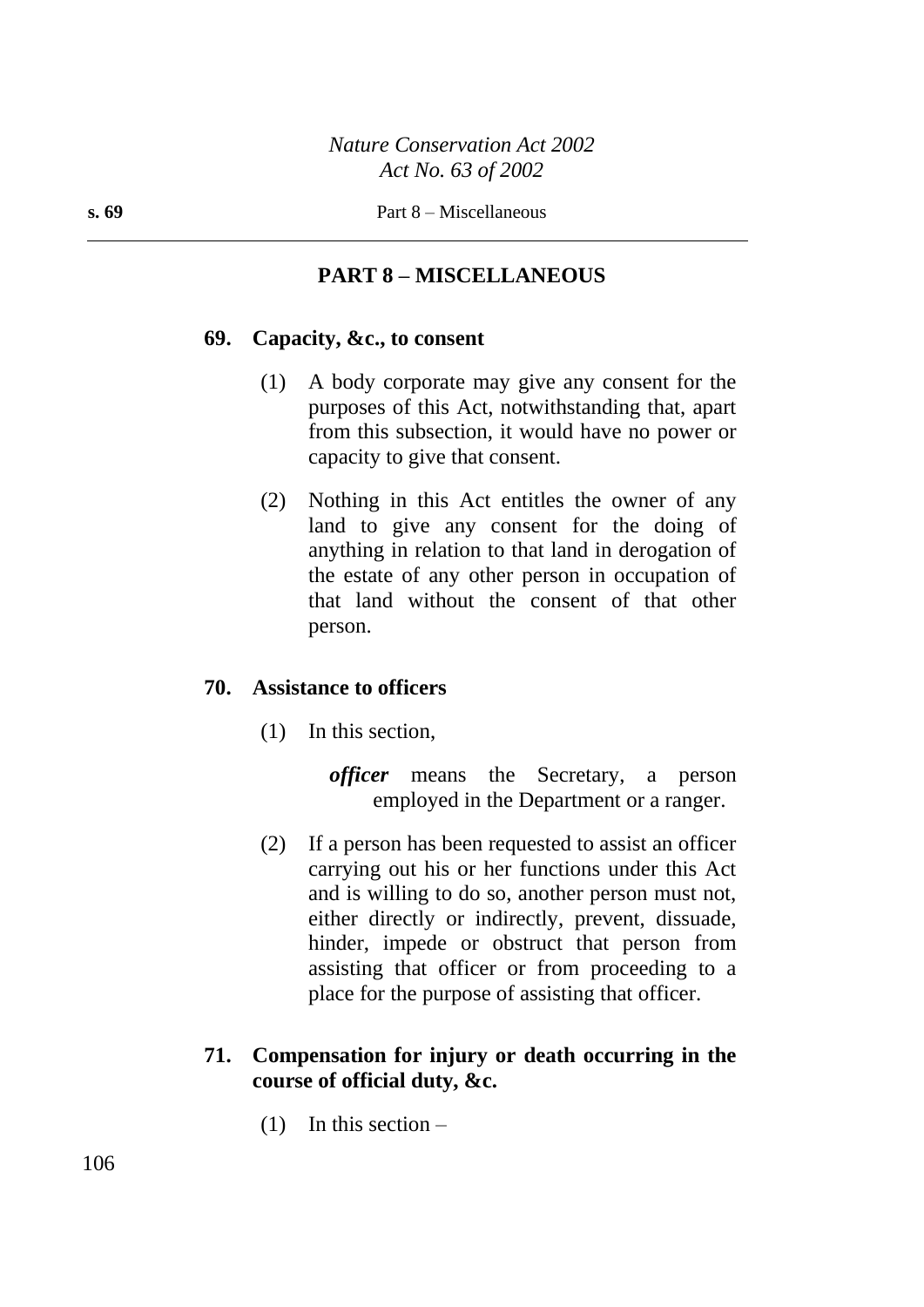- *dependants* has the same meaning as it has in the *Workers Rehabilitation and Compensation Act 1988*;
- *officer* means the Secretary, a person employed in the Department or a ranger.
- $(2)$  If
	- (a) a ranger is killed or suffers personal injury in the course of carrying out official functions or dies as a result of personal injury so suffered; or
	- (b) a person (not being an officer) is killed or suffers personal injury in the course of assisting an officer carrying out official functions under the supervision of that officer, or dies as a result of personal injury so suffered –

and that ranger or other person is not, or as the case may be, his or her dependants are not, entitled to compensation under the *Workers Rehabilitation and Compensation Act 1988* in respect of the injury or death, that ranger or other person is, or in the case of his or her death, his or her dependants are, entitled to compensation as provided in this section.

- (3) A ranger or other person is taken to be carrying out official functions –
	- (a) when he or she is carrying out any functions or exercising any powers conferred on him or her by this Act; or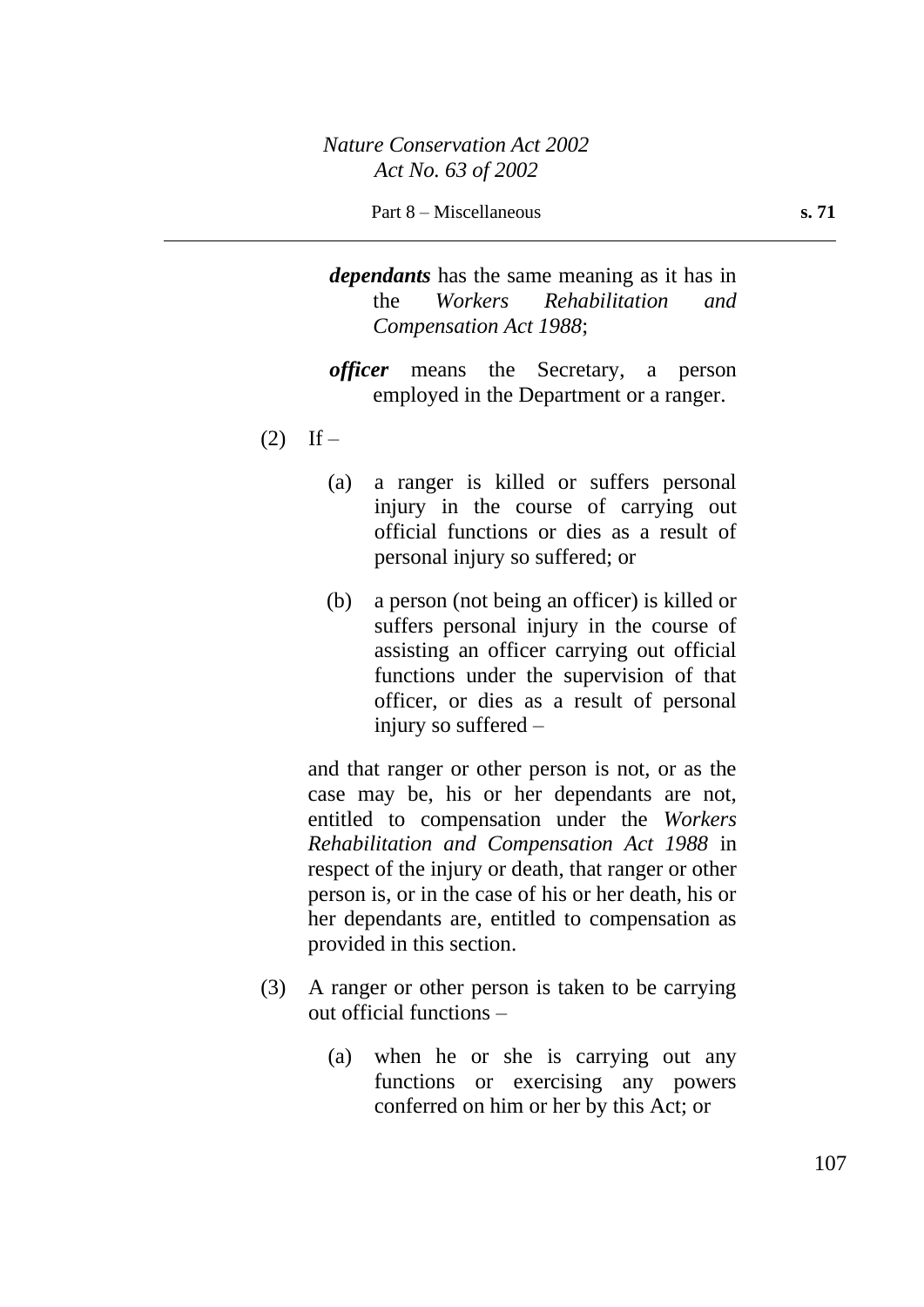#### **s. 71** Part 8 – Miscellaneous

- (b) while he or she is travelling in either direction between his place of residence or place of employment and the place at which those functions are being, are to be or have been carried out.
- (4) A person is taken to be assisting an officer carrying out official functions while he or she is travelling in either direction between his or her place of residence or place of employment and the place at which those functions are being, are to be or have been carried out.
- (5) Subject to subsection (6), the compensation payable to a ranger or other person under this section is to be such amount as the Governor, on the recommendation of the Secretary, determines.
- (6) Compensation under this section is to be calculated in accordance with the *Workers Rehabilitation and Compensation Act 1988*.
- (7) A ranger or other person by whom, or on whose behalf, compensation under this section is claimed is to, if so required by the Secretary, submit to the Secretary such evidence in support of his or her claim, and such medical certificates, as the Secretary requires, and such other information, if any, as may be prescribed.
- (8) The compensation payable to a ranger or other person under this section is to be defrayed out of moneys to be provided by Parliament for the purpose.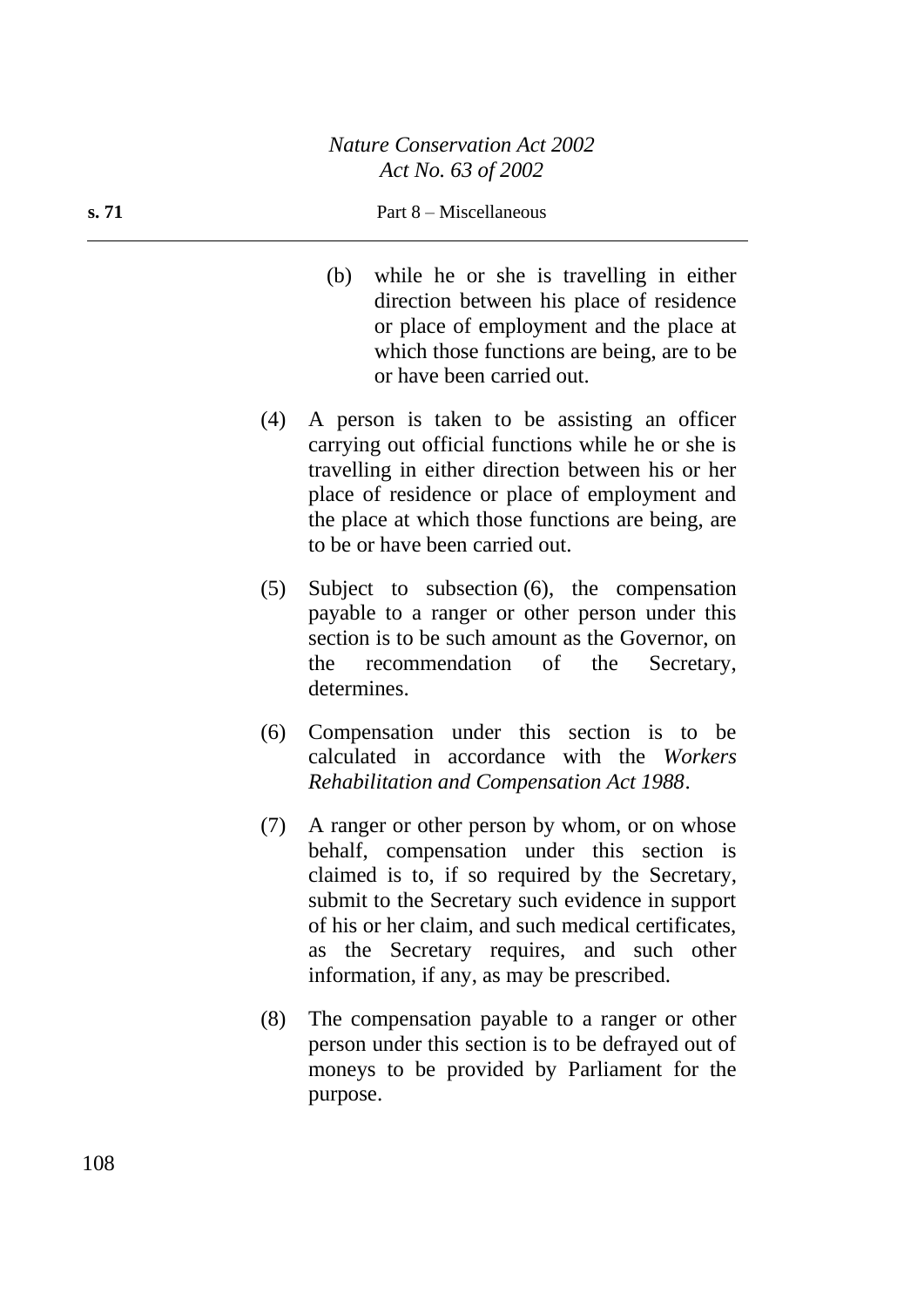#### **72. Gifts for conservation purposes**

- (1) If any money or other property is given, devised or bequeathed for any conservation purpose under this Act, that money, or the proceeds of the realisation of that property, may be paid into an account established in the Public Account, and the moneys for the time being standing to the credit of that account are not to be applied otherwise than for that purpose.
- (2) Any interest arising from the investment of moneys paid into an account established pursuant to this section is to be paid into that account.
- (3) Nothing in this section prejudices or affects the operation of any trust to which any money or other property is subject.

#### **73. Aboriginal cultural activities on Aboriginal land**

- (1) In this section
	- *Aboriginal cultural activity* means the activity of hunting, fishing or gathering undertaken by an Aboriginal person for his or her personal use based on Aboriginal custom of Tasmania as passed down to that Aboriginal person;
	- *Aboriginal land* has the same meaning as in the *Aboriginal Lands Act 1995*;
	- *Aboriginal person* has the same meaning as in the *Aboriginal Lands Act 1995*.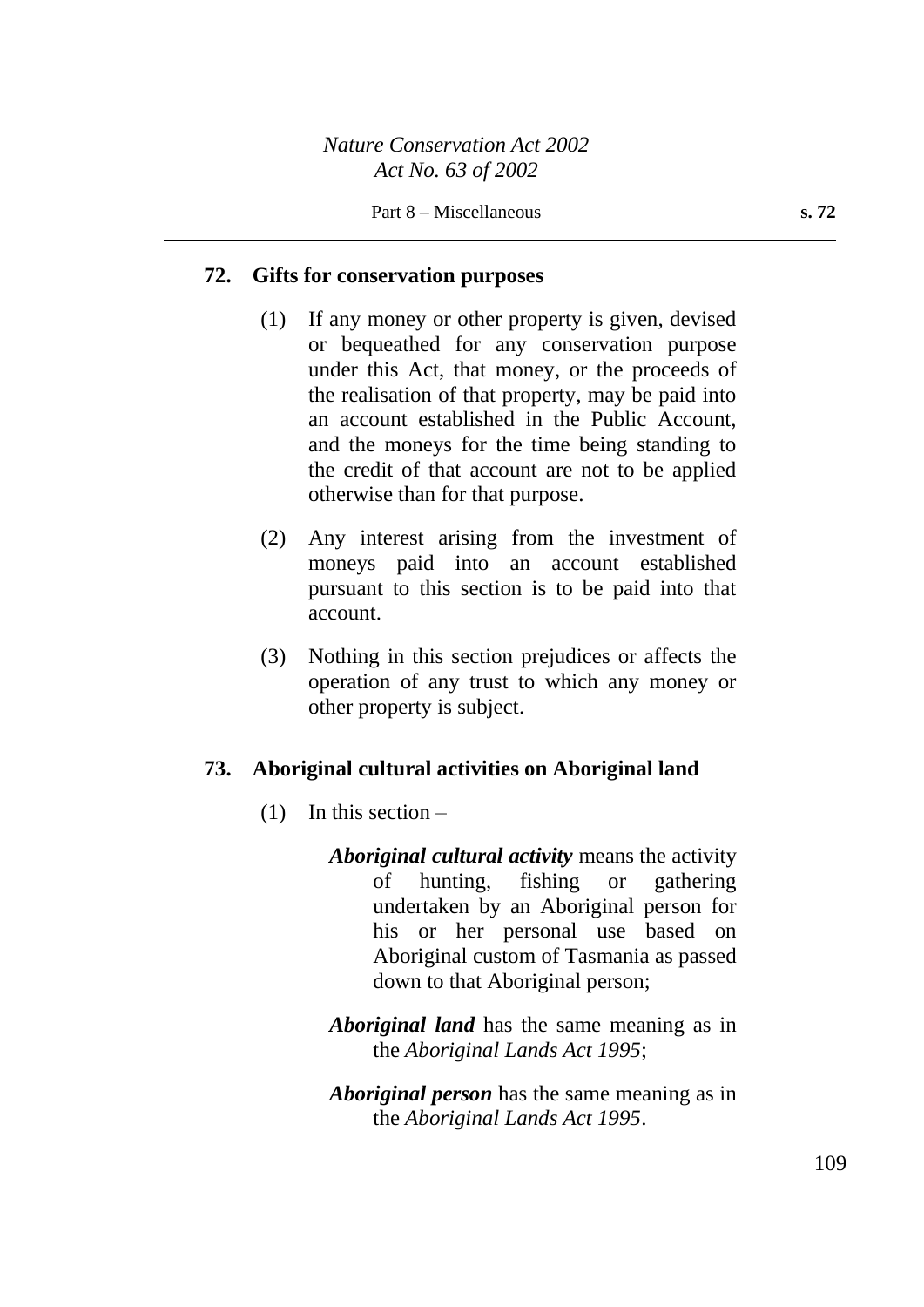#### **s. 74** Part 8 – Miscellaneous

(2) Nothing in this Act precludes an Aboriginal cultural activity by an Aboriginal person on Aboriginal land, so long as that activity is not likely, in the opinion of the Minister, to have a detrimental effect on fauna and flora and is consistent with this Act.

#### **74. Expenses of Act**

(1) In this section,

*special account* means an account established under subsection (3).

- (2) Except as otherwise expressly provided by this Act, all moneys received by, or on behalf of, the Minister, the Minister for Crown Lands or the Secretary under this Act are to be paid into the Public Account, and the expenses incurred in the administration of this Act are to be defrayed out of moneys provided by Parliament for the purpose.
- (3) Accounts in the Public Account may be established with respect to any matter for which the Secretary has responsibility under this Act.
- (4) Except as the Treasurer otherwise directs, all moneys received by, or on behalf of, the Secretary for the purposes of a special account are to be paid into that account.
- (5) Except as the Treasurer otherwise directs, the moneys for the time being standing to the credit of a special account are to be applied, as the Secretary determines, in meeting expenses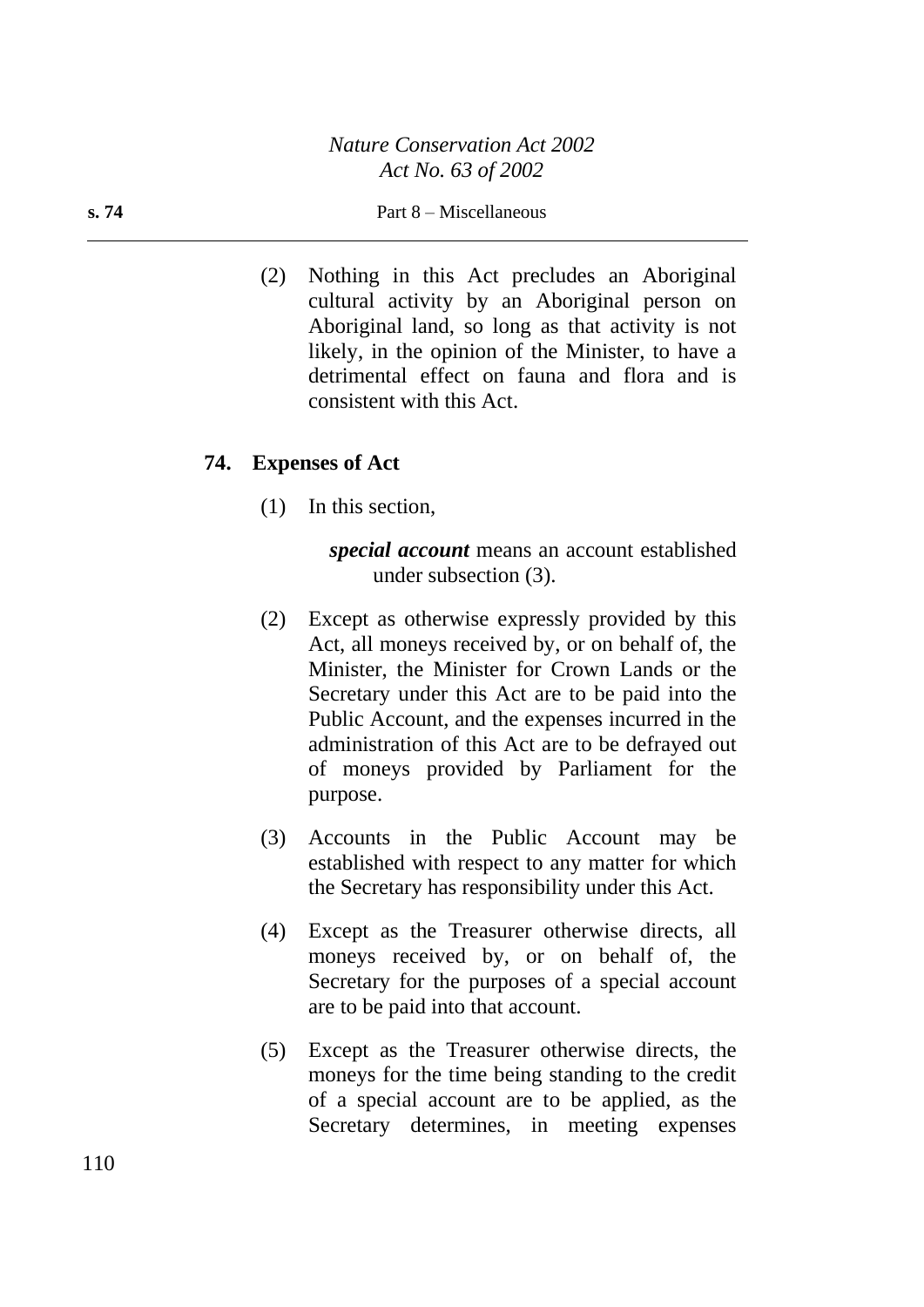incurred in connection with the matter for which the account was established.

#### **75. Delegation by Minister**

The Minister may delegate any of his or her functions or powers under this Act other than this power of delegation.

#### **76. Regulations**

- (1) The Governor may make regulations for the purposes of this Act.
- (2) Nothing in the regulations prohibits the doing of anything required to be done for the purposes of complying with any other Act.
- (3) Without limiting the generality of subsection (1) regulations made under this subsection may make provision for or with respect to  $-$ 
	- (a) the payment and collection of fees by any person in relation to any act, matter or thing done or arising under this Act; and
	- (b) the remission of, or exemption from liability for, any such fees.
- (4) The regulations may  $-$ 
	- (a) be of general or specially limited application; and
	- (b) apply differently according to matters, limitations or restrictions, whether as to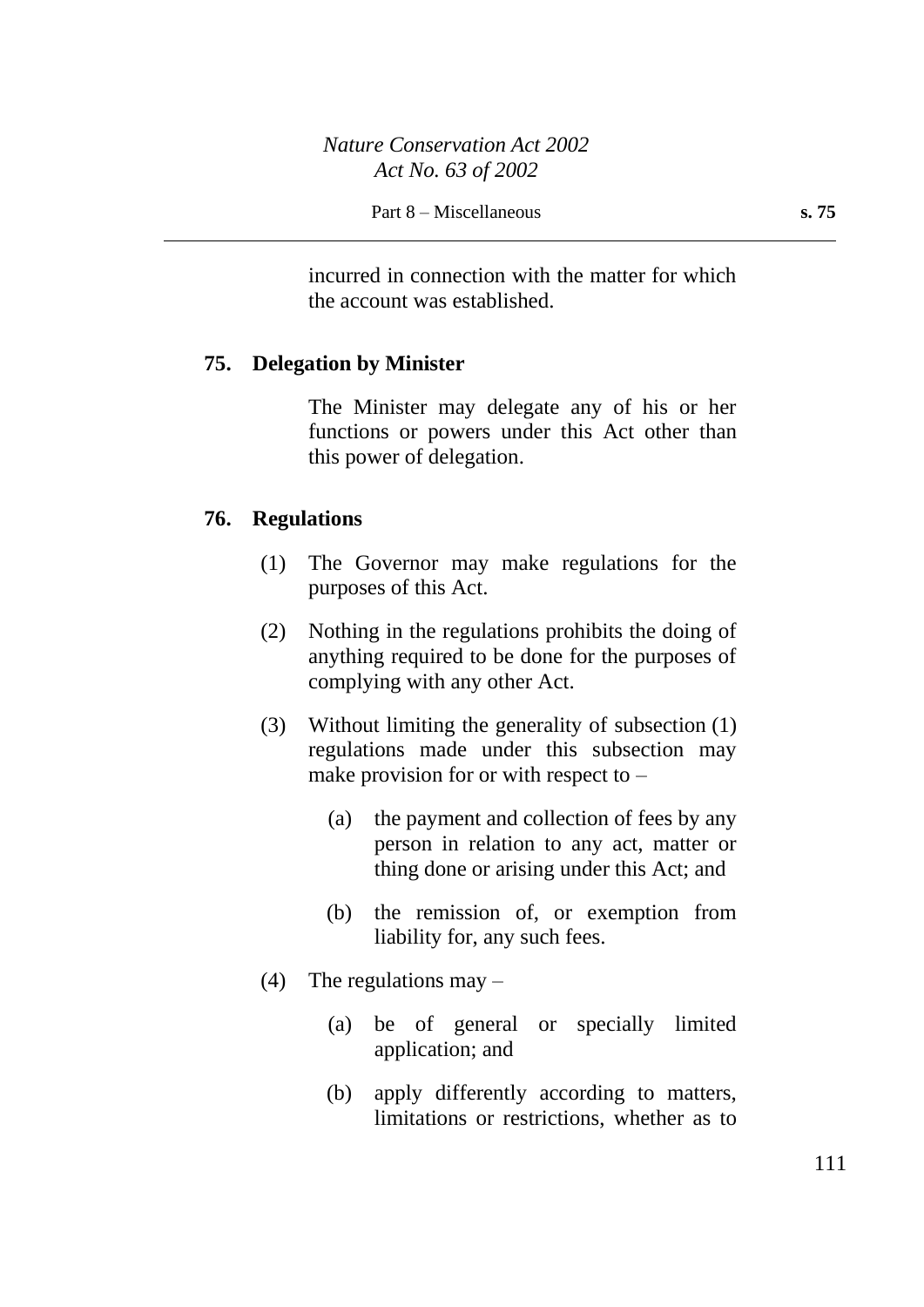time, circumstance or otherwise, specified in the regulations; and

- (c) authorise any matter to be from time to time determined, applied or regulated by the Minister, the Secretary or another person performing functions under this Act as specified in the regulations.
- (5) The regulations may contain provisions of a savings or transitional nature consequent on the enactment of this Act or the *National Parks and Reserves Management Act 2002*.
- (6) A provision referred to in subsection (5) may take effect on and from the day on which this Act commences or a later day.
- (7) The regulations may rescind regulations or other subordinate legislation made under the *National Parks and Wildlife Act 1970*.

### **76A. Amendment of Schedule 3A**

- (1) The Minister, by order, may amend Schedule 3A by doing one or more of the following:
	- (a) inserting an item in the Schedule;
	- (b) omitting an item from the Schedule;
	- (c) omitting an item from the Schedule and substituting a new item.
- (2) The provisions of section 47(3), (3A), (4), (5), (6) and (7) of the *Acts Interpretation Act 1931* apply to an order under subsection (1) as if the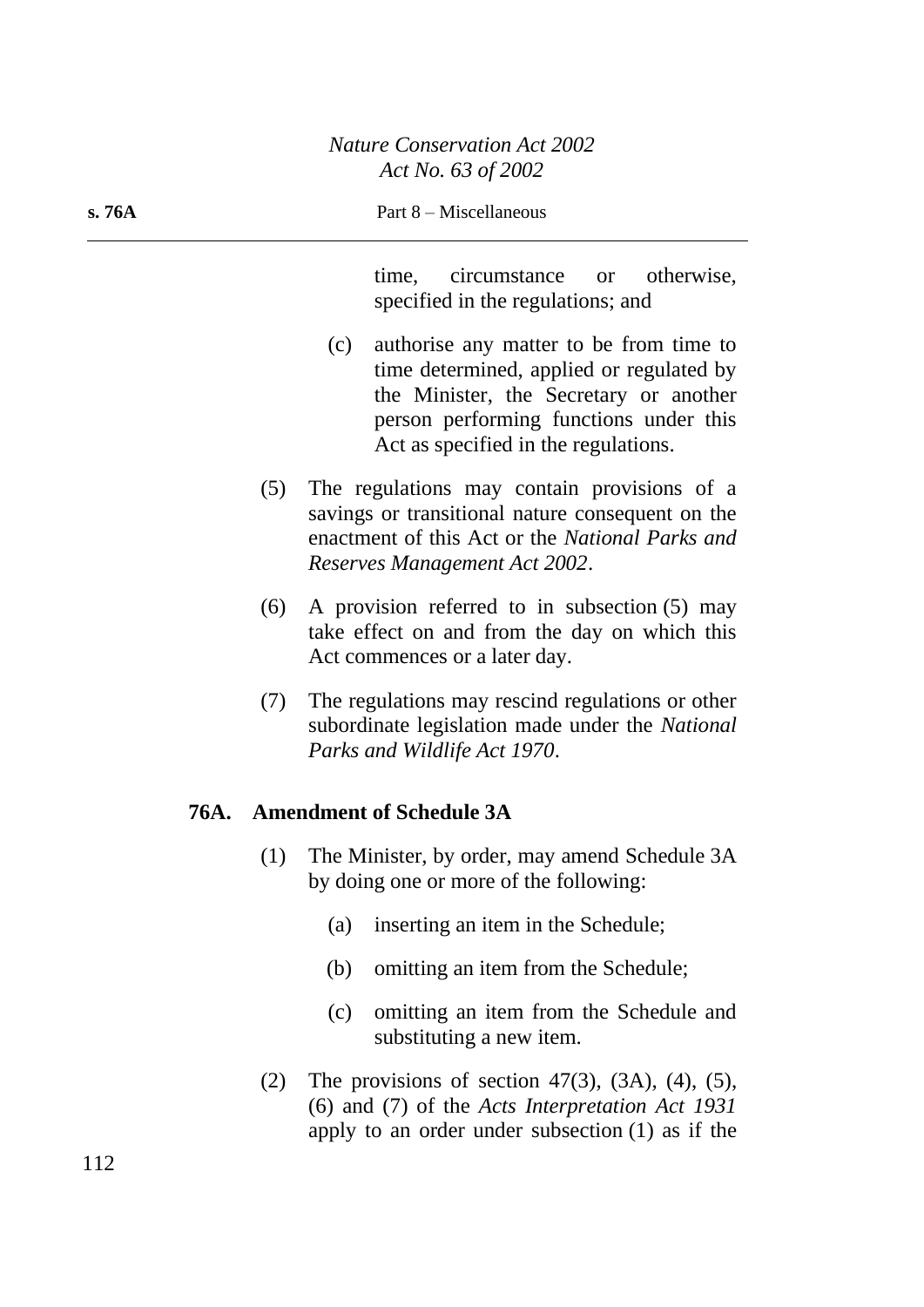order were regulations within the meaning of that Act.

(3) An order under this section is not an instrument of a legislative character for the purpose of the *Subordinate Legislation Act 1992*.

#### **77. Savings and transitional provisions**

The savings and transitional provisions set out in Schedule 4 have effect.

### **78. Administration of Act**

Until provision is made in relation to this Act by order under section 4 of the *Administrative Arrangements Act 1990* –

- (a) the administration of this Act is assigned to the Minister for Primary Industries, Water and Environment; and
- (b) the department responsible to that Minister in relation to the administration of this Act is the Department of Primary Industries, Water and Environment.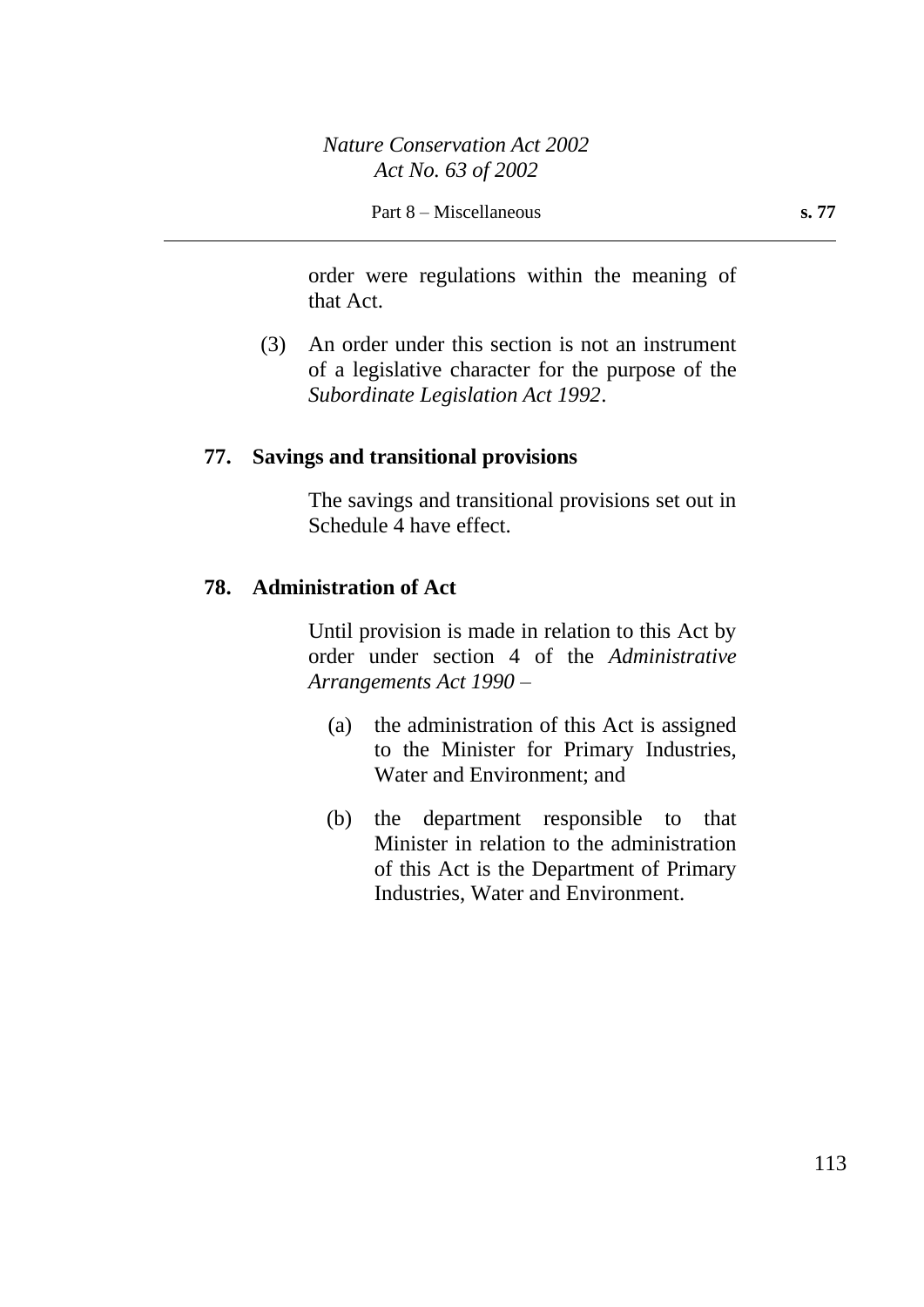#### **sch. 1**

## **SCHEDULE 1 – DETERMINATION OF CLASS OF RESERVED LAND**

### Sections 3 and 16

|                | Column 1                         | Column <sub>2</sub>                                                                                                                          | Column <sub>3</sub>                                                                                                                                                                                         |
|----------------|----------------------------------|----------------------------------------------------------------------------------------------------------------------------------------------|-------------------------------------------------------------------------------------------------------------------------------------------------------------------------------------------------------------|
|                | <b>Class of</b><br>reserved land | <b>Values of land</b>                                                                                                                        | <b>Purposes of reservation</b>                                                                                                                                                                              |
| $\mathbf{1}$ . | National park                    | A large natural area of<br>land containing a<br>representative or<br>outstanding sample of<br>major natural regions,<br>features or scenery. | The protection and<br>maintenance of the natural<br>and cultural values of the<br>area of land while<br>providing for ecologically<br>sustainable recreation<br>consistent with conserving<br>those values. |
| 2.             | State reserve                    | An area of land<br>containing any of the<br>following:                                                                                       | The protection and<br>maintenance of any one or<br>more of the following:                                                                                                                                   |
|                |                                  | (a) significant<br>natural landscapes;                                                                                                       | (a) the natural and cultural<br>values of the area of<br>land;                                                                                                                                              |
|                |                                  | (b) natural features;                                                                                                                        | (b) sites, objects or places<br>significance<br>of<br>to<br>Aboriginal<br>people<br>contained in that area<br>of land;                                                                                      |
|                |                                  | (c) sites, objects or<br>places of<br>significance to<br>Aboriginal people.                                                                  | (c) use of the area of land<br>Aboriginal<br>by<br>$people -$                                                                                                                                               |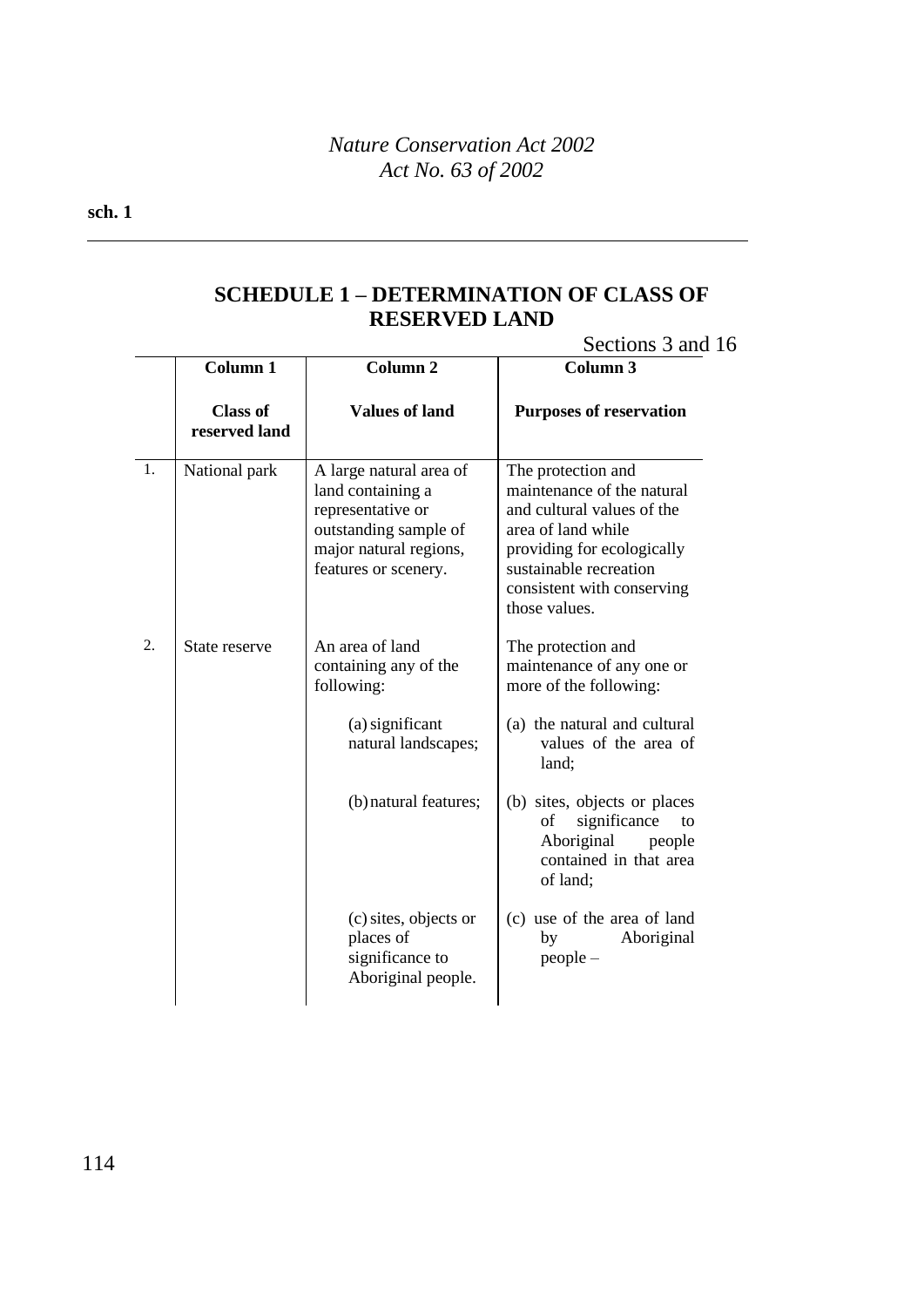|    | Column <sub>1</sub>              | Column <sub>2</sub>                                                                                                         | Column <sub>3</sub>                                                                                                                                                                                                                                         |
|----|----------------------------------|-----------------------------------------------------------------------------------------------------------------------------|-------------------------------------------------------------------------------------------------------------------------------------------------------------------------------------------------------------------------------------------------------------|
|    | <b>Class of</b><br>reserved land | <b>Values of land</b>                                                                                                       | <b>Purposes of reservation</b>                                                                                                                                                                                                                              |
|    |                                  |                                                                                                                             | while providing for<br>ecologically sustainable<br>recreation consistent with<br>conserving any of the<br>things referred to in<br>paragraphs $(a)$ , $(b)$ and $(c)$ ,<br>as applicable.                                                                   |
| 3. | Nature reserve                   | An area of land that<br>contains natural values<br>that $-$                                                                 | The conservation of the<br>natural biological diversity<br>or geological diversity of<br>the area of land, or both,<br>and the conservation of the<br>natural values of that area<br>of land that are unique,<br>important or have<br>representative value. |
|    |                                  | (a) contribute to the<br>natural biological<br>diversity or<br>geological diversity<br>of the area of land,<br>or both; and |                                                                                                                                                                                                                                                             |
|    |                                  | (b) are unique,<br>important or have<br>representative value.                                                               |                                                                                                                                                                                                                                                             |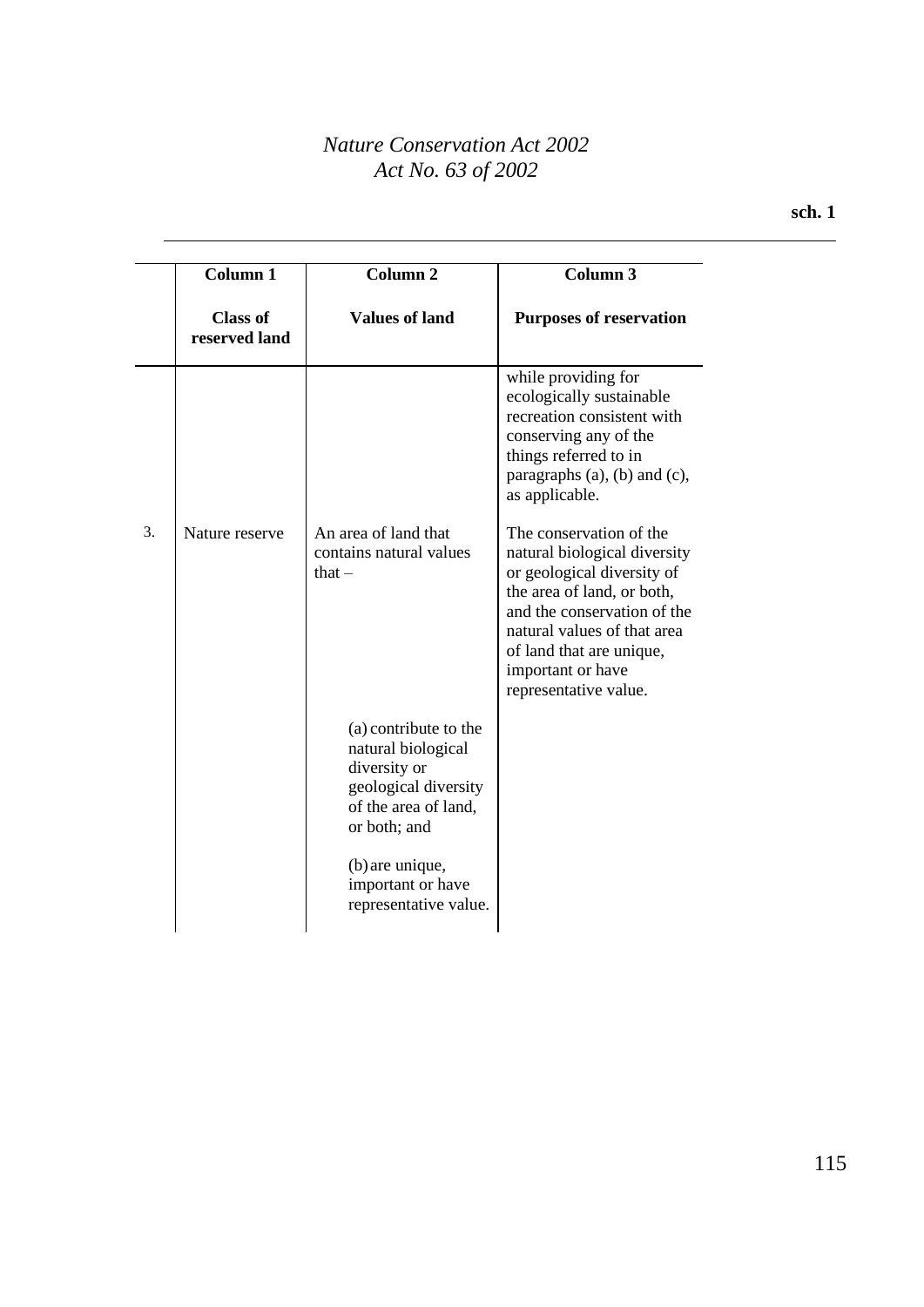|    | <b>Column 1</b>                  | Column <sub>2</sub>                                                                                                                                            | Column $\overline{3}$                                                                                                                                                                                                                                                                                                                              |
|----|----------------------------------|----------------------------------------------------------------------------------------------------------------------------------------------------------------|----------------------------------------------------------------------------------------------------------------------------------------------------------------------------------------------------------------------------------------------------------------------------------------------------------------------------------------------------|
|    | <b>Class of</b><br>reserved land | <b>Values of land</b>                                                                                                                                          | <b>Purposes of reservation</b>                                                                                                                                                                                                                                                                                                                     |
| 4. | Game reserve                     | An area of land<br>containing natural values<br>that are unique,<br>important or have<br>representative value<br>particularly with respect<br>to game species. | The conservation of the<br>natural values of the area<br>of land that are unique,<br>important or have<br>representative value, the<br>conservation of the natural<br>biological diversity or<br>geological diversity of that<br>area of land, or both, and<br>the ecologically<br>sustainable hunting of<br>game species in that area<br>of land. |
| 5. | Conservation<br>area             | An area of land<br>predominantly in a<br>natural state.                                                                                                        | The protection and<br>maintenance of the natural<br>and cultural values of the<br>area of land and the<br>sustainable use of the<br>natural resources of that<br>area of land including<br>special species timber<br>harvesting.                                                                                                                   |
| 6. | <b>Nature</b><br>recreation area | An area of land -                                                                                                                                              | Public recreation and<br>education consistent with<br>conserving the natural and<br>cultural values of the area<br>of land.                                                                                                                                                                                                                        |
|    |                                  | (a) predominantly in<br>a natural state; or                                                                                                                    |                                                                                                                                                                                                                                                                                                                                                    |
|    |                                  | (b) containing<br>sensitive natural<br>sites of significance<br>for recreation.                                                                                |                                                                                                                                                                                                                                                                                                                                                    |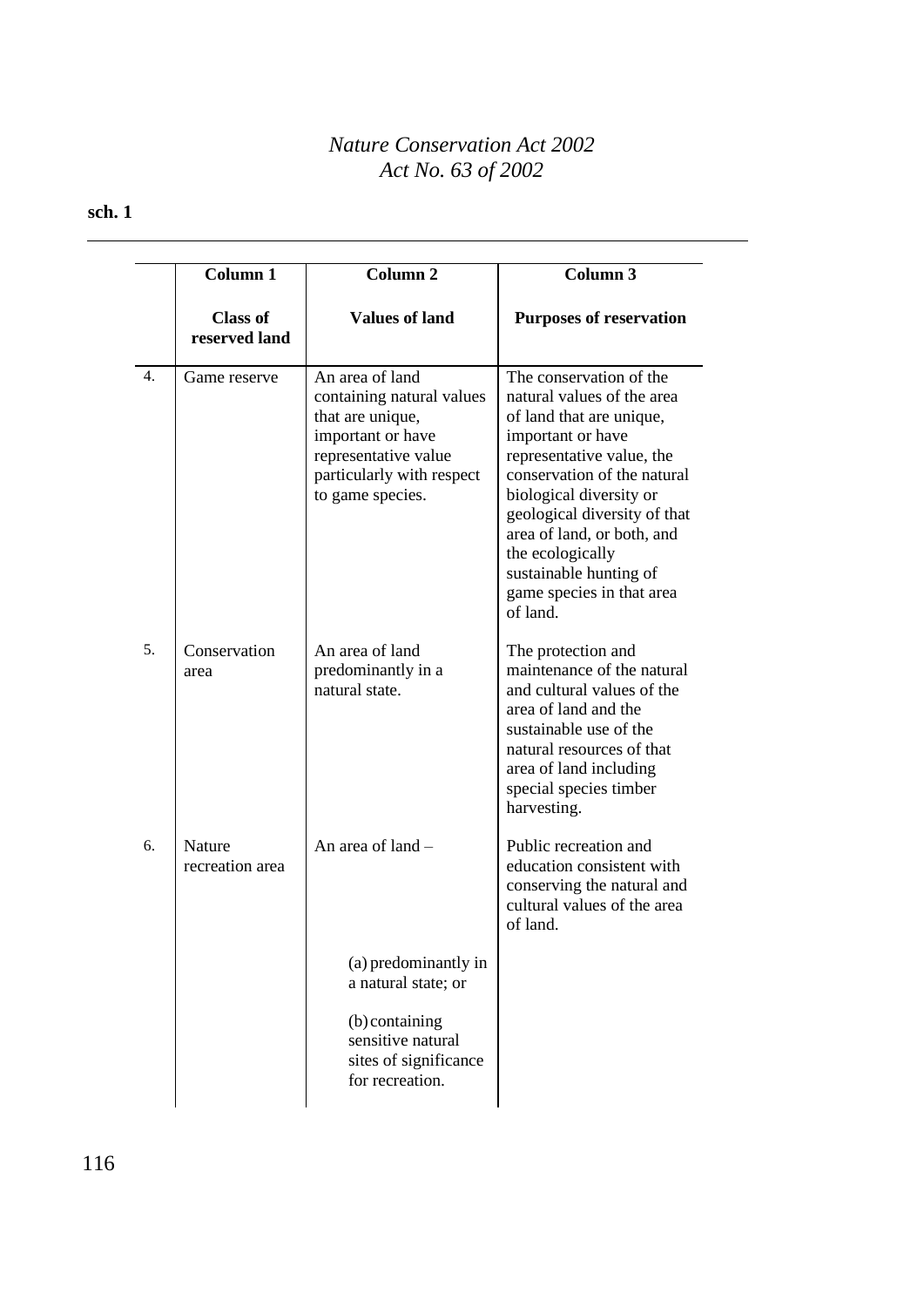|    | Column 1                         | Column <sub>2</sub>                                                             | Column $\overline{3}$                                                                                                                                                                                                                                                                                                         |
|----|----------------------------------|---------------------------------------------------------------------------------|-------------------------------------------------------------------------------------------------------------------------------------------------------------------------------------------------------------------------------------------------------------------------------------------------------------------------------|
|    | <b>Class of</b><br>reserved land | <b>Values of land</b>                                                           | <b>Purposes of reservation</b>                                                                                                                                                                                                                                                                                                |
| 7. | Regional<br>reserve              | An area of land -                                                               | Mineral exploration and<br>the development of<br>mineral deposits in the area<br>of land, and the controlled<br>use of other natural<br>resources of that area of<br>land, including special<br>species timber harvesting,<br>while protecting and<br>maintaining the natural and<br>cultural values of that area<br>of land. |
|    |                                  | (a) with high<br>mineral potential or<br>prospectivity; and                     |                                                                                                                                                                                                                                                                                                                               |
|    |                                  | (b) predominantly in<br>a natural state.                                        |                                                                                                                                                                                                                                                                                                                               |
| 8. | Historic site                    | An area of land of<br>significance for historic<br>cultural heritage.           | The conservation of the<br>historic features of the area<br>of land and the<br>presentation of those<br>features for public<br>appreciation and<br>education.                                                                                                                                                                 |
| 9. | Private<br>sanctuary             | An area of land that has<br>significant natural or<br>cultural values, or both. | The protection and<br>maintenance of the natural<br>or cultural values of the<br>area of land, or both, while<br>permitting the carrying out<br>of agricultural or other<br>activities on that land<br>consistent with conserving<br>those values.                                                                            |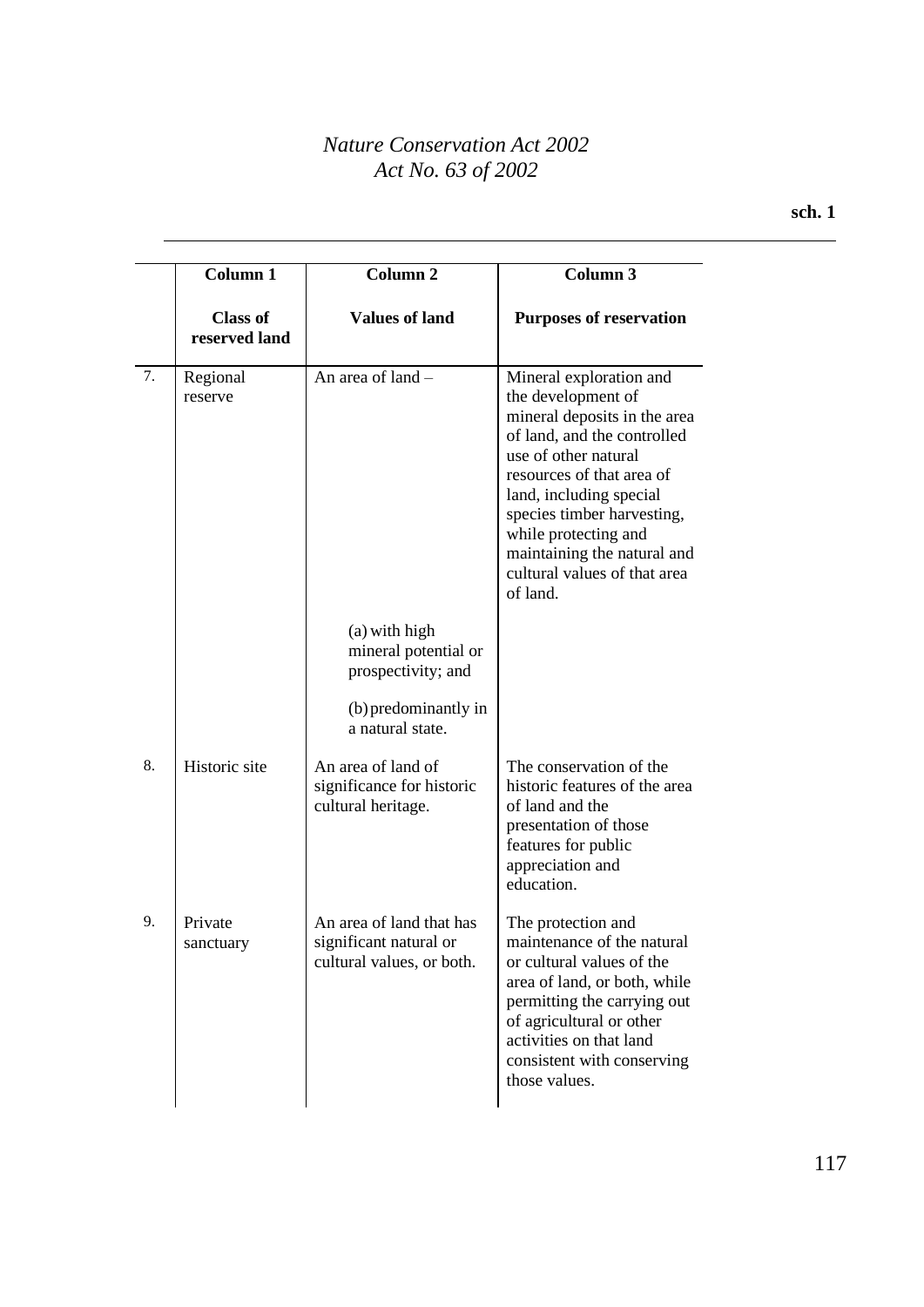|     | Column 1                  | Column <sub>2</sub>                                                                                                         | Column 3                                                                                                                                                                                                                                                    |
|-----|---------------------------|-----------------------------------------------------------------------------------------------------------------------------|-------------------------------------------------------------------------------------------------------------------------------------------------------------------------------------------------------------------------------------------------------------|
|     | Class of<br>reserved land | <b>Values of land</b>                                                                                                       | <b>Purposes of reservation</b>                                                                                                                                                                                                                              |
| 10. | Private nature<br>reserve | An area of land that<br>contains natural values<br>that $-$                                                                 | The conservation of the<br>natural biological diversity<br>or geological diversity of<br>the area of land, or both,<br>and the conservation of the<br>natural values of that area<br>of land that are unique,<br>important or have<br>representative value. |
|     |                           | (a) contribute to the<br>natural biological<br>diversity or<br>geological diversity<br>of the area of land,<br>or both; and |                                                                                                                                                                                                                                                             |
|     |                           | (b) are unique,<br>important or have<br>representative value.                                                               |                                                                                                                                                                                                                                                             |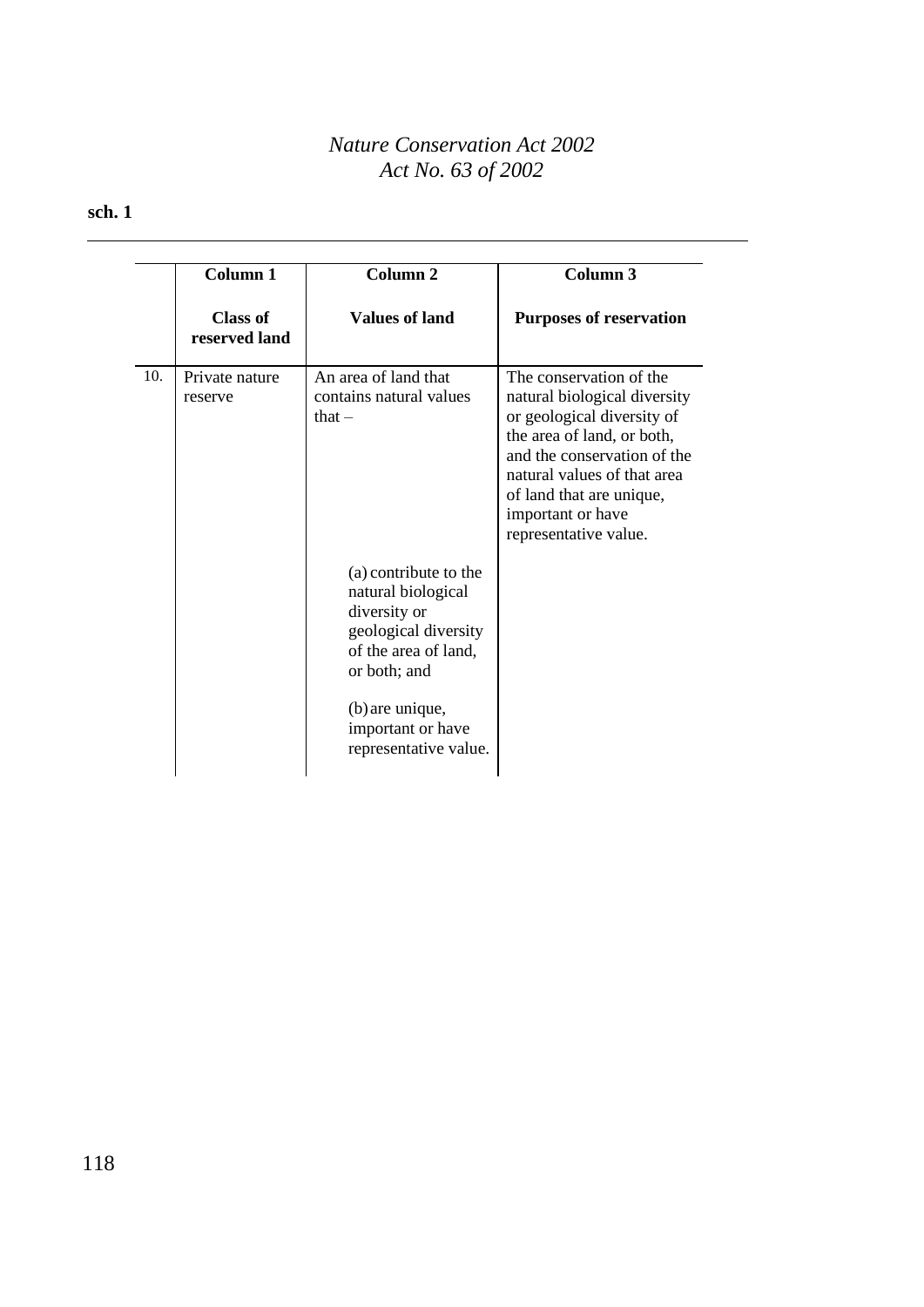## **SCHEDULE 2 – OBJECTIVES OF THE RESOURCE MANAGEMENT AND PLANNING SYSTEM OF TASMANIA**

Section 3(1)

- **1.** The objectives of the resource management and planning system of Tasmania are –
	- (a) to promote the sustainable development of natural and physical resources and the maintenance of ecological processes and genetic diversity; and
	- (b) to provide for the fair, orderly and sustainable use and development of air, land and water; and
	- (c) to encourage public involvement in resource management and planning; and
	- (d) to facilitate economic development in accordance with the objectives set out in paragraphs (a), (b) and (c); and
	- (e) to promote the sharing of responsibility for resource management and planning between the different spheres of Government, the community and industry in the State.
- **2.** In item 1(a),
	- *sustainable development* means managing the use, development and protection of natural and physical resources in a way,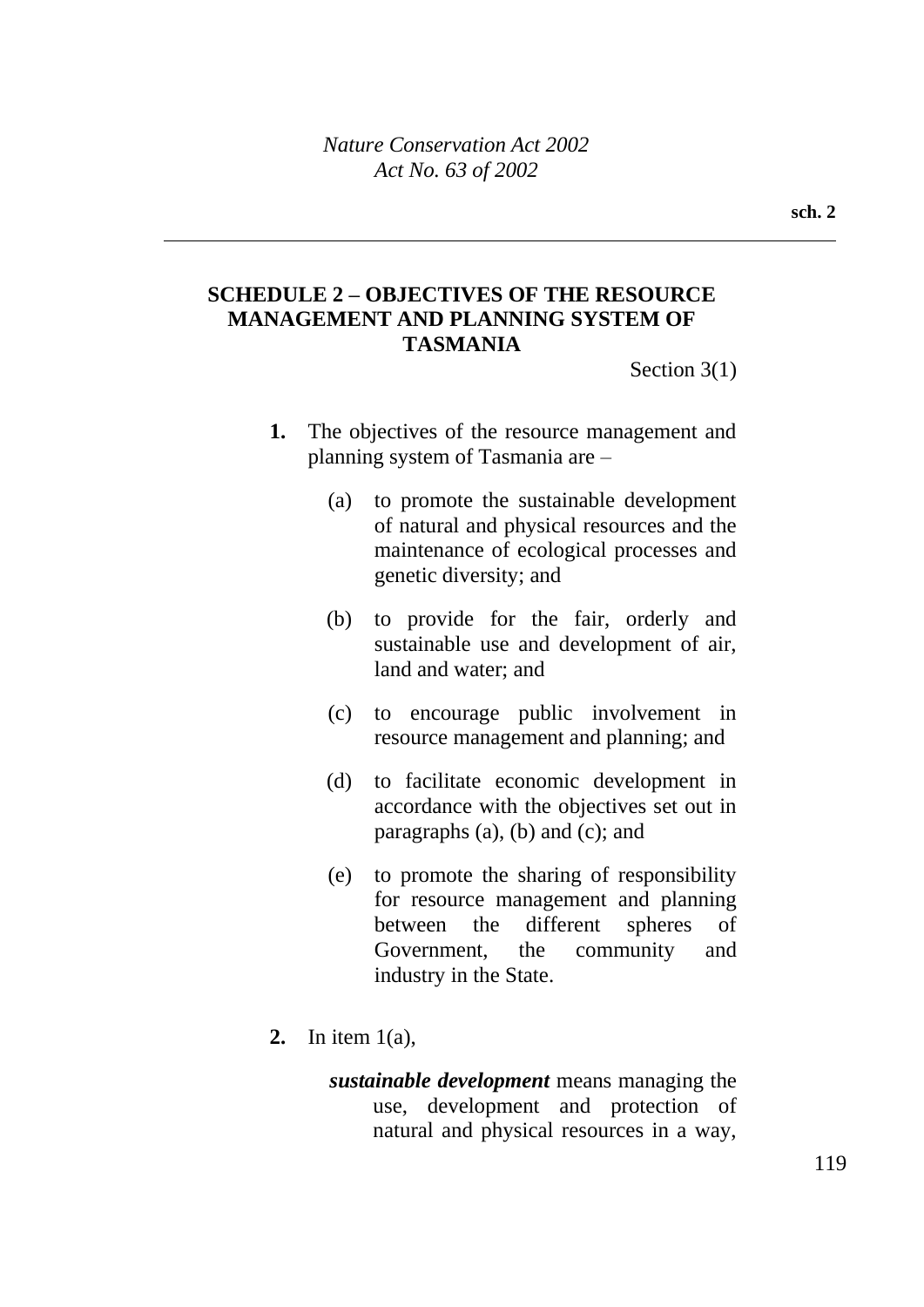**sch. 2**

or at a rate, which enables people and communities to provide for their social, economic and cultural wellbeing and for their health and safety while –

- (a) sustaining the potential of natural and physical resources to meet the reasonably foreseeable needs of future generations; and
- (b) safeguarding the life-supporting capacity of air, water, soil and ecosystems; and
- (c) avoiding, remedying or mitigating any adverse effects of activities on the environment.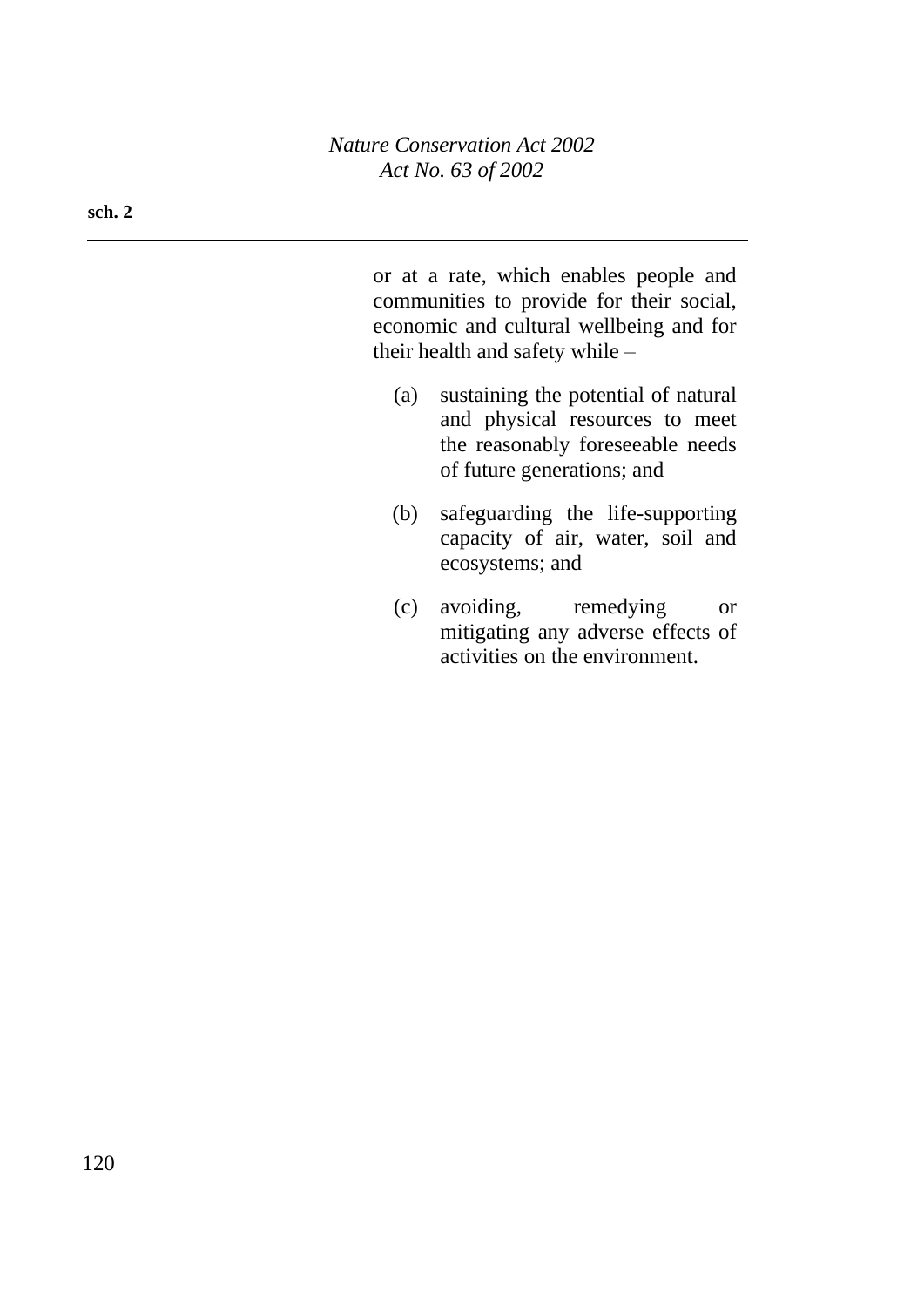### **SCHEDULE 3 – REGISTRATION OF PROCLAMATIONS REFERRED TO IN SECTION 22** Section 22

### **1. Interpretation**

In this Schedule,

*Register* has the same meaning as it has in the *Land Titles Act 1980*.

### **2. Registering proclamations under section 22(1)**

- (1) A proclamation required to be registered under section 22(1) is to be registered by lodging with the Recorder –
	- (a) a copy of the proclamation; and
	- (b) particulars of the title to the land to which the proclamation relates that is not Crown land or land vested in a public authority.
- (2) If a proclamation has been lodged under subclause (1), the Recorder is to record the proclamation on the folio of the Register constituting the title to the land to which the proclamation relates that is not Crown land or land vested in a public authority.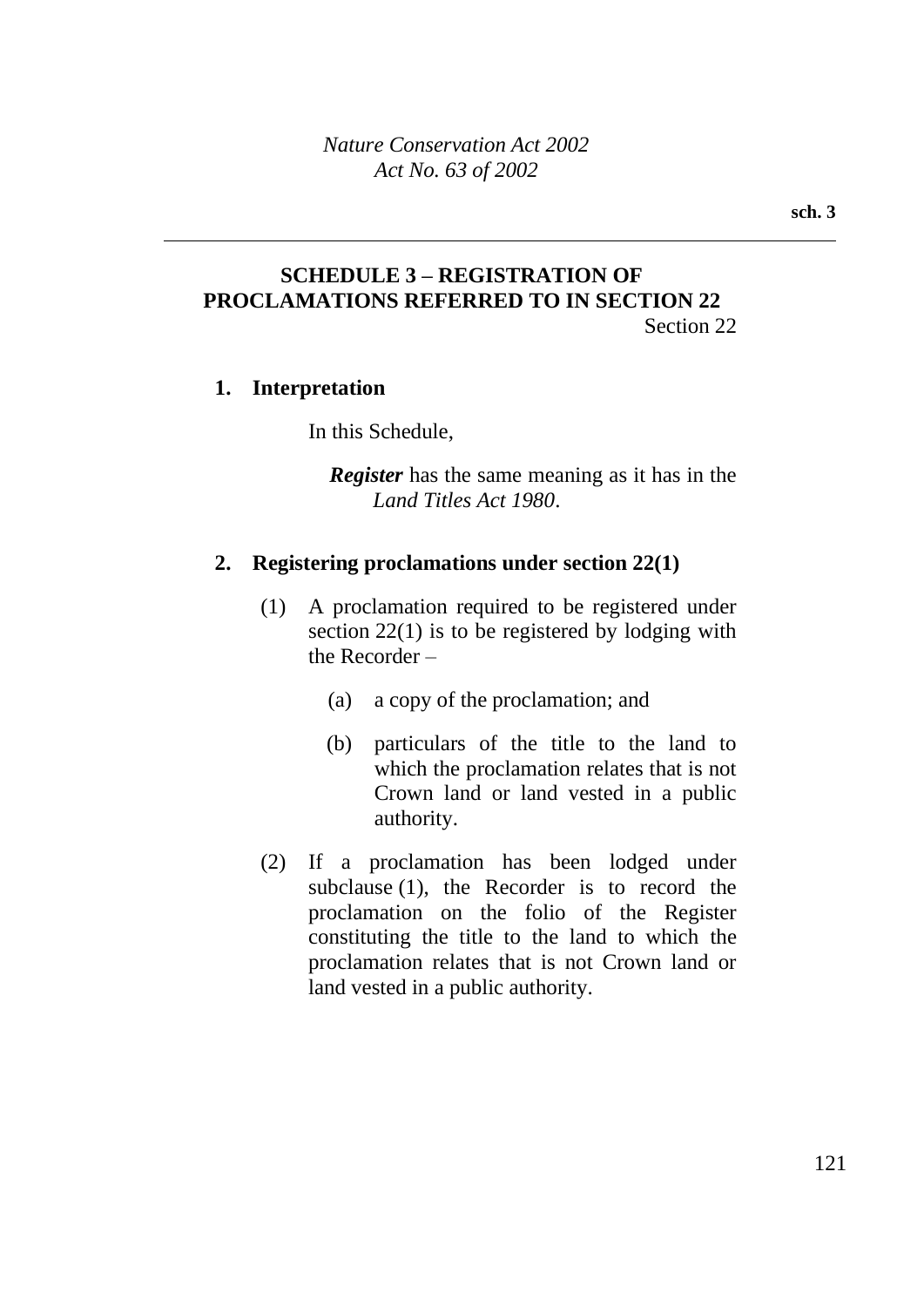#### **sch. 3**

## **3. Procedure where land not under** *Land Titles Act 1980*

- (1) If the whole or any part of the land referred to in clause 2(1)(b) is not under the *Land Titles Act 1980*, the Recorder is to bring under that Act so much of the land that is not under that Act by registering a qualified title to it in accordance with section 21 of that Act.
- (2) If part only of the land referred to in clause  $2(1)(b)$  to which a proclamation relates is required to be brought under the *Land Titles Act 1980* by this clause, the Recorder is to issue a consolidated title to the whole of the land and for that purpose may call in and cancel in accordance with section 163 of that Act the certificates of title to the parts of the land.
- (3) The Recorder is not bound, for the purposes of subclause (1), to investigate the title to any land.

## **4. Registering proclamations under section 22(2) and (3)**

- (1) A proclamation required to be registered under subsection (2) or (3) of section  $22 -$ 
	- (a) is to contain particulars of the title to the area of the private sanctuary or private nature reserve –
		- (i) to which it relates, in the case of a proclamation required to be registered under subsection (2) of that section; or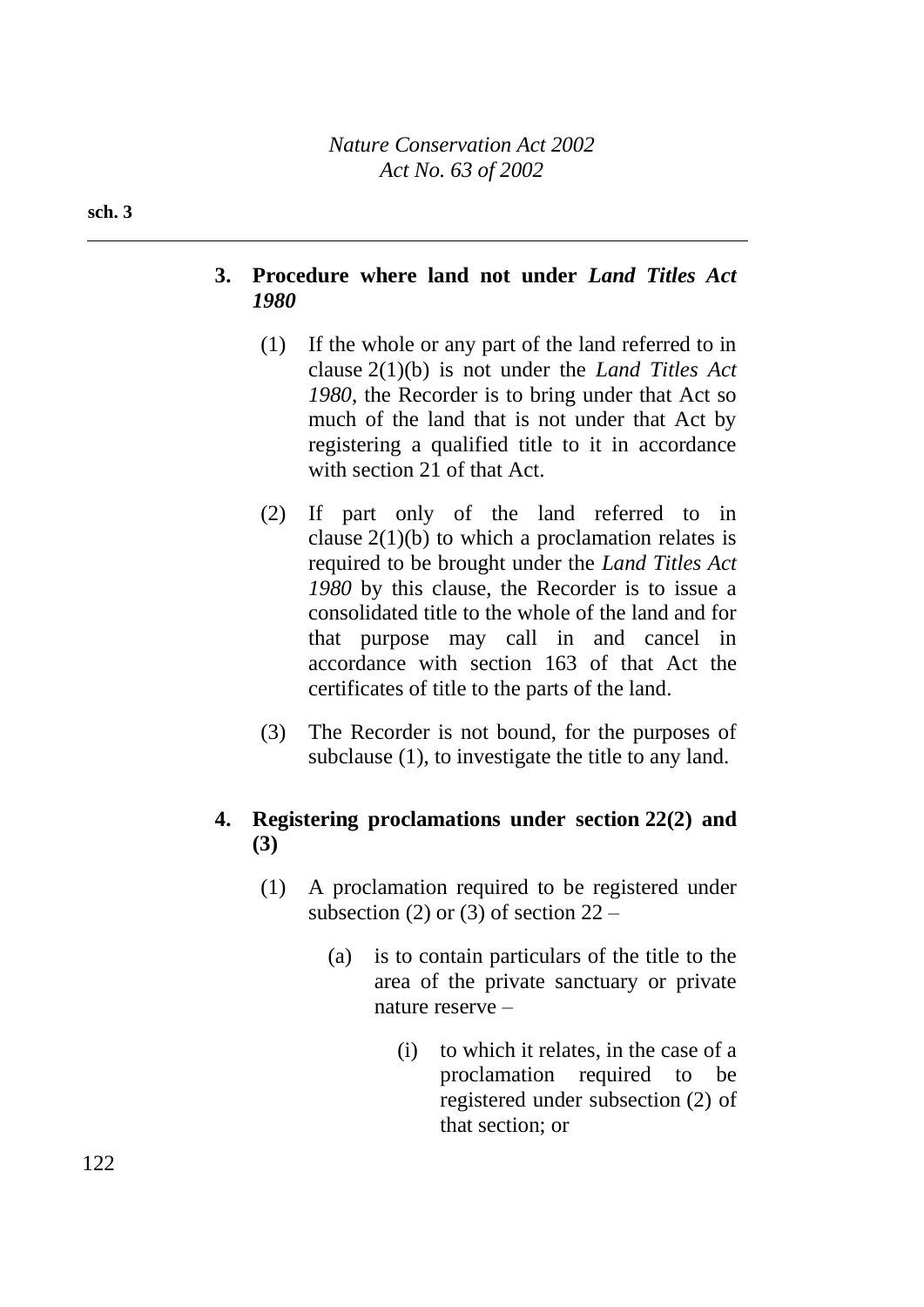- (ii) ceasing to be, or to form part of, reserved land in the class of private sanctuary or private nature reserve by virtue of the proclamation, in any other case; and
- (b) is to be registered by lodging with the Recorder a copy of the proclamation.
- (2) If a proclamation has been lodged under subclause (1), the Recorder is to record on the folio of the Register constituting the title to the area of the private sanctuary or private nature reserve to which the proclamation relates –
	- (a) particulars of the alteration or name contained in the proclamation, in the case of a proclamation required to be registered under section 22(2); or
	- (b) a statement that that area of land has ceased to be, or to form part of, reserved land in the class of private sanctuary or private nature reserve declared by the proclamation previously registered in respect of that land, in any other case.

## **5. Registration fee not payable**

A fee is not payable in respect of the registration of a proclamation in accordance with this Schedule.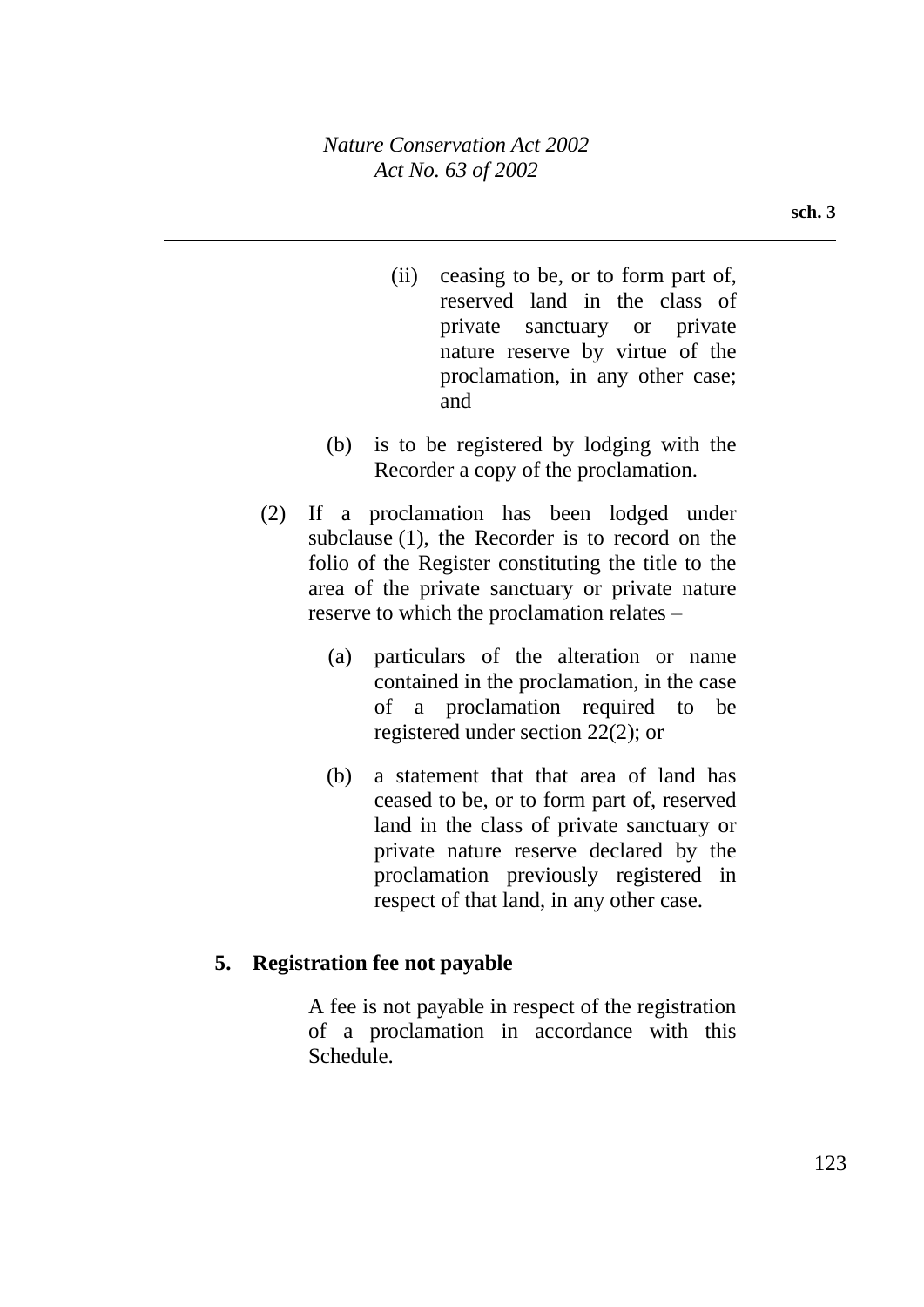#### **sch. 3A**

## **SCHEDULE 3A – THREATENED NATIVE VEGETATION COMMUNITIES**

Section 33

- **1.** Alkaline pans
- **2.** *Allocasuarina littoralis* forest
- **3.** *Athrotaxis cupressoides/Nothofagus gunnii* short rainforest
- **4.** *Athrotaxis cupressoides* open woodland
- **5.** *Athrotaxis cupressoides* rainforest
- **6.** *Athrotaxis selaginoides/Nothofagus gunni* short rainforest
- **7.** *Athrotaxis selaginoides* rainforest
- **8.** *Athrotaxis selaginoides* subalpine scrub
- **9.** *Banksia marginata* wet scrub
- **10.** *Banksia serrata* woodland
- **11.** *Callitris rhomboidea* forest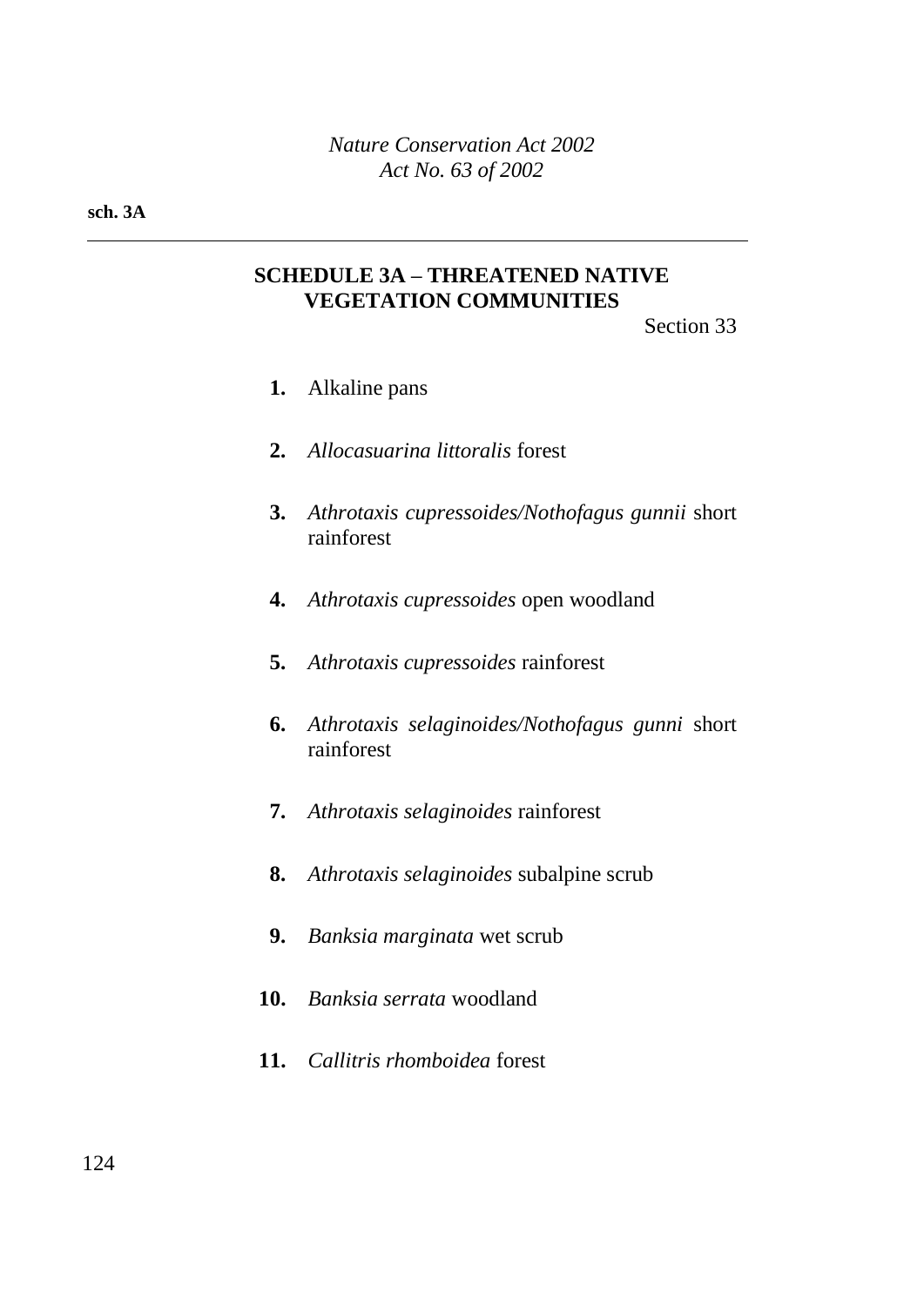### **12.** . . . . . . . .

- **13.** Cushion moorland
- **14.** *Eucalyptus amygdalina* forest and woodland on sandstone
- **15.** *Eucalyptus amygdalina* inland forest and woodland on cainozoic deposits
- **16.** *Eucalyptus brookeriana* wet forest
- **17.** *Eucalyptus globulus* dry forest and woodland
- **18.** *Eucalyptus globulus* King Island forest
- **19.** *Eucalyptus morrisbyi* forest and woodland
- **20.** *Eucalyptus ovata* forest and woodland
- **21.** *Eucalyptus risdonii* forest and woodland
- **22.** *Eucalyptus tenuiramis* forest and woodland on sediments
- **23.** *Eucalyptus viminalis - Eucalyptus globulus* coastal forest and woodland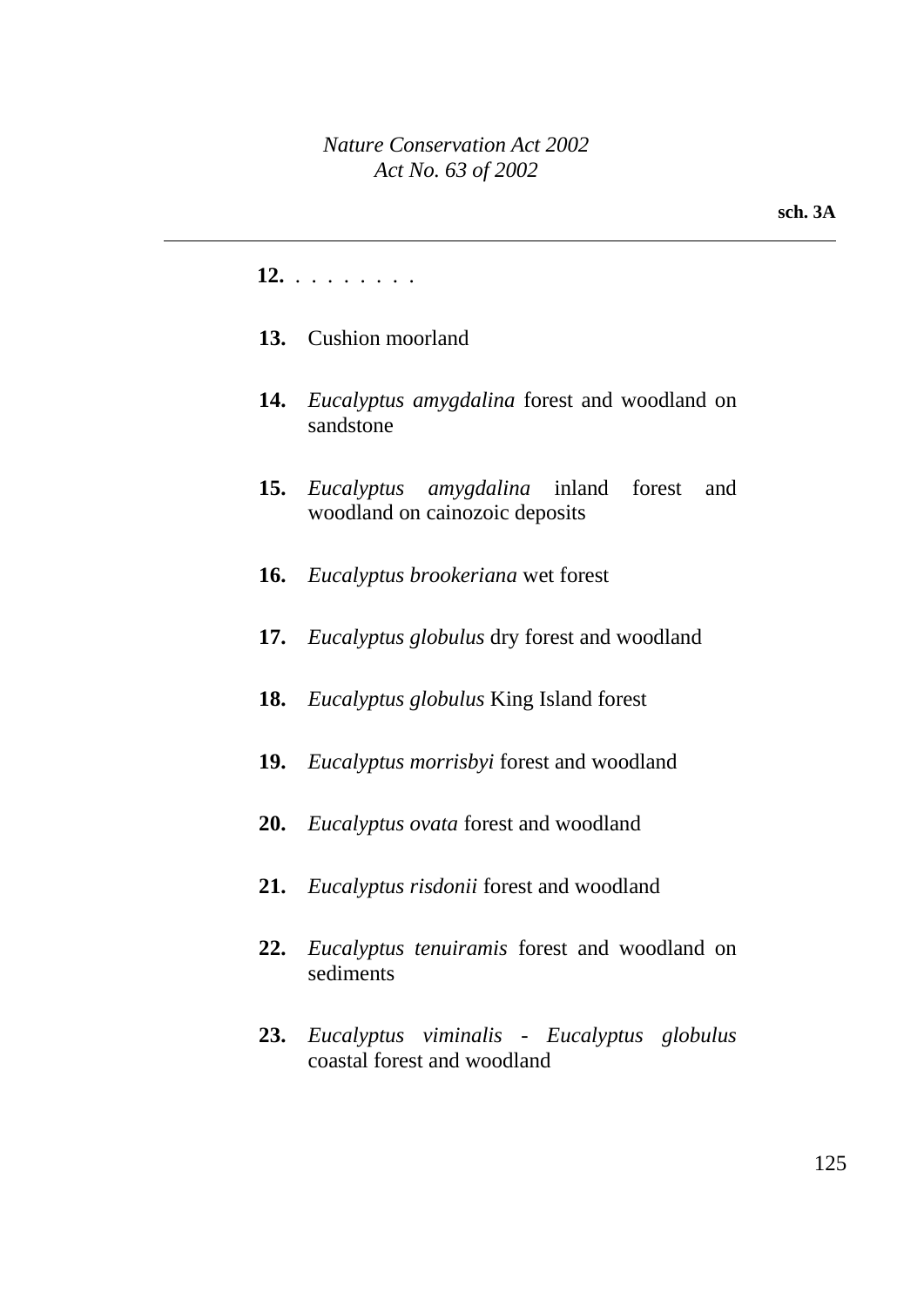| <b>24.</b> <i>Eucalyptus viminalis</i> Furneaux forest and<br>woodland |  |  |
|------------------------------------------------------------------------|--|--|
|                                                                        |  |  |

- **25.** *Eucalyptus viminalis* wet forest
- **26.** Heathland on calcareous substrates
- **27.** Heathland scrub complex at Wingaroo
- **28.** Highland grassy sedgeland
- **29.** Highland *Poa* grassland
- **30.** *Melaleuca ericifolia* swamp forest
- **31.** *Melaleuca pustulata* scrub
- **32.** *Notelaea - Pomaderris - Beyeria* forest
- **33.** Rainforest fernland
- **34.** Riparian scrub
- **35.** Seabird rookery complex
- **36.** *Sphagnum* peatland
- **36A.** Spray zone coastal complex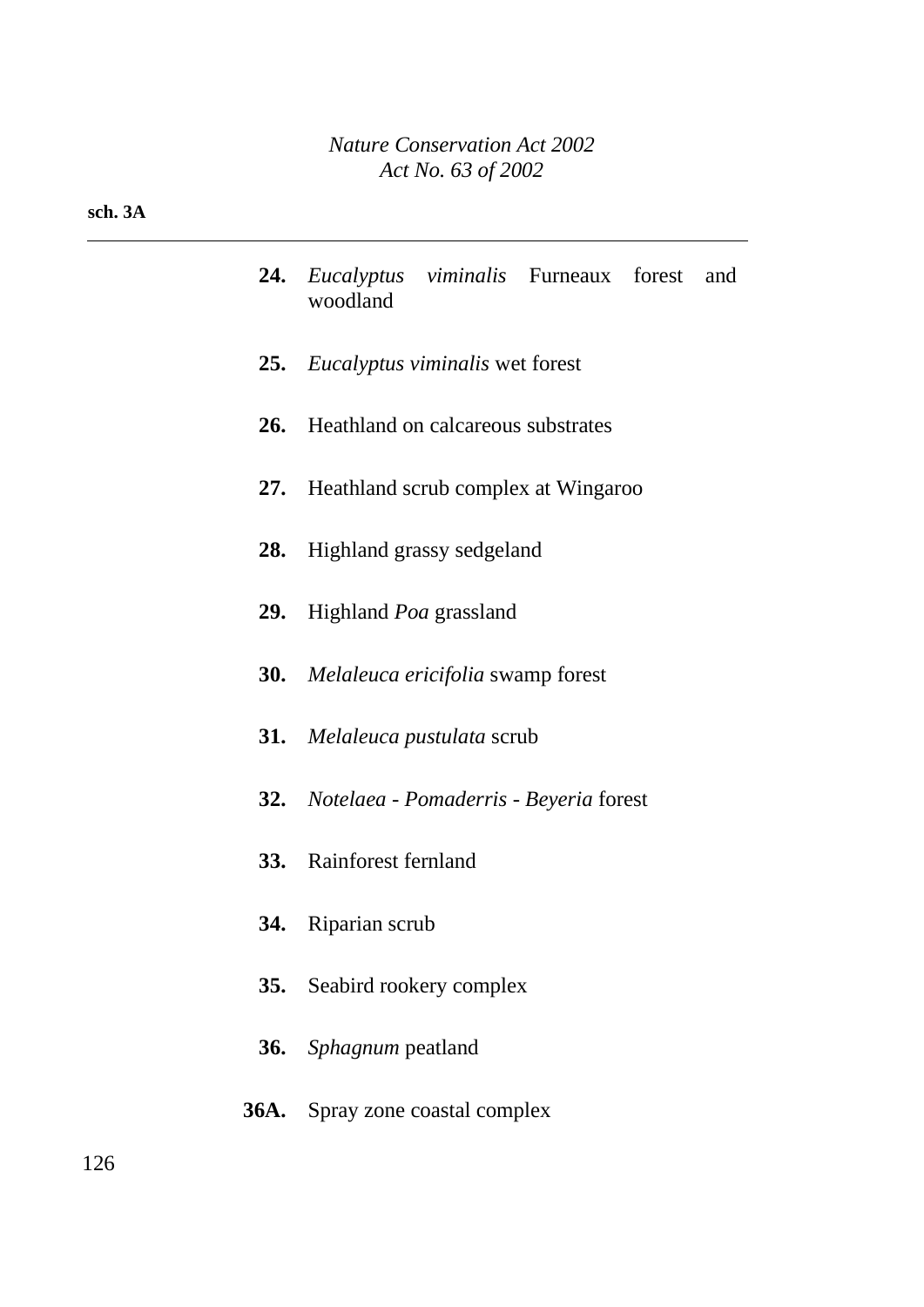**sch. 3A**

- **37.** Subalpine *Diplarrena latifolia* rushland
- **38.** Subalpine *Leptospermum nitidum* woodland
- **39.** Wetlands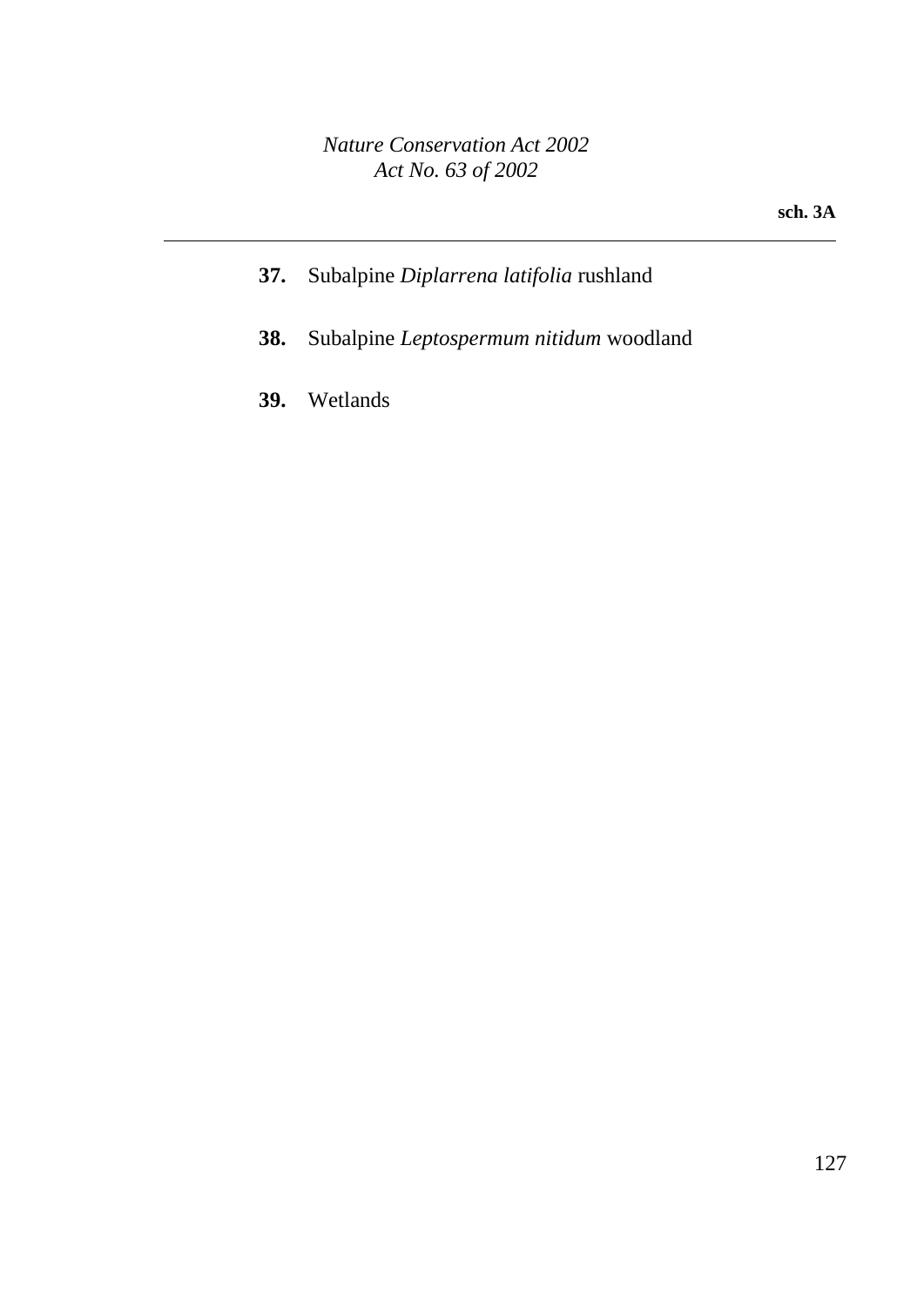## **SCHEDULE 4 – SAVINGS AND TRANSITIONAL PROVISIONS**

Section 77

## **1. Interpretation**

In this Schedule –

- *commencement day* means the day on which the *National Parks and Reserves Management Act 2002* and this Act commence;
- *repealed Act* means the *National Parks and Wildlife Act 1970* and any subordinate legislation made and in force under that Act immediately before the commencement day.

## **2. Reserved land**

An area of land that immediately before the commencement day was reserved land, within the meaning of the repealed Act, in a class referred to in section 15 of the repealed Act is taken to be reserved land in the corresponding class under this Act with the same name as it had under the repealed Act.

## **3. Licences, permits and other authorities**

A licence, permit or other authority issued and in force, immediately before the commencement day, under a provision of the repealed Act in respect of which there is a corresponding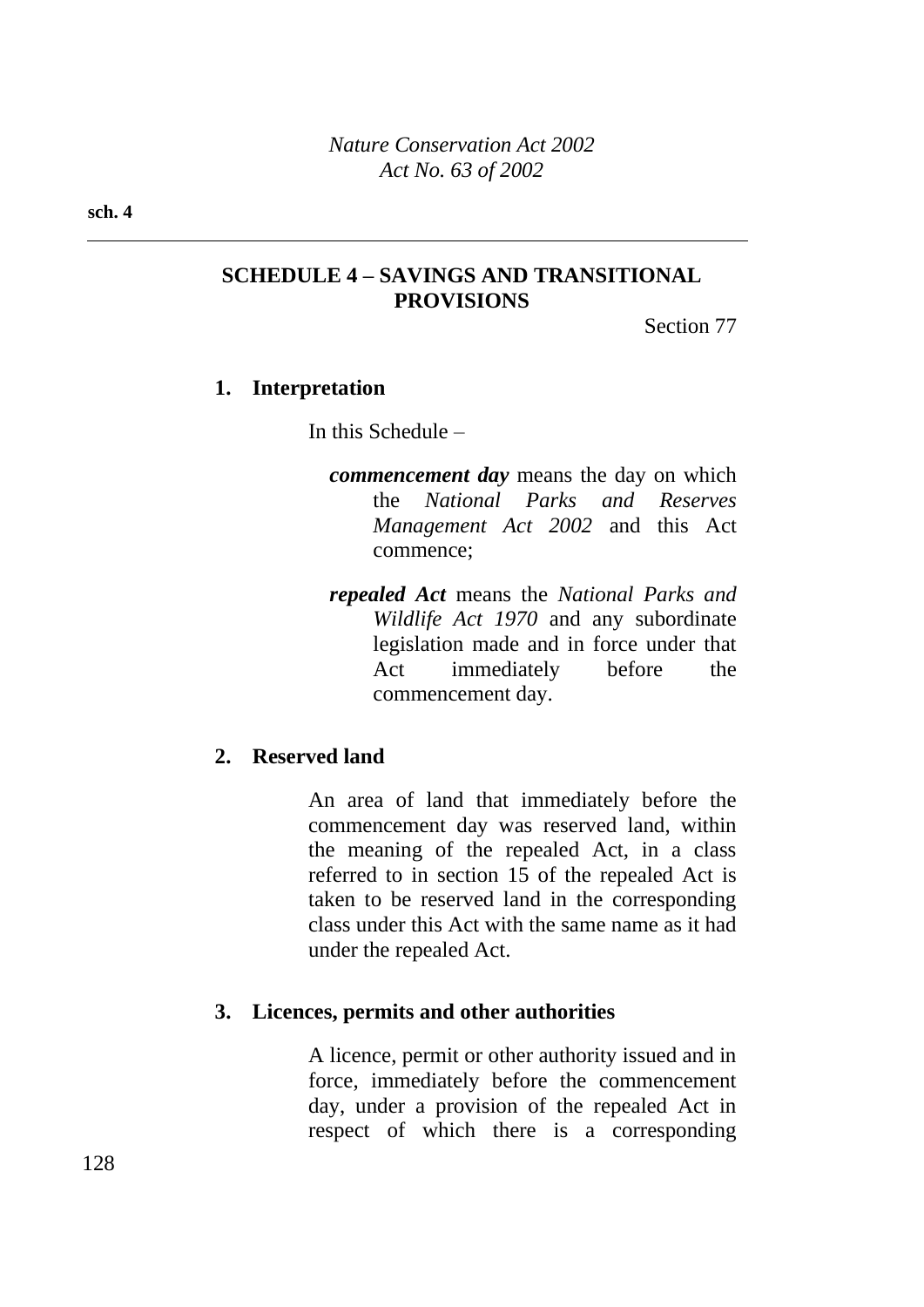provision in this Act is taken to have been issued and to be in force under that corresponding provision of this Act.

## **4. Conservation covenants**

- (1) A conservation covenant, within the meaning of the repealed Act, that was made and in force, immediately before the commencement day, under the repealed Act is taken to have been made and to be in force as a conservation covenant under this Act.
- (2) Subject to subclause (4), a reference in a conservation covenant referred to in subclause (1) to the Director is taken to be a reference to the Secretary.
- (3) At any time on or after the commencement day and with the consent of the Director, the Secretary may determine, by notice provided to the owner of the land subject to the conservation covenant affected by the determination, the Director and the Recorder, that a reference in a conservation covenant referred to in subclause (1) to the Director that is taken, by reason of subclause (2), to be a reference to the Secretary is to be taken to be a reference to the Director.
- (4) On and after the day on which the notice of a determination under subclause (3) is provided to the last of the persons required to be provided with that notice under that subsection, the reference to which the determination relates is taken to be a reference to the Director.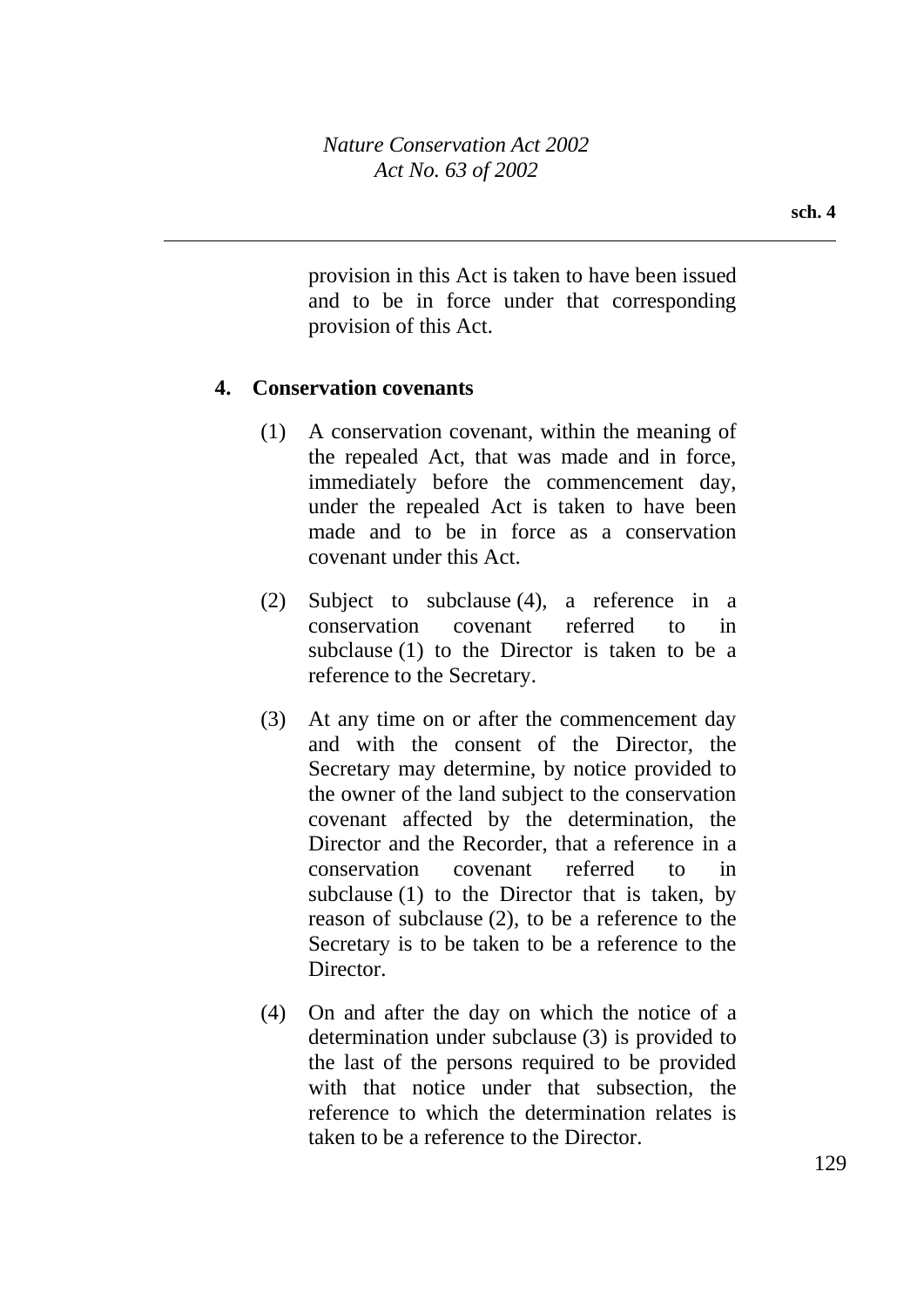#### **sch. 4**

## **5. Management agreements and other documents related to conservation covenants**

- (1) A management agreement, within the meaning of the repealed Act, that was made and in force immediately before the commencement day under the repealed Act is taken to have been made and to be in force as a management agreement under this Act.
- (2) A document in force immediately before the commencement day relating to a conservation covenant referred to in clause 4(1), or management agreement, referred to in subclause (1), is taken to have been made and to be in force under this Act.
- (3) Subject to subclause (5), a reference in a management agreement or document referred to in subclause (1) or (2) to the Director is taken to be a reference to the Secretary.
- (4) At any time on or after the commencement day and with the consent of the Director, the Secretary may determine, by notice provided to the owner of the land subject to the conservation covenant affected by the determination and the Director, that a reference in a management agreement or document referred to in subclause (1) or (2) to the Director that is taken, by reason of subclause (3), to be a reference to the Secretary is to be taken to be a reference to the Director.
- (5) On and after the day on which the notice of a determination under subclause (4) is provided to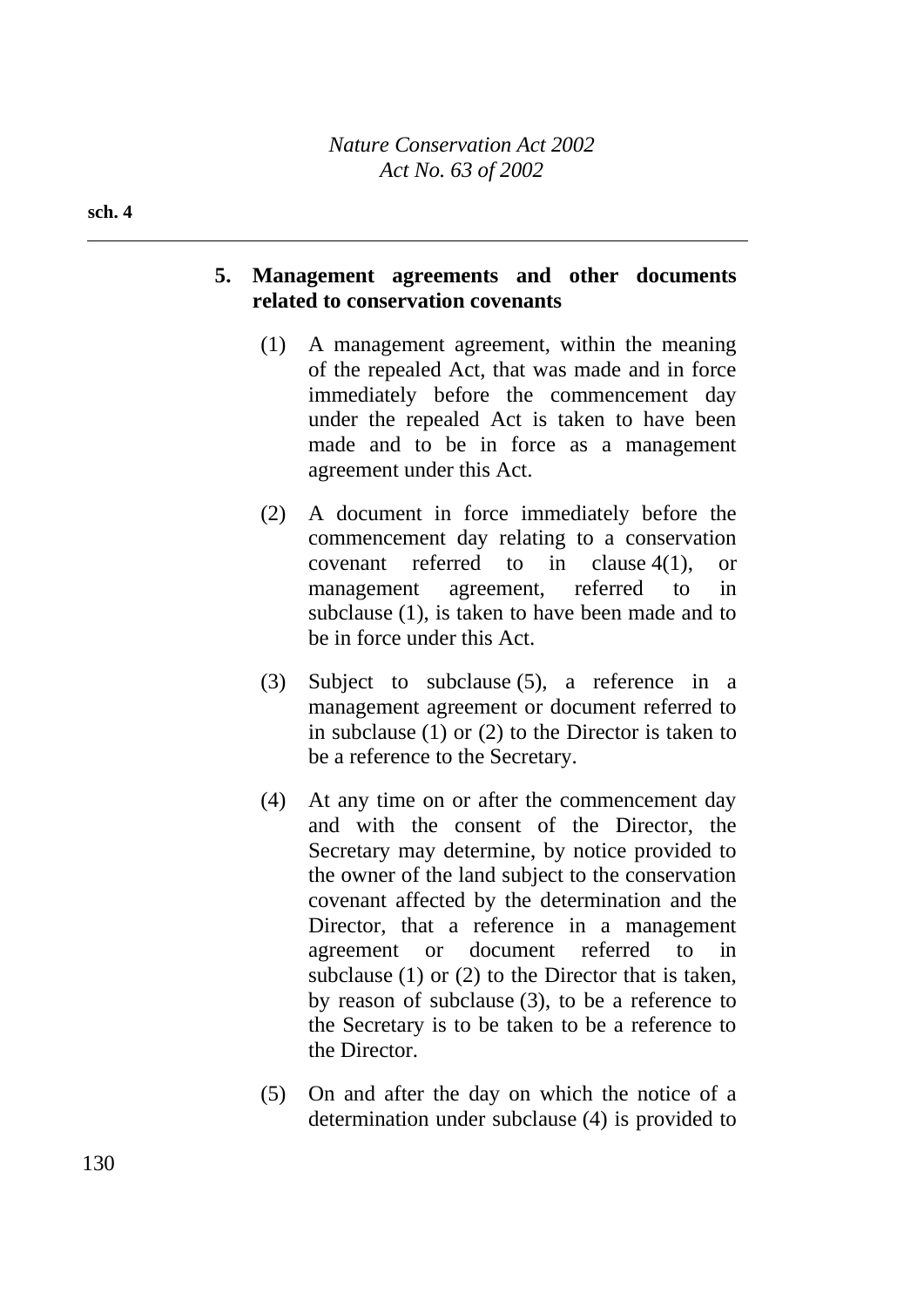the last of the persons required to be provided with that notice under that subsection, the reference to which the determination relates is taken to be a reference to the Director.

## **6. Rangers**

The appointment of a ranger under the repealed Act continues and is taken to be an appointment as a ranger under this Act.

## **7. Wildlife regulations and other subordinate legislation**

The *Wildlife Regulations 1999*, and any orders in force immediately before the commencement day under section 35A of the repealed Act, are taken to have been made under this Act.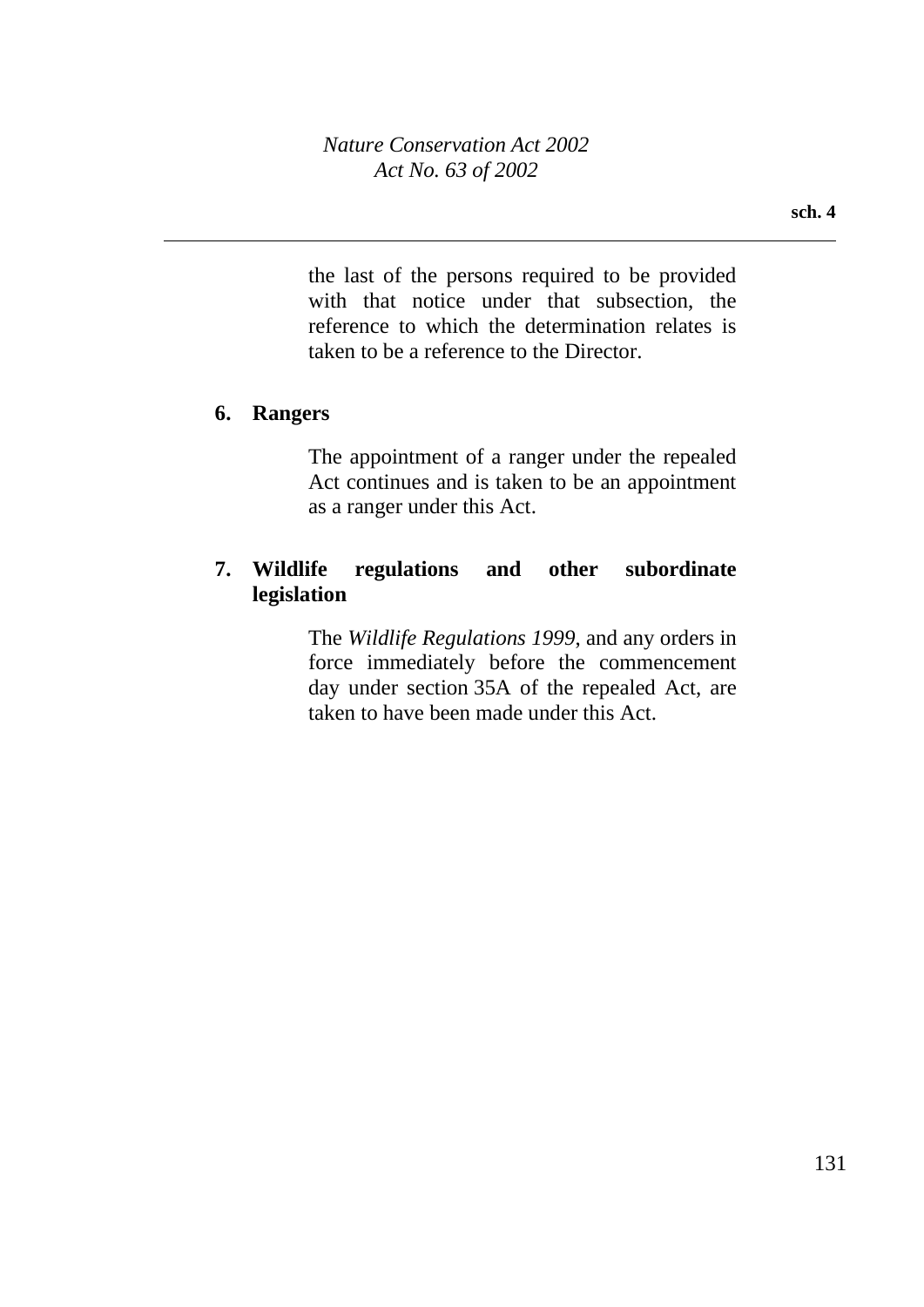#### **NOTES**

The foregoing text of the *Nature Conservation Act 2002* comprises those instruments as indicated in the following table. Any reprint changes made under any Act, in force before the commencement of the *Legislation Publication Act 1996*, authorising the reprint of Acts and statutory rules or permitted under the *Legislation Publication Act 1996* and made before 1 January 2022 are not specifically referred to in the following table of amendments.

| Act                                      | Number and year  | Date of      |
|------------------------------------------|------------------|--------------|
|                                          |                  | commencement |
| <b>Nature Conservation Act 2002</b>      | No. 63 of 2002   | 31.12.2002   |
| Police Service (Consequential            | No. 76 of 2003   | 1.1.2004     |
| Amendments) Act 2003                     |                  |              |
| Forest Practices Administrative Reform   | No. 56 of 2004   | 1.7.2005     |
| (Transitional and Consequential)         |                  |              |
| Act 2004                                 |                  |              |
| <b>Legislation Publication Act 1996</b>  | No. 17 of 1996   | 6.2.2006     |
| <b>Nature Conservation Amendment</b>     | No. 36 of 2006   | 30.4.2007    |
| (Threatened Native Vegetation            |                  |              |
| Communities) Act 2006                    |                  |              |
| <b>Monetary Penalties Enforcement</b>    | No. 72 of 2007   | 28.4.2008    |
| (Transitional Arrangements and           |                  |              |
| Consequential Amendments) Act            |                  |              |
| 2007                                     |                  |              |
| <b>Resource Planning and Development</b> | No. 28 of 2009   | 1.9.2009     |
| Commission Legislation                   |                  |              |
| (Miscellaneous Amendments) Act           |                  |              |
| 2009                                     |                  |              |
| <b>Nature Conservation Amendment Act</b> | No. 14 of 2012   | 30.5.2012    |
| 2012                                     |                  |              |
| Commercial Arbitration (Consequential    | No. 9 of 2011    | 1.10.2012    |
| Amendments) Act 2011                     |                  |              |
| Tasmanian Forests Agreement Act 2013     | No. 7 of 2013    | 3.6.2013     |
| Nature Conservation Amendment Act        | No. 13 of 2013   | 20.6.2013    |
| 2013                                     |                  |              |
| Forest Management (Consequential         | No. 50 of 2013   | 11.12.2013   |
| Amendments) Act 2013                     |                  |              |
| Forestry (Rebuilding the Forest          | No. 12 of 2014   | 22.10.2014   |
| Industry) Act 2014                       |                  |              |
| <b>Nature Conservation (Threatened</b>   | S.R. 2015, No. 4 | 11.2.2015    |
| <b>Native Vegetation Communities</b> )   |                  |              |
| Order 2015                               |                  |              |
| Financial Management (Consequential      | No. 4 of 2017    | 1.7.2019     |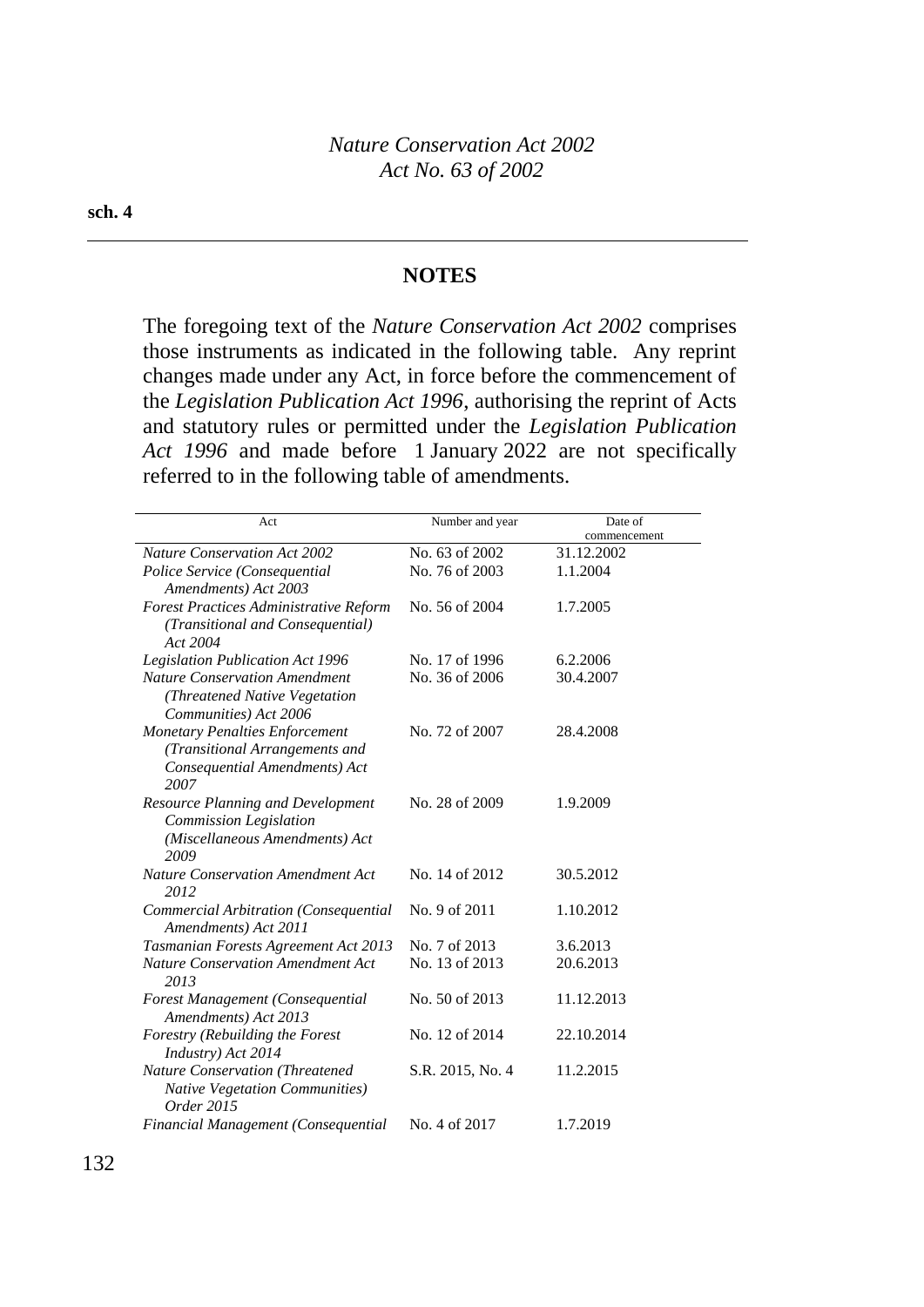#### **sch. 4**

| Act                                                                                    | Number and year | Date of<br>commencement |
|----------------------------------------------------------------------------------------|-----------------|-------------------------|
| and Transitional Provisions) Act<br>2017                                               |                 |                         |
| Place Names Act 2020                                                                   | No. 1 of 2020   | 1.7.2020                |
| <b>Building and Construction (Regulatory</b><br>Reform Amendments) Act (No. 2)<br>2020 | No. 31 of 2020  | 30.11.2020              |
| Land (Miscellaneous Amendments) Act<br>2021                                            | No. 23 of 2021  | 1.1.2022                |
| Biosecurity (Consequential and<br>Transitional Provisions) Act 2020                    | No. 18 of 2020  | not commenced           |

## **TABLE OF AMENDMENTS**

| Provision affected | How affected                                                      |
|--------------------|-------------------------------------------------------------------|
| Section 3          | Amended by No. 76 of 2003, Sched. 1, No. 28 of 2009, s.           |
|                    | 45, No. 12 of 2014, s. 31 and No. 1 of 2020, Sched. 3             |
| Section 11         | Amended by No. 7 of 2013, s. 31, No. 50 of 2013, Sched. 1         |
|                    | and No. 1 of 2020, Sched. 3                                       |
| Section 12         | Amended by No. 1 of 2020, Sched. 3                                |
| Section 13         | Amended by No. 50 of 2013, Sched. 1 and No. 1 of 2020,<br>Sched 3 |
| Section 17         | Amended by No. 1 of 2020, Sched. 3                                |
| Section 18         | Amended by No. 12 of 2014, s. 32                                  |
| Section 19         | Amended by No. 1 of 2020, Sched. 3                                |
| Section 25         | Amended by No. 36 of 2006, s. 4                                   |
| Section 29         | Amended by No. 31 of 2020, s. 20                                  |
| Section 32         | Amended by No. 13 of 2013, s. 4                                   |
| Section 32A        | Inserted by No. 14 of 2012, s. 4                                  |
|                    | Amended by No. 23 of 2021, s. 155                                 |
| Section 33         | Amended by No. 17 of 1996, No. 56 of 2004, Sched. 2, No.          |
|                    | 36 of 2006, s. 5 and No. 9 of 2011, Sched. 1                      |
| Section 40         | Amended by No. 9 of 2011, Sched. 1                                |
| Section 41         | Amended by No. 36 of 2006, s. 6                                   |
| Section 41A        | Inserted by No. 36 of 2006, s. 7                                  |
| Section 42         | Amended by No. 36 of 2006, s. 8 and No. 9 of 2011,<br>Sched. 1    |
| Section 43         | Amended by No. 9 of 2011, Sched. 1                                |
| Section 44         | Amended by No. 56 of 2004, Sched. 2 and No. 36 of 2006,<br>s. 9   |
| Section 62         | Substituted by No. 72 of 2007, Sched. 1                           |
| Section 63         | Substituted by No. 72 of 2007, Sched. 1                           |
|                    | Amended by No. 4 of 2017, Sched. 1                                |
| Section 64         | Repealed by No. 72 of 2007, Sched. 1                              |
| Section 65         | Repealed by No. 72 of 2007, Sched. 1                              |
| Section 66         | Repealed by No. 72 of 2007, Sched. 1                              |